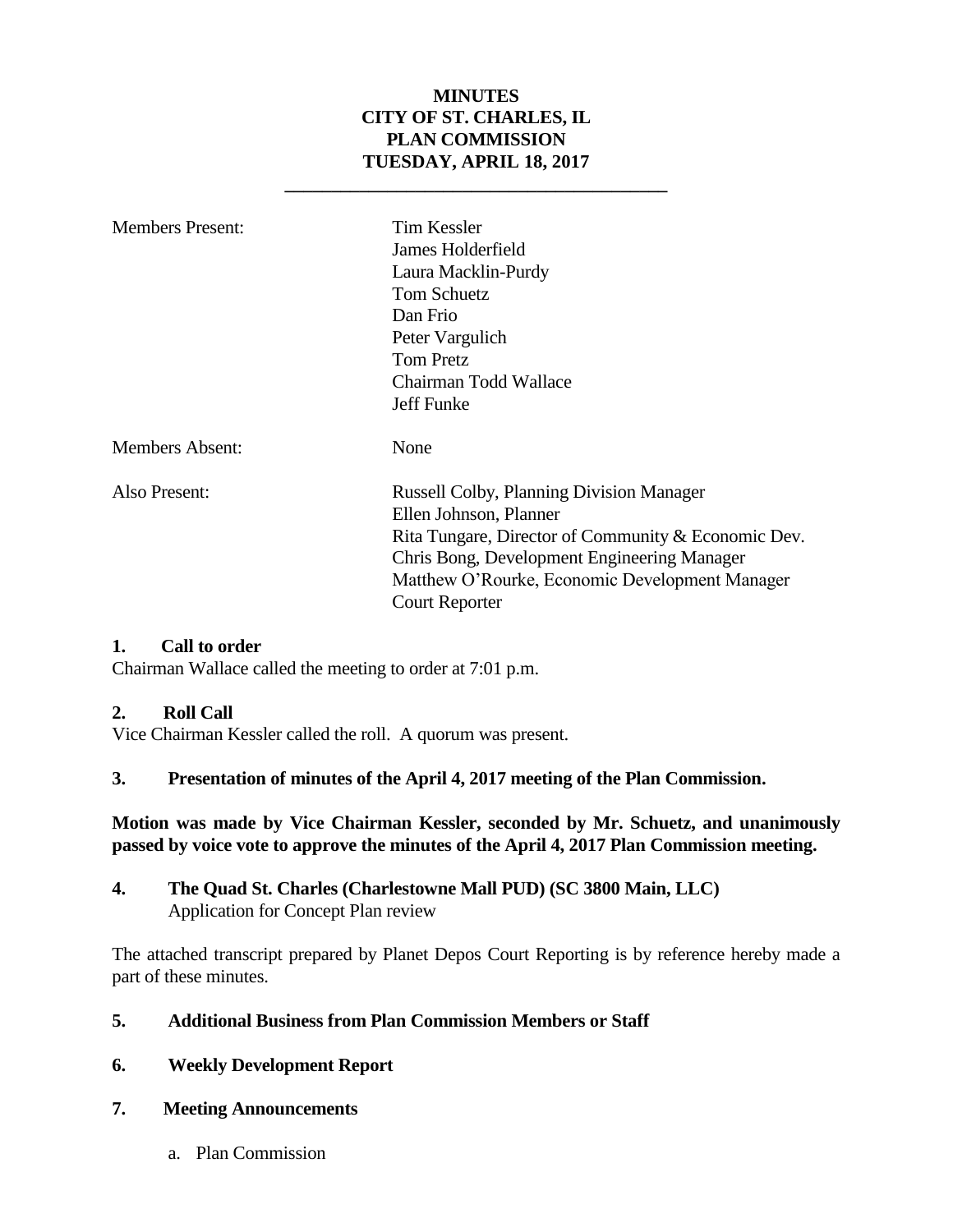## **Minutes – St. Charles Plan Commission Tuesday, April 18, 2017 Page 2**

Tuesday, May 2, 2017 at 7:00pm Council Chambers Tuesday, May 16, 2017 at 7:00pm Council Chambers Tuesday, June 6, 2017 at 7:00pm Council Chambers

b. Planning & Development Committee Monday, May 8, 2017 at 7:00pm Council Chambers Monday, June 12, 2017 at 7:00pm Council Chambers

#### **8. Public Comment**

## **9. Adjournment at 8:58PM**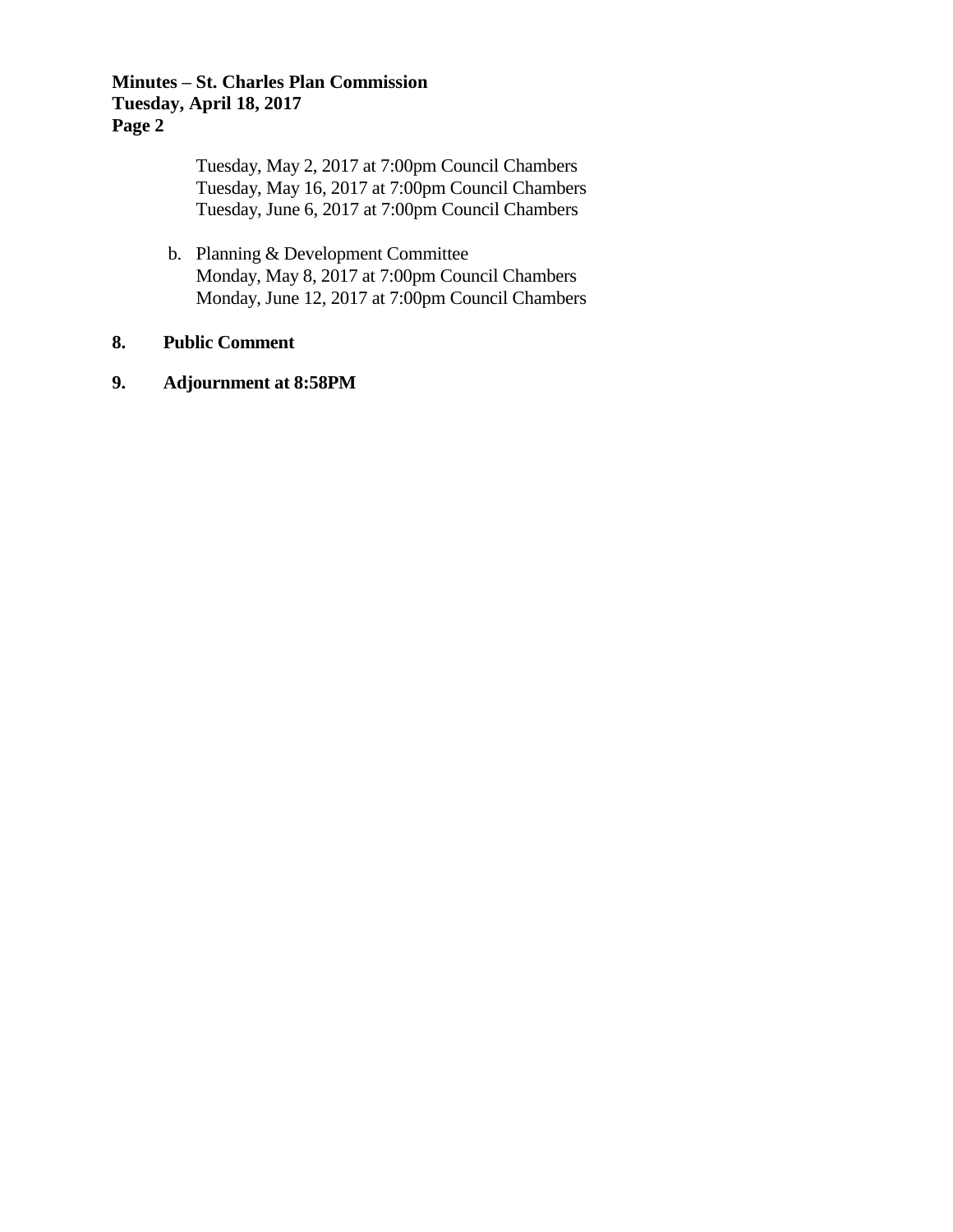

# **Transcript of Application for Concept Plan**

**Date:** April 18, 2017 **Case:** St. Charles Plan Commission

**Planet Depos Phone:** 888-433-3767 **Fax:** 888-503-3767 **Email:** [transcripts@planetdepos.com](mailto:transcripts@planetdepos.com) **www.planetdepos.com**

WORLDWIDE COURT REPORTING | INTERPRETATION | TRIAL SERVICES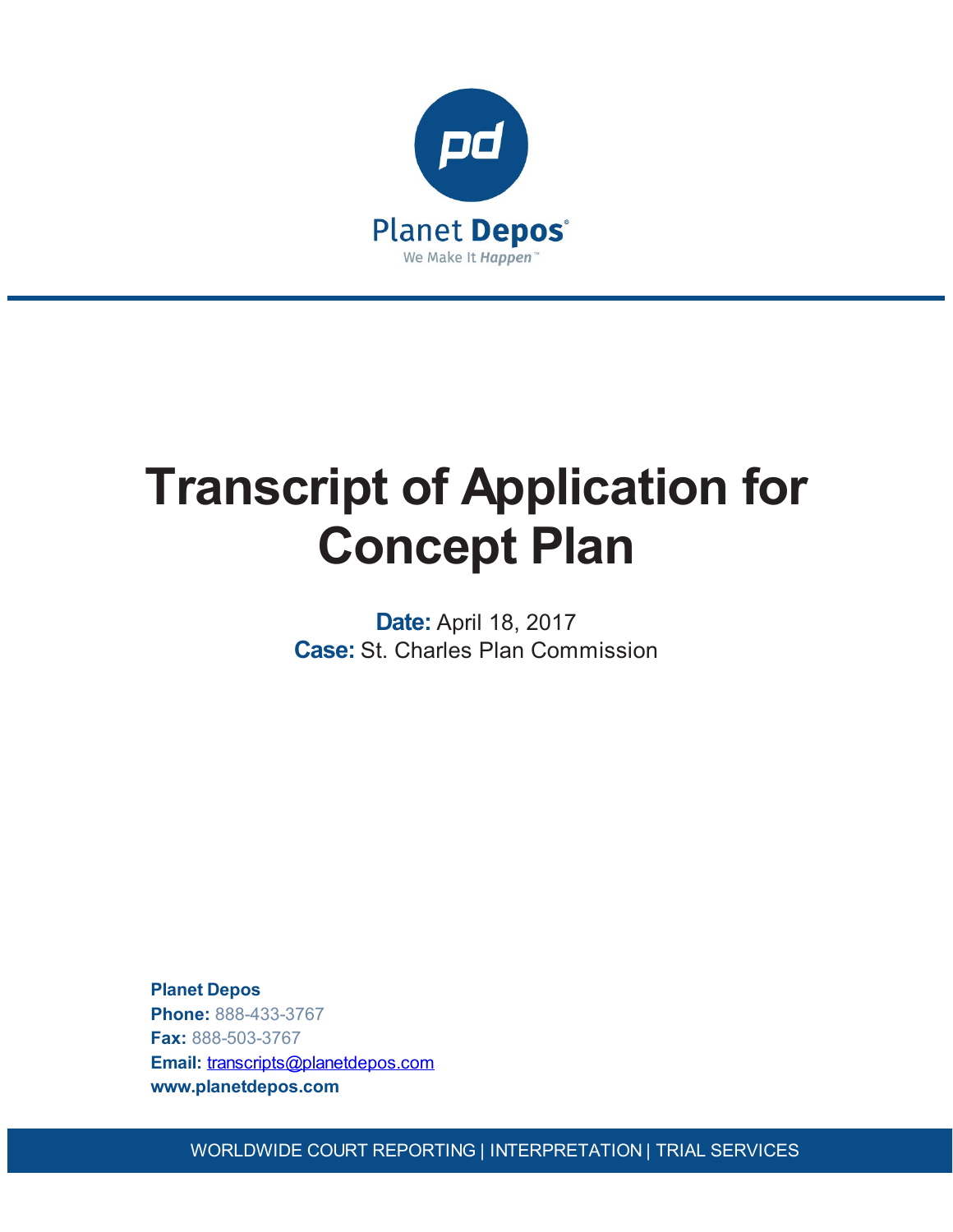| $\mathbf 1$    | BEFORE THE PLAN COMMISSION                               |
|----------------|----------------------------------------------------------|
| $\mathbf{2}$   | OF THE CITY OF ST. CHARLES                               |
| $\mathfrak{Z}$ |                                                          |
| $\overline{4}$ | -------------------------X                               |
| 5              | In Re:<br>$\ddot{\cdot}$                                 |
| 6              | Application for Concept<br><b><i>Property States</i></b> |
| 7              | Plan Review, The Quad<br>$\ddot{\cdot}$                  |
| 8              | St. Charles (Charlestowne :                              |
| 9              | Mall PUD), 3700-3850 East :                              |
| 10             | Main Street.<br>$\ddot{\cdot}$                           |
| 11             | -----------------X                                       |
| 12             |                                                          |
| 13             |                                                          |
| 14             | HEARING                                                  |
| 15             | St. Charles, Illinois 60174                              |
| 16             | Tuesday, April 18, 2017                                  |
| 17             | 7:01~p.m.                                                |
| 18             |                                                          |
| 19             |                                                          |
| 20             |                                                          |
| 21             |                                                          |
| 22             | Job No.: 126917                                          |
| 23             | Pages: $1 - 94$                                          |
| 24             | Reported by: Joanne E. Ely, CSR, RPR                     |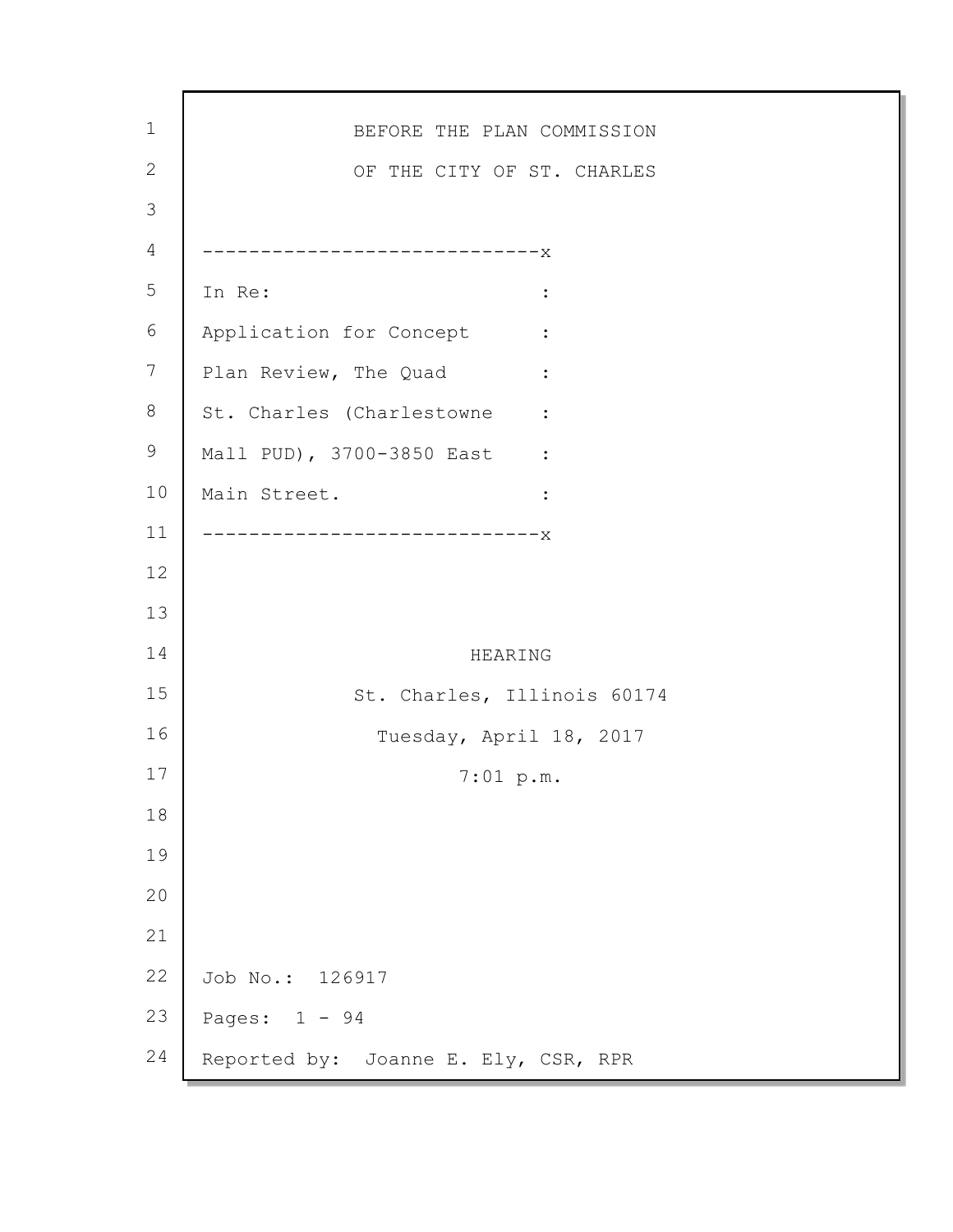| $1\,$           | HEARING, held at the location of:                  |
|-----------------|----------------------------------------------------|
| $\mathbf{2}$    |                                                    |
| $\mathfrak{Z}$  | ST. CHARLES CITY HALL                              |
| $\overline{4}$  | 2 East Main Street                                 |
| 5               | St. Charles, Illinois 60174                        |
| 6               | $(630)$ $377 - 4400$                               |
| $7\phantom{.0}$ |                                                    |
| $8\,$           |                                                    |
| $\mathsf 9$     |                                                    |
| 10              |                                                    |
| 11              |                                                    |
| 12              |                                                    |
| 13              | Before Joanne E. Ely, a Certified Shorthand        |
| 14              | Reporter, and a Notary Public in and for the State |
| 15              | of Illinois.                                       |
| 16              |                                                    |
| 17              |                                                    |
| 18              |                                                    |
| 19              |                                                    |
| 20              |                                                    |
| 21              |                                                    |
| 22              |                                                    |
| 23<br>24        |                                                    |
|                 |                                                    |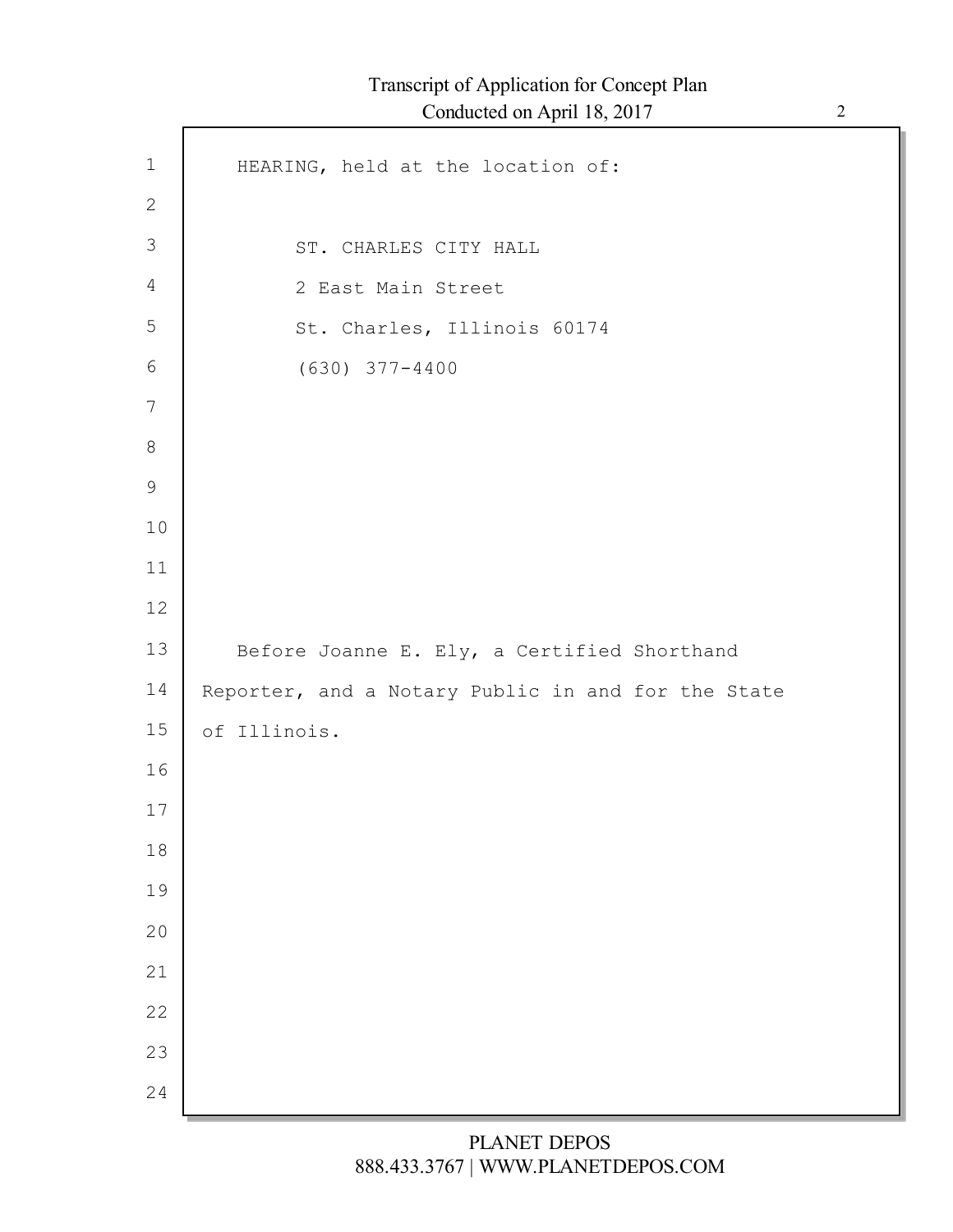| $\mathbf 1$   | PRESENT: |                                              |
|---------------|----------|----------------------------------------------|
| $\mathbf{2}$  |          | TODD WALLACE, Chairman                       |
| 3             |          | TIM KESSLER, Vice Chairman                   |
| 4             |          | DAN FRIO, Member                             |
| 5             |          | JAMES HOLDERFIELD, Member                    |
| 6             |          | JEFFREY FUNKE, Member                        |
| 7             |          | TOM PRETZ, Member                            |
| 8             |          | LAURA MACKLIN-PURDY, Member                  |
| $\mathcal{G}$ |          | TOM SCHUETZ, Member                          |
| 10            |          | PETER VARGULICH, Member                      |
| 11            |          | ALSO PRESENT:                                |
| 12            |          | RUSSELL COLBY, Planning Division Manager     |
| 13            |          | RITA TUNGARE, Director, Community & Economic |
| 14            |          | Development                                  |
| 15            |          | ELLEN JOHNSON, Planner                       |
| 16            |          | CHRIS BONG, Development Engineering Division |
| 17            |          | Manager                                      |
| 18            |          |                                              |
| 19            |          |                                              |
| 20            |          |                                              |
| 21            |          |                                              |
| 22            |          |                                              |
| 23            |          |                                              |
| 24            |          |                                              |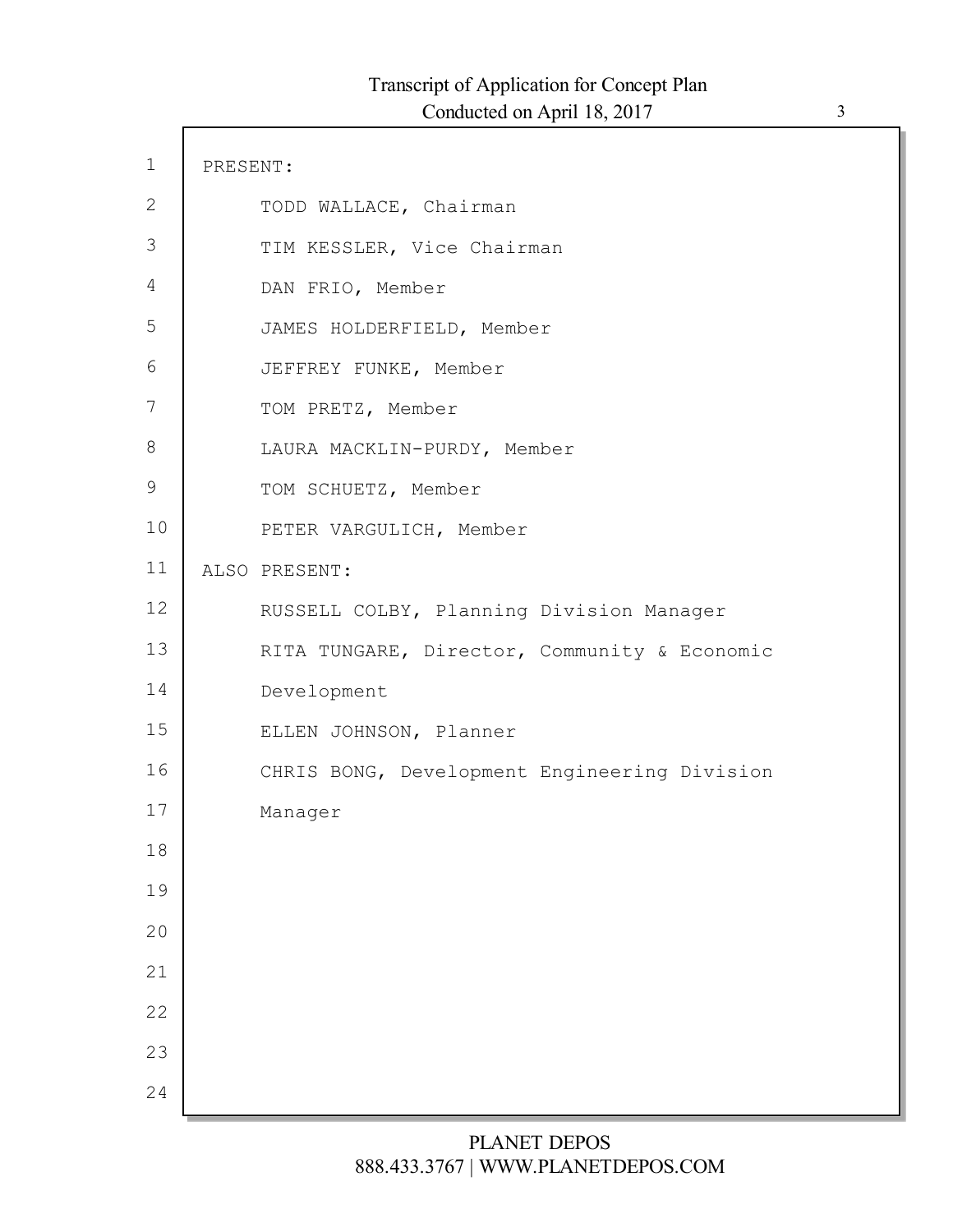| $\mathbf 1$   | PROCEEDINGS.                              |
|---------------|-------------------------------------------|
| $\mathbf{2}$  | CHAIRMAN WALLACE: The City of St. Charles |
| 3             | Plan Commission will come to order.       |
| 4             | Tim.                                      |
| 5             | VICE CHAIRMAN KESSLER: Holderfield.       |
| 6             | MEMBER HOLDERFIELD: Here.                 |
| 7             | VICE CHAIRMAN KESSLER: Schuetz.           |
| 8             | MEMBER SCHUETZ: Here.                     |
| $\mathcal{G}$ | VICE CHAIRMAN KESSLER: Vargulich.         |
| 10            | MEMBER VARGULICH: Here.                   |
| 11            | VICE CHAIRMAN KESSLER: Funke.             |
| 12            | MEMBER FUNKE: Here.                       |
| 13            | VICE CHAIRMAN KESSLER: Pretz.             |
| 14            | MEMBER PRETZ: Here.                       |
| 15            | VICE CHAIRMAN KESSLER: Frio.              |
| 16            | MEMBER FRIO: Here.                        |
| 17            | VICE CHAIRMAN KESSLER: Purdy.             |
| 18            | MEMBER MACKLIN-PURDY: Here.               |
| 19            | VICE CHAIRMAN KESSLER: Wallace.           |
| 20            | CHAIRMAN WALLACE: Here.                   |
| 21            | VICE CHAIRMAN KESSLER: Kessler, here.     |
| 22            | CHAIRMAN WALLACE: Okay. Presentation of   |
| 23            | minutes of the April 4th, 2017, meeting.  |
| 24            | Is there a motion to approve?             |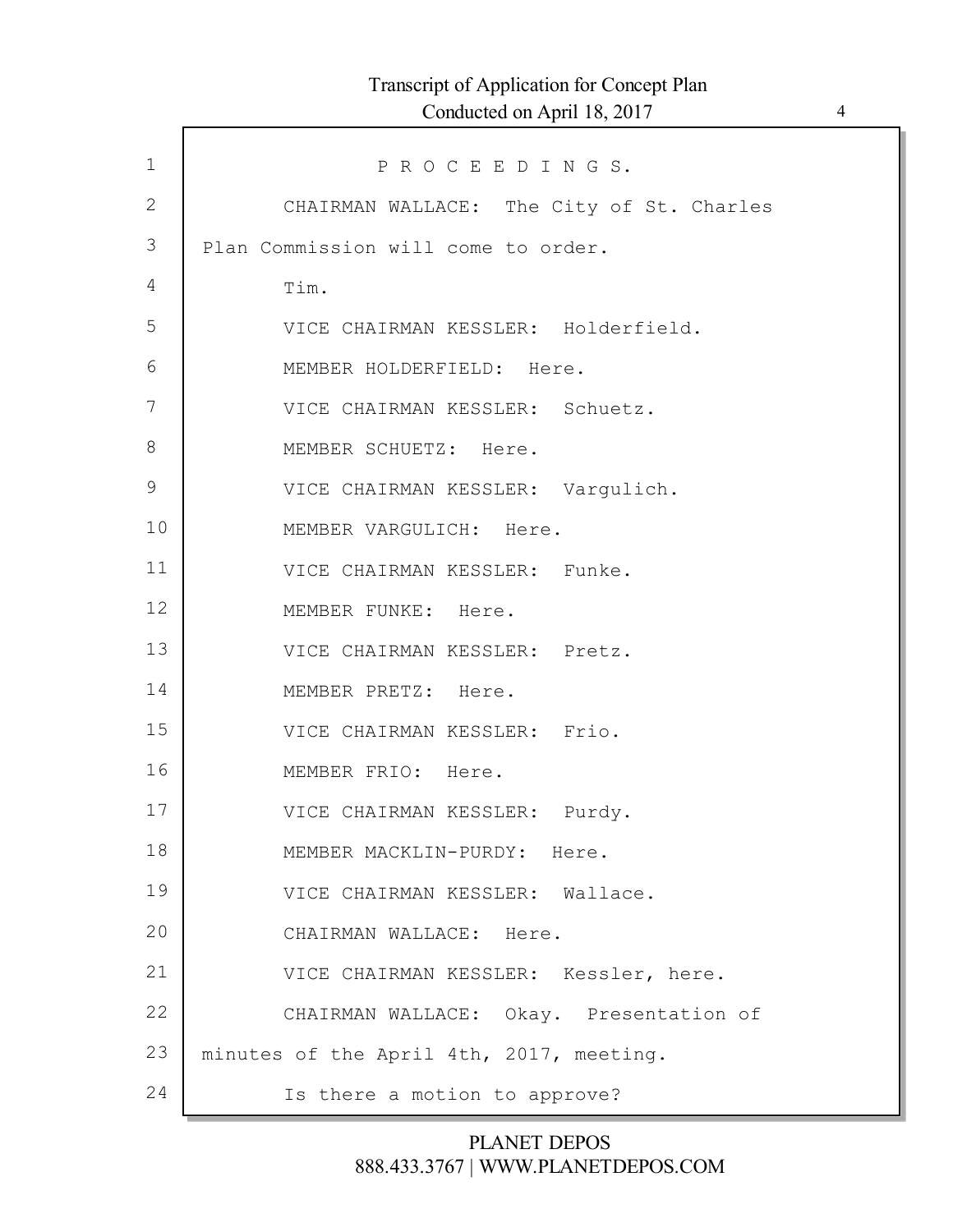Г

| $\mathbf 1$  | VICE CHAIRMAN KESSLER: So moved.                     |
|--------------|------------------------------------------------------|
| $\mathbf{2}$ | MEMBER SCHUETZ: Second.                              |
| 3            | CHAIRMAN WALLACE: It's moved and seconded.           |
| 4            | Any discussion?                                      |
| 5            | (No response.)                                       |
| 6            | CHAIRMAN WALLACE: All in favor.                      |
| 7            | (Ayes heard.)                                        |
| $8\,$        | CHAIRMAN WALLACE: Opposed.                           |
| 9            | (No response.)                                       |
| 10           | CHAIRMAN WALLACE: All right. That passes             |
| 11           | unanimously.                                         |
| 12           | Item 4 on the agenda is The Quad                     |
| 13           | St. Charles, Charlestowne Mall PUD, and SC 3800      |
| 14           | Main, LLC. This is an application for concept plan   |
| 15           | review.                                              |
| 16           | Welcome. For those of you who haven't been           |
| 17           | here before, thank you for coming. The Plan          |
| 18           | Commission is -- we are all appointed members by the |
| 19           | mayor to review development applications that come   |
| 20           | before the city, and this is one of them.            |
| 21           | Eventually, at some point in the future, an          |
| 22           | application may be filed which we will have to       |
| 23           | conduct a public hearing on. That's not what we're   |
| 24           | doing tonight. Before the developer spends the time  |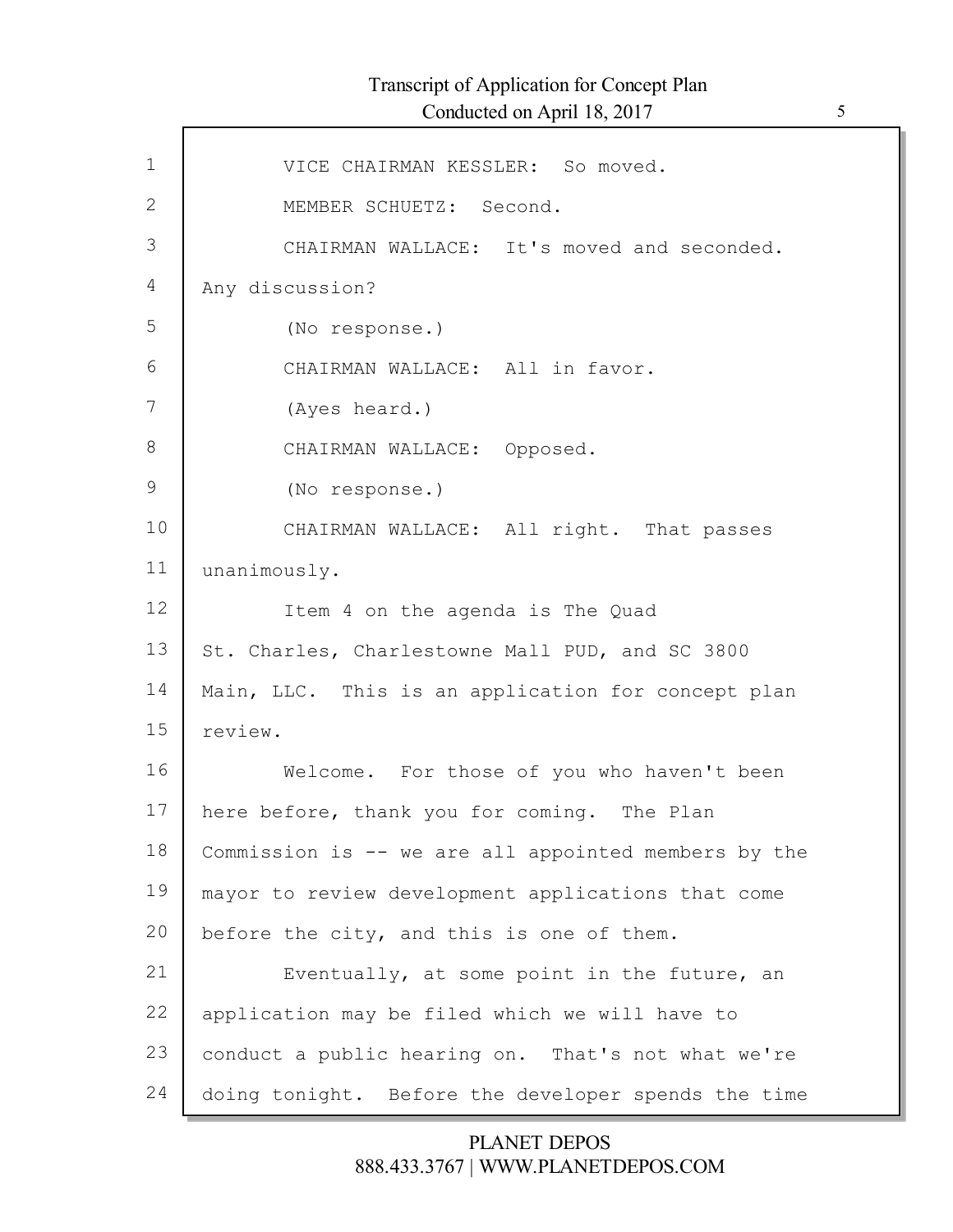$\Gamma$ 

| $\mathbf{1}$  | and money in putting together plans for us, we have  |
|---------------|------------------------------------------------------|
| $\mathbf{2}$  | a mechanism to have a concept plan review where they |
| 3             | can present to us what the concept is that they may  |
| 4             | be coming back on an application for, and we will    |
| 5             | give them feedback, positive and negative, what we   |
| 6             | like, what we don't like with the plan. Members of   |
| 7             | the public will have a chance to make comments       |
| 8             | as well.                                             |
| $\mathcal{G}$ | After tonight, nothing will happen. This             |
| 10            | isn't going to go further unless -- is there a       |
| 11            | review for Council?                                  |
| 12            | MEMBER TUNGARE: There is a review with the           |
| 13            | Planning and Development Commission on May 8th.      |
| 14            | CHAIRMAN WALLACE: Okay. So there will be             |
| 15            | another review for the St. Charles Planning and      |
| 16            | Development Committee; but until an application is   |
| 17            | filed with the City, we won't take any action on     |
| 18            | this.                                                |
| 19            | So we're at the beginning stages of a                |
| 20            | potential application. That's what we're doing here  |
| 21            | tonight.                                             |
| 22            | Any questions on our procedure?                      |
| 23            | (No response.)                                       |
| 24            | CHAIRMAN WALLACE: All right. Typically,              |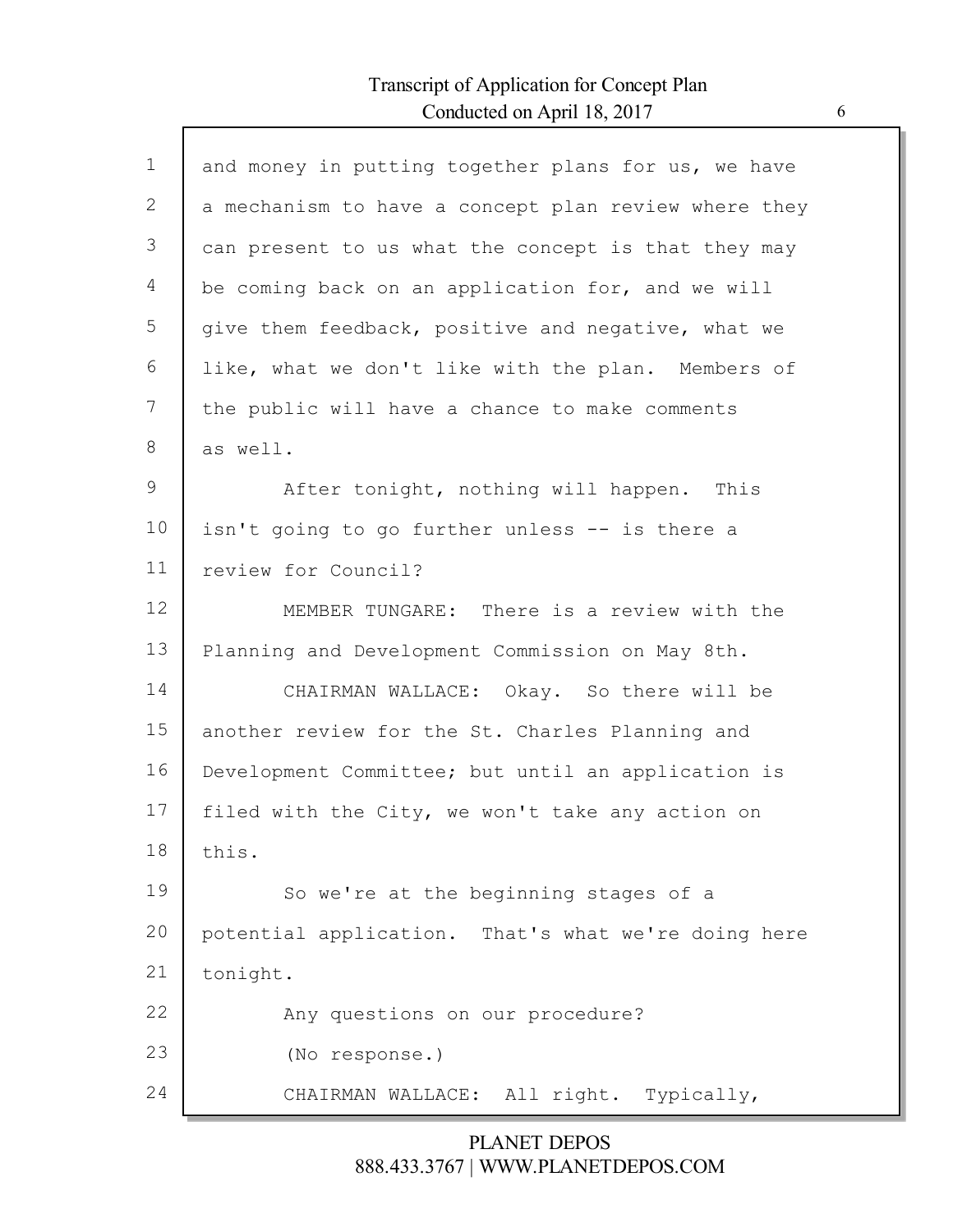$\mathsf{l}$ 

| $\mathbf{1}$ | the way we would handle this is for the applicant to |
|--------------|------------------------------------------------------|
| 2            | make a presentation to us. After that members of     |
| 3            | the Plan Commission may ask questions of the         |
| 4            | applicant, followed by any questions from members of |
| 5            | the audience. At the end, if the applicant wants to  |
| 6            | wrap up their remarks, they can do so, and that's    |
| 7            | how we'll handle it.                                 |
| 8            | Before we begin with the applicant, Russ, do         |
| 9            | you have anything for us?                            |
| 10           | MR. COLBY: No, I don't. I would just add             |
| 11           | that on the staff memo, on the last page, there is a |
| 12           | list of questions. We would ask that at the          |
| 13           | conclusion of the concept plan review, that the plan |
| 14           | commissioners individually respond to each of those  |
| 15           | questions and provide some direction to staff and    |
| 16           | the developer.                                       |
| 17           | CHAIRMAN WALLACE: All right. Okay. After             |
| 18           | everything is done, the Plan Commission will provide |
| 19           | kind of some wrap-up comments both positive and      |
| 20           | negative and answer the questions that are in the    |
| 21           | staff memo.                                          |
| 22           | All right. Is the applicant ready?                   |
| 23           | And also I would just ask that anyone --             |
| 24           | even though it's not a public hearing, we do have a  |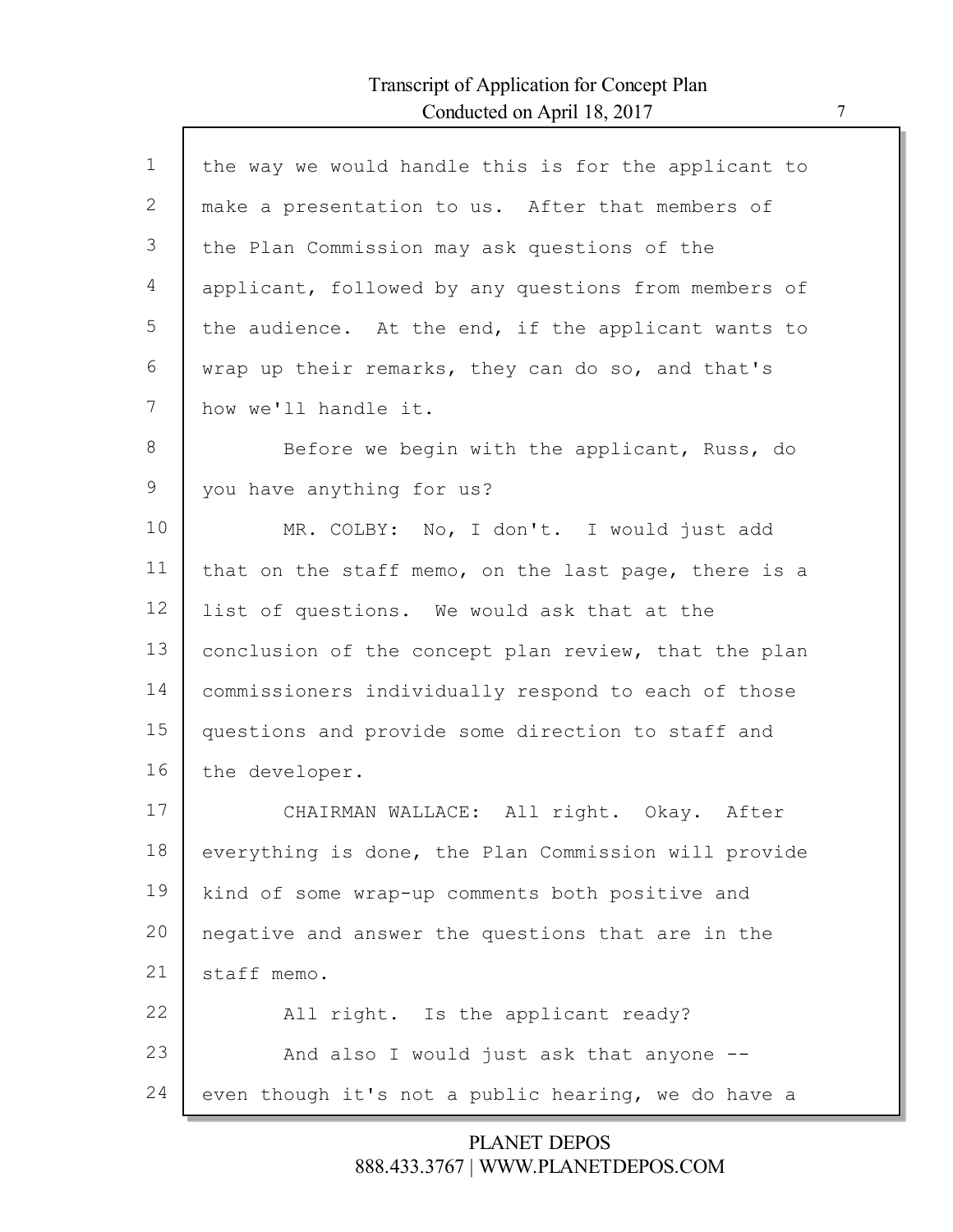| $\mathbf{1}$ | court reporter here in the room. So anyone who       |
|--------------|------------------------------------------------------|
| 2            | speaks, whether it's a question, comment,            |
| 3            | presentation, if you could speak at the lectern up   |
| 4            | here, wait to be acknowledged by me before speaking, |
| 5            | and state your name for the record, spelling your    |
| 6            | last name.                                           |
| 7            | All right. Go ahead, sir.                            |
| 8            | MR. MAY: All right. I'm Chuck May, M-a-y,            |
| 9            | and I'm at 185 Heathrow Court, Lake Bluff, Illinois, |
| 10           | for the applicant.                                   |
| 11           | This evening we have our project team here,          |
| 12           | and I would like to take an opportunity to introduce |
| 13           | them first. Seated here in the first row is --       |
| 14           | first is Jim Hughes with Next Generation             |
| 15           | Development; seated next to him is Mike Schoppe of   |
| 16           | the Schoppe Design Group; next to him is Carrie      |
| 17           | Hansen, also of the Schoppe Design Group; Burt       |
| 18           | Andrews of Larson and Darby, our architect; and my   |
| 19           | associate project manager of this is Barbara Bruce.  |
| 20           | We are all here to -- any one of us may have         |
| 21           | answers to questions you have, and all of us will    |
| 22           | probably participate or at least most of us in the   |
| 23           | presentation.                                        |
| 24           | Here we go. The mall has been around for a           |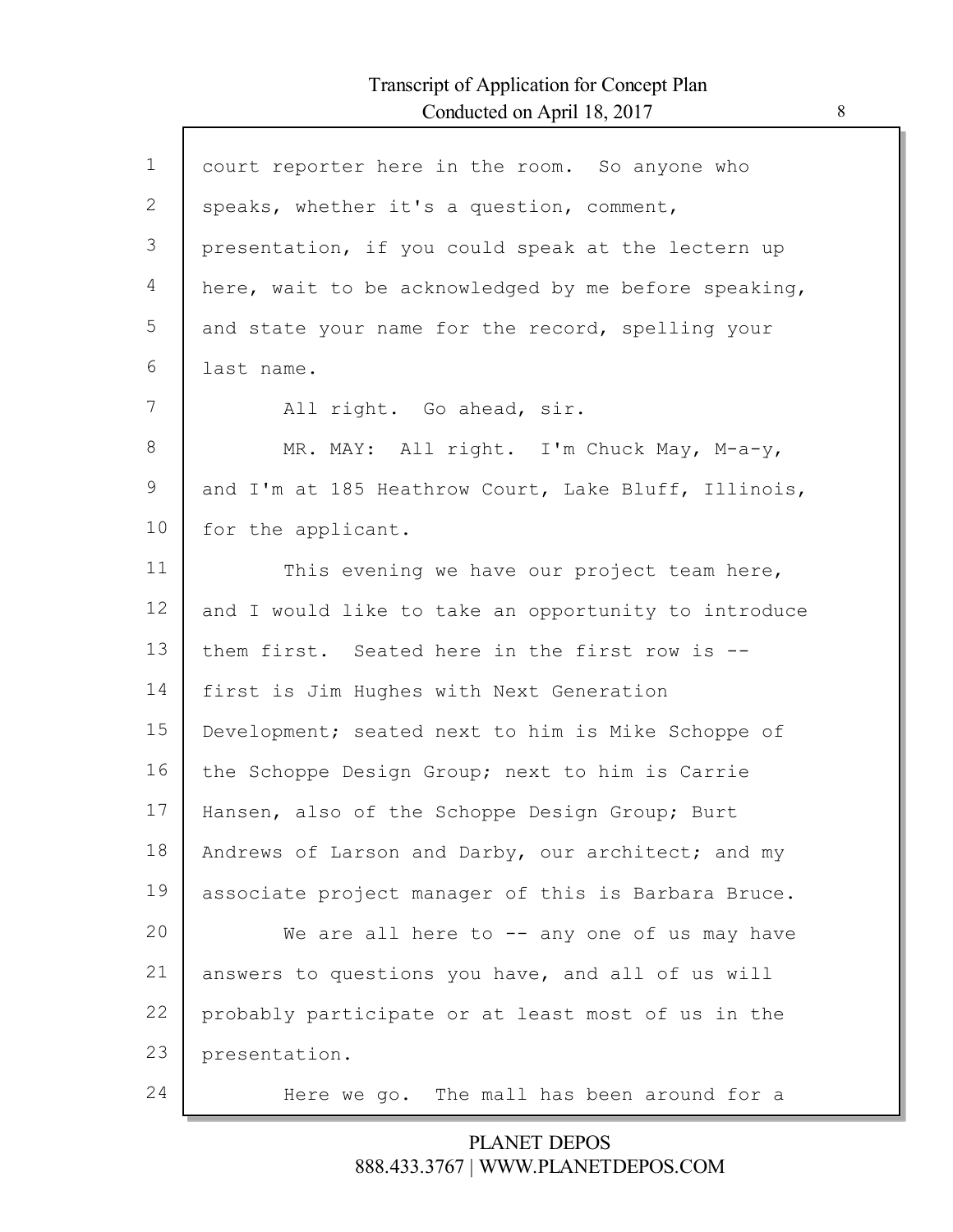Г

| $\mathbf 1$ | long time, and Russ was very -- in his usual         |
|-------------|------------------------------------------------------|
| 2           | thoroughness has provided a lot of background as to  |
| 3           | things that have gone on and ideas for the mall.     |
| 4           | The ownership here has been in ownership             |
| 5           | approximately 3 1/2 years, and it was our intent     |
| 6           | when we acquired this to redevelop and re-tenant an  |
| 7           | enclosed regional shopping center.                   |
| 8           | In short, the world has dramatically changed         |
| 9           | in the area of retail. There are no more             |
| 10          | particularly enclosed regional shopping centers      |
| 11          | being built. In fact, they are dropping rapidly.     |
| 12          | We, much to our chagrin, found that we just could    |
| 13          | not find the tenants to occupy that amount of space  |
| 14          | and pay the rents and the additional charges that    |
| 15          | are necessary in order to make it functional.        |
| 16          | So over time we've looked at a number of             |
| 17          | different scenarios as to what we might do. In the   |
| 18          | interim, things did not get better, they got worse.  |
| 19          | Kohls closed, as you may know, last June. They       |
| 20          | ceased to operate. We have reached agreement with    |
| 21          | Kohls to purchase their store, and that would be our |
| 22          | intent, as part of any redevelopment that goes on    |
| 23          | here would be the acquisition of the Kohls store.    |
| 24          | In any case, we finally came to the                  |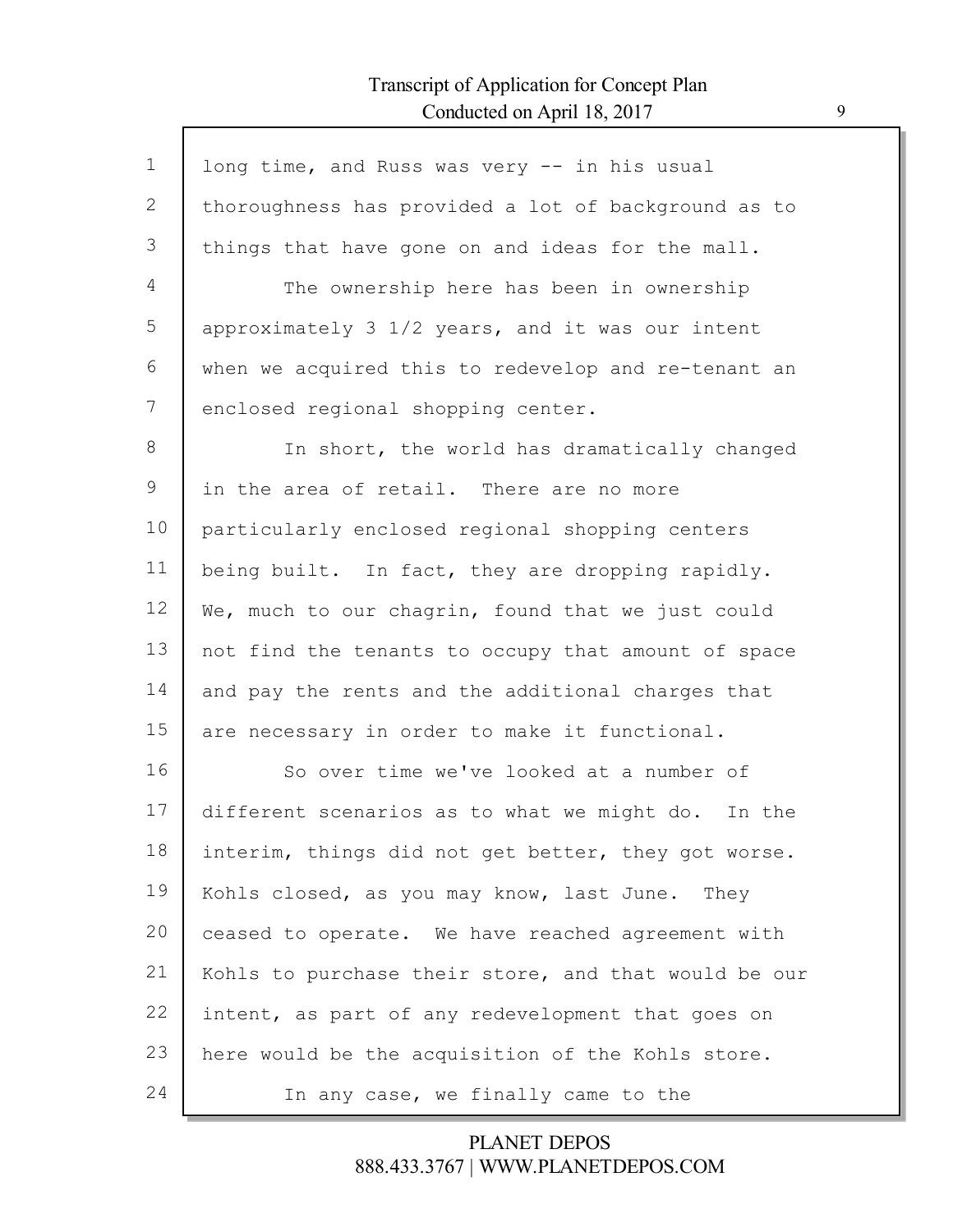$\mathsf{l}$ 

| $\mathbf 1$ | conclusion that there was just no way that we could   |
|-------------|-------------------------------------------------------|
| 2           | use the 80 acres of this site for retail              |
| 3           | development. We considered alternatives. Those        |
| 4           | alternatives are obviously things like office,        |
| 5           | hotel, and other types of -- we excluded industrial,  |
| 6           | but the office market is not really relevant here,    |
| 7           | and there are already 1200 hotel rooms around us.     |
| 8           | This led us to the conclusion that the                |
| $\mathsf 9$ | natural mixed-use opportunity for this site was       |
| 10          | residential. And we began to look at the various      |
| 11          | ways that we might incorporate residential into the   |
| 12          | site.                                                 |
| 13          | It was obvious that the front of the site             |
| 14          | that accesses and fronts on Main Street could still   |
| 15          | be and should still be a relatively good opportunity  |
| 16          | for some amount of retail. We also know that Von Maur |
| 17          | and the cinema are very good stores. They function    |
| 18          | well. They want to stay there. They have made         |
| 19          | investments in their property and continue to be      |
| 20          | there.                                                |
| 21          | Carson's has indicated to us at this point a          |
| 22          | desire to stay at the site, and so with that in       |
| 23          | mind, we are utilizing those three monuments. We      |
| 24          | began to look at ways that we could incorporate       |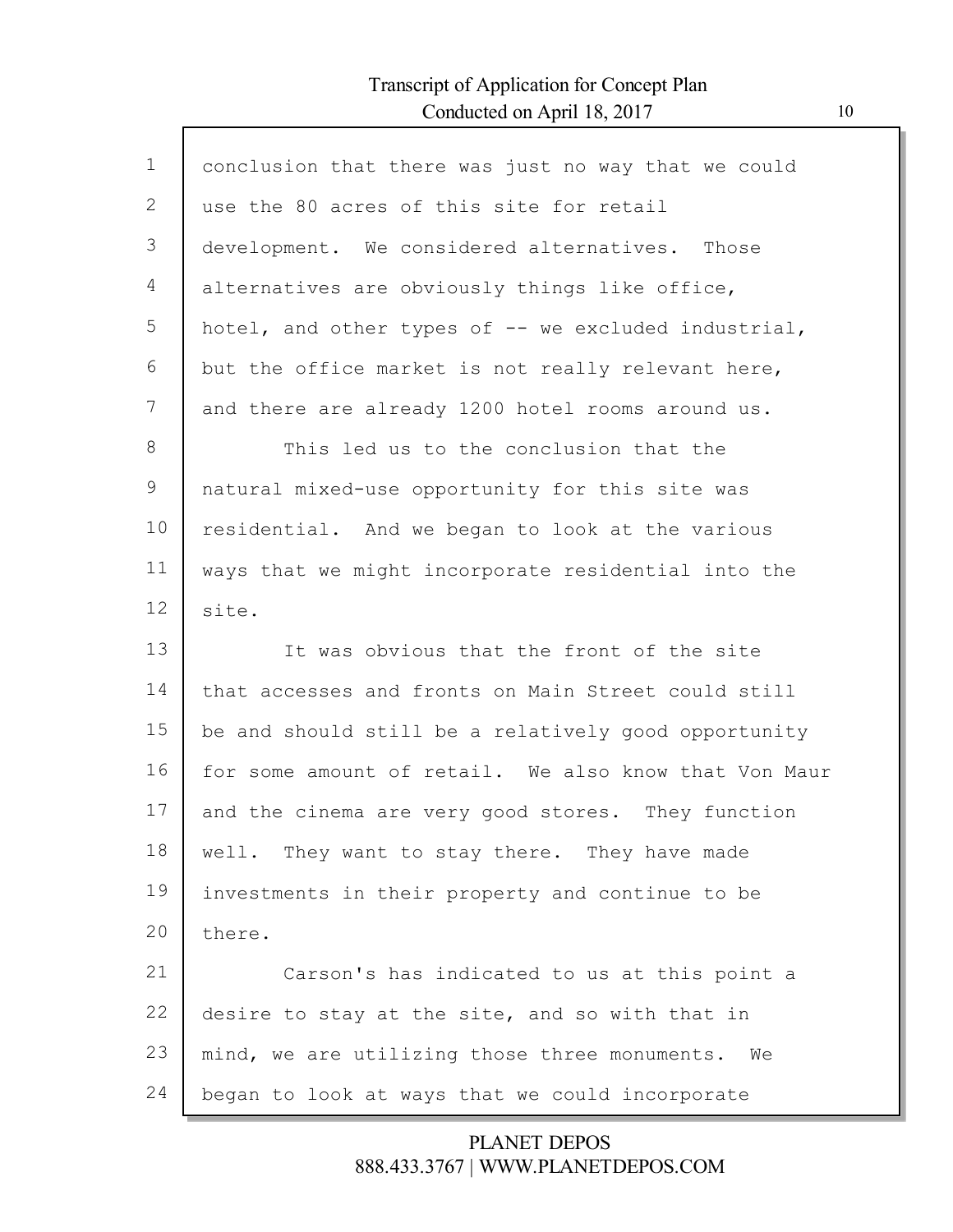| $\mathbf 1$ | residential into the site, and we came up with a     |
|-------------|------------------------------------------------------|
| 2           | plan to basically take the east end of the site into |
| 3           | more dense residential in the form of apartments and |
| 4           | the north side of the site into something less dense |
| 5           | in the form of townhomes.                            |
| 6           | This is a concept plan. I want to emphasize          |
| 7           | that. It is a concept plan. It's still a work in     |
| 8           | progress.                                            |
| 9           | And I can take you through the site plan             |
| 10          | kind of at this point, and you can see that we have, |
| 11          | as part of this plan, torn down the Kohls store      |
| 12          | which is in this area right here, and then the old   |
| 13          | food court of the mall, which is in this area right  |
| 14          | here, and then basically the east section of the     |
| 15          | mall. We ended up with this enclosed mall building   |
| 16          | of approximately 150,000 square feet of what we call |
| 17          | the gross simple area in the mall. The gross         |
| 18          | building area is maybe around 175,000 square feet.   |
| 19          | As we're looking today at this, we think             |
| 20          | that we can lease that type of building. We are      |
| 21          | looking at emphasizing tenants in the entertainment  |
| 22          | and food and restaurant services, things as salons   |
| 23          | and a fitness center, that sort of thing. We think,  |
| 24          | again, there's -- with the cinema, there's           |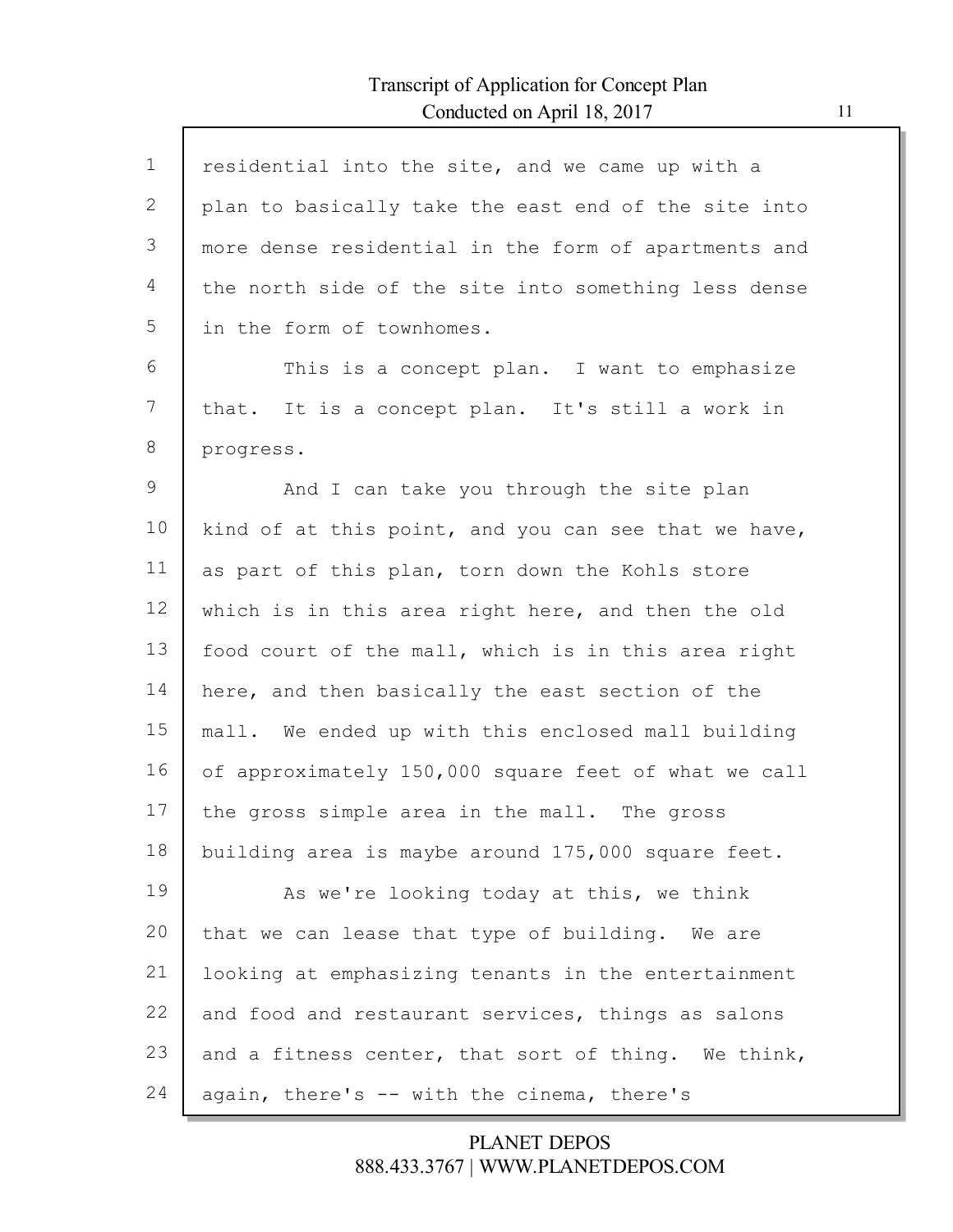$\mathsf{l}$ 

| $\mathbf 1$ | opportunity for more restaurants from fast casual to |
|-------------|------------------------------------------------------|
| 2           | maybe a couple of sit-down restaurants.              |
| 3           | But it is a challenge, unquestionably a              |
| 4           | challenge today. The enclosed mall cost of           |
| 5           | maintenance is significant. You know, even today     |
| 6           | empty, the electric bill for the mall, now that      |
| 7           | includes the exterior parking lot lights, but is     |
| 8           | \$600,000 a year. So someone has to pay that bill,   |
| 9           | and it's things like that that make it a challenge   |
| 10          | to have an enclosed mall. Whereas something like     |
| 11          | Geneva Commons, which is totally open air, the       |
| 12          | common area costs are significantly less.            |
| 13          | So we need to figure out how to be                   |
| 14          | competitive, and as I say, again, this is a concept  |
| 15          | plan. It could be that we would take down a little   |
| 16          | more of the mall, it could be that we take down less |
| 17          | of the mall; but right now for purposes of this      |
| 18          | presentation, this is what we have.                  |
| 19          | Frankly, if we didn't have the topography            |
| 20          | that we have, and that is that we have a berm that   |
| 21          | runs right here and causes this whole area to be all |
| 22          | upper-level parking, and this entrance to Von Maur   |
| 23          | is all upper level and all upper level here. If      |
| 24          | this were a flat, one-level site, I'd take down the  |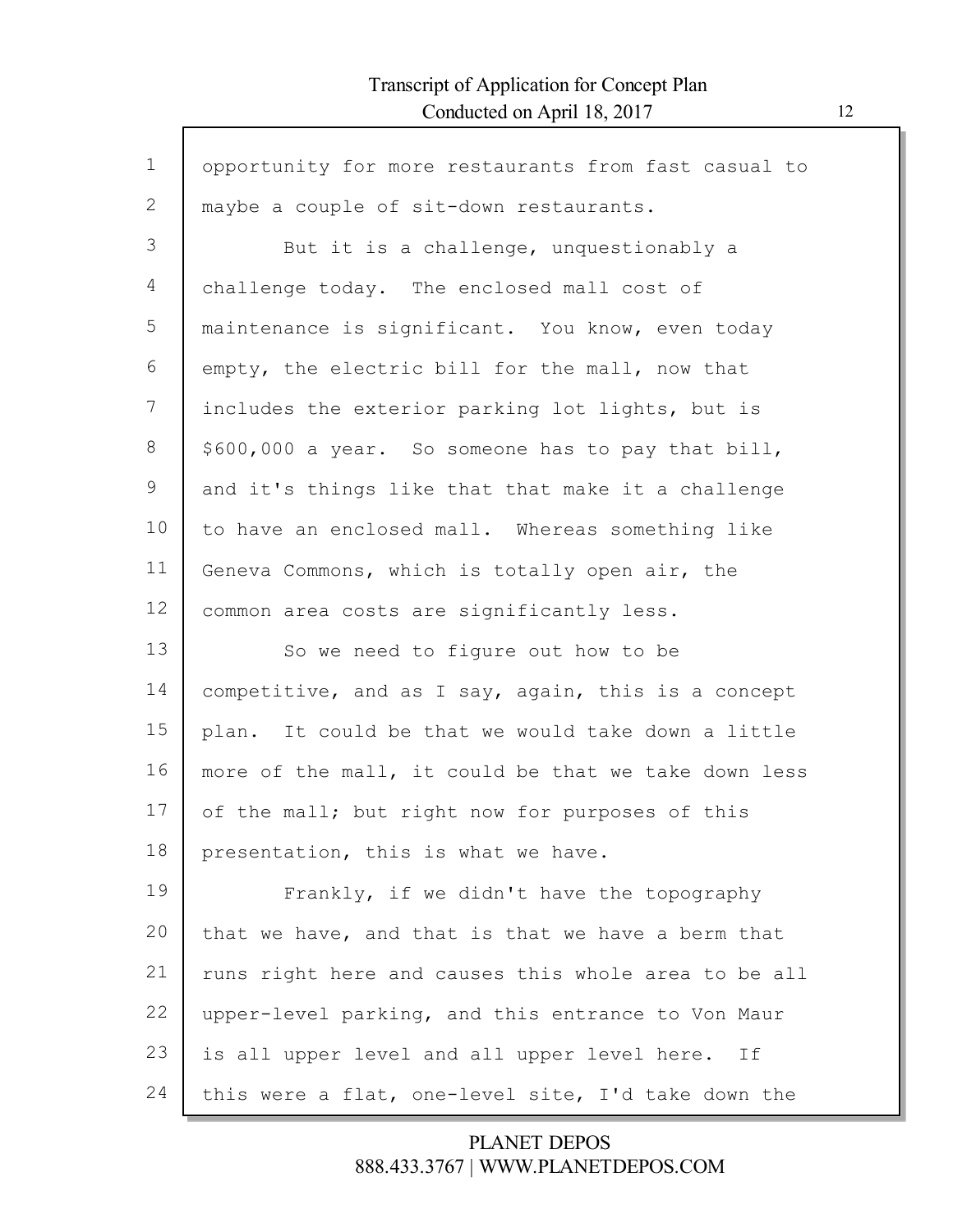| $\mathbf 1$   | whole mall, and we would start over with buildings.  |
|---------------|------------------------------------------------------|
| $\mathbf{2}$  | But we -- it's very challenging to try to deal with  |
| 3             | that berm and deal with the structures that are in   |
| 4             | place.                                               |
| 5             | So we are working with, you know, several            |
| 6             | monuments here, as I say. The good news is the       |
| 7             | Von Maur and the Cinema as monuments, and the bad    |
| 8             | news is we've got a major upper-level parking berm   |
| $\mathcal{G}$ | situation that makes it very challenging to do       |
| 10            | anything other than keep this building.              |
| 11            | We continue to look at it and to see what            |
| 12            | other things we might be able to do to improve the   |
| 13            | retail here, but right now, this is what we have.    |
| 14            | Again, leaving the Carson's, giving them             |
| 15            | basically first-level entry here, utilizing their    |
| 16            | upper-level parking lot, which is not very much      |
| 17            | utilized right now, in exchange for parking here.    |
| 18            | We take this parking into apartments, and as I said, |
| 19            | this whole area back here becomes townhomes.         |
| 20            | Any questions so far?                                |
| 21            | CHAIRMAN WALLACE: Anything?                          |
| 22            | MEMBER HOLDERFIELD: I'm not sure I                   |
| 23            | understand when you say upper-level parking.         |
| 24            | MR. MAY:<br>Okay.                                    |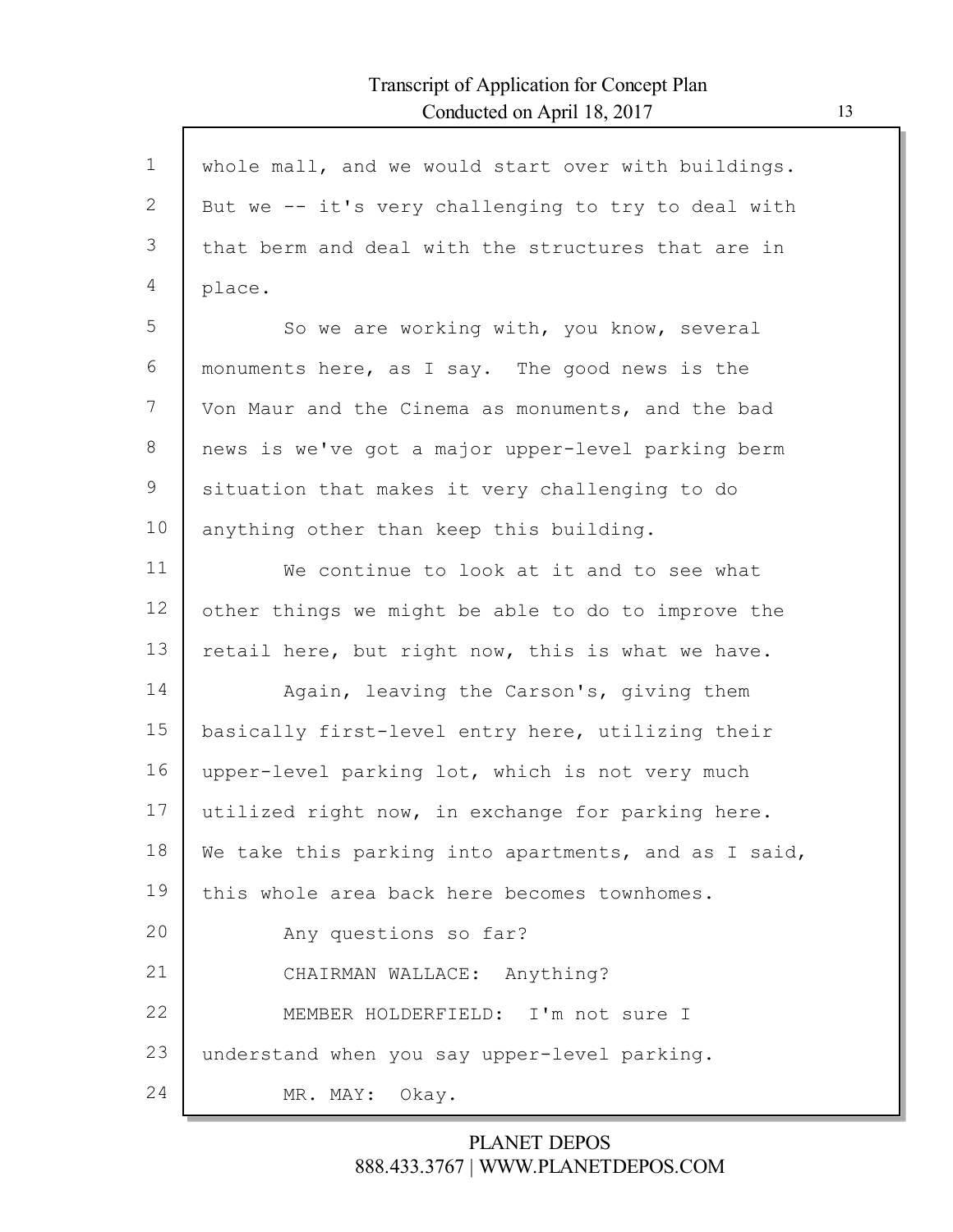| $\mathbf 1$  | MEMBER HOLDERFIELD: I know that the                  |
|--------------|------------------------------------------------------|
| $\mathbf{2}$ | property tapers down the west side on the other side |
| 3            | of the old Sears building there.                     |
| 4            | MR. MAY: Okay. This is a berm right here             |
| 5            | and it -- this creates all of this for upper-level   |
| 6            | parking. This rises from the ring road and goes up,  |
| 7            | rises eventually almost 17 feet to the entrance to   |
| 8            | the upper level of the mall and the upper level of   |
| 9            | the Von Maur store. Okay. So what happens is the     |
| 10           | lower level of the Von Maur store is buried 17 feet  |
| 11           | below grade at this point as is the mall.            |
| 12           | MEMBER HOLDERFIELD: Okay.                            |
| 13           | MR. MAY: So if we tore the building down,            |
| 14           | what happens is you stand here and you look down     |
| 15           | 17 feet to the entrance of the --                    |
| 16           | MEMBER HOLDERFIELD: All right.                       |
| 17           | MR. MAY: -- of the Cinema.                           |
| 18           | And so that's -- those are the challenges            |
| 19           | that we face. I mean, it's not an easy thing to      |
| 20           | deal with. If you look at some of your plans that    |
| 21           | people have thrown out for this mall -- I think in   |
| 22           | your package you'll see a couple of architects that  |
| 23           | drew plans that gave no consideration, and Russ      |
| 24           | points this out, to the topography and just          |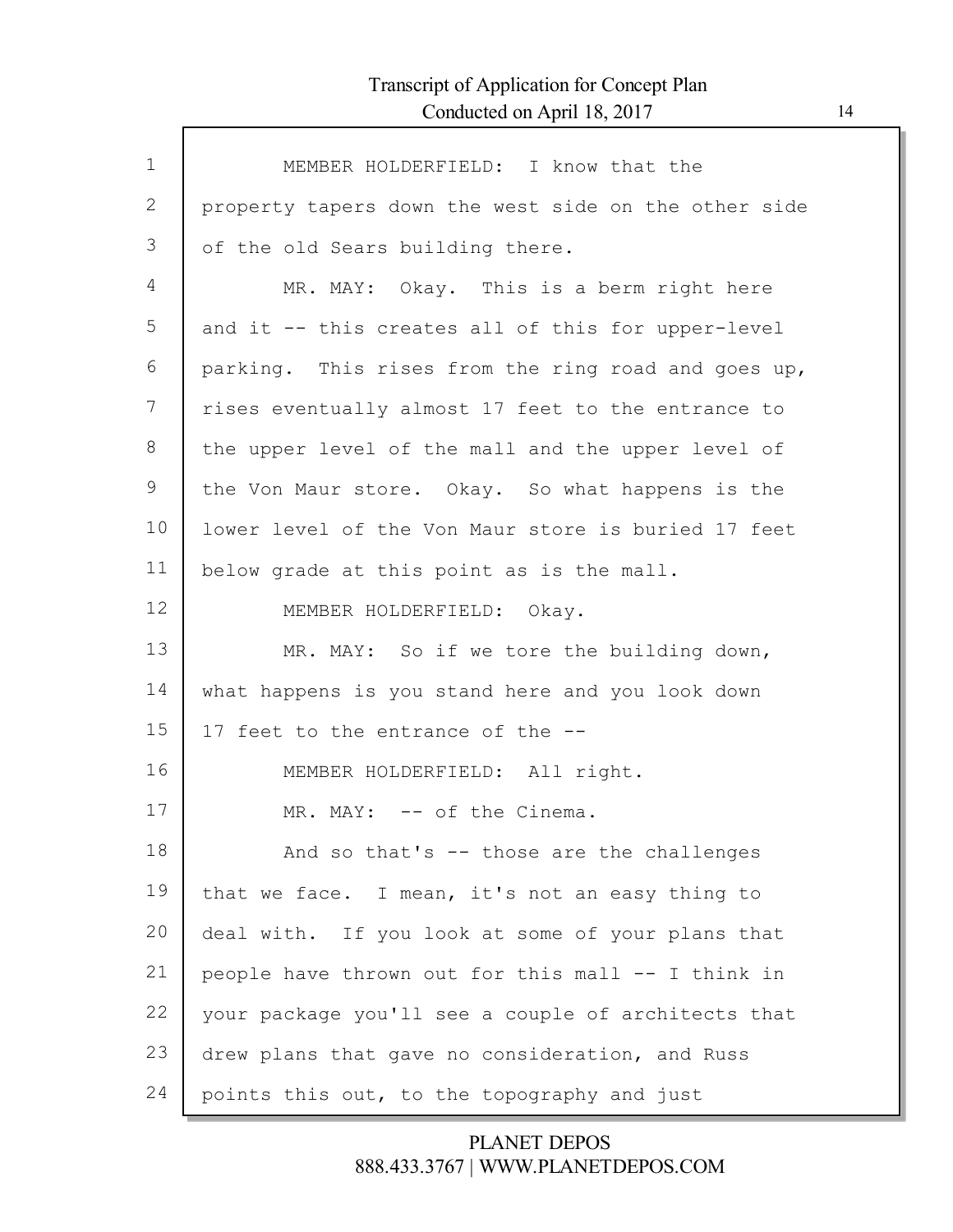| $\mathbf 1$ | basically shows taking down the mall and creating a  |
|-------------|------------------------------------------------------|
| 2           | one-level mall.                                      |
| 3           | It's like, okay, what did you do with the            |
| 4           | berm out front, and how did you deal with that?      |
| 5           | They didn't have -- it was just a piece of paper, so |
| 6           | they didn't have to deal with it. But it makes it    |
| 7           | challenging at this point.                           |
| 8           | So one of the things that we're looking              |
| 9           | at -- we want to make this one project. So we've     |
| 10          | worked at making it pedestrian friendly with         |
| 11          | connectivity between the residential areas and the   |
| 12          | retail, creating opportunities for passage, you      |
| 13          | know, pedestrian passage. This is a nice open-space  |
| 14          | plaza, pavilion.                                     |
| 15          | We're looking at keeping the $-$ - trying to         |
| 16          | see if we could keep the center court skylight,      |
| 17          | that's actually quite exciting, and seeing if we can |
| 18          | make it an outdoor facility. We haven't verified     |
| 19          | the structural ability of that yet, but we think it  |
| 20          | could be really exciting to do.                      |
| 21          | Let's see if I can find --                           |
| 22          | MEMBER HOLDERFIELD: Excuse me. I just have           |
| 23          | one more question.                                   |
| 24          | MR. MAY:<br>Sure.                                    |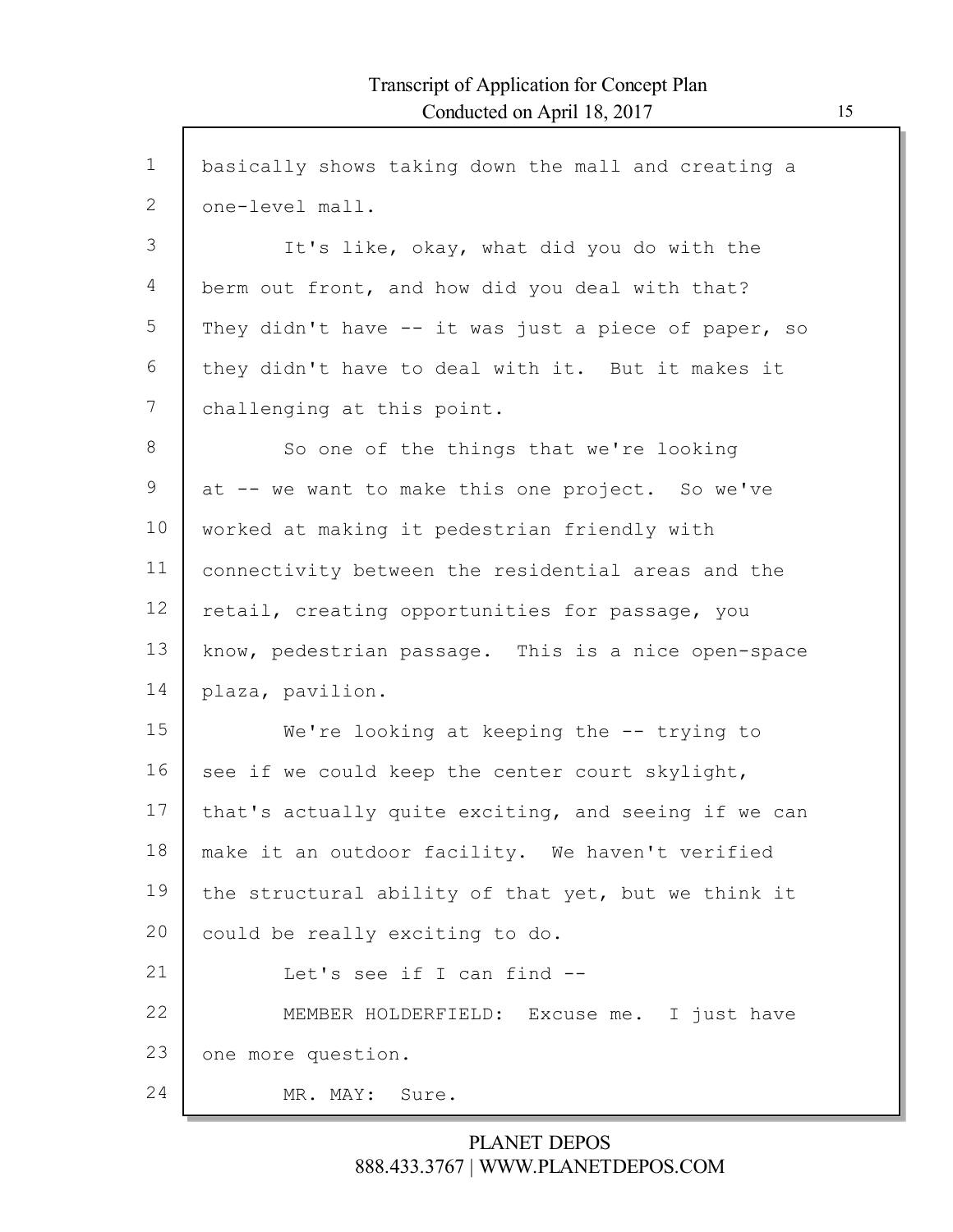| $\mathbf 1$   | MEMBER HOLDERFIELD: The parking lot between        |
|---------------|----------------------------------------------------|
| 2             | the existing Carson's and the undefined tenants of |
| 3             | the $mall$ $--$                                    |
| 4             | MR. MAY: Here?                                     |
| 5             | MEMBER HOLDERFIELD: Yes, right there. And          |
| 6             | that would be the upper level --                   |
| 7             | MR. MAY: No, no.                                   |
| 8             | MEMBER HOLDERFIELD: No?                            |
| $\mathcal{G}$ | MR. MAY: The only upper level that now             |
| 10            | exists -- would now exist would be here, would be  |
| 11            | this area right here.                              |
| 12            | MEMBER HOLDERFIELD: Okay.                          |
| 13            | MR. MAY: Everything else is taken down.            |
| 14            | This gets graded down to some extent to create the |
| 15            | opportunity for these buildings here.              |
| 16            | MEMBER HOLDERFIELD: So that would be new           |
| 17            | entrances too.                                     |
| 18            | MR. MAY: There would be no entrance --             |
| 19            | there would be no entrance here to Carson's.       |
| 20            | Carson's would lose -- so Carson's would have an   |
| 21            | entrance here, lower level. Carson's would have an |
| 22            | entrance here, lower level.                        |
| 23            | MEMBER HOLDERFIELD: Okay.                          |
| 24            | MEMBER FUNKE: You know, I've got a                 |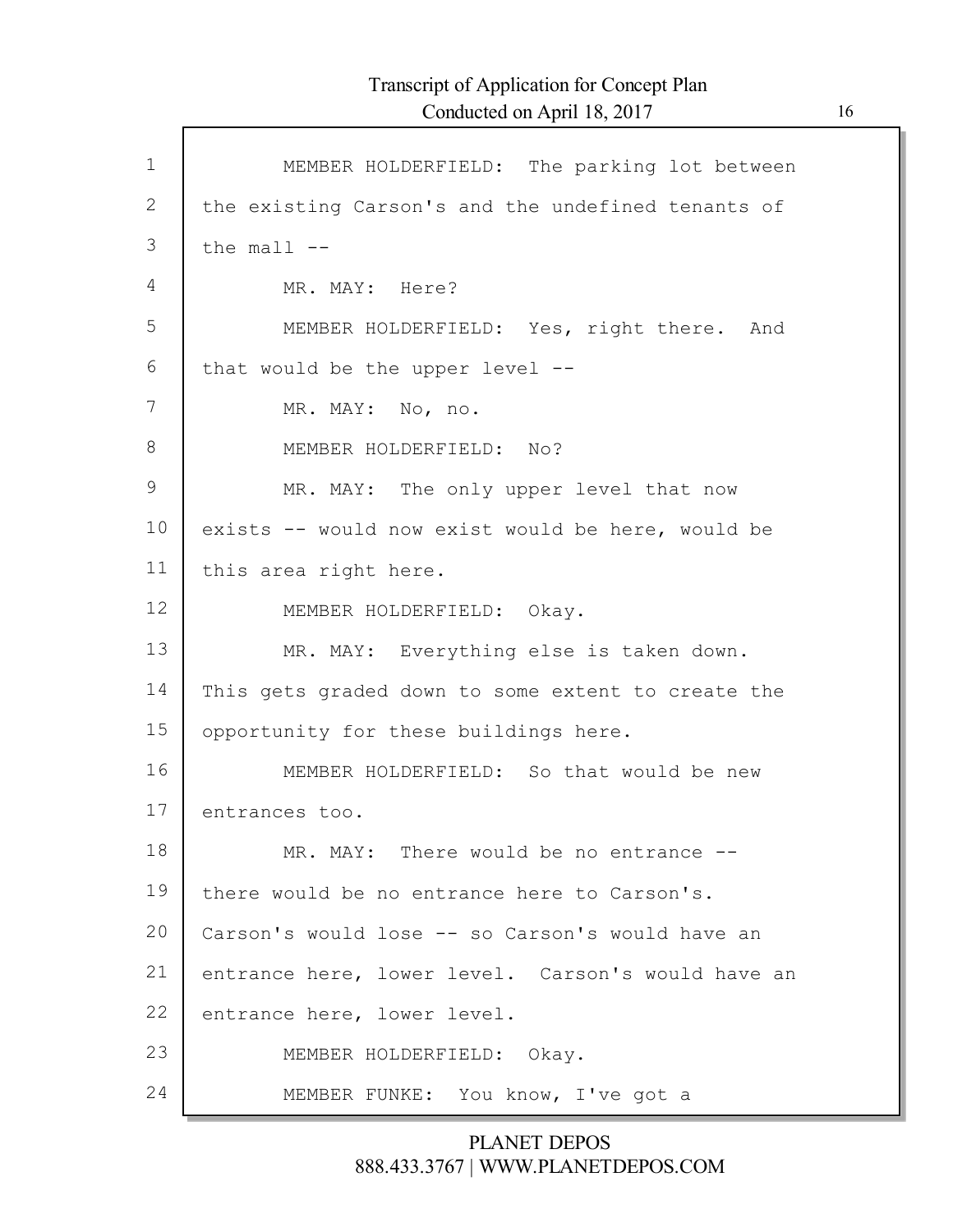Г

| $\mathbf 1$ | question. You know, I agree with you. The whole       |
|-------------|-------------------------------------------------------|
| 2           | idea of an interior mall is kind of -- it's becoming  |
| 3           | obsolete. We have some pretty successful in Old       |
| 4           | Orchard and up north --                               |
| 5           | MR. MAY: Oak Brook and Old Orchard.                   |
| 6           | MEMBER FUNKE: Yeah. I mean, the idea of               |
| 7           | actually opening up the mall and creating interior    |
| 8           | streets.                                              |
| 9           | MR. MAY: Yeah.                                        |
| 10          | MEMBER FUNKE: Have you thought about that?            |
| 11          | MR. MAY: We've thought about that, and                |
| 12          | we've given it a lot of consideration. There is       |
| 13          | some problems in terms of frost proofing all of the   |
| 14          | columns at that point because they're there now, and  |
| 15          | we'd have to build new facing.                        |
| 16          | But it is an option that we continue to kind          |
| 17          | of -- wouldn't it be great if we could that. Gee, I   |
| 18          | wonder how that would work. But then you'd create a   |
| 19          | bunch of -- you know, there's a bunch of space in     |
| 20          | here that just face each other, and these become two  |
| 21          | level and now what happens to the second level.<br>Do |
| 22          | you just have a second-level phaseout here, you       |
| 23          | know, and how do you get down. How do you create an   |
| 24          | outdoor walk on the upper level.                      |
|             |                                                       |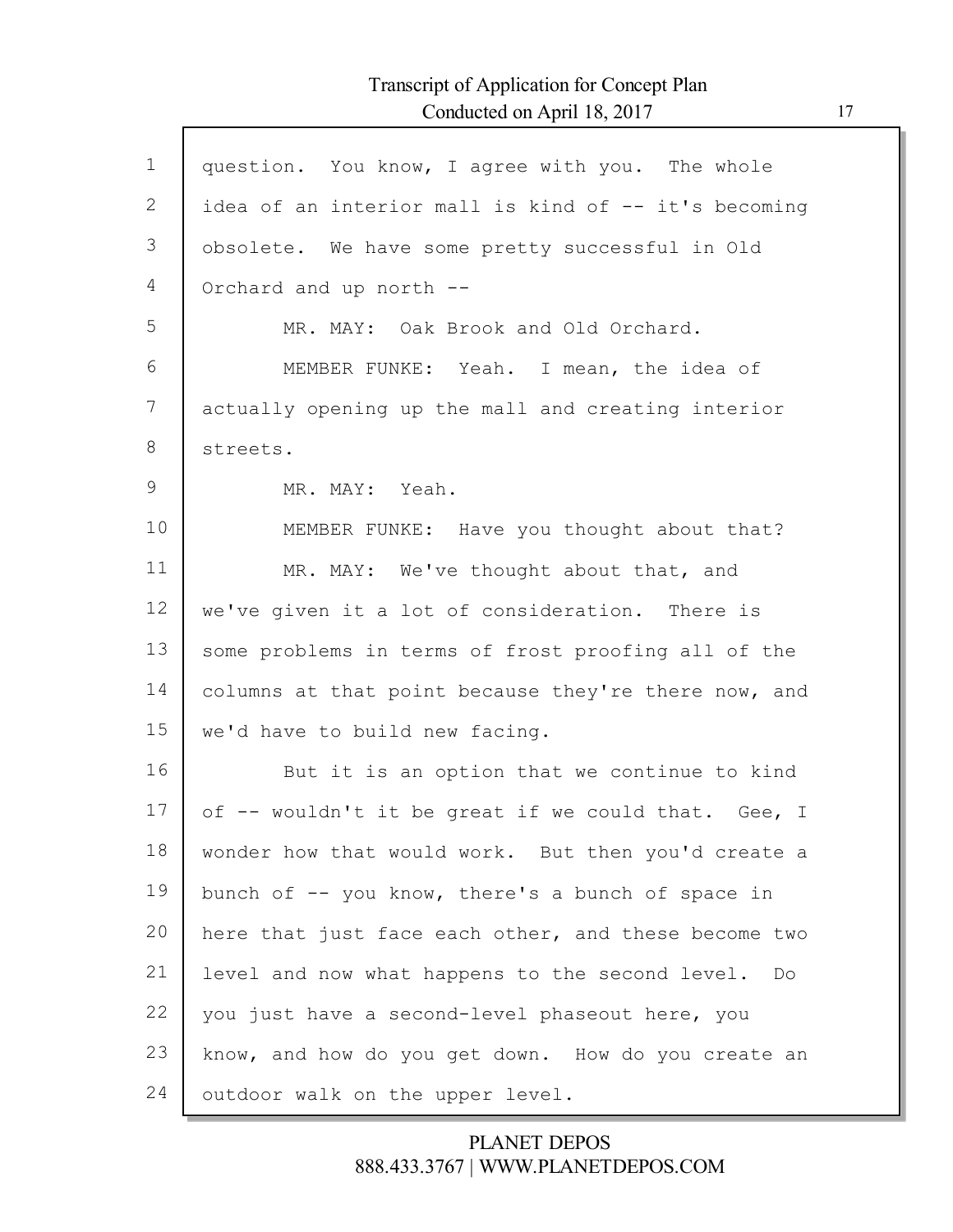Г

| $\mathbf{1}$  | We're still working through a lot of that,           |
|---------------|------------------------------------------------------|
| 2             | but you're right. You know, our first two major      |
| 3             | shopping centers in the Chicago area were Oak Brook  |
| 4             | and Old Orchard built by Phil Klutznick a long time  |
| 5             | ago, and I guess he actually knew what was going on, |
| 6             | but most of us that started putting up malls in the  |
| 7             | '70s thought he was crazy. I guess he had a lot of   |
| 8             | forethought.                                         |
| $\mathcal{G}$ | MEMBER MACKLIN-PURDY: I have a question.             |
| 10            | MR. MAY: Yes.                                        |
| 11            | MEMBER MACKLIN-PURDY: Is there a reason why          |
| 12            | Carson's is not connected at all, like a walkway     |
| 13            | $or --$                                              |
| 14            | MR. MAY: There is a walkway, yes. We're              |
| 15            | looking at -- this is a walkway. We're looking at    |
| 16            | whether that needs -- would be covered. You know,    |
| 17            | we've given thought to putting a cover over it, but  |
| 18            | that's right now considered a walkway, and it will   |
| 19            | be a pedestrian -- it will be a pedestrian walkway   |
| 20            | between the two.                                     |
| 21            | MEMBER HOLDERFIELD: But not necessarily              |
| 22            | enclosed in the walls?                               |
| 23            | MR. MAY: No. We would never $--$ I mean,             |
| 24            | there wouldn't any reason to enclose that.<br>It's   |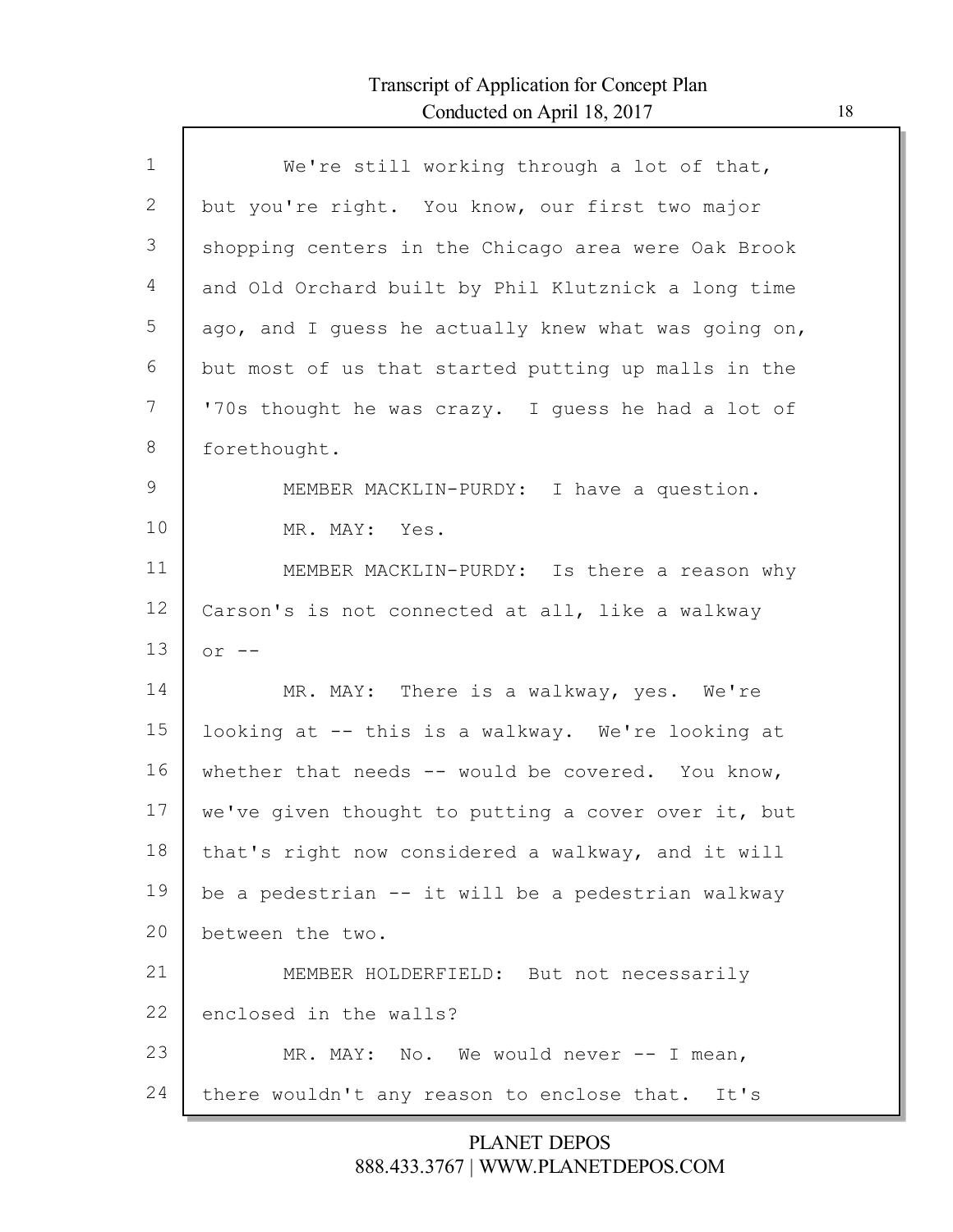Г

| $\mathbf 1$     | just that would be --                                |
|-----------------|------------------------------------------------------|
| 2               | MEMBER HOLDERFIELD: It would be covered.             |
| 3               | MR. MAY: If we cover it, it would be a               |
| 4               | canopy of sorts.                                     |
| 5               | And, again, concept, I mean, these are just          |
| 6               | ideas that we're -- as you put pen to paper, and     |
| $7\phantom{.0}$ | then we do a cost analysis and say, okay, what makes |
| 8               | sense here from a cost standpoint.                   |
| 9               | We're tearing down a lot of buildings. I             |
| 10              | mean, there, with the Sears store and the Kohls      |
| 11              | store and the mall, it's close to 400,000 square     |
| 12              | feet that's being torn down here. That's a lot of    |
| 13              | building.                                            |
| 14              | So this is pretty well parked. It's got              |
| 15              | good parking but we figure -- we think that with the |
| 16              | entertainment uses that we're trying to think about  |
| 17              | and the restaurants, it's going to need parking.     |
| 18              | It's going to need a lot of parking. So that's why   |
| 19              | we're kind of trying to say, okay, well, let's save  |
| 20              | as much parking as we can.                           |
| 21              | Once you get into actual final design and            |
| 22              | you figure out all the landscaped areas you want to  |
| 23              | put in and all the walkways you're going to put in,  |
| 24              | and all of a sudden you find yourself losing cars,   |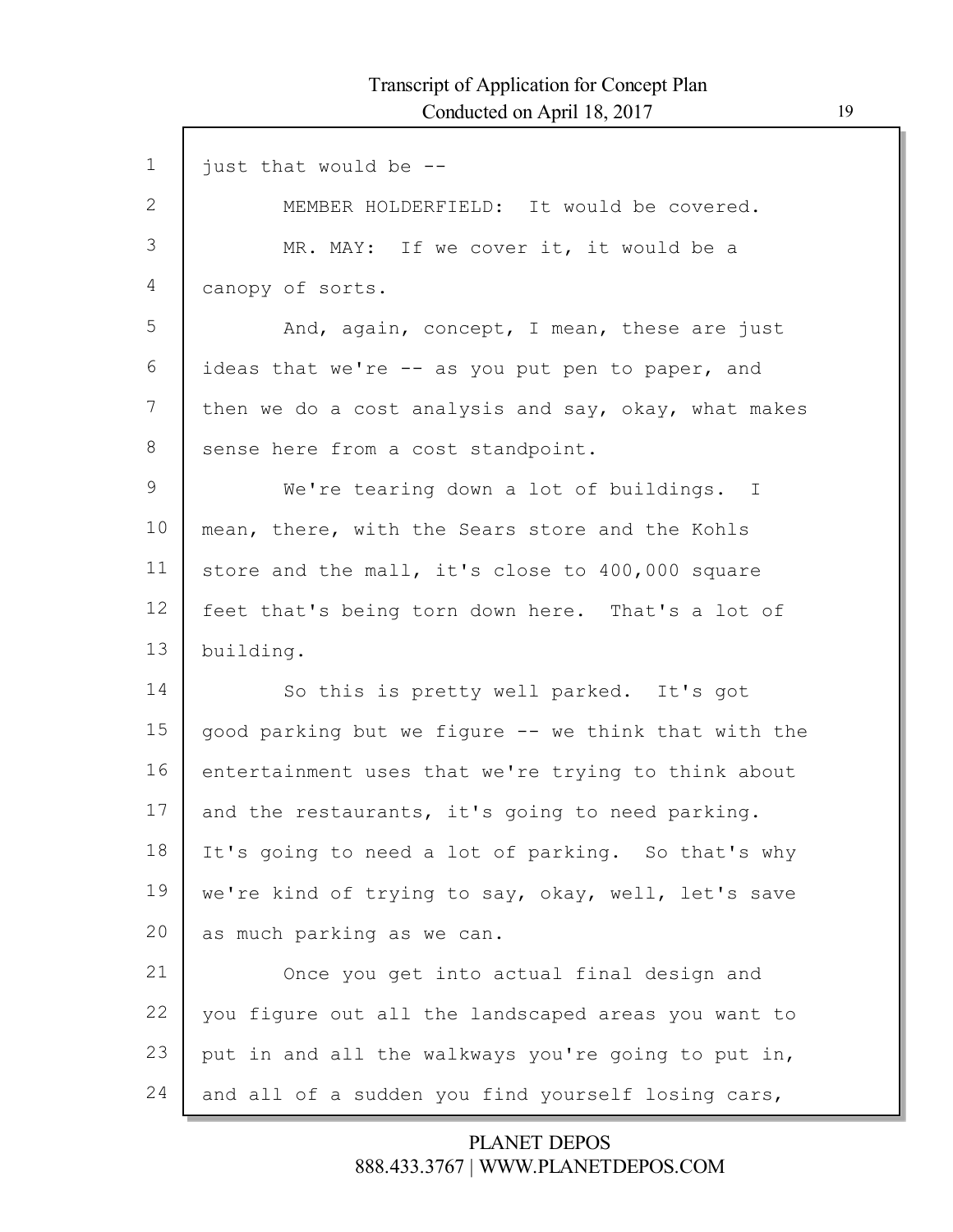| $\mathbf 1$     | but I think that, you know, we want to make sure     |
|-----------------|------------------------------------------------------|
| $\mathbf{2}$    | it's well parked.                                    |
| 3               | Cooper's Hawk in itself is clearly going             |
| 4               | to -- when they open in less than a month now, it    |
| 5               | will be interesting to see what the parking looks    |
| 6               | like, and that will give us a good idea as to what's |
| 7               | going to happen.                                     |
| 8               | MEMBER VARGULICH: Will the theater only              |
| 9               | have an entrance on the west side?                   |
| 10              | MR. MAY: Yes. The theater now has an                 |
| 11              | entrance --                                          |
| 12 <sup>°</sup> | MEMBER VARGULICH: Yes.                               |
| 13              | MR. MAY: -- on the west side.                        |
| 14              | MEMBER VARGULICH: It looks like you're               |
| 15              | closing the entrance on the east side.               |
| 16              | MR. MAY: Yes. The theater entrance right             |
| 17              | now is right here. I worked with Chris Johnson, and  |
| 18              | he actually came up with the idea of using that as   |
| 19              | an entrance, and he signed it and lit it, and the    |
| 20              | idea would be to create an entranceway and hardscape |
| 21              | it as opposed to the way it looks now. So that's     |
| 22              | the main -- would become the main entrance.          |
| 23              | Although we would still -- with this plan,           |
| 24              | still have plans to -- I keep losing the arrow.      |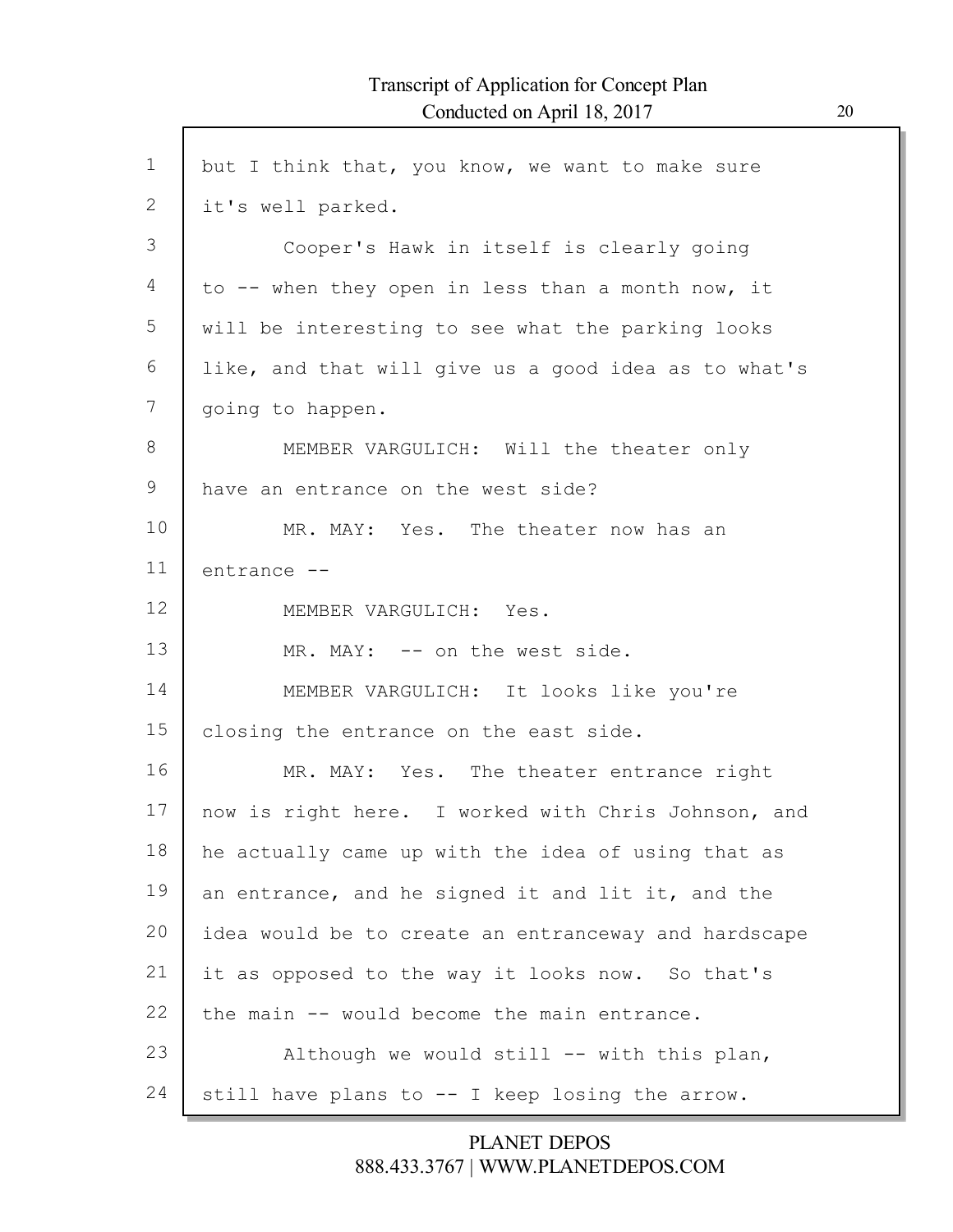Г

| $\mathbf{1}$   | There we go. We would still have a plan that you    |
|----------------|-----------------------------------------------------|
| 2              | would be able to come here and escalate down to the |
| 3              | entrance here.                                      |
| $\overline{4}$ | MEMBER VARGULICH: So no entrance on the             |
| 5              | east side.                                          |
| 6              | MR. MAY: But no entrance -- well, in this           |
| 7              | plan, there's an entrance here to the mall. So you  |
| 8              | could always park here at the theater and walk in   |
| 9              | this entrance and get to the $-$ -                  |
| 10             | MEMBER VARGULICH: But not directly from the         |
| 11             | east side.                                          |
| 12             | MR. MAY: But not directly into this                 |
| 13             | building, correct.                                  |
| 14             | MEMBER SCHUETZ: I have a question. As far           |
| 15             | as the relationship of the townhomes and the        |
| 16             | apartments to the retail, have you done any numbers |
| 17             | as far as will these townhomes and apartments       |
| 18             | support the retail? I mean, I know it's a           |
| 19             | guesstimate, but can you explain any of that, what  |
| 20             | your thoughts are at least?                         |
| 21             | MR. MAY: There could be some small shops            |
| 22             | that would relate to and -- it could be like a dry  |
| 23             | cleaners or things like that that would relate to   |
| 24             | this, but frankly, this type of retail is not       |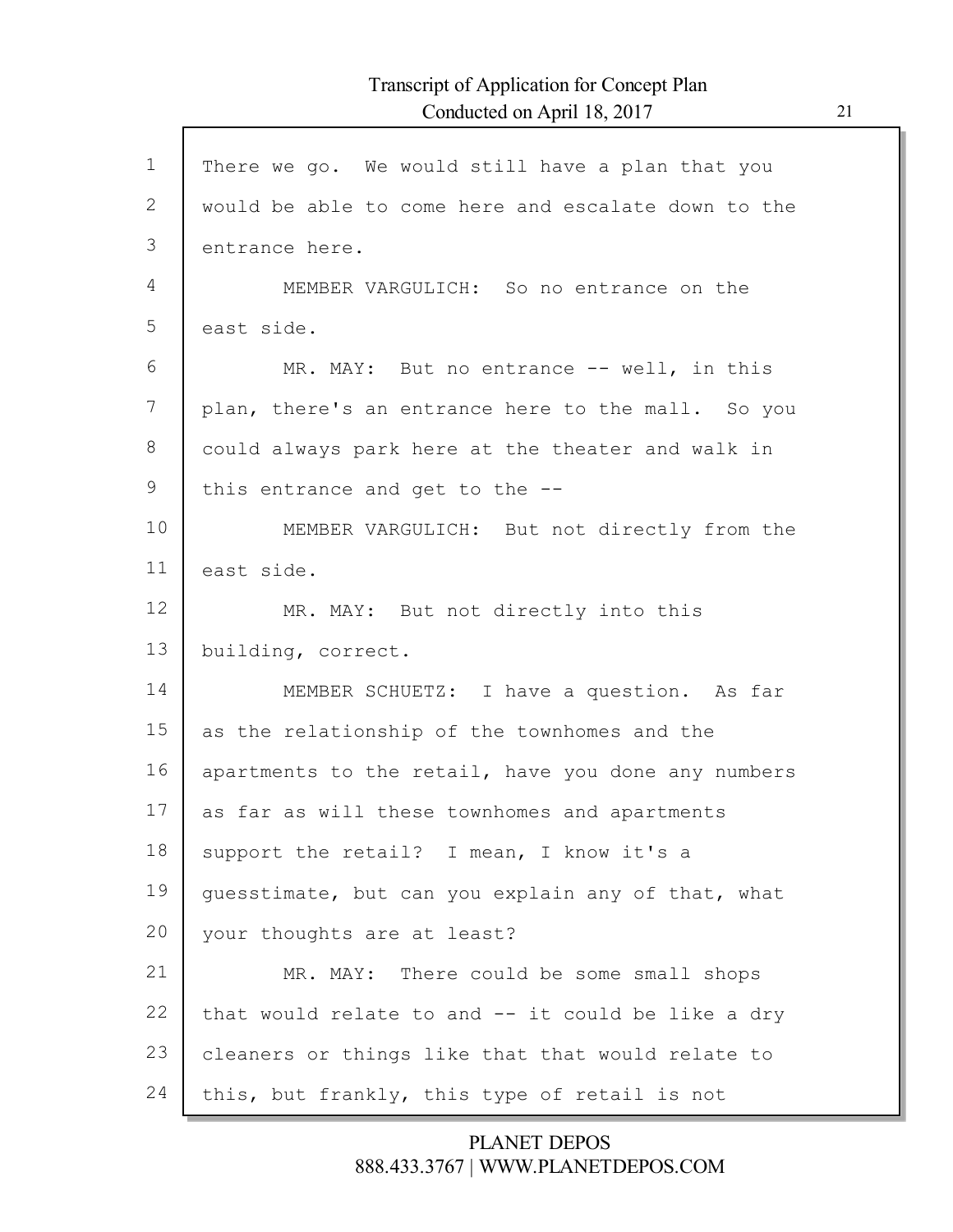Г

| $\mathbf{1}$ | supported by just that number of people. It helps.   |
|--------------|------------------------------------------------------|
| 2            | It's good because you got close in -- you've got     |
| 3            | people that will come frequently, but, I mean,       |
| 4            | Von Maur pulls from 350,000 -- a population of       |
| 5            | 350,000 people, and that's their trade area.         |
| 6            | So in order -- you know, in order for this           |
| 7            | retail to work, we have to pull -- and the theater   |
| 8            | pulls from quite a distance, as does Carson's, and   |
| 9            | Cooper's Hawk will pull from quite a distance also.  |
| 10           | So, again, while it's a help to have this            |
| 11           | close in and I think it's a selling point for        |
| 12           | retailers, in and of themselves it's not enough to   |
| 13           | make it work.                                        |
| 14           | CHAIRMAN WALLACE: I have a question that             |
| 15           | possibly staff could answer.                         |
| 16           | I know that from the time the mall was built         |
| 17           | for probably -- I don't know how many years, 10      |
| 18           | years probably, there was a direct route from the    |
| 19           | north side of the mall to Foxfield, and I don't know |
| 20           | if that was changed when the Jewel development went  |
| 21           | in.                                                  |
| 22           | MR. COLBY: Yes.                                      |
| 23           | CHAIRMAN WALLACE: The routing of that.               |
| 24           | MR. COLBY: Yes, it was.                              |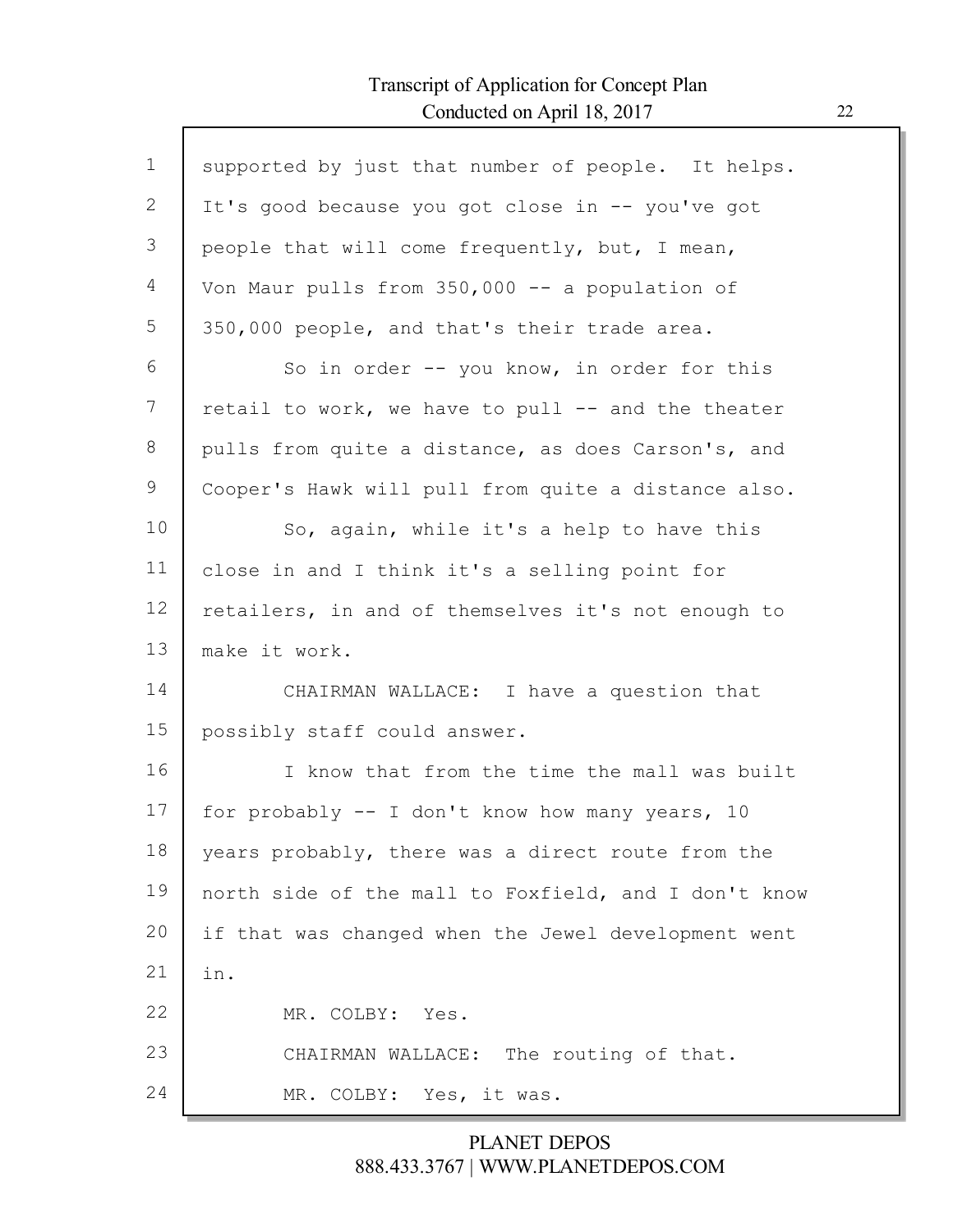Г

| $\mathbf 1$ | MR. MAY: This right here was the original            |
|-------------|------------------------------------------------------|
| 2           | planned access, and it is now a pedestrian access.   |
| 3           | CHAIRMAN WALLACE: Yeah.                              |
| 4           | MR. MAY: I couldn't figure out -- we had             |
| 5           | old site plans, and I kept saying, well, they're     |
| 6           | wrong. Why is that -- this is not the road, and      |
| 7           | finally someone explained to me that that was --     |
| 8           | CHAIRMAN WALLACE: It used to be.                     |
| 9           | MR. MAY: That was the planned road.                  |
| 10          | CHAIRMAN WALLACE: Yeah.                              |
| 11          | MR. MAY: Did it open that way? I wasn't              |
| 12          | sure even if it opened that way but --               |
| 13          | MEMBER VARGULICH: It did.                            |
| 14          | MR. MAY: I finally had to have our                   |
| 15          | engineers draw it, you know, change the plan because |
| 16          | the old plans were -- we were using old plans, and I |
| 17          | kept saying it's in the wrong place, guys.           |
| 18          | CHAIRMAN WALLACE: I'll get to you in just            |
| 19          | one second. I have one other question for staff.     |
| 20          | Do you see an issue with the north roadway           |
| 21          | not lining up with any of the roads on the other     |
| 22          | side?                                                |
| 23          | MR. COLBY: What do you mean by an issue?             |
| 24          | As a traffic concern?                                |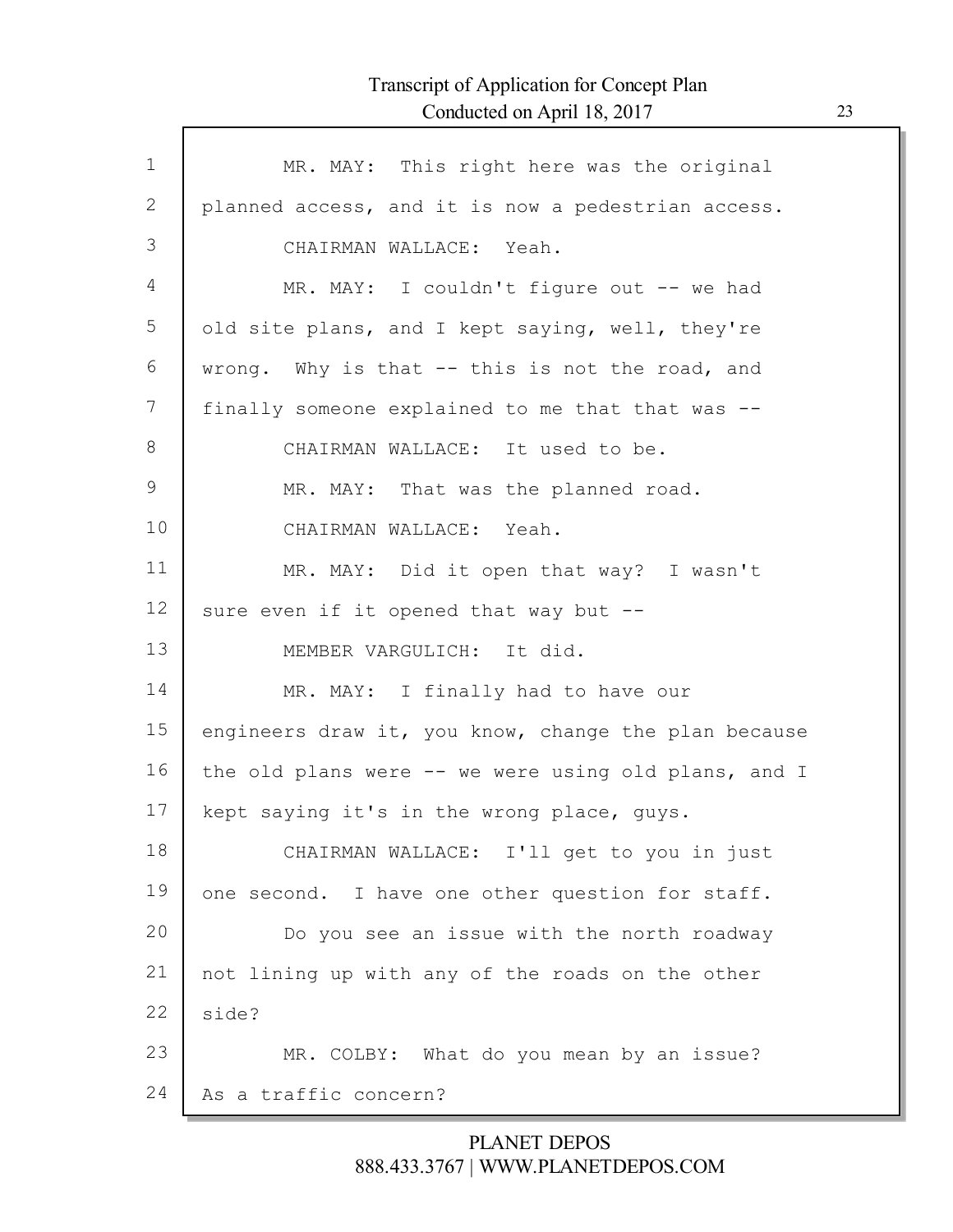| $\mathbf{1}$ | CHAIRMAN WALLACE: Yes.                               |
|--------------|------------------------------------------------------|
| 2            | MR. COLBY: It's something that we haven't            |
| 3            | analyzed yet. I think that's something we would      |
| 4            | look at in more detail when we have full engineering |
| 5            | plans and traffic.                                   |
| 6            | MR. BERTUCCI: I'd like to --                         |
| 7            | CHAIRMAN WALLACE: Sure. Come on up.                  |
| $8\,$        | MR. BERTUCCI: My name is Mike Bertucci.              |
| 9            | I've been there for about 30 years.                  |
| 10           | CHAIRMAN WALLACE: I'm sorry. Say it again.           |
| 11           | MR. BERTUCCI: My name is Mike Bertucci. I            |
| 12           | live in Charlemagne. I've been living there for      |
| 13           | about 30 years. Bertucci, B-e-r-t-u-c-c-i.           |
| 14           | Yeah. Originally, when that mall was built,          |
| 15           | there was a direct access in there. There was a big  |
| 16           | concern of traffic coming through there and          |
| 17           | overloading the residential area there.              |
| 18           | So what they did was they reconfigured it            |
| 19           | when they built Stuarts Crossing and also Jewel and  |
| 20           | ran it over that way, and that road was supposed to  |
| 21           | be used for emergency -- for fire department and     |
| 22           | stuff like that.                                     |
| 23           | CHAIRMAN WALLACE: Okay. Sir, do you have a           |
| 24           | question?                                            |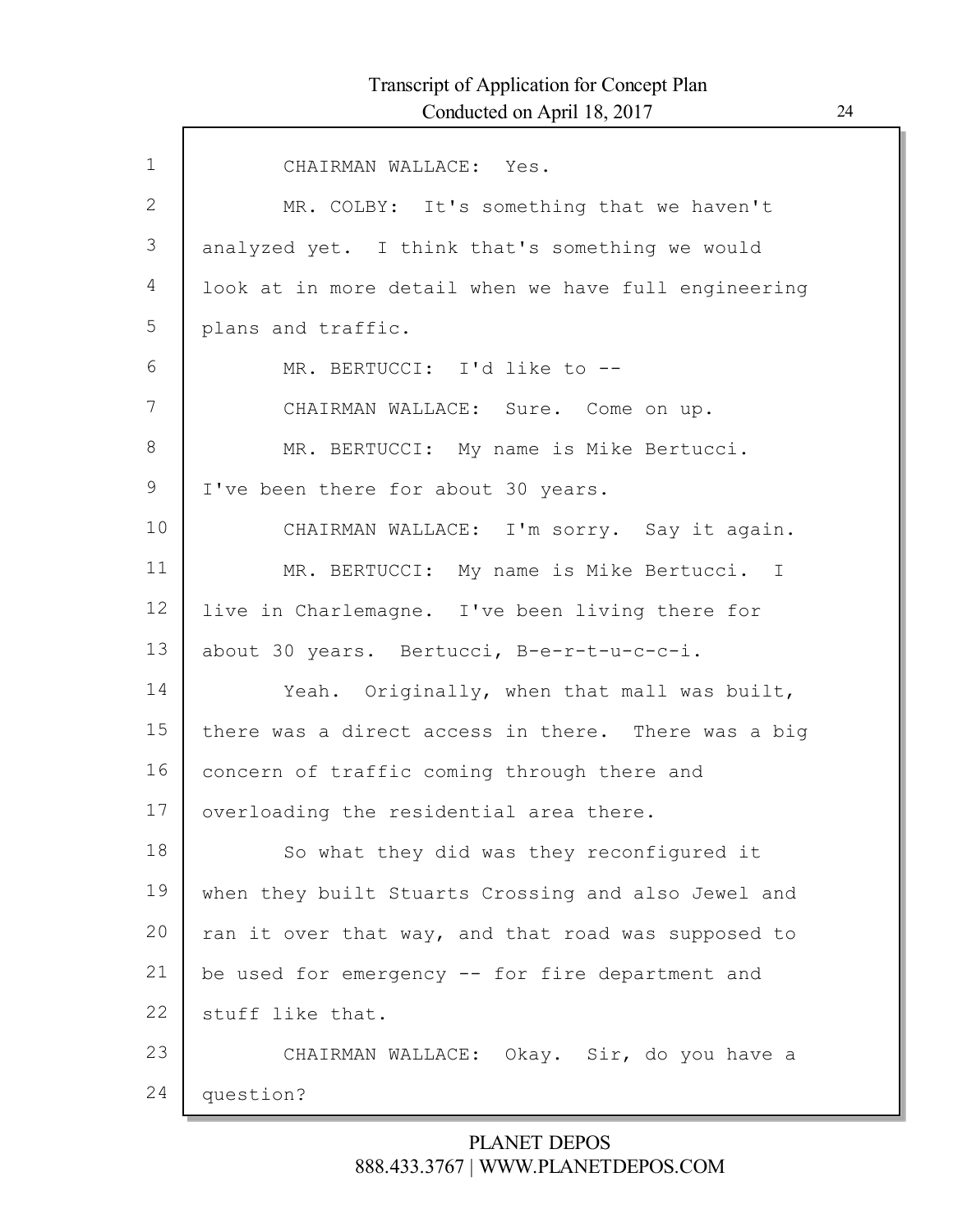Г

| $\mathbf 1$  | MR. NELSON: My name is Pete Nelson. I live              |
|--------------|---------------------------------------------------------|
| $\mathbf{2}$ | at 701 Foxfield Court. You can see my house right here. |
| 3            | That road that's accessing to Foxfield Court            |
| 4            | where the berm currently is, and that was part of an    |
| 5            | agreement with the Charlemagne subdivision to have      |
| 6            | that berm put in, and I would definitely fight not      |
| 7            | to have that removed from the area and put a road in    |
| $8\,$        | there. That would cause way too much traffic.           |
| 9            | CHAIRMAN WALLACE: Are you talking about the             |
| 10           | berm running east and west on the south side of         |
| 11           | Foxfield Drive?                                         |
| 12           | MR. NELSON: Yes. There's a full berm                    |
| 13           | there. It was an agreement with Charlemagne there       |
| 14           | with the mall.                                          |
| 15           | CHAIRMAN WALLACE: Okay.                                 |
| 16           | MR. NELSON: That would cause great problems             |
| 17           | in traffic through that area. There's no other way      |
| 18           | out of that location except through that road.          |
| 19           | They've got nothing going through the mall at all       |
| 20           | except going back out and around.                       |
| 21           | CHAIRMAN WALLACE: Okay.                                 |
| 22           | MR. NELSON: Plus there are additional                   |
| 23           | things. There's twice as many people in that area       |
| 24           | than are in Charlemagne currently. Because we have      |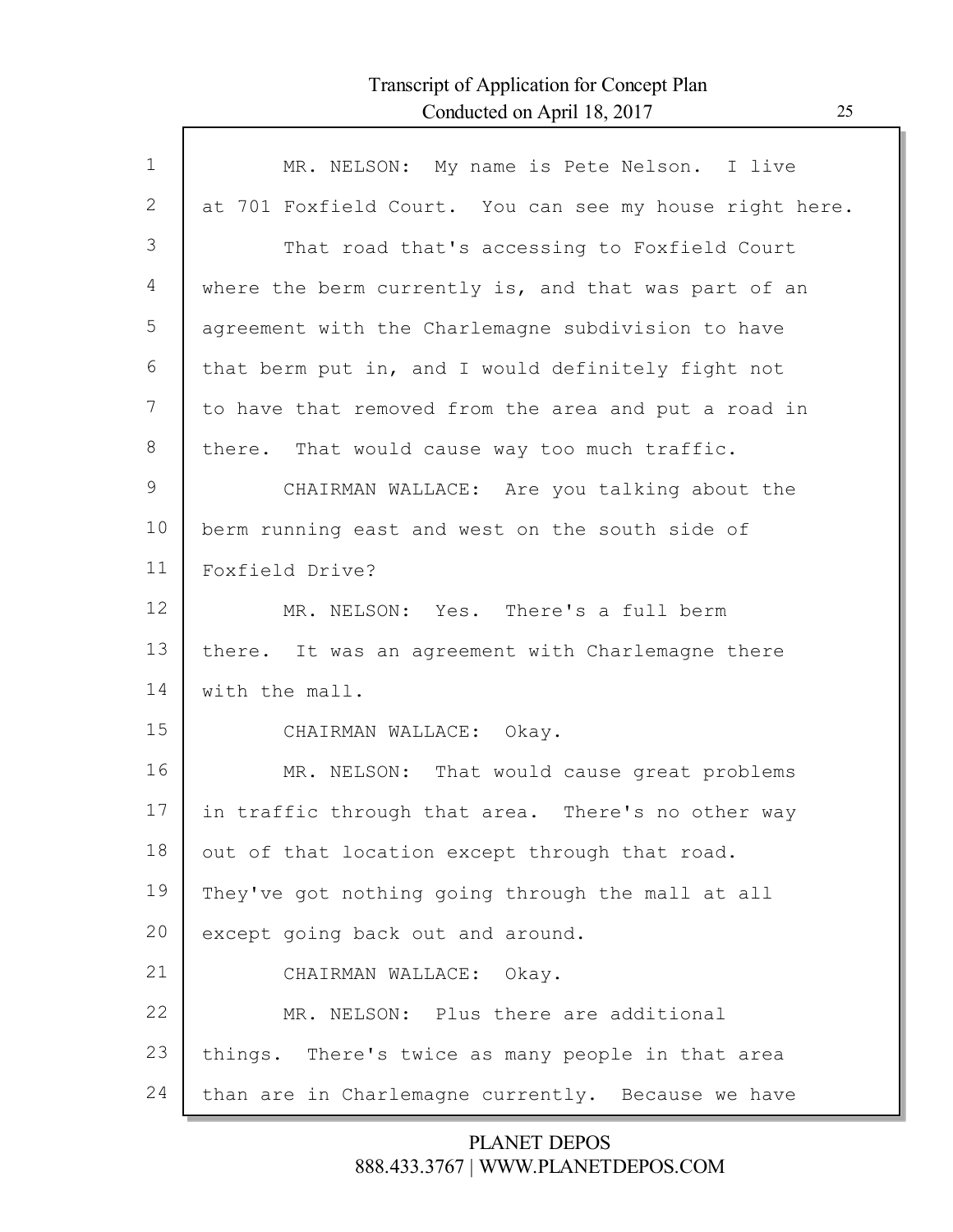| $\mathbf{1}$ | 175 homes in Charlemagne. You've got almost 400      |
|--------------|------------------------------------------------------|
| 2            | residents there, and all that traffic will go right  |
| 3            | out that way. Trust me. I know. They cut through     |
| 4            | now.                                                 |
| 5            | CHAIRMAN WALLACE: All right.                         |
| 6            | MR. NELSON: Those are some of my concerns,           |
| 7            | plus there's no parks in that drawing. Every         |
| 8            | community that's been put up is required to put a    |
| 9            | park up in the community. Just some notes that I've  |
| 10           | identified on what's going on.                       |
| 11           | CHAIRMAN WALLACE: All right. Thank you.              |
| 12           | MEMBER PRETZ: I have some questions.                 |
| 13           | CHAIRMAN WALLACE: Okay.                              |
| 14           | MEMBER PRETZ: I have two questions for you.          |
| 15           | The first one is that I notice, and my eyes may not  |
| 16           | have picked it up in the town house area, but you    |
| 17           | have a pool and a clubhouse, is that right, in the   |
| 18           | apartment area?                                      |
| 19           | MR. MAY: To the apartments, yes.                     |
| 20           | MEMBER PRETZ: And I guess I wanted to know           |
| 21           | what the rationale was on why you would $-$ because  |
| 22           | that's a rental scenario, and then the townhomes I'm |
| 23           | under the impression that's going to be a purchase;  |
| 24           | correct?                                             |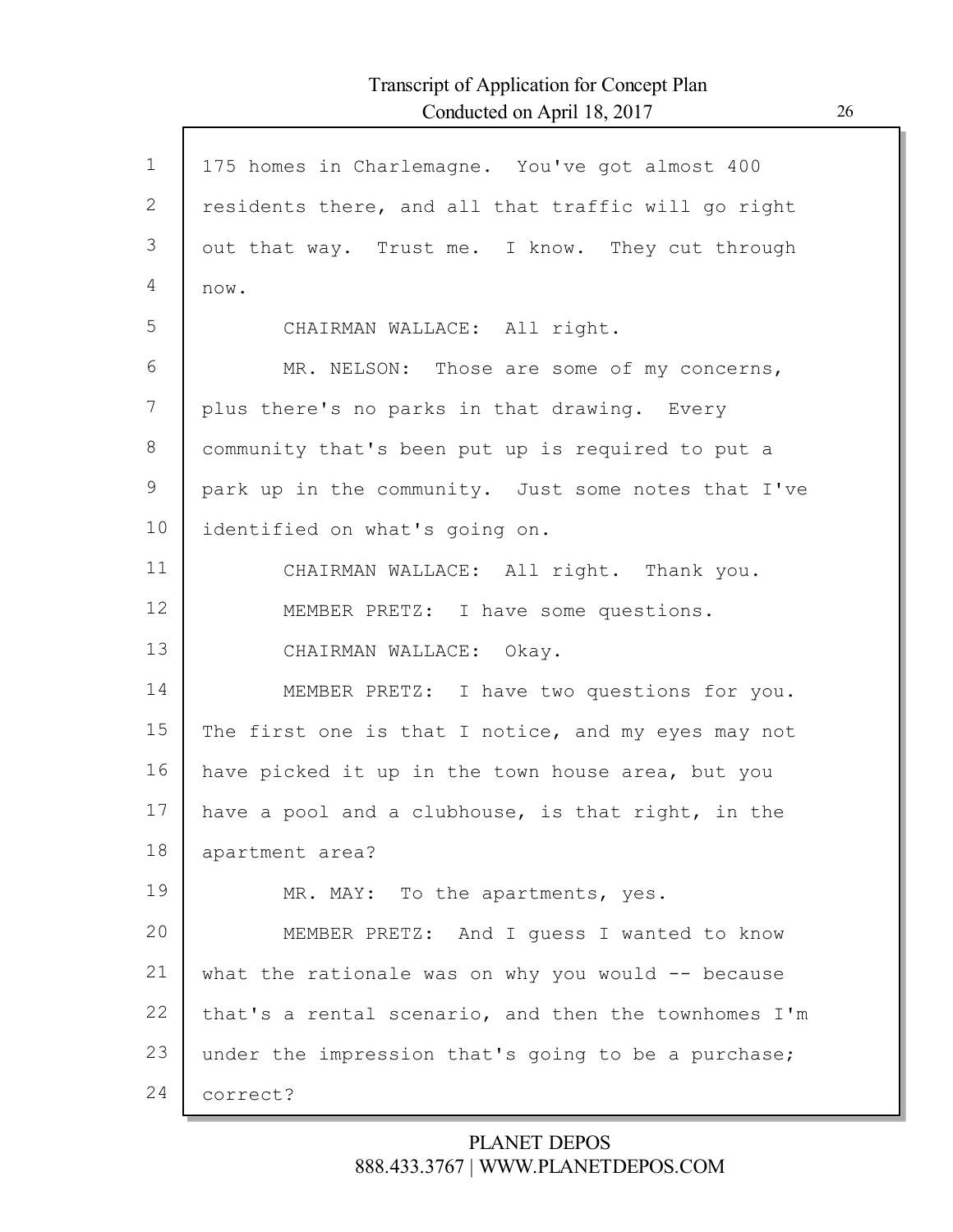| $\mathbf 1$     | MR. MAY: Yes. That's the intent at this              |
|-----------------|------------------------------------------------------|
| $\mathbf{2}$    | point, yes.                                          |
| 3               | MEMBER PRETZ: That you would locate the              |
| 4               | clubhouse and the pool without putting such a        |
| 5               | facility or thinking about putting a facility in     |
| 6               | with the townhomes, what's your rationale?           |
| 7               | MR. MAY: Jim, do you want to respond to              |
| 8               | that?                                                |
| 9               | MR. HUGHES: Good evening. My name is Jim             |
| 10              | Hughes. I'm with Next Generation. We're              |
| 11              | residential developer/builders. Hughes, H-u-g-h-e-s. |
| 12 <sup>°</sup> | Yes. The clubhouse is serving the rental             |
| 13              | component. It's an amenity package. It's a           |
| 14              | clubhouse. It also would be our leasing center.      |
| 15              | We're still not sure where we might locate another   |
| 16              | one within, and yes, you are correct. The townhomes  |
| 17              | are a for-sale component.                            |
| 18              | And we may $-$ depending on what we do there         |
|                 |                                                      |
| 19              | because I'm thinking of maybe splitting -- we've got |
| 20              | 155 units. We may do part of that as a more senior   |
| 21              | targeted. So that's still all shifting ground, if    |
| 22              | you will. But most of the apartment complexes that   |
| 23              | are being built today, they are highly amenitized;   |
| 24              | and traditionally, to get the rents we're looking to |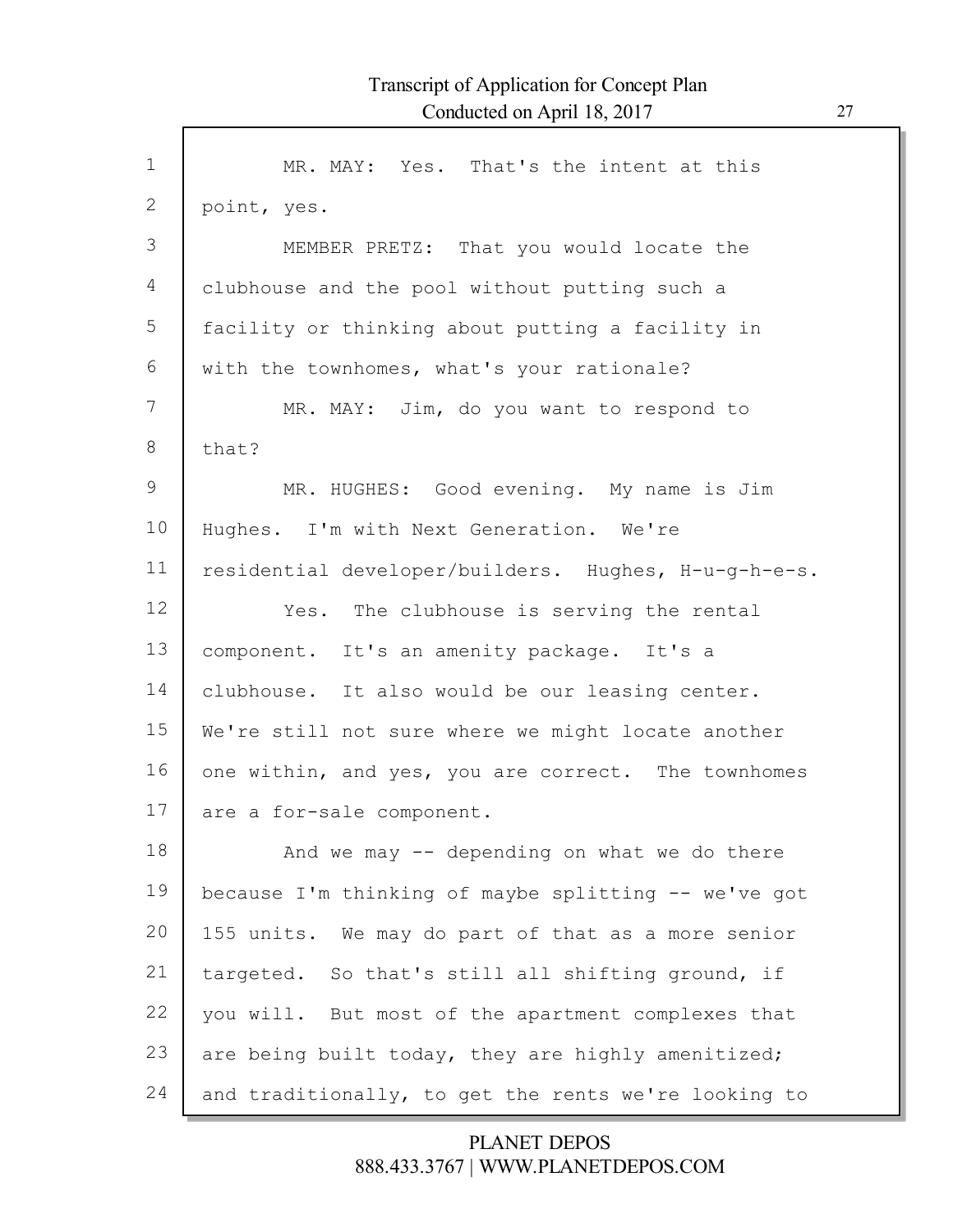$\Gamma$ 

| $\mathbf 1$ | get, you're going to have to have the clubhouse with |
|-------------|------------------------------------------------------|
| 2           | the workout room with the business center,           |
| 3           | et cetera, et cetera, et cetera, and normally a      |
| 4           | pool, a hot tub, and all that type of stuff. So      |
| 5           | it's extremely, extremely highly amenitized in the   |
| 6           | rental market today.                                 |
| 7           | MEMBER PRETZ: My second question, and maybe          |
| 8           | you can answer this too, and it was partially stated |
| 9           | with the gentleman just before. Your approximate --  |
| 10          | and I can't remember what I read in here related to  |
| 11          | the kids that will be throughout the complex there.  |
| 12          | Do you remember that number that you were            |
| 13          | projecting?                                          |
| 14          | MR. HUGHES: You're talking school-age                |
| 15          | children?                                            |
| 16          | MEMBER PRETZ: Correct.                               |
| 17          | MR. HUGHES: I don't have that.                       |
| 18          | MEMBER VARGULICH:<br>It's 60.                        |
| 19          | MR. HUGHES: About 60?                                |
| 20          | MEMBER VARGULICH: 60. 6-0 on the land cash           |
| 21          | portion.                                             |
| 22          | Russ, is that right? It's 60, 62 in the              |
| 23          | land cash portion?                                   |
| 24          | MR. COLBY: We have it at 60.                         |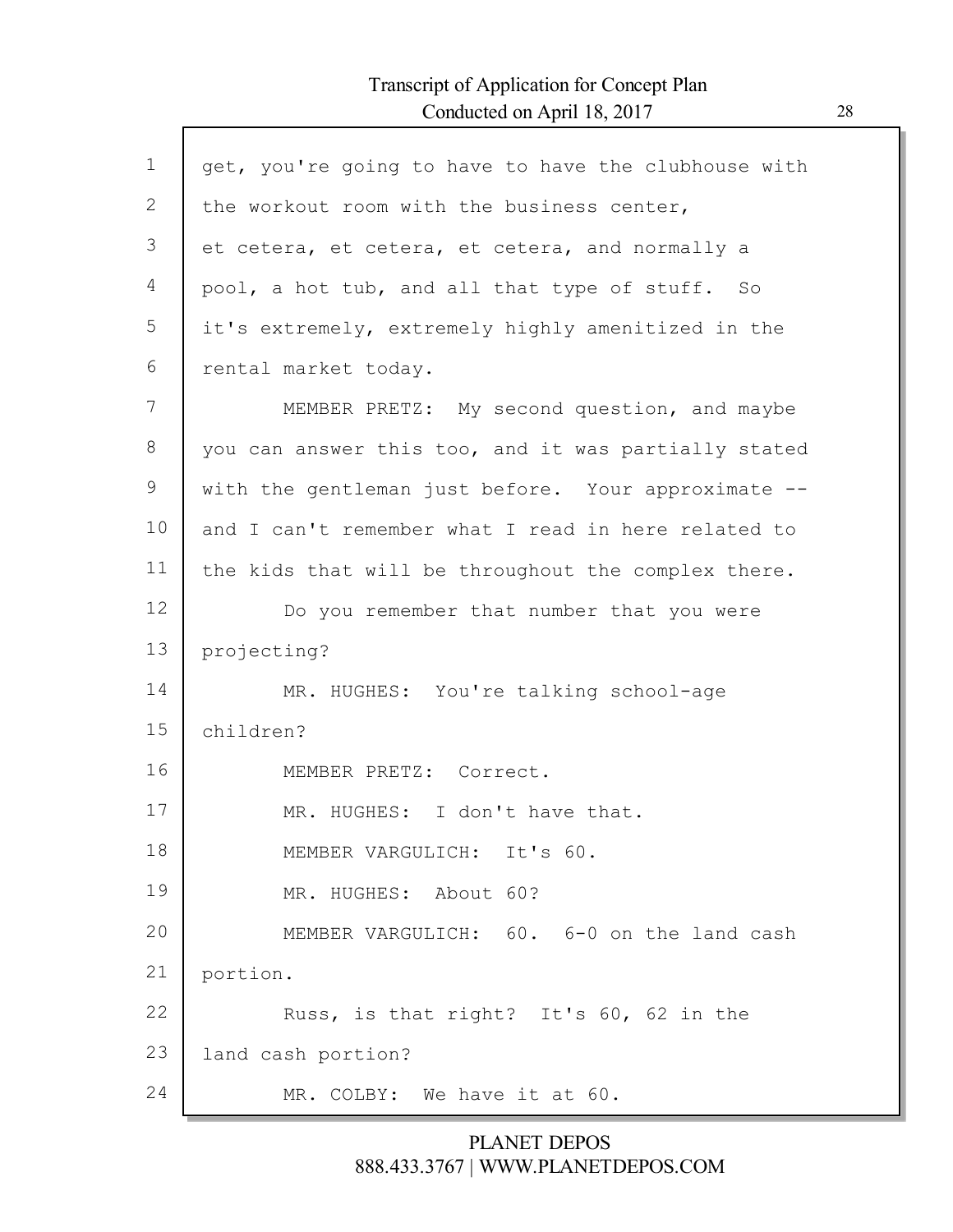1 2 3 4 5 6 7 8 9 10 11 12 13 14 15 16 17 18 19 20 21 22 23 24 MR. HUGHES: Yeah, 60. MEMBER PRETZ: Doesn't that seem somewhat low? MR. HUGHES: The apartments you would have, very candidly, very little children, and the townhomes, depending on, as I said, if we go to a senior targeted or --MEMBER PRETZ: I understand. MR. HUGHES: Those are numbers that -- we have done a lot of this type of stuff. Those are pretty realistic Numbers. At first blush, I agree with you, but once you get into it, it's a low number. MEMBER PRETZ: I'm going to have to trust you to know these numbers. Because my thought was that if we had young children and the amount of parking area that exists there, I was wondering what we were going to do with kids when they need some area to go to and play. MR. HUGHES: I've got all the data that I can supply you with that -- MEMBER PRETZ: Okay. MR. HUGHES: -- can validate those numbers. MEMBER HOLDERFIELD: I'm sorry?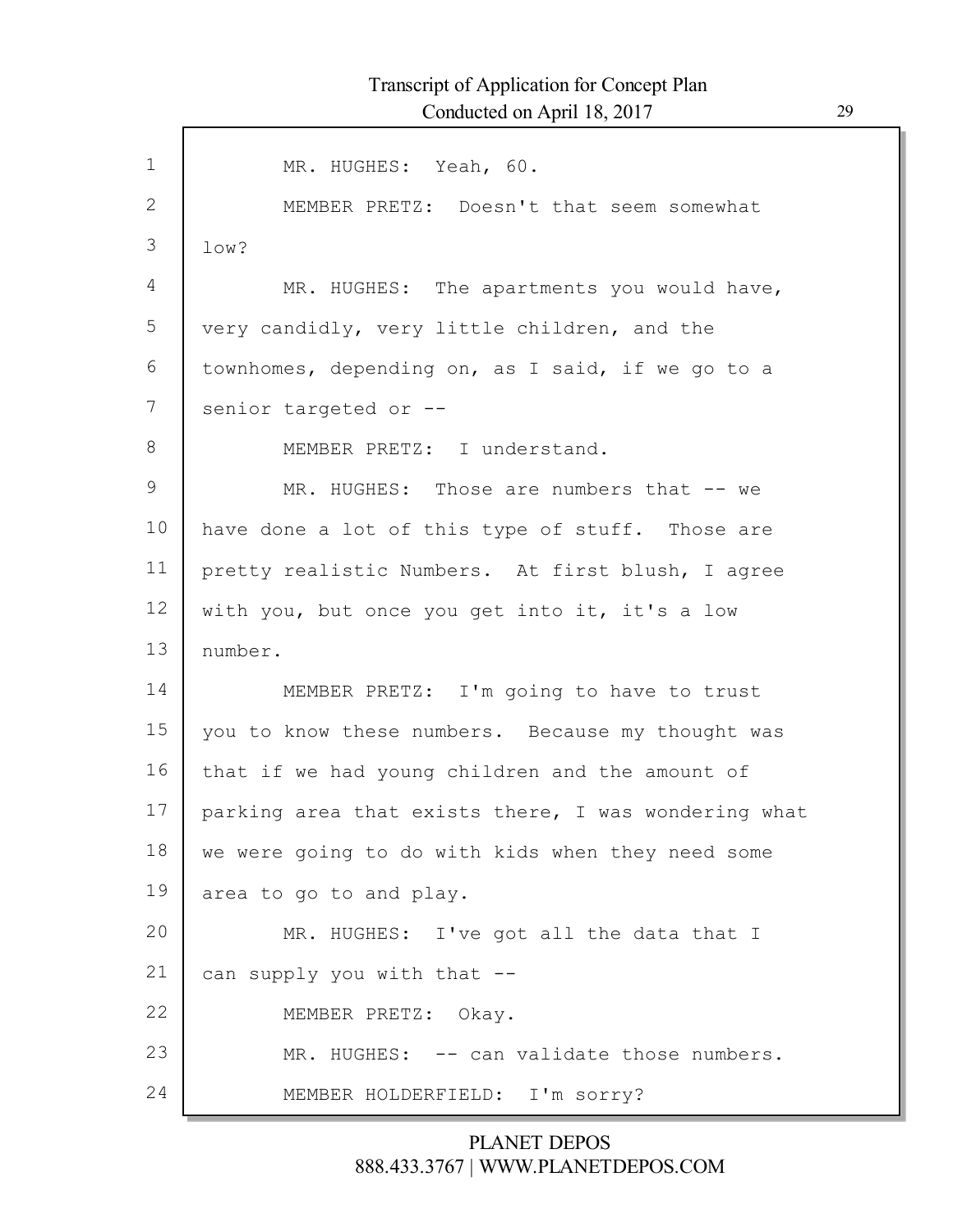Г

| $\mathbf 1$ | MR. HUGHES: That can validate those                  |
|-------------|------------------------------------------------------|
| 2           | numbers. I've got all the data information that we   |
| 3           | can do that.                                         |
| 4           | MEMBER PRETZ: Those are my only two                  |
| 5           | questions. The rest are comments for later.          |
| 6           | CHAIRMAN WALLACE: Okay. Any other                    |
| 7           | questions from the Plan Commission members?          |
| 8           | MEMBER VARGULICH: I have some questions.             |
| 9           | CHAIRMAN WALLACE: Uh-huh.                            |
| 10          | MEMBER VARGULICH: I notice that there's no           |
| 11          | park area here, but there is a park in the           |
| 12          | Charlemagne-Kingswood subdivision --                 |
| 13          | MR. HUGHES: Okay.                                    |
| 14          | MEMBER VARGULICH: -- of about 7 acres. And           |
| 15          | so while I understand this is a concept plan, I      |
| 16          | would encourage you to meet with the park district   |
| 17          | at the beginning, not in the middle of this process, |
| 18          | and sort through whether they feel that their 7      |
| 19          | acres can support 800 new residents; and if not,     |
| 20          | then I would encourage you to alter your plan to     |
| 21          | include a park area.                                 |
| 22          | MR. HUGHES: We would certainly meet with             |
| 23          | the park district right out of the box here.<br>We   |
| 24          | have been working with staff internally to get to a  |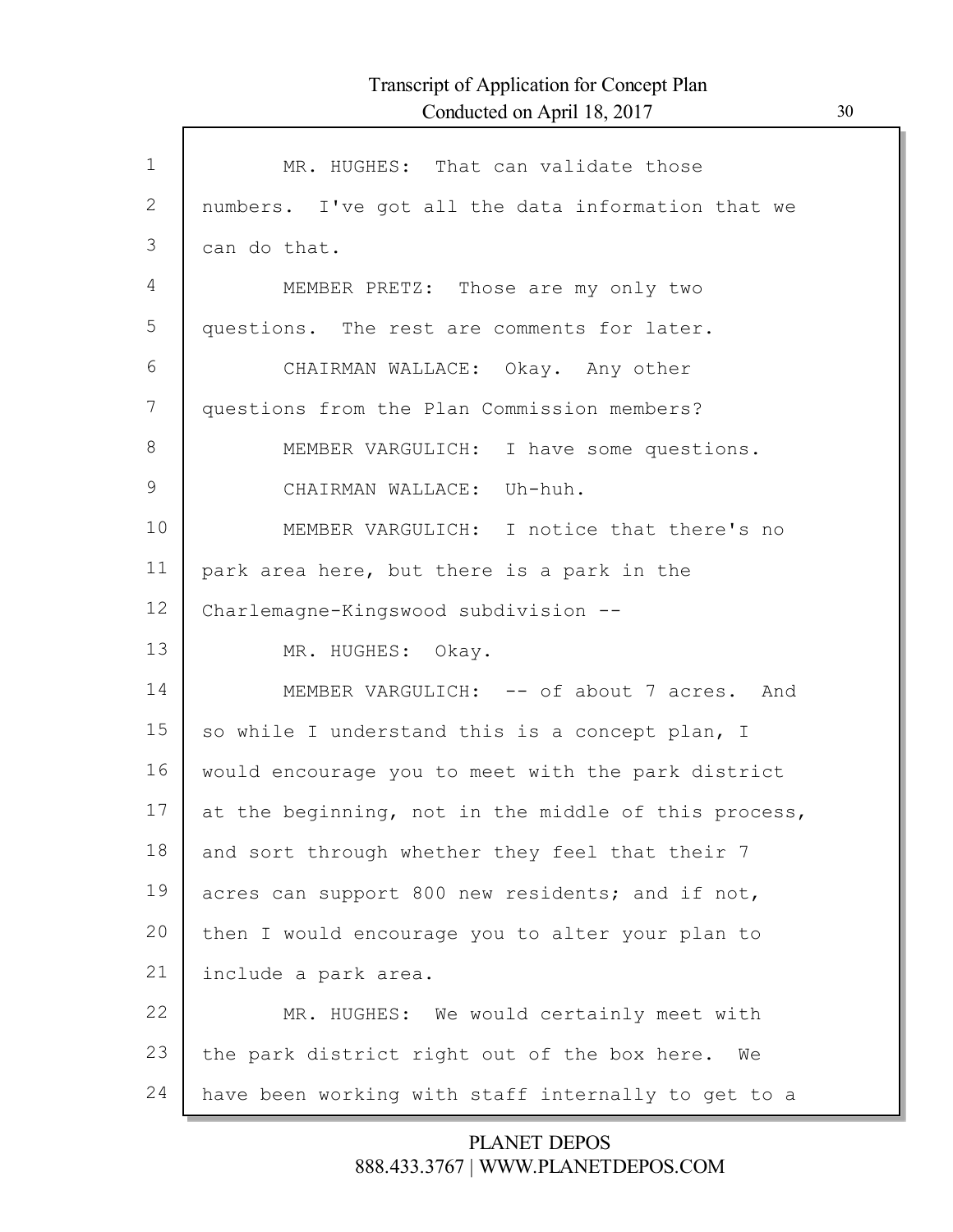| $\mathbf{1}$ | conceptual concept plan; and as soon as we're ready  |
|--------------|------------------------------------------------------|
| 2            | to take that leap, that would be first and foremost  |
| 3            | who we would get together with.                      |
| 4            | MEMBER VARGULICH: Okay. And then as far as           |
| 5            | the actual townhome project that's being represented |
| 6            | here, I guess from kind of a user experience         |
| 7            | standpoint, whether you be a resident or a visitor,  |
| 8            | it doesn't seem overly interesting.                  |
| $\mathsf 9$  | MR. HUGHES: Okay.                                    |
| 10           | MEMBER VARGULICH: Not from an architecture           |
| 11           | standpoint, I don't feel adequate to really address  |
| 12           | that, but certainly from the standpoint that the     |
| 13           | access drive that people use to get to their unit    |
| 14           | as well as any visitors that happen to be there,     |
| 15           | there's no visitor parking for anyone. And           |
| 16           | everybody who is going to drive through this complex |
| 17           | or through the apartment, the townhome portion, they |
| 18           | will be viewing two-car garages continuously.        |
| 19           | MR. HUGHES: These are rear-loaded product.           |
| 20           | I understand.<br>MEMBER VARGULICH:                   |
| 21           | MR. HUGHES: And one of the rationales for            |
| 22           | that is you can load more architectural labors to    |
| 23           | the front of the units which all face into green     |
| 24           | space and open space. We will provide -- we will     |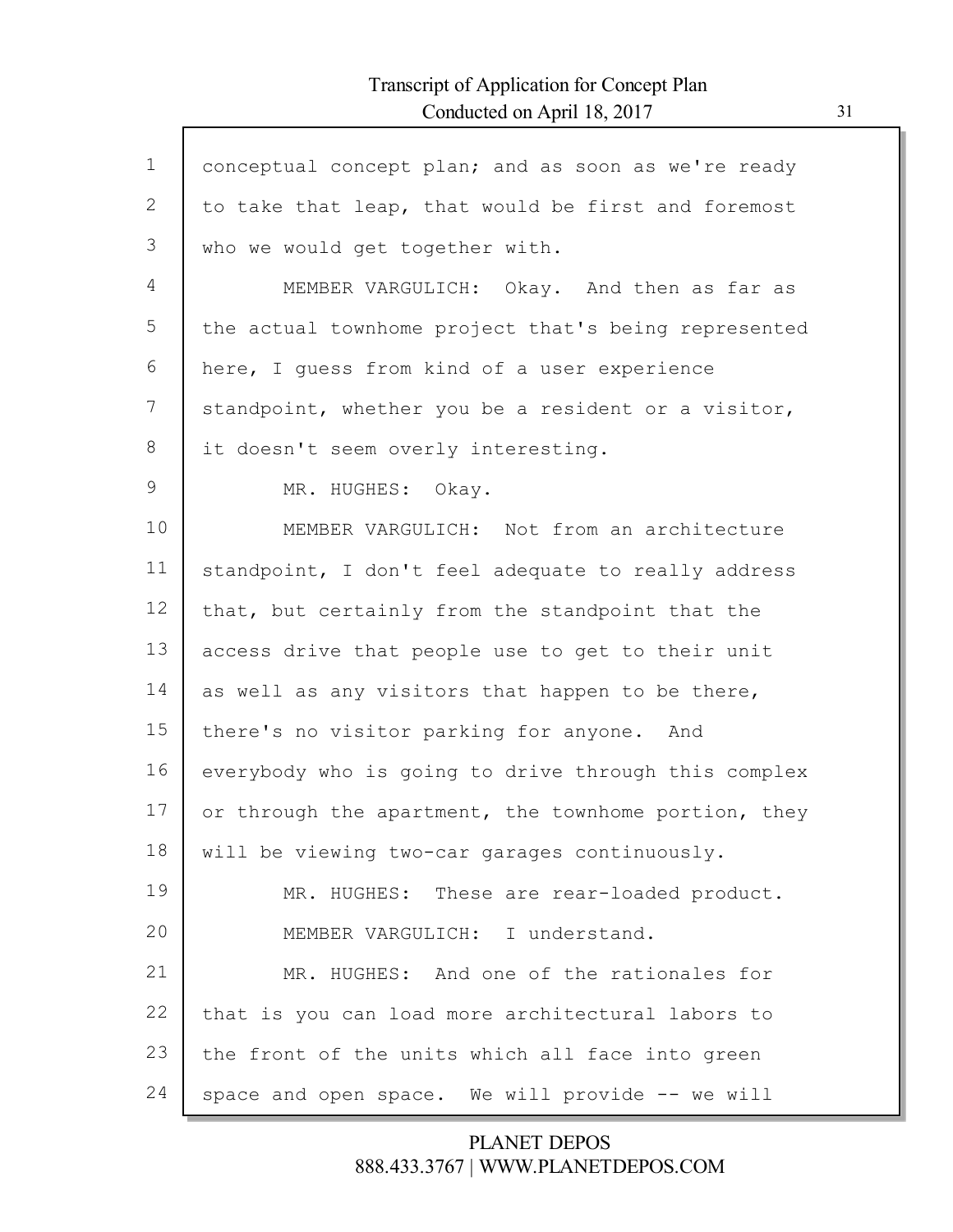| $\mathbf{1}$ | provide visitor parking throughout the community.   |
|--------------|-----------------------------------------------------|
| 2            | MEMBER VARGULICH: Where would that be in            |
| 3            | this scenario?                                      |
| 4            | MR. HUGHES: Well, we'll locate that as we           |
| 5            | move farther down the road. I don't think we have   |
| 6            | located any specific at this point, but we will     |
| 7            | locate visitor parking throughout.                  |
| $8\,$        | We're presently marketing this product $-$ -        |
| 9            | we're doing a large development at the Route 59     |
| 10           | train station in Aurora and Naperville, and we're   |
| 11           | doing 460 mid-rise apartments there. We're doing 55 |
| 12           | for-sale townhomes there as well, which have been   |
| 13           | extremely well received. They are more urban        |
| 14           | looking, which is very candidly what Aurora wanted  |
| 15           | because that's their TOD corridor.                  |
| 16           | We will work on the details of the                  |
| 17           | architecture. As I said, if we go to a split senior |
| 18           | market here, I may have to go to more ranch style.  |
| 19           | So that's, again, all in flux. We just tried to put |
| 20           | this together to get the concept put before         |
| 21           | everybody so we could get thoughts.                 |
| 22           | MEMBER VARGULICH: I think that the parking          |
| 23           | for the apartments, at one point six per unit seems |
| 24           | vastly low.                                         |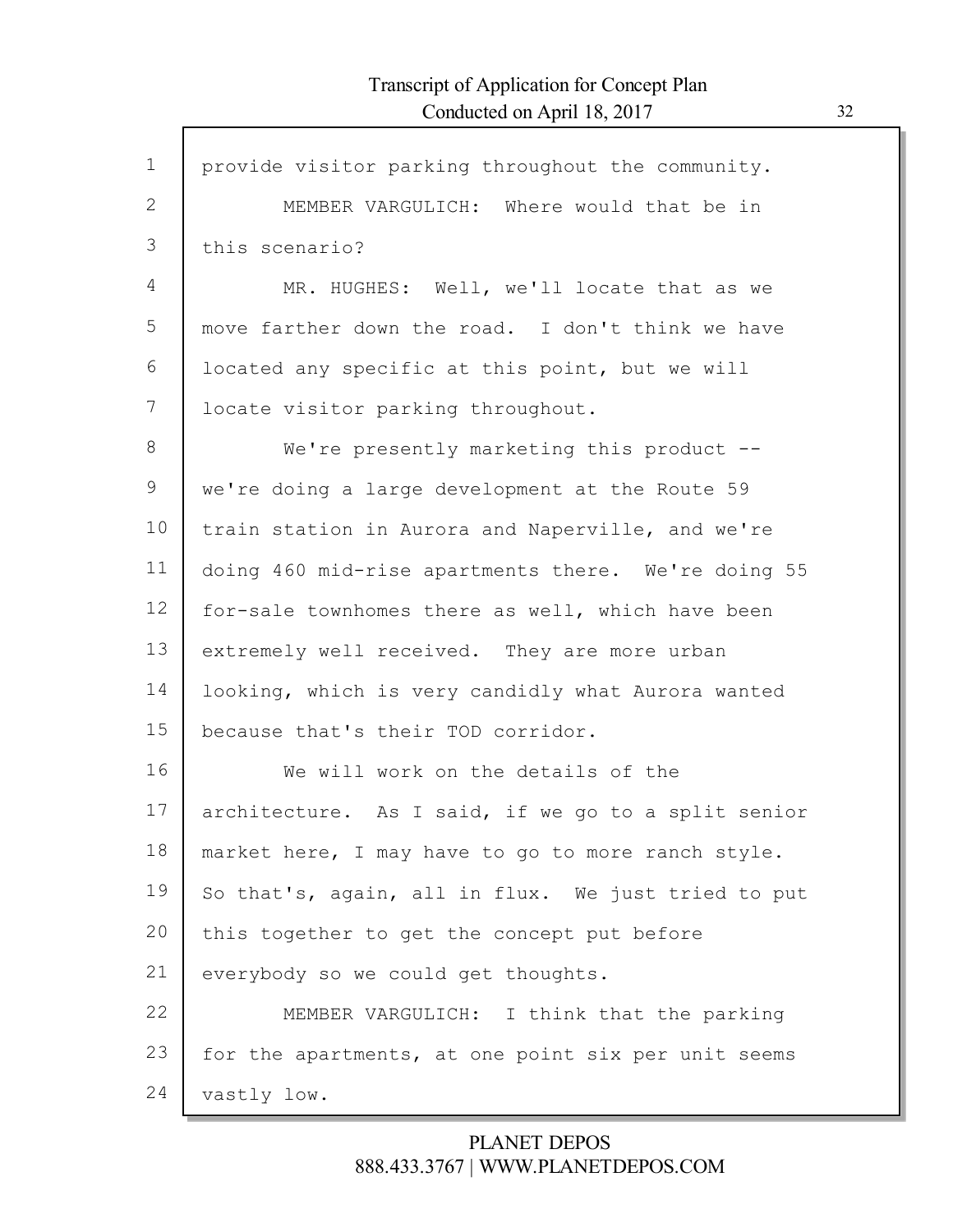Г

| $\mathbf{1}$ | MR. HUGHES: Depending on what your bedroom           |
|--------------|------------------------------------------------------|
| 2            | count is, if you're one-bedroom units or two-bedroom |
| 3            | units. We're providing parking underneath these      |
| 4            | buildings so that there's no competition with the    |
| 5            | Christmas shoppers, et cetera. So we're fairly       |
| 6            | comfortable with that number; but, again, I can      |
| 7            | verify those numbers for you data-wise of what we've |
| 8            | done in prior projects.                              |
| 9            | MEMBER VARGULICH: Okay. Then on the                  |
| 10           | service parking for the rest of the project, you     |
| 11           | have about $4.8$ it appears, $4.79$ , $4.8$ .        |
| 12           | MR. HUGHES: That's correct.                          |
| 13           | MEMBER VARGULICH: I would encourage that             |
| 14           | number to go lower.                                  |
| 15           | MR. HUGHES: You're talking on the retail?            |
| 16           | MEMBER VARGULICH: Uh-huh.                            |
| 17           | MR. HUGHES: That's Mr. May's bailiwick. I            |
| 18           | don't want to speak for him on that.                 |
| 19           | MR. MAY: The parking, original parking               |
| 20           | ratio was over 5 on here. I think our PUD is 4 to    |
| 21           | 1, and that's where we were kind of at. We are       |
| 22           | concerned about -- if we have a number of            |
| 23           | restaurants here, you have to park -- you can't park |
| 24           | those at 4 or 5. I mean, it becomes significant.     |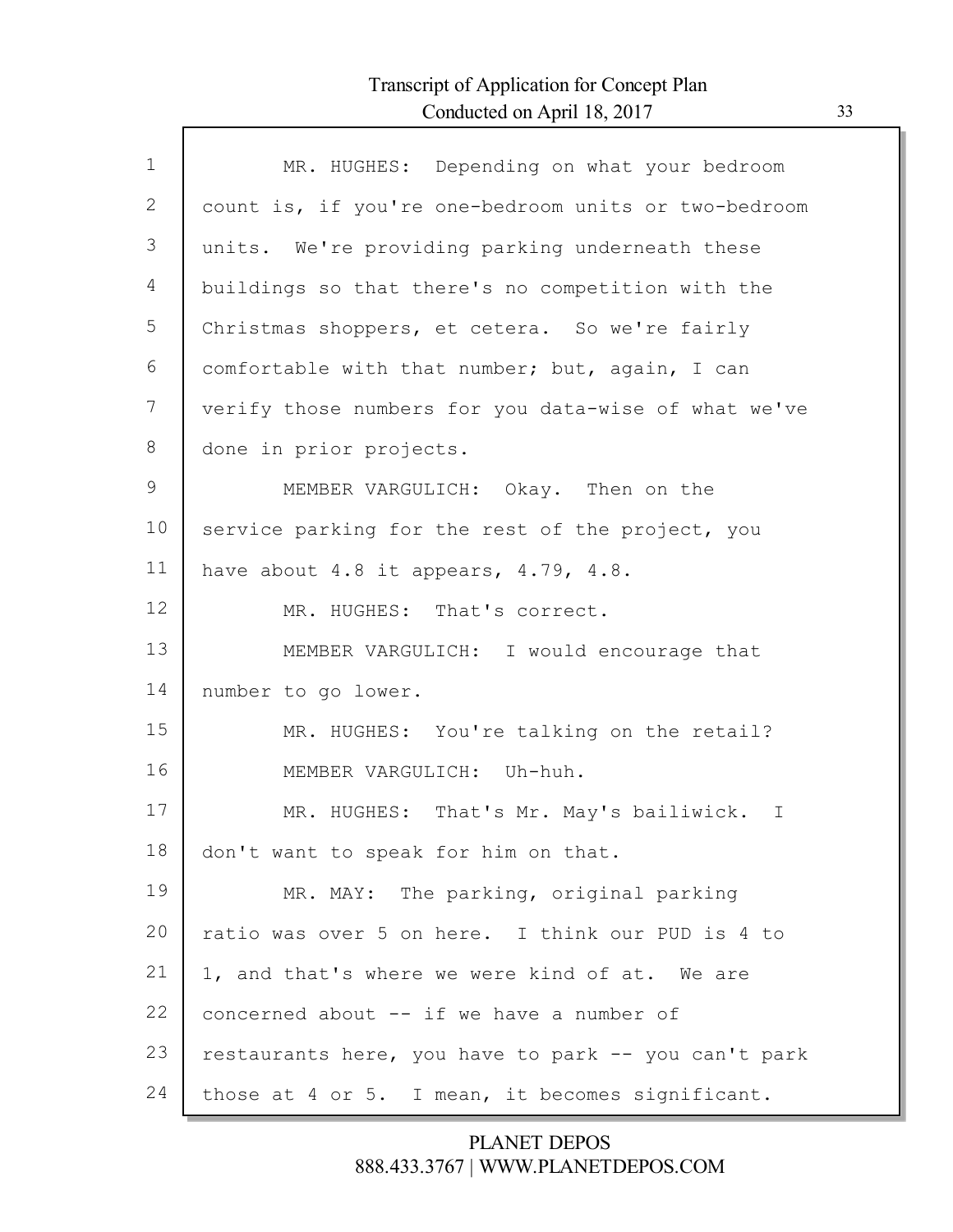Г

| $\mathbf 1$ | So, you know, it will depend on the uses             |
|-------------|------------------------------------------------------|
| 2           | that we really get going here. I mean, you can       |
| 3           | just -- you generally can take a regional shopping   |
| 4           | center and park it at 4 1/2 or 4 1/4 or whatever,    |
| 5           | depending on the size, and as you know, you get a    |
| 6           | lot of trade offs. But if we're going to use a lot   |
| 7           | of entertainment here and restaurant and food, then  |
| $8\,$       | we have to really think about the parking ratios.    |
| 9           | MEMBER VARGULICH: So then do you have a              |
| 10          | target for how much of your 150,000 you're looking   |
| 11          | to do as restaurant-oriented uses right now?         |
| 12          | Because that's really what drives the parking.       |
| 13          | MR. MAY: Yeah. In the neighborhood of                |
| 14          | another 15-, 20,000 feet, but that could verify. I   |
| 15          | mean, this is a concept plan, and the other problem  |
| 16          | is that when we start getting into actual counts and |
| 17          | the green spaces that we want in, then we're going   |
| 18          | to lose spaces. We've overparked it right now a      |
| 19          | bit, and that's why.                                 |
| 20          | MEMBER VARGULICH: Okay.                              |
| 21          | MR. MAY: So as we get into details, we               |
| 22          | always find ourselves losing spaces.                 |
| 23          | MEMBER VARGULICH: Okay.                              |
| 24          | MEMBER FUNKE: Is that one tenant you're              |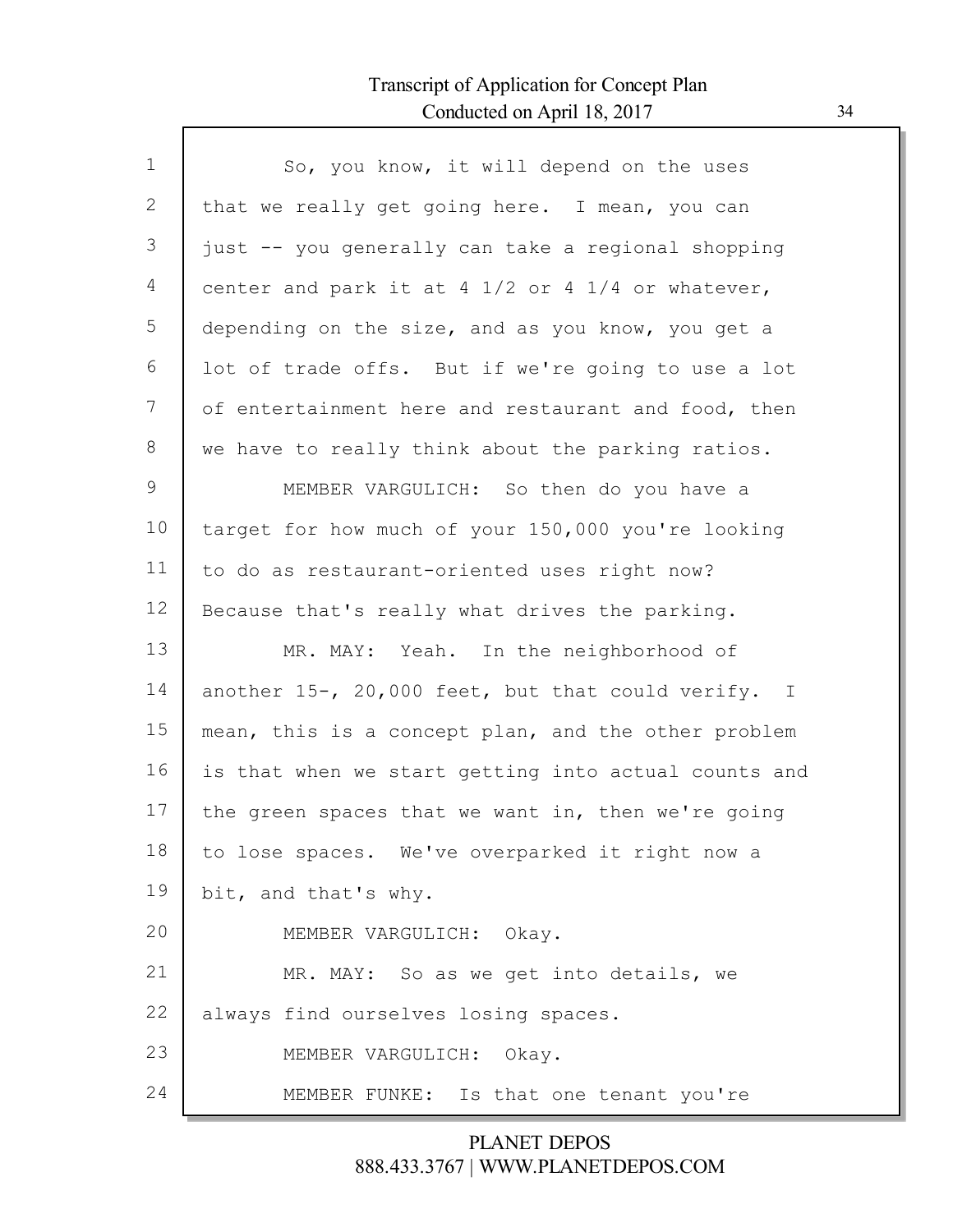Г

| $\mathbf 1$ | looking at when you're doing the interior mall?      |
|-------------|------------------------------------------------------|
| 2           | MR. MAY: No. That would be -- the interior           |
| 3           | mall would be several restaurants, not one, not just |
| 4           | one.                                                 |
| 5           | MEMBER FUNKE: Interior restaurants. Are              |
| 6           | they going to a have a facade?                       |
| 7           | MR. MAY: The intent would be to put them             |
| 8           | right here at this entrance for the most part.       |
| 9           | There may be some that would go around this plaza    |
| 10          | area, but the idea would be to do them in            |
| 11          | conjunction with the escalator down to the theater.  |
| 12          | Let's see. Am I not rolling this right?              |
| 13          | How do I roll this? How do I -- how do I get it to   |
| 14          | move off of that one? There we go.                   |
| 15          | If you look at -- this is a conceptual               |
| 16          | entrance upper level. That's that southwest parking  |
| 17          | lot. You can see two build outs on each side of the  |
| 18          | entrance. That's a concept that we were just kind    |
| 19          | of playing with as the potential for restaurants at  |
| 20          | that entry, major restaurants.                       |
| 21          | And we also have to consider the fact                |
| 22          | that -- we also have to consider the fact that we've |
| 23          | got, you know, Cooper's Hawk opening down here, and  |
| 24          | it's anticipated that this parking area, while it    |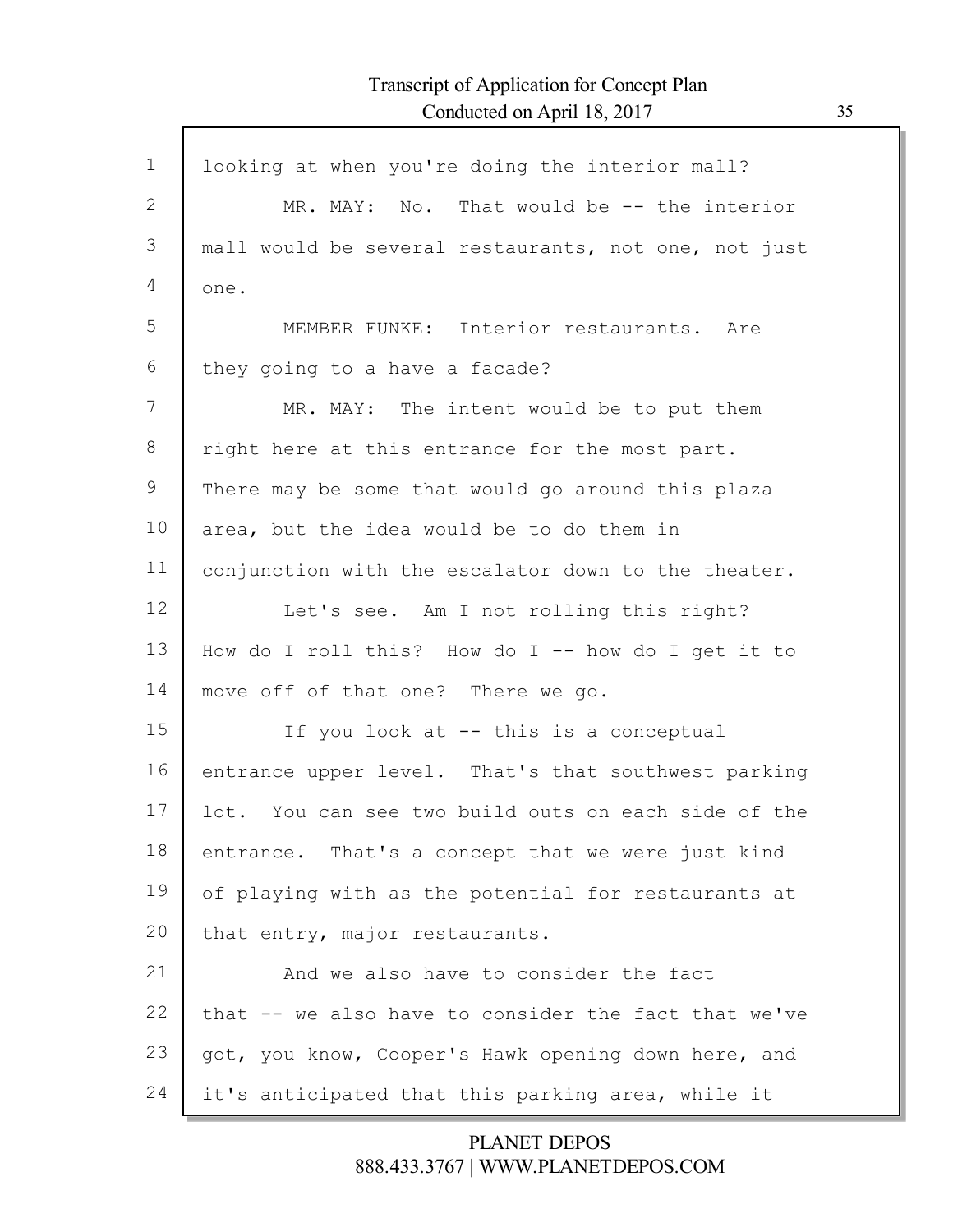| $\mathbf 1$ | meets code, will not support their intended volumes. |
|-------------|------------------------------------------------------|
| 2           | MEMBER VARGULICH: I hope they're busy                |
| 3           | enough where it doesn't.                             |
| 4           | MR. MAY: We do too. So, you know, a good             |
| 5           | portion of this parking area, and we'll see how they |
| 6           | open, but in looking and visiting other Cooper's     |
| 7           | Hawks and looking at the parking on a Friday and     |
| 8           | Saturday night, and then you add this Friday and     |
| 9           | Saturday night at the theater, and, you know, taking |
| 10          | up all this parking and some of this, and, you know, |
| 11          | $it's$ --                                            |
| 12          | MEMBER VARGULICH: What percentage of the             |
| 13          | west lot would the theater and you call retail?      |
| 14          | MR. MAY: This lot, all of it. They would             |
| 15          | use pretty much all of that lot. That would be a --  |
| 16          | they want -- this, I think, is 700 cars about.       |
| 17          | Yeah. They use every bit of 600 now.                 |
| 18          | It's interesting what they're doing.<br>You          |
| 19          | know, they're going to the larger seats, and they're |
| 20          | going theater by theater, and this is an 18-plex     |
| 21          | theater, and they're going -- in each theater,       |
| 22          | they're doing the seats, and it actually reduces the |
| 23          | number of seats dramatically. So you would think     |
| 24          | you would need less parking, but because of the      |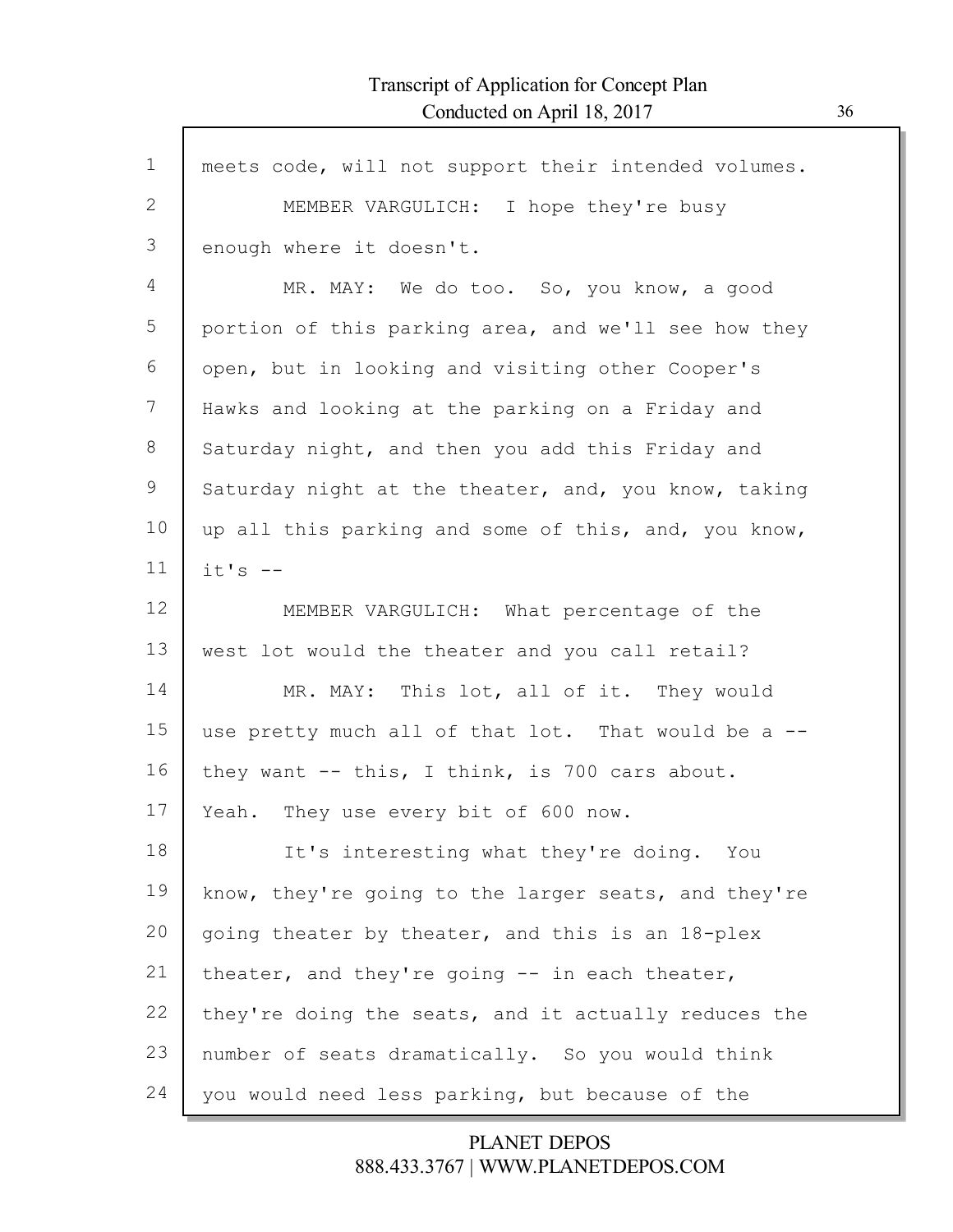Г

| $\mathbf 1$ | result of that, they become far more active, and     |
|-------------|------------------------------------------------------|
| 2           | they fill their seats, and so historically, they     |
| 3           | need more parking. That's kind of the good news      |
| 4           | about what happens.                                  |
| 5           | MEMBER FUNKE: Since this is a four-sided             |
| 6           | building, how are you handling the trash and the     |
| 7           | loading on the Classic Cinemas, the mall, and        |
| 8           | Von Maur? I see in Carson's you have a --            |
| 9           | MR. MAY: Okay. Classic Cinemas has a --              |
| 10          | right here is their trash and truck access. We have  |
| 11          | truck -- we have trash access here. We will have     |
| 12          |                                                      |
|             | truck access here. Von Maur has a truck dock here.   |
| 13          | We're looking at maybe having to create something    |
| 14          | along here to get into this corner, but this is a    |
| 15          | concept plan. We are still working on that.          |
| 16          | We're taking Carson's loading dock -- where          |
| 17          | they have their compacter and loading dock, it faces |
| 18          | out this way, so trucks back in this way. We're      |
| 19          | turning the dock so that trucks come in this way,    |
| 20          | and, you know, this will -- there obviously needs to |
| 21          | be some berm and screening, landscape screening from |
| 22          | that. But we have given it some thought but not      |
| 23          | detailed thought.                                    |
| 24          | MEMBER VARGULICH: With respect to traffic            |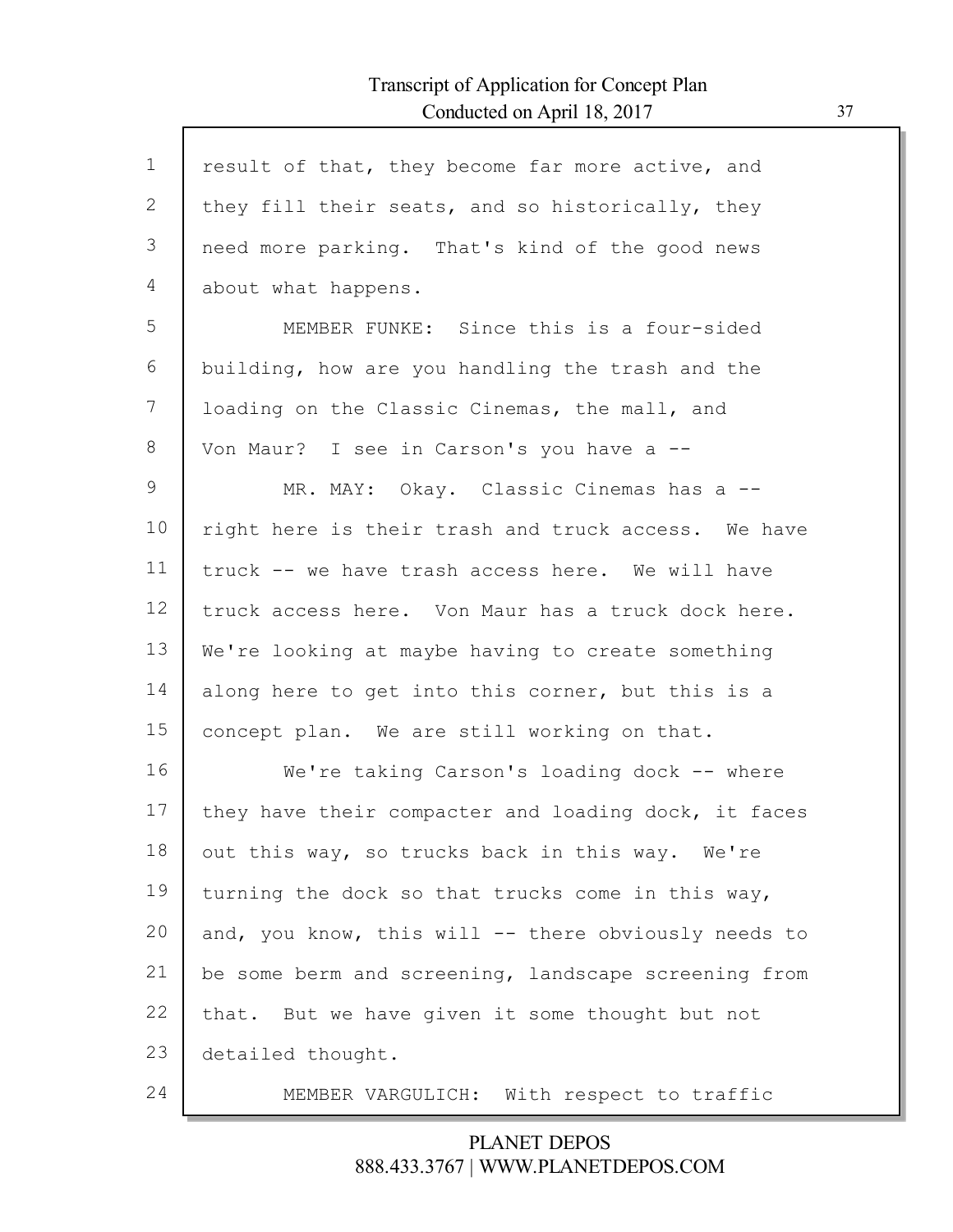Г

| $\mathbf 1$ | and circulation, there seems to be, you know,       |
|-------------|-----------------------------------------------------|
| 2           | comparable drive aisles that circulate back to the  |
| 3           | outside road adjacent to the mall, Von Maur. But    |
| 4           | that seems to be missing from the theater, like     |
| 5           | towards Stuarts Drive.                              |
| 6           | You kind of come in, and then everything is         |
| 7           | dropped in. Is there a reason that you couldn't     |
| 8           | have a driveway that would connect back towards     |
| 9           | Stuarts Drive, much like the way the remainder of   |
| 10          | the mall circulates?                                |
| 11          | MR. MAY: You mean coming back this way?             |
| 12          | That's come back out --                             |
| 13          | MEMBER VARGULICH: Yes.                              |
| 14          | MR. MAY: -- so that you could go around?            |
| 15          | MEMBER VARGULICH: Yeah.                             |
| 16          | MR. MAY: That's just a layout right now.            |
| 17          | You know, we have -- you know, one of the desires   |
| 18          | was to get as many cars in here as we could.        |
| 19          | The other thing that happened was, you know,        |
| 20          | we didn't know exactly where this line was going to |
| 21          | be. So we had a little more space up here to allow  |
| 22          | before. So we'll need to work on this area right    |
| 23          | here so that we have circulation.                   |
| 24          | I mean, it's intended to have a drop-off            |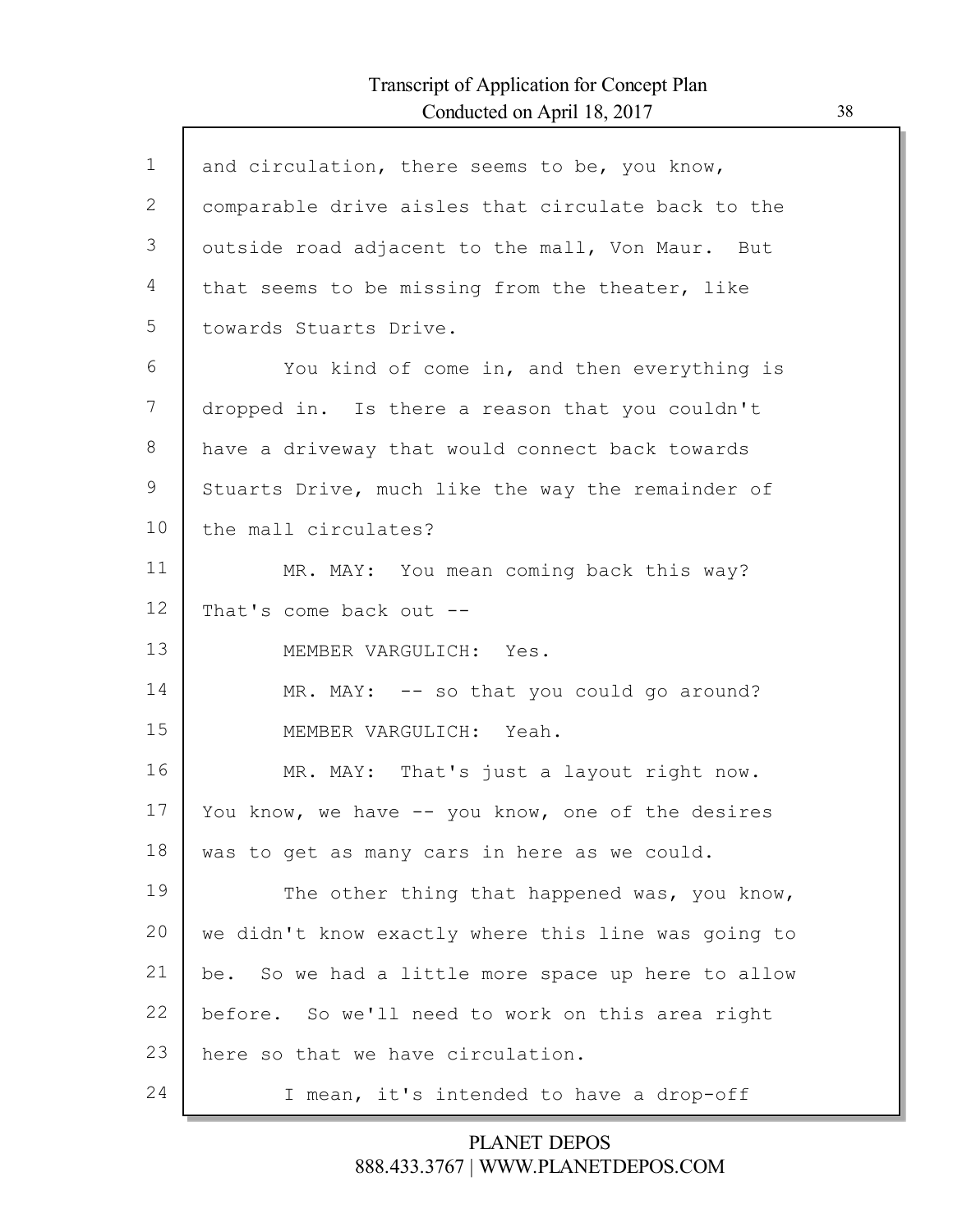Г

| $\mathbf{1}$ | point. You know, you'll see an indentation right     |
|--------------|------------------------------------------------------|
| 2            | here where there's intended to be a drop off for the |
| 3            | theater. This right here is the fire road. We'll     |
| 4            | probably need a little more planning on how that     |
| 5            | works.                                               |
| 6            | And then, you know, there's things like do           |
| 7            | we really need this much of a drive here? We do      |
| 8            | need to have circulation around the theater for fire |
| 9            | protection purposes. So we'll be working with the    |
| 10           | fire department just to see exactly what we would    |
| 11           | need and to make sure that we're complying with      |
| 12           | their needs.                                         |
| 13           | MEMBER VARGULICH: Okay. And I would also             |
| 14           | encourage you to meet with the Charlemagne           |
| 15           | Homeowners Association.                              |
| 16           | MR. MAY: We have.                                    |
| 17           | MEMBER VARGULICH: And continue that                  |
| 18           | dialogue. I think reopening the Fox Chase Drive      |
| 19           | connection to the mall would probably make more      |
| 20           | sense for the traffic flow than a stubbing out to    |
| 21           | Foxfield Drive the way you're showing it now.        |
| 22           | MR. MAY: This one?                                   |
| 23           | MEMBER VARGULICH: Yes. Was there a                   |
| 24           | two-lane drive before?                               |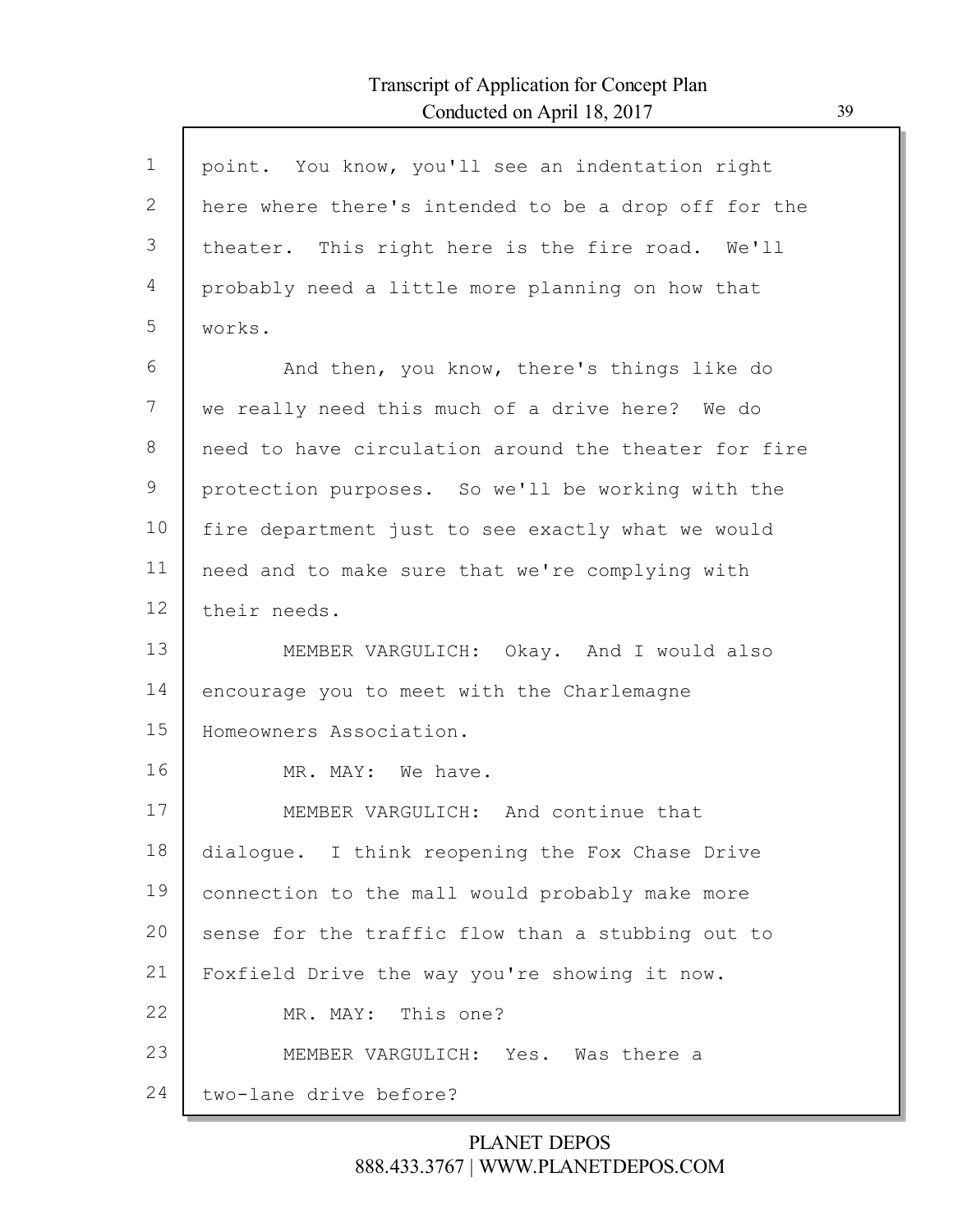Г

| $\mathbf{1}$ | MR. MAY: Yeah.                                       |
|--------------|------------------------------------------------------|
| 2            | MEMBER VARGULICH: And it would -- you would          |
| 3            | come out at a place where there's already left-turn  |
| 4            | lanes already striped into the road system, rather   |
| 5            | than just stubbing out where you're showing it       |
| 6            | against the side of the lot now.                     |
| 7            | MR. MAY: That's a good point. I mean, one            |
| 8            | of the things that we struggled with was we felt     |
| 9            | that anybody that -- while we welcomed pedestrian    |
| 10           | connections, we didn't think people wanted people    |
| 11           | that were leaving the theater at 1:00 o'clock in the |
| 12           | morning to drive through there, to be parading       |
| 13           | through their subdivision.                           |
| 14           | So the idea was to get -- to really make it          |
| 15           | difficult or impossible to do that. And so that's    |
| 16           | what drove us kind of to this entry right here that  |
| 17           | gave them -- not only that, but it gave them an      |
| 18           | opportunity to do kind of a feature entrance into    |
| 19           | the subdivision.                                     |
| 20           | But maybe there's -- you know, that might be         |
| 21           | a good point. As I say, that's something we could    |
| 22           | take a look at.                                      |
| 23           | MEMBER VARGULICH: There could still be an            |
| 24           | entry there. I mean, you could have your pond, and   |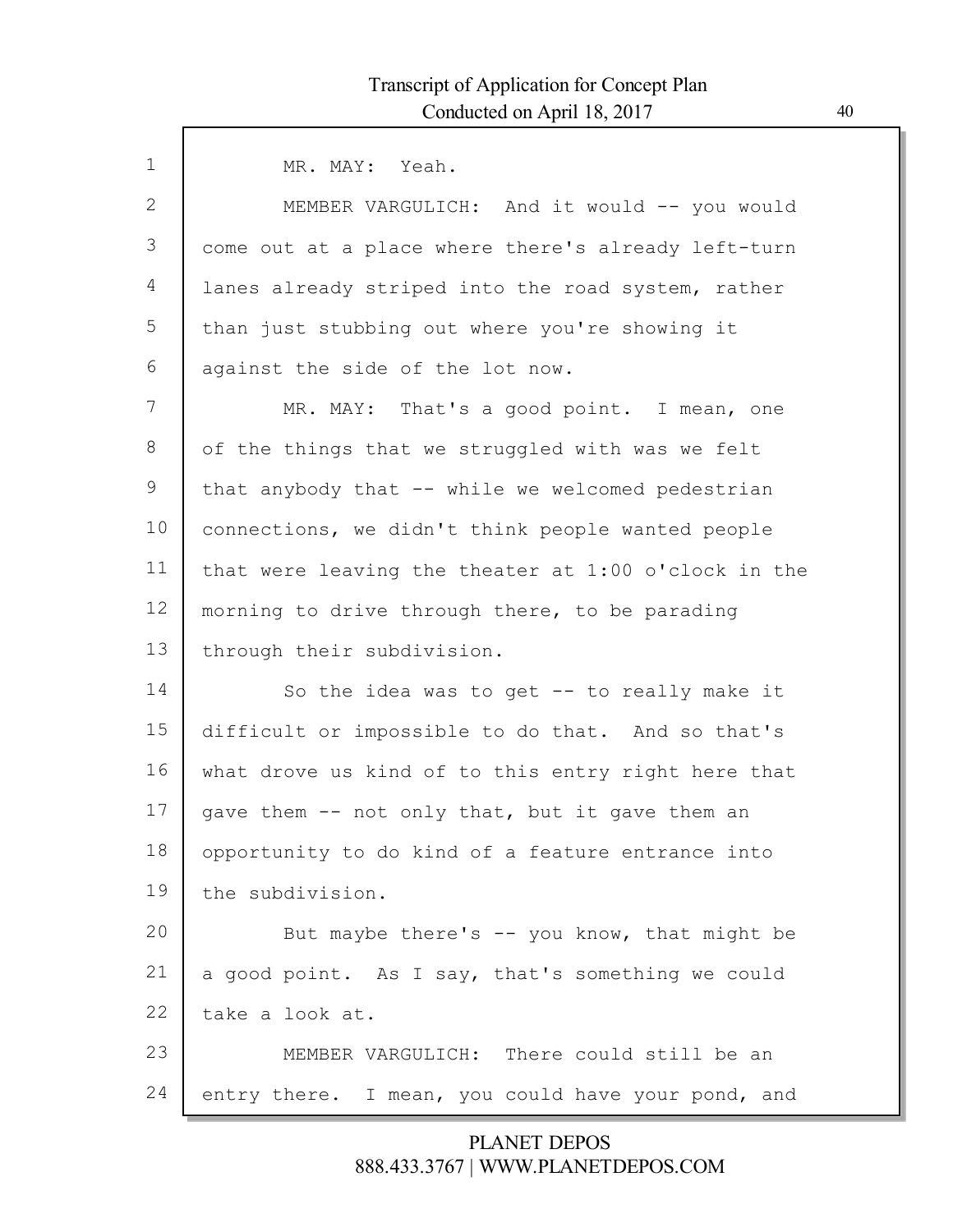| $\mathbf 1$  | then you have the Jewel pond which has just been     |
|--------------|------------------------------------------------------|
| $\mathbf{2}$ | redeveloped.                                         |
| 3            | MR. MAY: Yeah. If we were going to do                |
| 4            | that, we would want to do something that came in     |
| 5            | this way and came over so you'd still keep out the   |
| 6            | movement through of commercial traffic mixing in the |
| 7            | residential area.                                    |
| $8\,$        | CHAIRMAN WALLACE: Question.                          |
| 9            | MS. PAYLEITNER: I just stepped in. Rita              |
| 10           | Payleitner, I'm the Second Ward Alderman for the     |
| 11           | City of St. Charles.                                 |
| 12           | I had mentioned this, and perhaps                    |
| 13           | Mr. Bertucci can speak to it as well, but the little |
| 14           | pedestrian path that goes straight up to Fox Chase,  |
| 15           | the reason why that was closed was because there's   |
| 16           | actual houses on Fox Chase, and people were worried  |
| 17           | that the traffic coming right from the high school   |
| 18           | would increase and go right into the mall there. So  |
| 19           | that was one of the main reasons why that was        |
| 20           | closed. This road right here. And then going up      |
| 21           | here, there is actual residences up there, so.       |
| 22           | CHAIRMAN WALLACE: Yes, sir.                          |
| 23           | MR. NELSON: There's actual residents that            |
| 24           | come out too. That's where I live.                   |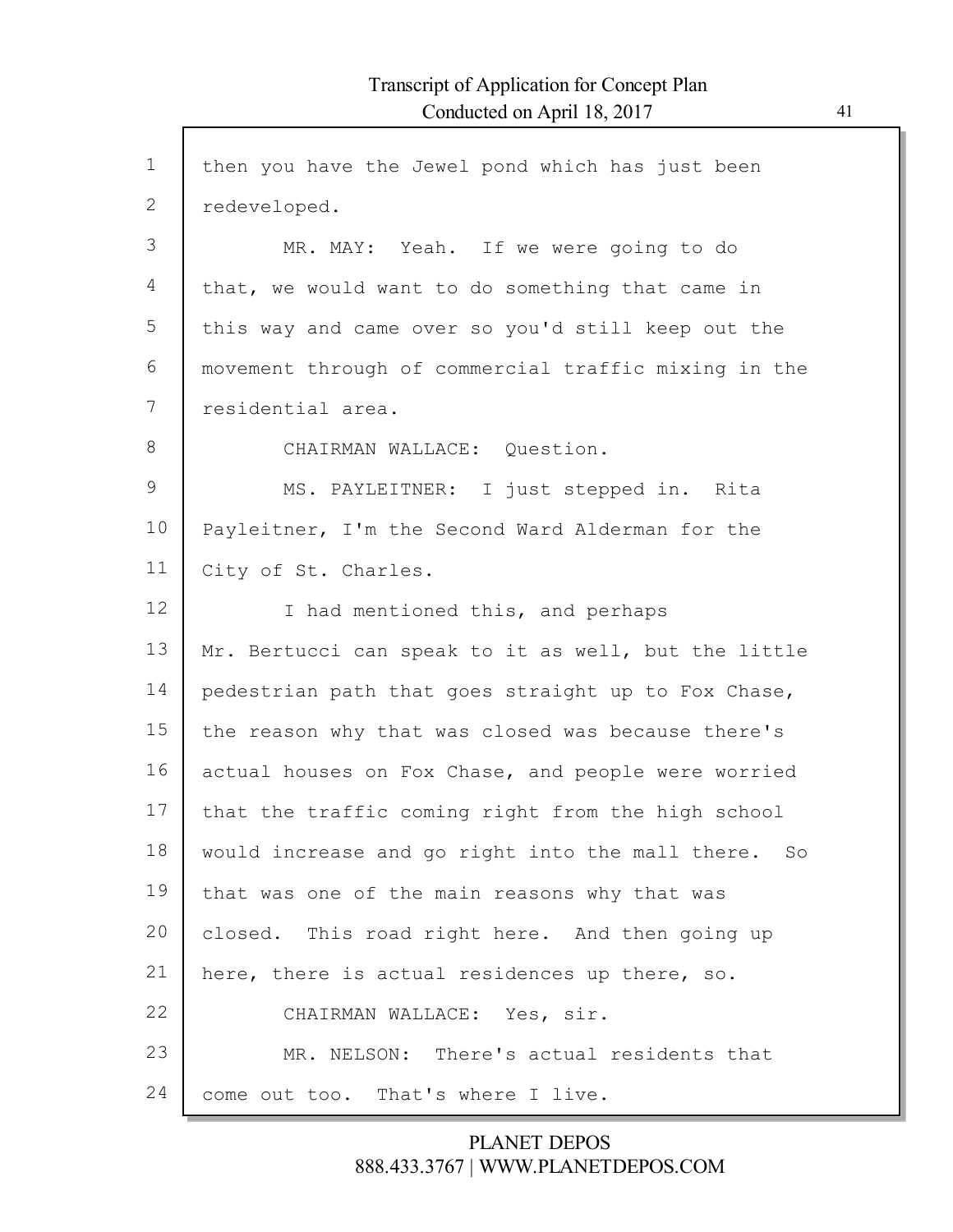Г

| $\mathbf 1$ | MS. PAYLEITNER: I know. There's no houses           |
|-------------|-----------------------------------------------------|
| 2           | on Fox --                                           |
| 3           | MR. NELSON: I live on the border there.             |
| 4           | Yes, there's a house there. There's one across The  |
| 5           | street. There is one on the next one.               |
| 6           | MS. PAYLEITNER: Your houses face Foxfield?          |
| 7           | That's my point.                                    |
| 8           | MR. NELSON: It doesn't face it.                     |
| 9           | MS. PAYLEITNER: Right, right.                       |
| 10          | MR. NELSON: But it's there.                         |
| 11          | MS. PAYLEITNER: Right, right. I agree with          |
| 12          | you. I agree with you. I'm just saying as far as    |
| 13          | the driving count.                                  |
| 14          | MR. NELSON: There's always traffic there.           |
| 15          | There was a young man killed on that road too.      |
| 16          | MS. PAYLEITNER: He was killed, yes. Right,          |
| 17          | right, right.                                       |
| 18          | But anyway, I'm just explaining why that            |
| 19          | was. I'm not sure that would be a good idea to open |
| 20          | that up. Keeping the Stuarts Drive open, yes.       |
| 21          | MR. BERTUCCI: I've been at Charlemagne, as          |
| 22          | I said, for 30 years, and the City has played games |
| 23          | with this situation here a number of times. We were |
| 24          | supposed to have limited access into it. We've had  |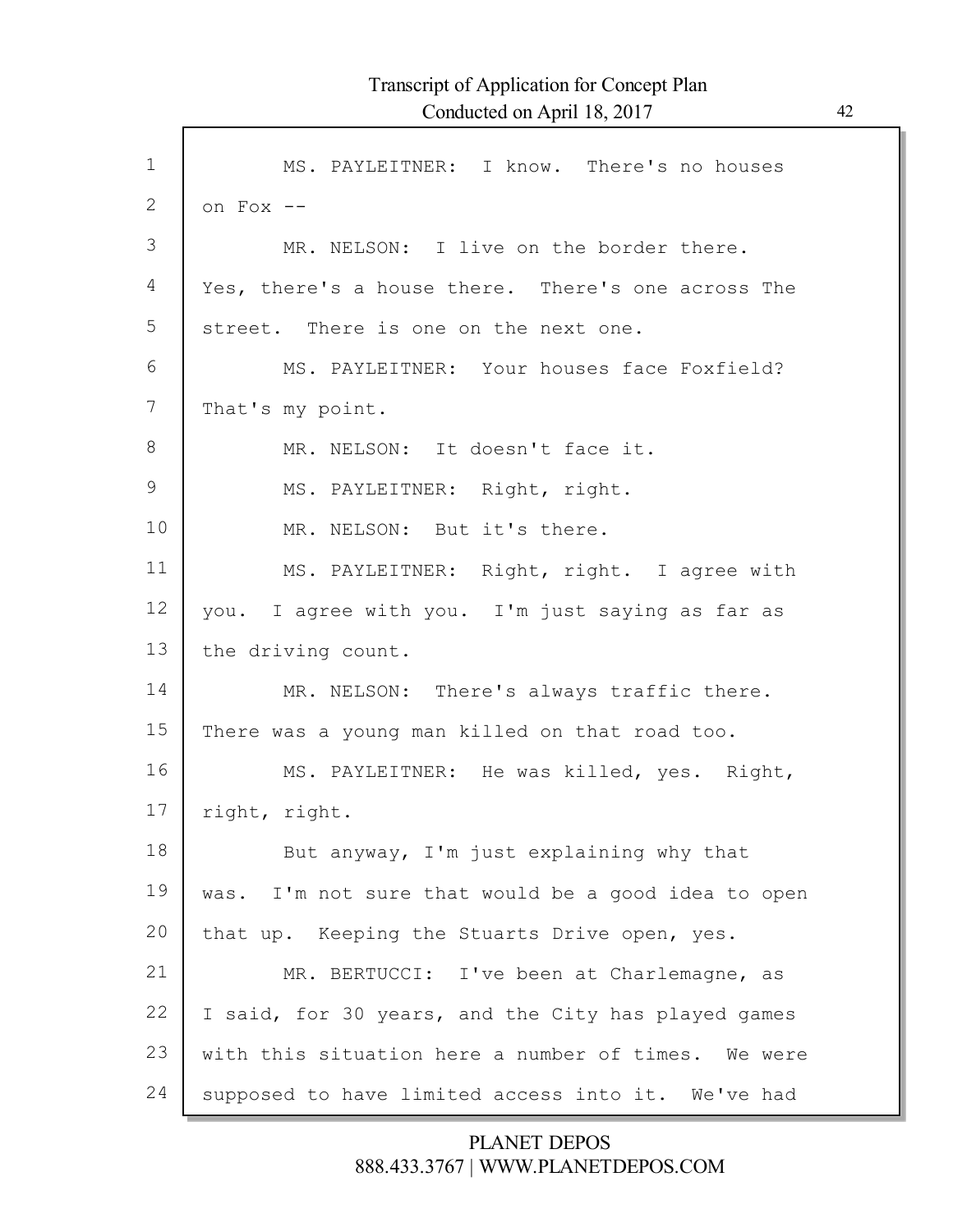Г

| $\mathbf 1$ | actually three additions of traffic coming in there. |
|-------------|------------------------------------------------------|
| 2           | You know, first, it was Kingswood, then West         |
| 3           | Chicago, and then Majestic Oaks, and it's all        |
| 4           | flowing into Charlemagne now, okay, one way or the   |
| 5           | other.                                               |
| 6           | Any additional spot into Charlemagne is              |
| 7           | going to increase the traffic not only on Foxfield   |
| 8           | but also going through the front entrance of         |
| 9           | Charlemagne too, which in the morning is a lot of    |
| 10          | fun to get through and everything, so.               |
| 11          | MS. PAYLEITNER: It does move up.                     |
| 12          | MR. BERTUCCI: Yeah. Up further right                 |
| 13          | where $--$                                           |
| 14          | MS. PAYLEITNER: Right, right, right, right.          |
| 15          | MR. BERTUCCI: -- it ends up at Kirk Road.            |
| 16          | The area $-$ you know my thinking on this,           |
| 17          | and I know it's only a concept plan, is to try to    |
| 18          | improve this access here going straight out to Kirk  |
| 19          | Road and have all that come out there and maybe out  |
| 20          | to Smith Road and North Avenue, instead of going to  |
| 21          | that part.                                           |
| 22          | MS. PAYLEITNER: Right.                               |
| 23          | Thank you for leading<br>CHAIRMAN WALLACE:           |
| 24          | into my question.                                    |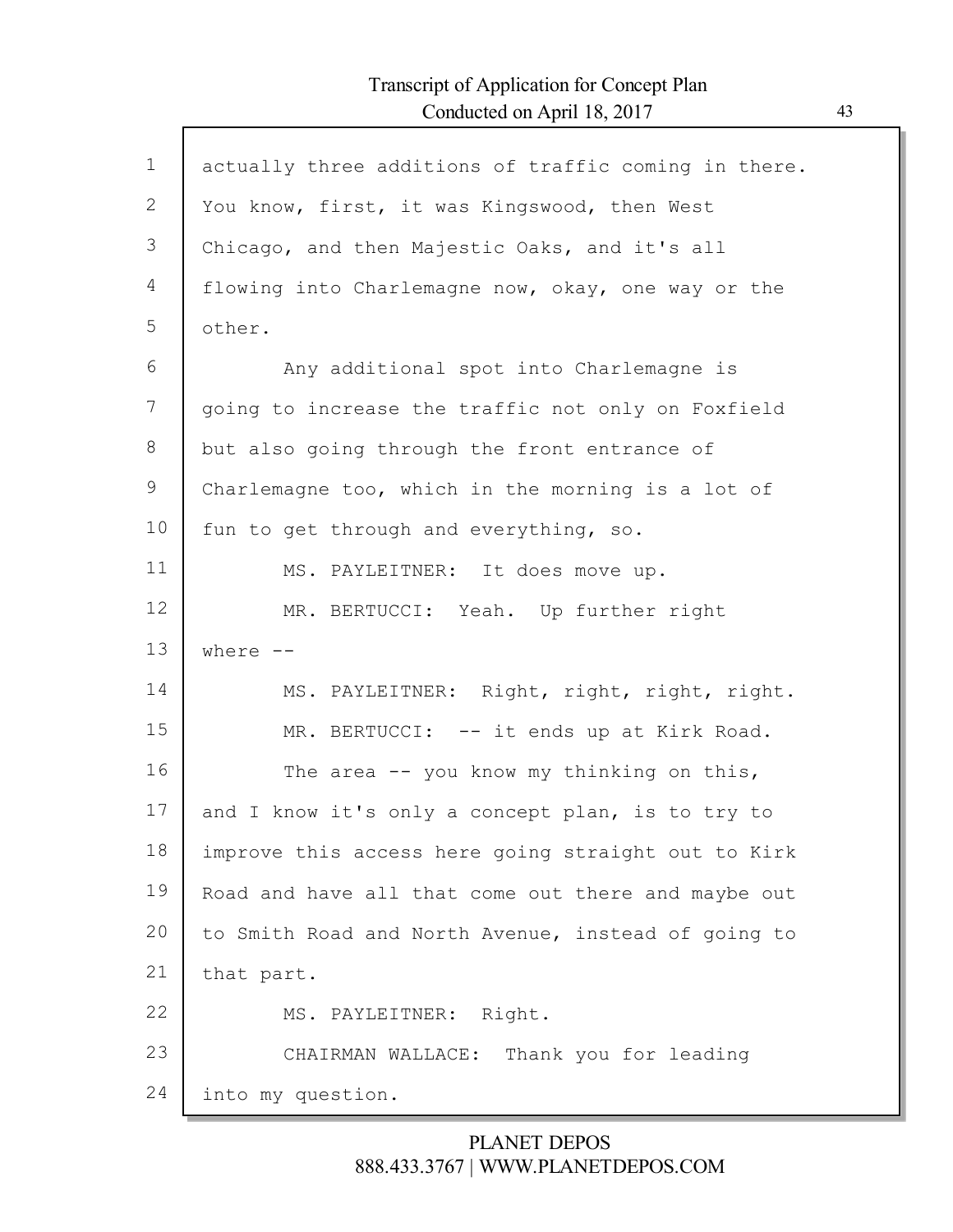Г

| $\mathbf 1$   | One of the main issues that I typically will         |
|---------------|------------------------------------------------------|
| 2             | voice regarding pretty much any development is       |
| 3             | circulation within the site; and going to basically, |
| 4             | I think, what is the consensus here is the stub,     |
| 5             | I'll call it, that happens at the end of the row of  |
| 6             | condos on the northwest side of the site, where it   |
| 7             | doesn't connect through to Stuarts Drive as it       |
| 8             | currently does.                                      |
| $\mathcal{G}$ | And my feeling is that any circulation on            |
| 10            | the site, you know, unless somebody -- if somebody   |
| 11            | comes around to the north side of the site, I would  |
| 12            | expect that probably they'll exit the site through   |
| 13            | Foxfield Drive as opposed to driving all the way     |
| 14            | back around to Route 64, of course, depending on     |
| 15            | where they're planning on going.                     |
| 16            | But one of the benefits of Stuarts Drive             |
| 17            | right now is that it's more of a commercial access   |
| 18            | into the same area without having to go to Foxfield  |
| 19            | Drive and filter to the north through the            |
| 20            | neighborhood there. I know Stuarts Drive does        |
| 21            | encounter some residential when it gets up to the    |
| 22            | condos and Stuarts Crossing. Yeah. But it doesn't    |
| 23            | encounter the single-family houses on, you know,     |
| 24            | Foxfield Court and Fox Chase.                        |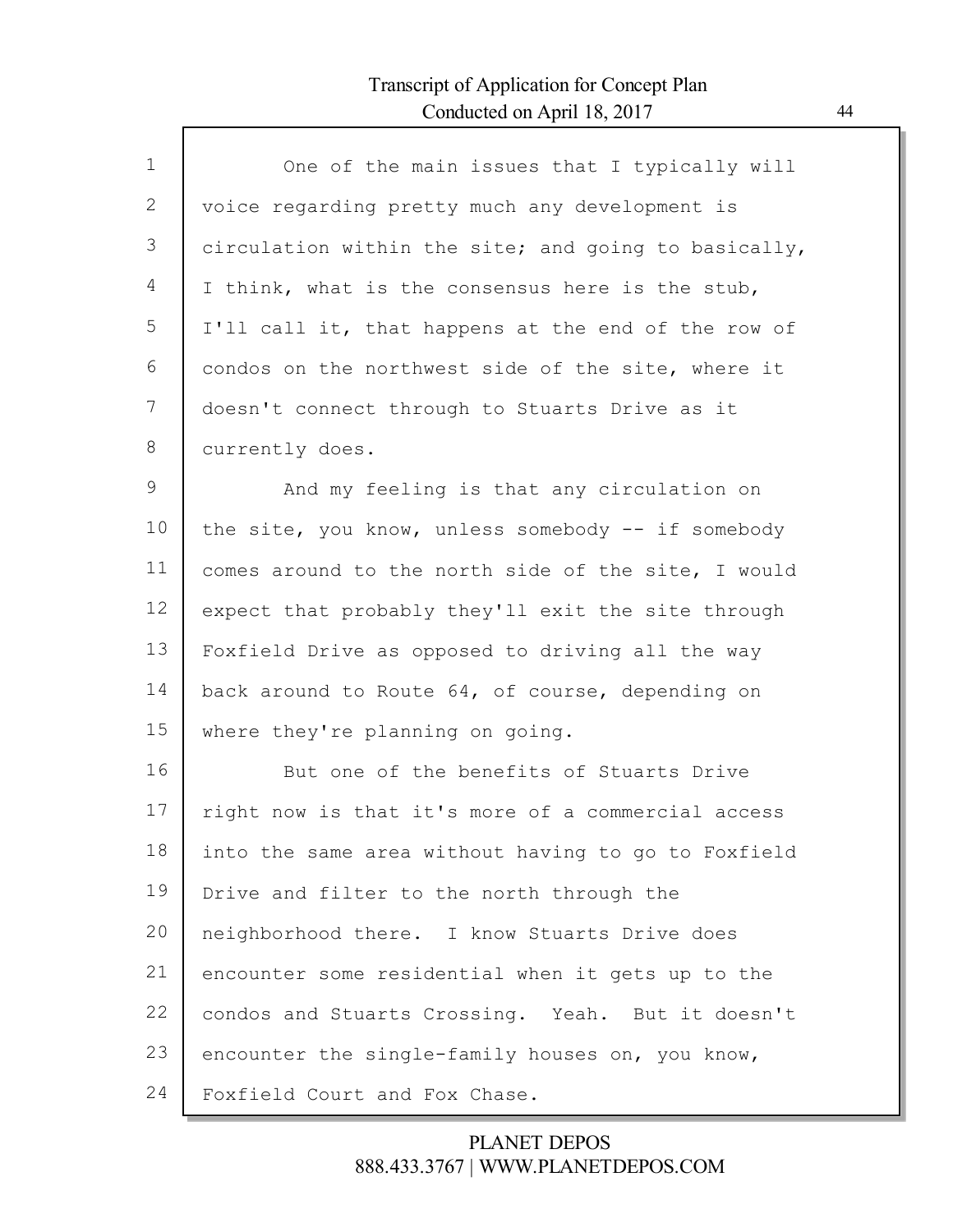Г

| $\mathbf 1$ | So one of the things that I would look for          |
|-------------|-----------------------------------------------------|
| 2           | would be improved circulation through the site; and |
| 3           | if that entails rearranging the townhomes or        |
| 4           | something like that, I'm foreseeing a lot of people |
| 5           | going down this road from in front of Carson's,     |
| 6           | what's now the east side of Carson's going north,   |
| 7           | taking a big semicircle trying to get around the    |
| 8           | theater, and running into a nice little roundabout  |
| 9           | here in the residential area.                       |
| 10          | MR. HALL: You mean coming -- so are we              |
| 11          | talking about someone coming out of here?           |
| 12          | CHAIRMAN WALLACE: I'm saying somebody is            |
| 13          | here, and they go north up around there to try to   |
| 14          | get to the other side of the mall, which you can do |
| 15          | now.                                                |
| 16          | MR. MAY: Well, first of all, there is no            |
| 17          | entrance to Carson's here. This is not -- this is   |
| 18          | all apartment dwellers right here. So anybody up    |
| 19          | here is going to be from the apartments. I mean,    |
| 20          | there might be someone who gets lost.               |
| 21          | MEMBER VARGULICH: They're still going to            |
| 22          | come in off of Smith Road.                          |
| 23          | MR. MAY: You can still come in off of               |
| 24          | $Smith$ $--$                                        |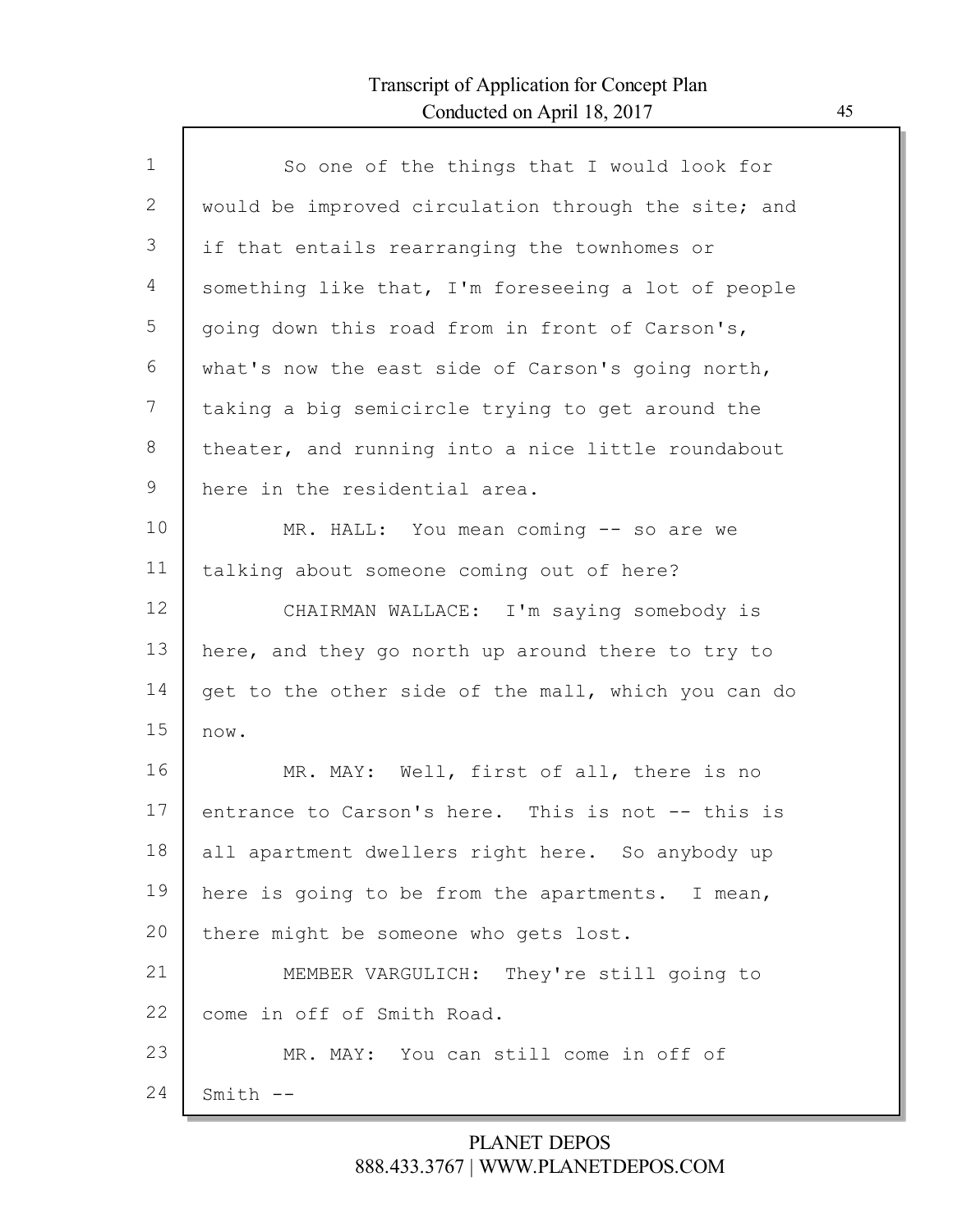| $\mathbf 1$ | MEMBER VARGULICH: Yeah.                              |
|-------------|------------------------------------------------------|
| 2           | MR. MAY: -- right now here to get to the             |
| 3           | retail.                                              |
| 4           | MEMBER VARGULICH: Correct.                           |
| 5           | MR. MAY: You can come down here, and you             |
| 6           | can go out that way. So I guess I'm not quite        |
| 7           | sure --                                              |
| 8           | CHAIRMAN WALLACE: I guess my point is in             |
| 9           | the overall thought of mixed-use development would   |
| 10          | be to integrate the uses, and what I'm seeing in the |
| 11          | plan as it is right now is a separation of the uses. |
| 12          | There's no --                                        |
| 13          | MR. MAY: Well, that separation is -- from a          |
| 14          | vehicle standpoint, the answer would be correct.     |
| 15          | CHAIRMAN WALLACE: Yeah. And --                       |
| 16          | MR. MAY: Again, because we've got -- we've           |
| 17          | got a lot of things going on here that could go late |
| 18          | into the night. Theater lights are quite often, you  |
| 19          | know, on until when people are leaving at            |
| 20          | 1:00 o'clock in the morning. So the question is do   |
| 21          | you want -- do you expect to buy a home here and     |
| 22          | have people leaving the theater at 1:00 o'clock in   |
| 23          | the morning and driving through your residential     |
| 24          | streets.                                             |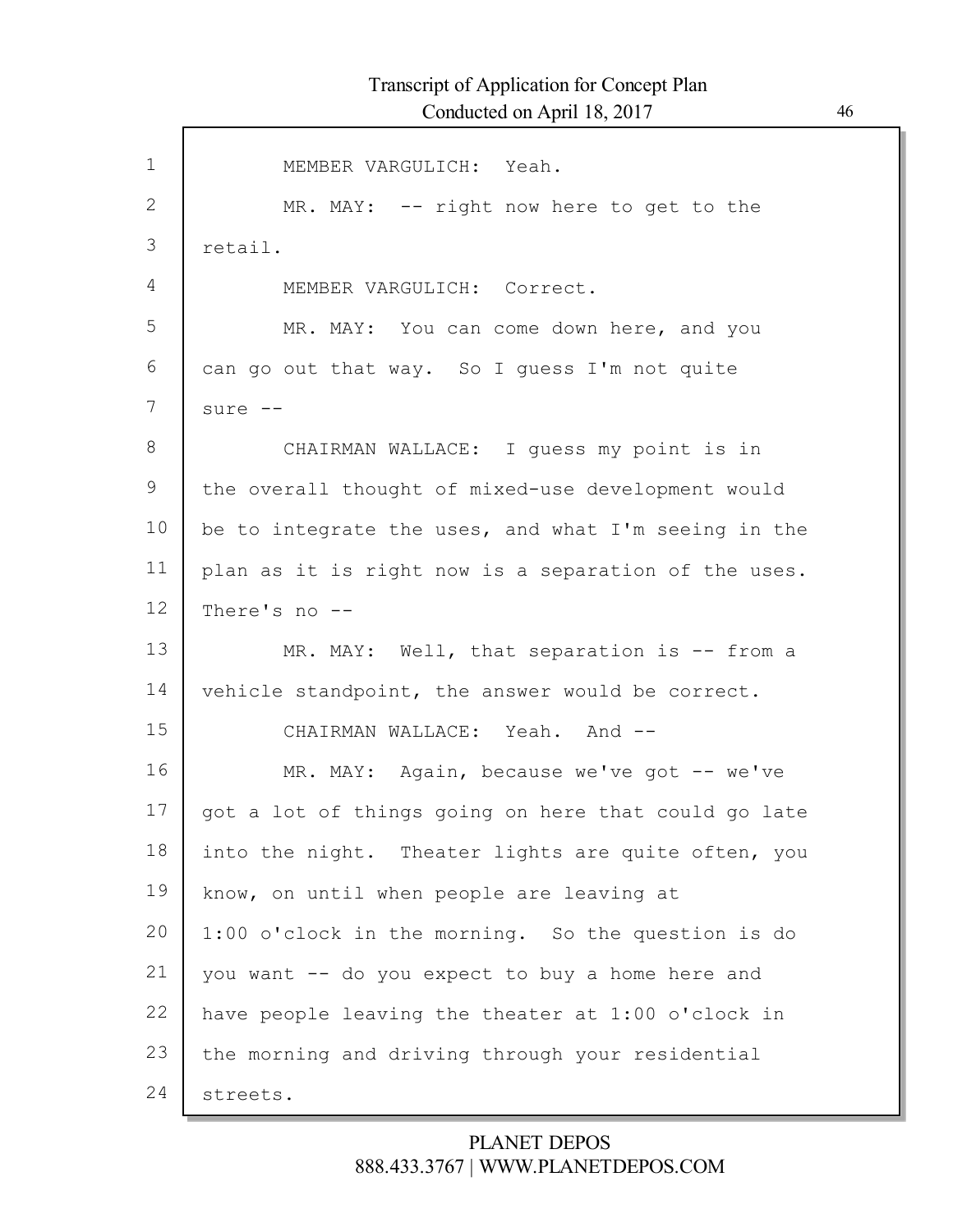Г

| $\mathbf{1}$ | CHAIRMAN WALLACE: Well, I quess my thought           |
|--------------|------------------------------------------------------|
| 2            | in being an advocate of mixed-use would be if it's   |
| 3            | going to be a mixed use, then the people that are    |
| 4            | buying there are buying there with the expectation   |
| 5            | that that would happen.                              |
| 6            | Otherwise, we're developing -- we have two           |
| 7            | separate developments, a residential development and |
| 8            | a commercial development; and I think that without   |
| 9            | integrating the two, there are going to be           |
| 10           | difficulties on both sides.                          |
| 11           | For example, the mall east lot that you have         |
| 12           | between Carson's and the pavilion doesn't have       |
| 13           | vehicular entrance or access to the road just to the |
| 14           | north of it. I understand your reasoning from what   |
| 15           | you're saying with wanting to avoid traffic through  |
| 16           | the residential area, but I think that it subverts   |
| 17           | our need to have circulation through the site.       |
| 18           | MR. MAY: I can only say what the developers          |
| 19           | of the residential area are saying to me.<br>I'm     |
| 20           | saying, you know what, we have a hard time selling   |
| 21           | and marketing homes that have the potential of       |
| 22           | people driving through it from the shopping center.  |
| 23           | CHAIRMAN WALLACE: And I'm just telling you           |
| 24           | from my perspective, you know, based on our          |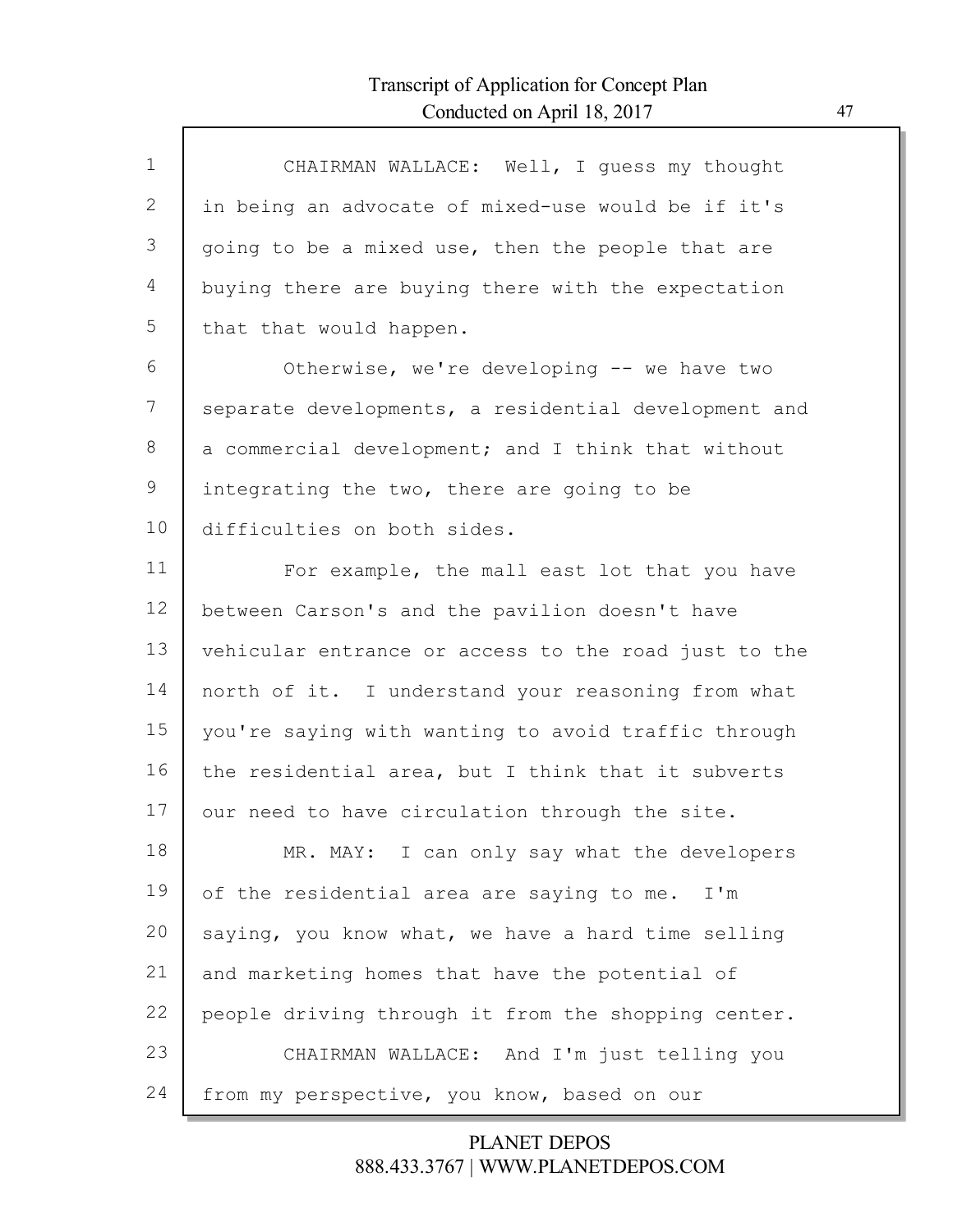Г

| $\mathbf{1}$ | comprehensive plan and, you know, the                |
|--------------|------------------------------------------------------|
| 2            | recommendations that have been approved by the City  |
| 3            | Council in the past, you know, circulation is an     |
| 4            | issue, integration of uses is an issue, and I think  |
| 5            | that those are two things that, you know,            |
| 6            | potentially could be sticking points.                |
| 7            | MEMBER FUNKE: Or is it possible to relocate          |
| 8            | the retention ponds to the south?                    |
| 9            | MR. MAY: No.                                         |
| 10           | MEMBER FUNKE: No.                                    |
| 11           | MR. MAY: No. They're there. They exist.              |
| 12           | That would be a monumental undertaking. That would   |
| 13           | change the drainage to everything.                   |
| 14           | MEMBER HOLDERFIELD: I don't know that it             |
| 15           | would be such a great compromise on your part, but   |
| 16           | here's Kirk Road, and this corner where Kirk Road    |
| 17           | goes out, that parking road that went up through the |
| 18           | town houses could exit out of Stuart Road? Would     |
| 19           | that be a problem? This would answer your question   |
| 20           | on that circulation.                                 |
| 21           | CHAIRMAN WALLACE: Well, I think what I'm             |
| 22           | hearing is they don't -- they want to avoid having   |
| 23           | through traffic by the condo buildings, which I      |
| 24           | understand; and although I'm sympathetic to people   |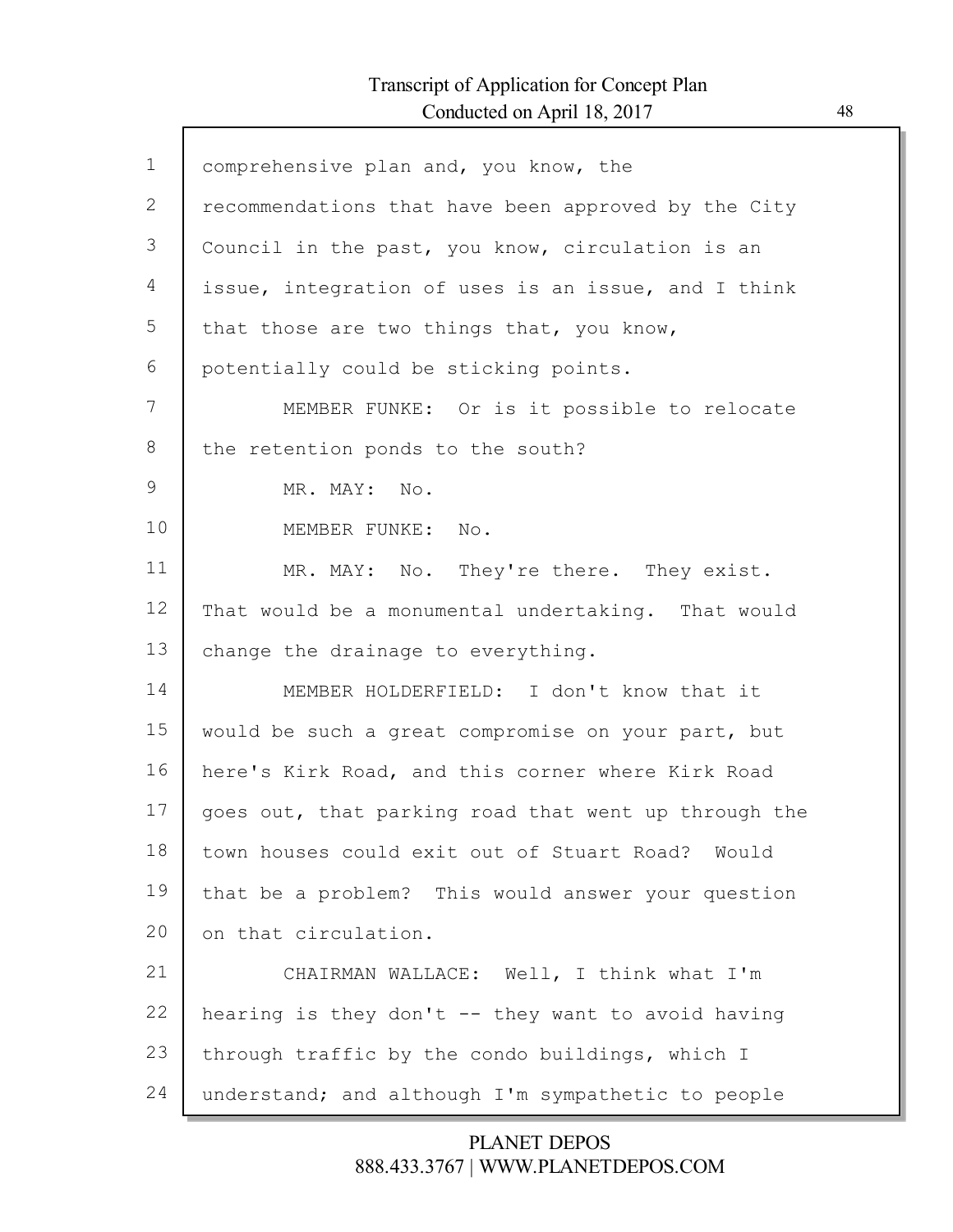$\mathsf{l}$ 

| $\mathbf 1$ | wanting to maintain property values, I think that if |
|-------------|------------------------------------------------------|
| 2           | we're starting from ground zero in making this       |
| 3           | development, we have to make it make sense from a    |
| 4           | circulation standpoint and then craft the            |
| 5           | development from there.                              |
| 6           | MEMBER HOLDERFIELD: But I would think even           |
| 7           | those people who live in the town houses would like  |
| 8           | to get out on Stuart Road or go down south on that   |
| 9           | corridor to get onto 64. Now, they have to go out    |
| 10          | and come on the property for that. I don't know.     |
| 11          | It's just a suggestion.                              |
| 12          | MR. MAY: I'm fine with $-$ yeah, I'm not the         |
| 13          | expert on that, but I will say one thing. This is    |
| 14          | an unusual $-$ I mean, we came in and bought with    |
| 15          | this Stuart here. Interestingly, in 2006, when the   |
| 16          | people that were managing this mall had traffic      |
| 17          | counters, this was the number one entrance to the    |
| 18          | mall. And, you know, that's -- I think because of    |
| 19          | the significance of the cinema at the time.          |
| 20          | But I think that people find that this is            |
| 21          | going to be -- you know, it's a significant entrance |
| 22          | for the commercial, and I think that we were trying  |
| 23          | not to -- you know, not to mix a lot of that         |
| 24          | traffic.                                             |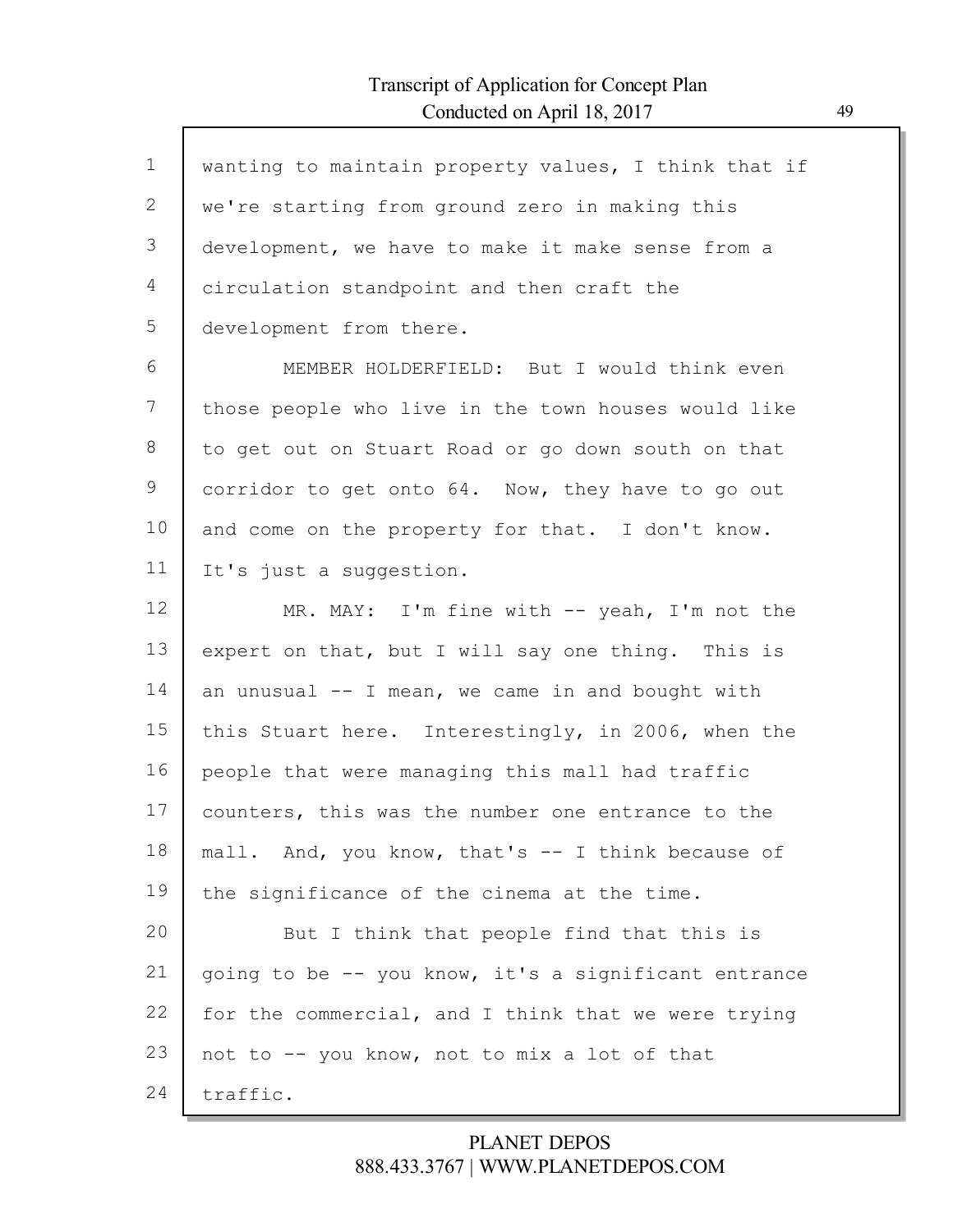Г

| $\mathbf{1}$    | Now, maybe -- you know, maybe that was               |
|-----------------|------------------------------------------------------|
| 2               | just -- that was just our thought, and I know that   |
| 3               | Jim has been very concerned about just that thing,   |
| 4               | of mixing the commercial and the residential         |
| 5               | traffic, and so I'll let him respond to you.         |
| 6               | MR. HUGHES: Just real quick, mixed use, I            |
| $7\phantom{.0}$ | understand, and if this was $-$ I don't want to use  |
| 8               | the term "true mixed use"; but if it was a mixed use |
| 9               | where you had retail on the first floor and you had  |
| 10              | three stories of residential on top of it, that's a  |
| 11              | little different plan that what we're doing here.    |
| 12              | We are trying to create an enclave, if you           |
| 13              | will, for the residential component. We have gone    |
| 14              | to great lengths to try and interact it so that it's |
| 15              | not viewed as a residential community -- a           |
| 16              | residential project and a retail project. We tried   |
| 17              | to create continuity pedestrian-wise where it can    |
| 18              | work.                                                |
| 19              | Very candidly, the success of the retail             |
| 20              | component here is what's going to make our           |
| 21              | residential component successful. I want that to be  |
| 22              | just an outstanding amenity package for what we're   |
| 23              | doing with the residential.                          |
| 24              | There is concerns of, as Chuck alluded to,           |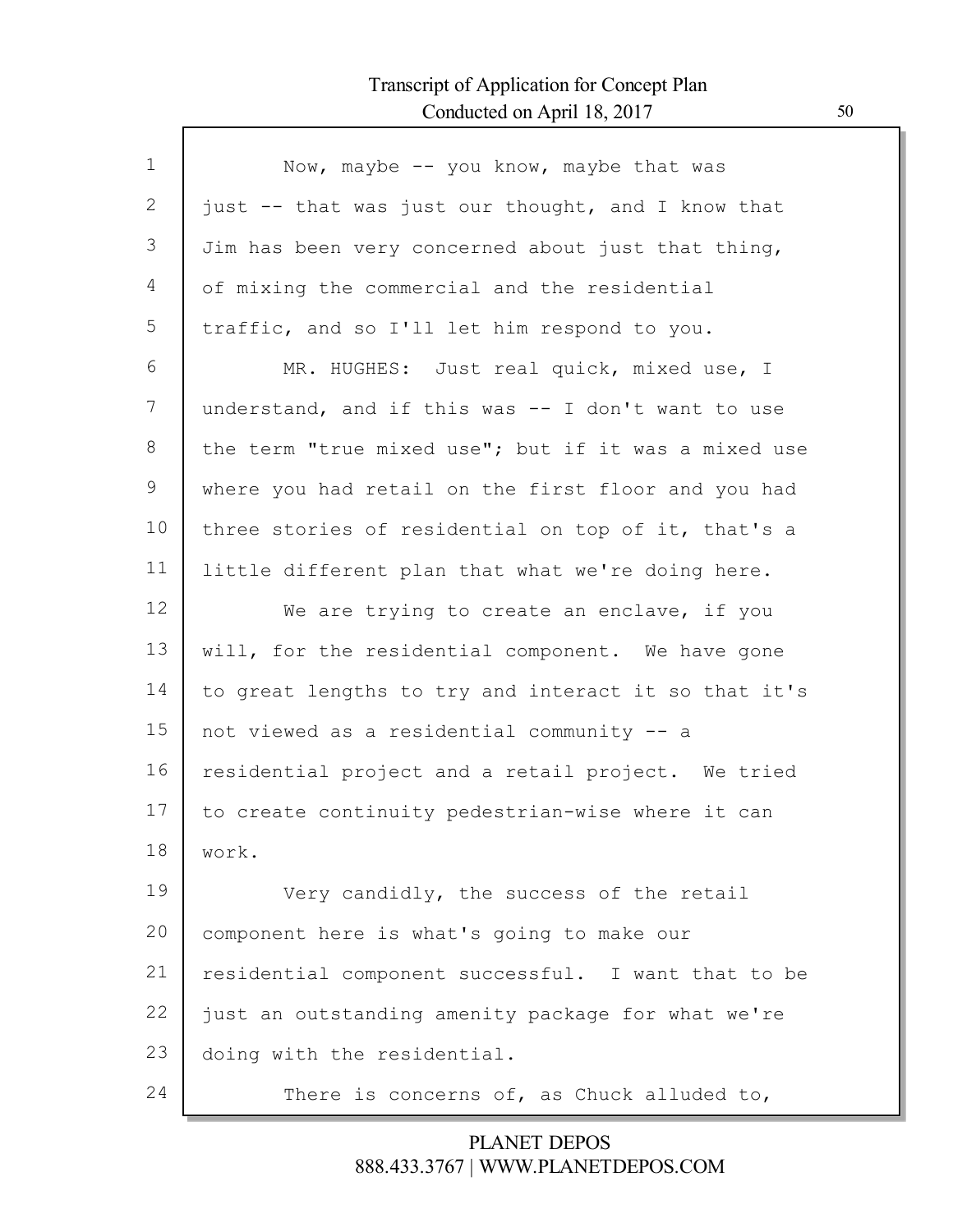$\mathsf{l}$ 

| $\mathbf 1$ | at 1:00 o'clock in the morning on Saturday night    |
|-------------|-----------------------------------------------------|
| 2           | when the theater gets out and they're blasting      |
| 3           | through, cutting through, or whatever through what  |
| 4           | will be a residential community.                    |
| 5           | To that effect and with that thought in             |
| 6           | mind, we're hearing what you're saying. Let us kind |
| 7           | of take a look at it and see what we can or can't   |
| 8           | do. As Chuck has said many times, this is a concept |
| 9           | plan. And that's what we want to reinforce to       |
| 10          | everybody more than anything. We wanted to hear     |
| 11          | what you had to say. I think we've heard the        |
| 12          | concerns for the circulation.                       |
| 13          | We think we've got the circulation                  |
| 14          | pedestrian-wise, and let us see what we can further |
| 15          | take care of. But as I said, it's not a mixed-use   |
| 16          | like you see in an infill piece and closer into the |
| 17          | city where you have retail on the first -- the Burr |
| 18          | Ridge Club. The Burr Club -- I don't know who has   |
| 19          | been there. The Burr Ridge Club is a perfect        |
| 20          | example. You've got retail on the first floor, and  |
| 21          | you've got three stories of residential on top of   |
| 22          | that. That's part of what those people were buying  |
| 23          | is that.                                            |
| 24          | We think this buyer wants to be a little            |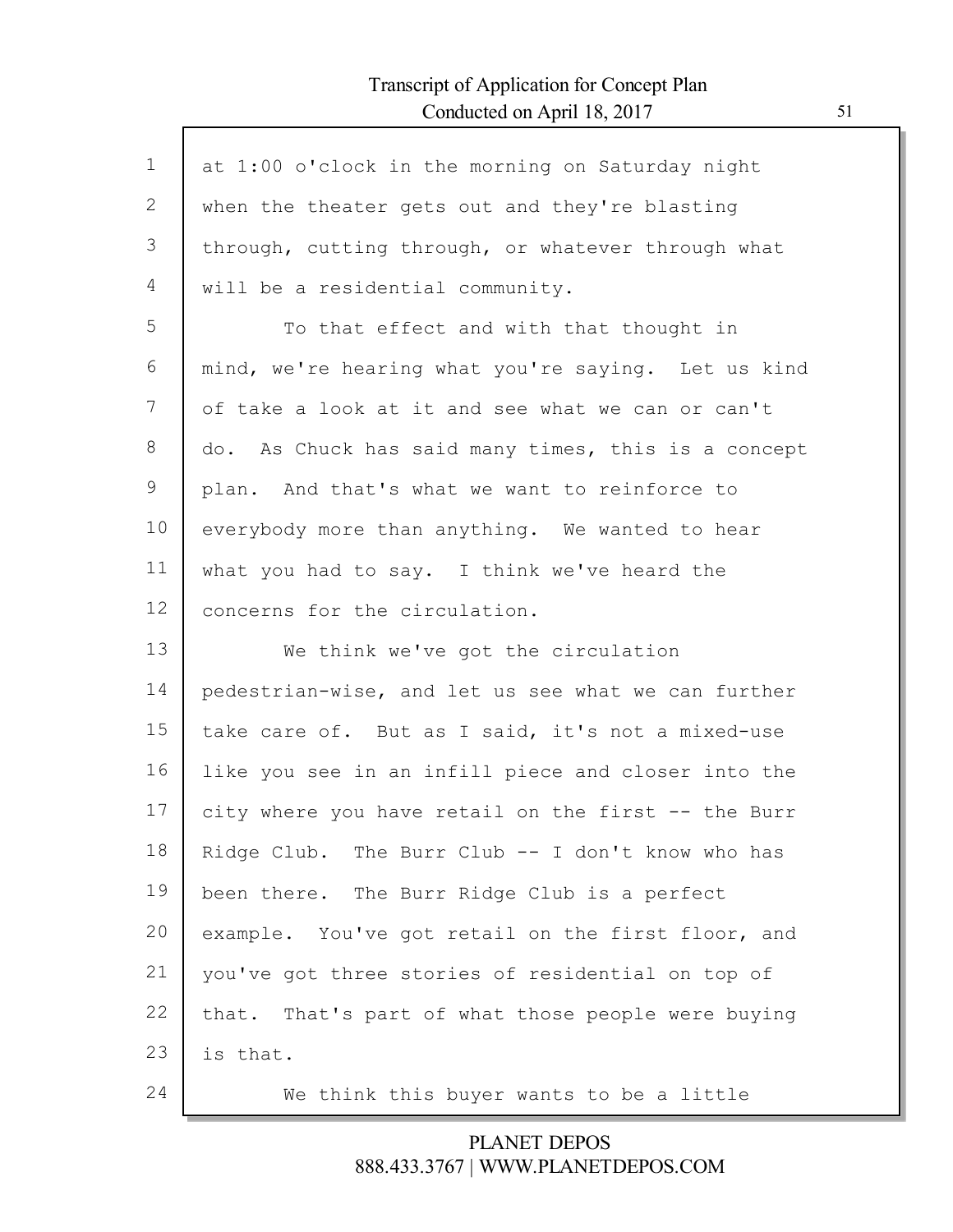Г

| $\mathbf 1$ | more secluded but still have the ability to go to    |
|-------------|------------------------------------------------------|
| 2           | and use this amenity, this great package, this great |
| 3           | lifestyle center that we think is being created      |
| 4           | here.                                                |
| 5           | CHAIRMAN WALLACE: Has there been given any           |
| 6           | thought to attempting to integrate the condos and    |
| 7           | apartment uses or the townhomes and the apartments?  |
| 8           | MR. HUGHES: As far as mixing them up                 |
| 9           | together?                                            |
| 10          | CHAIRMAN WALLACE: Yeah.                              |
| 11          | MR. HUGHES: No.                                      |
| 12          | CHAIRMAN WALLACE: Geographically, yeah.              |
| 13          | MR. HUGHES: No, we haven't -- I don't know           |
| 14          | how that would be perceived by the for-sale          |
| 15          | component. They want -- there's a for-sale person,   |
| 16          | and there's a rental person. Not good or bad, bad    |
| 17          | or indifferent, but that is -- that's a different    |
| 18          | market mindset to those two sections of the market.  |
| 19          | MEMBER VARGULICH: I would offer a thought            |
| 20          | relating to your current townhome circulation        |
| 21          | layout. Now, anybody on the west side, on a day of   |
| 22          | bad weather, the only way they can get to a parking  |
| 23          | space is to drive all the way around the entire      |
| 24          | property. So that's not -- people won't do that.     |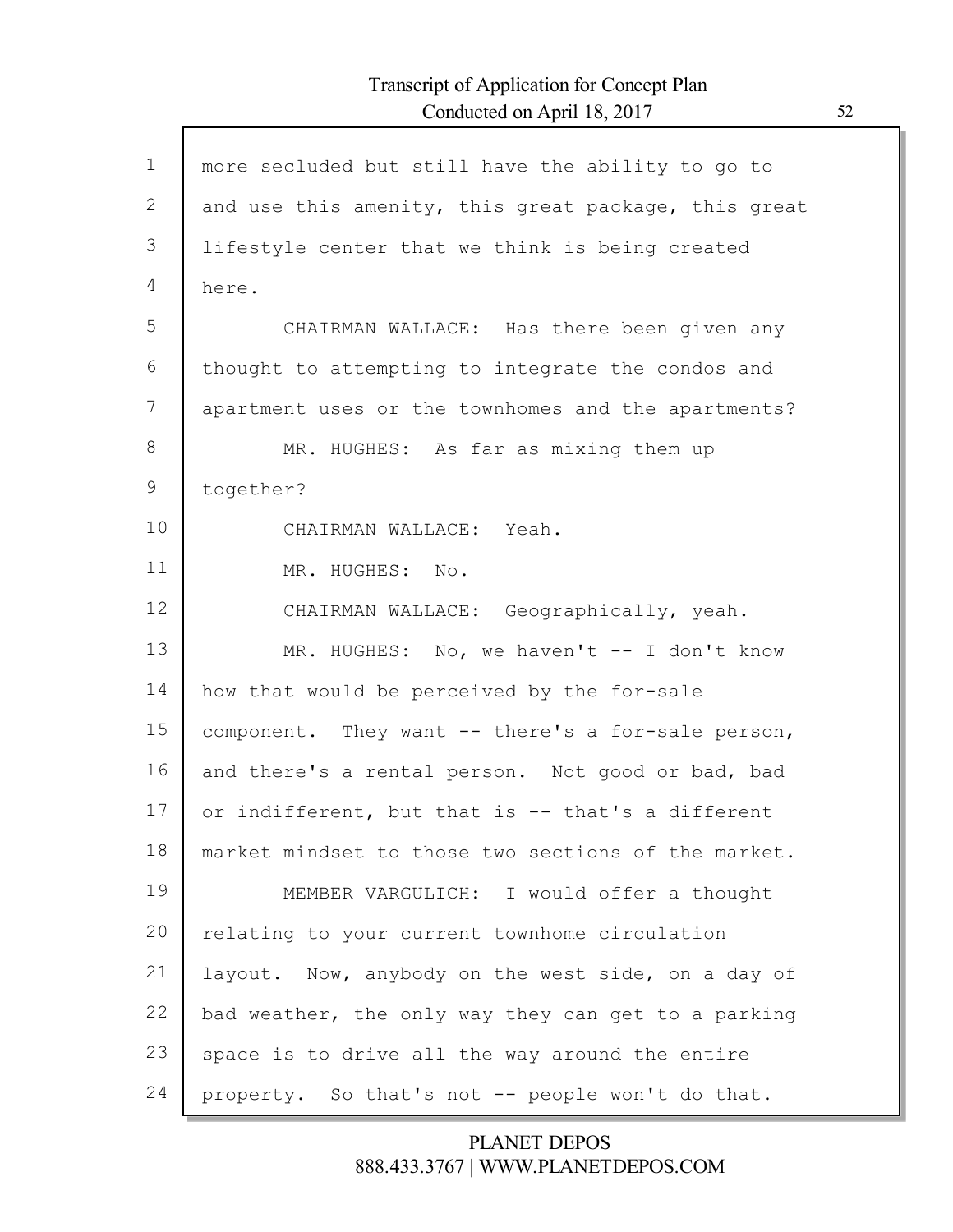Г

| $\mathbf 1$ | You have to drive all the way east to come in and    |
|-------------|------------------------------------------------------|
| 2           | park over by the theater.                            |
| 3           | MR. HUGHES: Okay.                                    |
| 4           | MEMBER VARGULICH: And if you either                  |
| 5           | couldn't for whatever that reason was or just chose  |
| 6           | because of weather, instead of being able to drive   |
| 7           | maybe 200 feet, you'd drive a mile, three quarters   |
| 8           | of a mile all the way around the property.           |
| 9           | MR. HUGHES: As I said, we're hearing what            |
| 10          | everybody is saying tonight, and let us look at what |
| 11          | we can do and certainly try and incorporate. But,    |
| 12          | again, I do want to emphasize the difference between |
| 13          | the Burr Ridge Club person and this person are not   |
| 14          | the same.                                            |
| 15          | MEMBER VARGULICH: I understand.                      |
| 16          | MR. HUGHES: Not the same client.                     |
| 17          | CHAIRMAN WALLACE: Okay. I'd like to know             |
| 18          | if anyone in the audience has any more questions.    |
| 19          | Yes, sir.                                            |
| 20          | MR. STEFFEK: My name is Frank Steffek,               |
| 21          | $S-t-e-f-f-e-k.$                                     |
| 22          | What is the price point of the apartments            |
| 23          | and the townhomes?                                   |
| 24          | The townhomes will be 300 to<br>MR. HUGHES:          |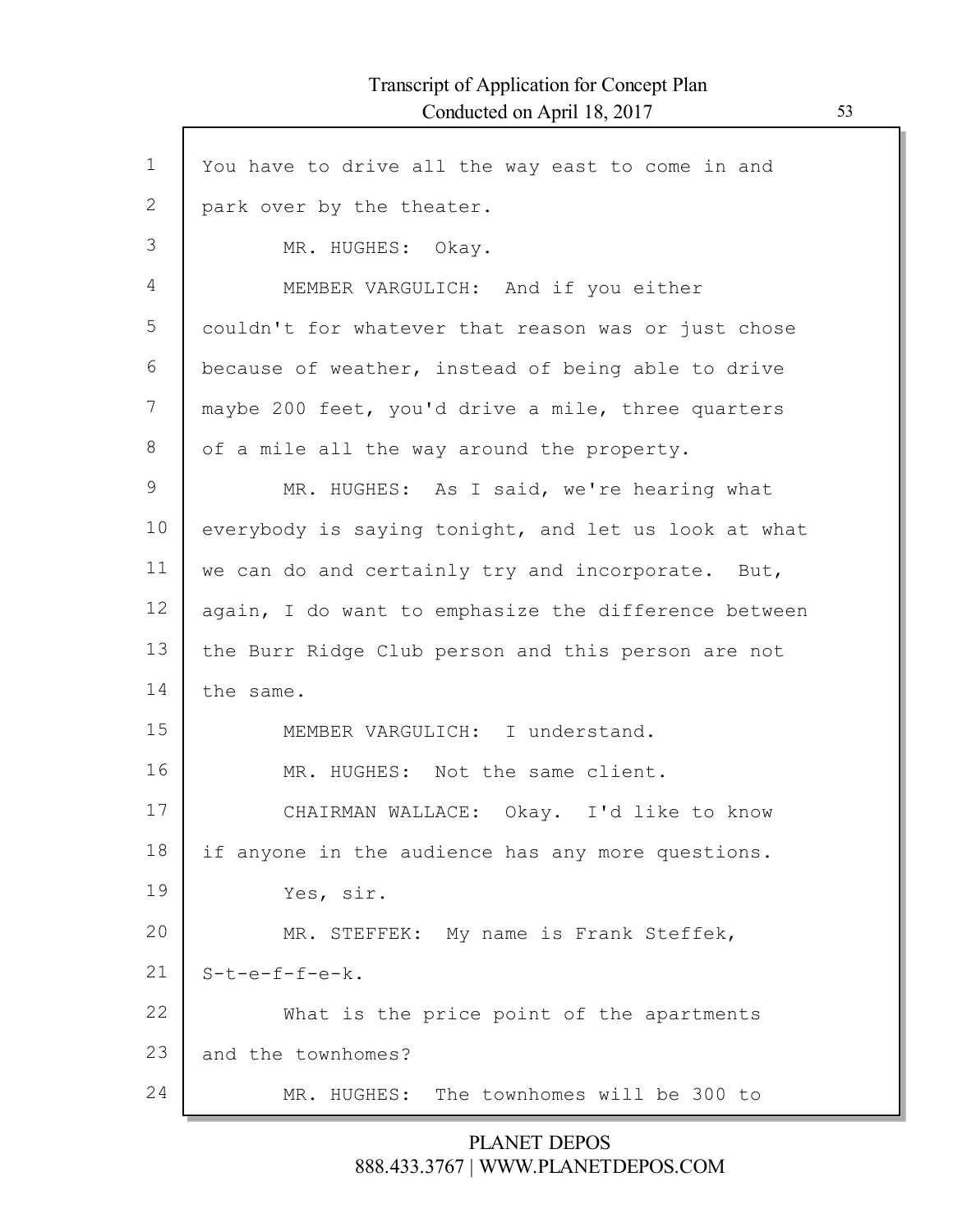Г

| $\mathbf 1$ | 350. The apartments will rent for about a \$1.75 a   |
|-------------|------------------------------------------------------|
| 2           | square foot. So that would be 1400 to 1800 a month,  |
| 3           | in that price range.                                 |
| 4           | MR. STEFFEK: And then right now, the only            |
| 5           | north exit you've got is in that middle area?        |
| 6           | MR. HUGHES: Going to the north?                      |
| 7           | MR. STEFFEK: Yeah, right here.                       |
| $8\,$       | MR. HUGHES: To the townhomes, correct.               |
| 9           | MR. STEFFEK: Okay. All right. The only               |
| 10          | other concern I have is as you come out of Stuart,   |
| 11          | you've got Jewel right here, and Jewel takes a lot   |
| 12          | of that traffic off of Stuart and then dumps it onto |
| 13          | Foxfield already.                                    |
| 14          | So I know there's going to be backups galore         |
| 15          | exiting Stuart from here and then trying to blend in |
| 16          | with the Jewel traffic that uses Stuart to get onto  |
| 17          | Foxfield and either go east or west to Kirk and so   |
| 18          | forth.                                               |
| 19          | So I don't know if this is $--$ obviously,           |
| 20          | that's going to drop people on Foxfield, and then    |
| 21          | that's going to be a backup over here as Stuart taps |
| 22          | into Foxfield. So you're going to have -- no matter  |
| 23          | where this taps in, you're going to have backups     |
| 24          | galore and most likely a traffic sign or a traffic   |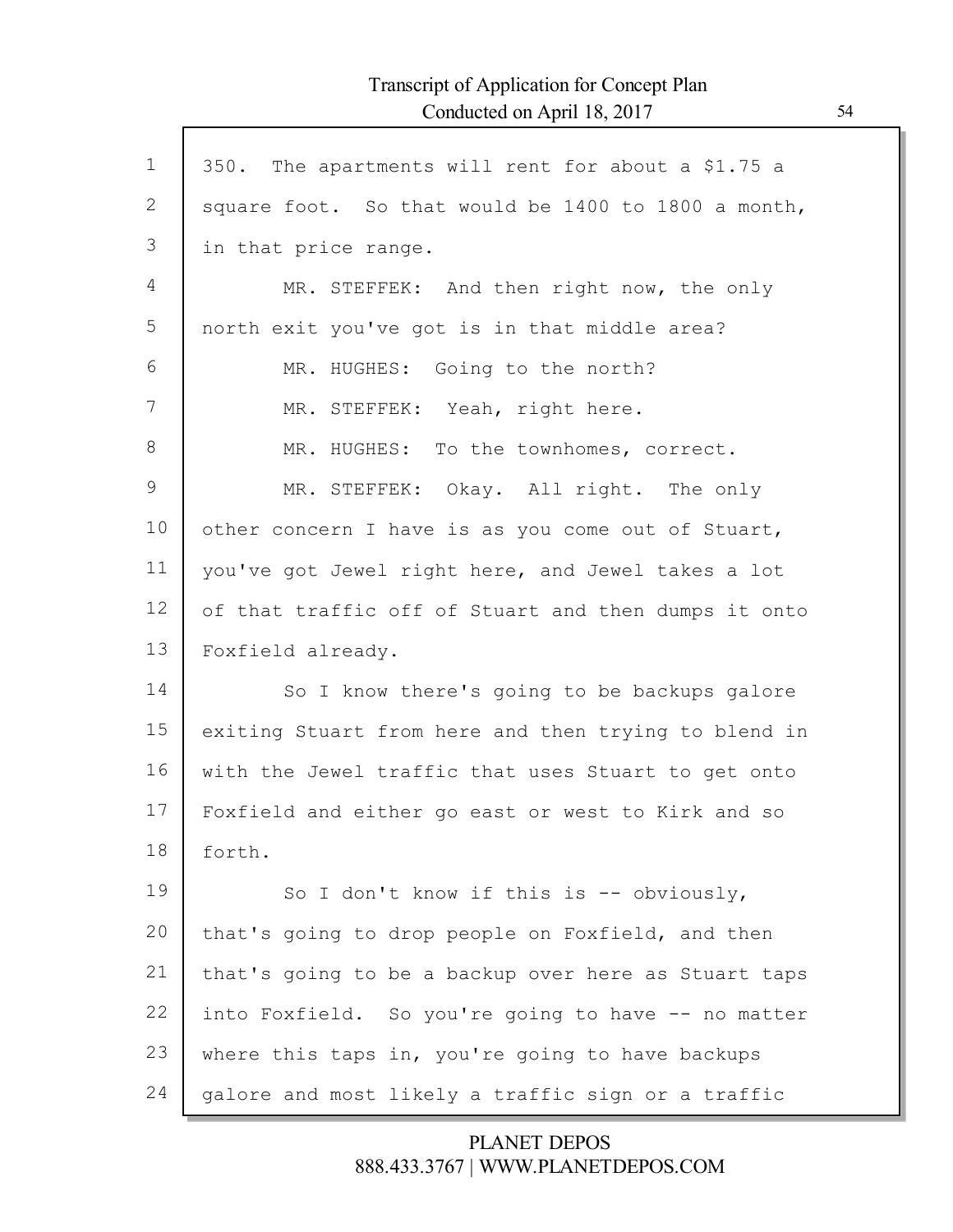| $\mathbf 1$  | light somewhere on that.                             |
|--------------|------------------------------------------------------|
| $\mathbf{2}$ | And then if you get a traffic light at               |
| 3            | Stuart, that can cause issues off of Kirk because    |
| 4            | they're so close. That would be my headache over     |
| 5            | there.                                               |
| 6            | CHAIRMAN WALLACE: I don't think that we              |
| 7            | could put a traffic light in at Stuart and Foxfield, |
| 8            | could we?                                            |
| 9            | MR. COLBY: It's a possibility. There's no            |
| 10           | reason that we couldn't. That could be analyzed      |
| 11           | after we get the criteria for installation of a      |
| 12           | signal. That type of analysis hasn't been done yet.  |
| 13           | We don't have a preliminary plan and a traffic       |
| 14           | study.                                               |
| 15           | CHAIRMAN WALLACE: And, Russ, maybe you               |
| 16           | could answer another question that had occurred      |
| 17           | to me earlier. The comprehensive plan incorporated   |
| 18           | a lot of roundabout interchanges. Has there been     |
| 19           | any discussion on that? Obviously, there was         |
| 20           | discussion for creation of the comprehensive plan,   |
| 21           | but what is the feeling at the City level on that    |
| 22           | type of a traffic measure?                           |
| 23           | MR. COLBY: Well, with respect to the                 |
| 24           | comprehensive plan for this site, as I noted in the  |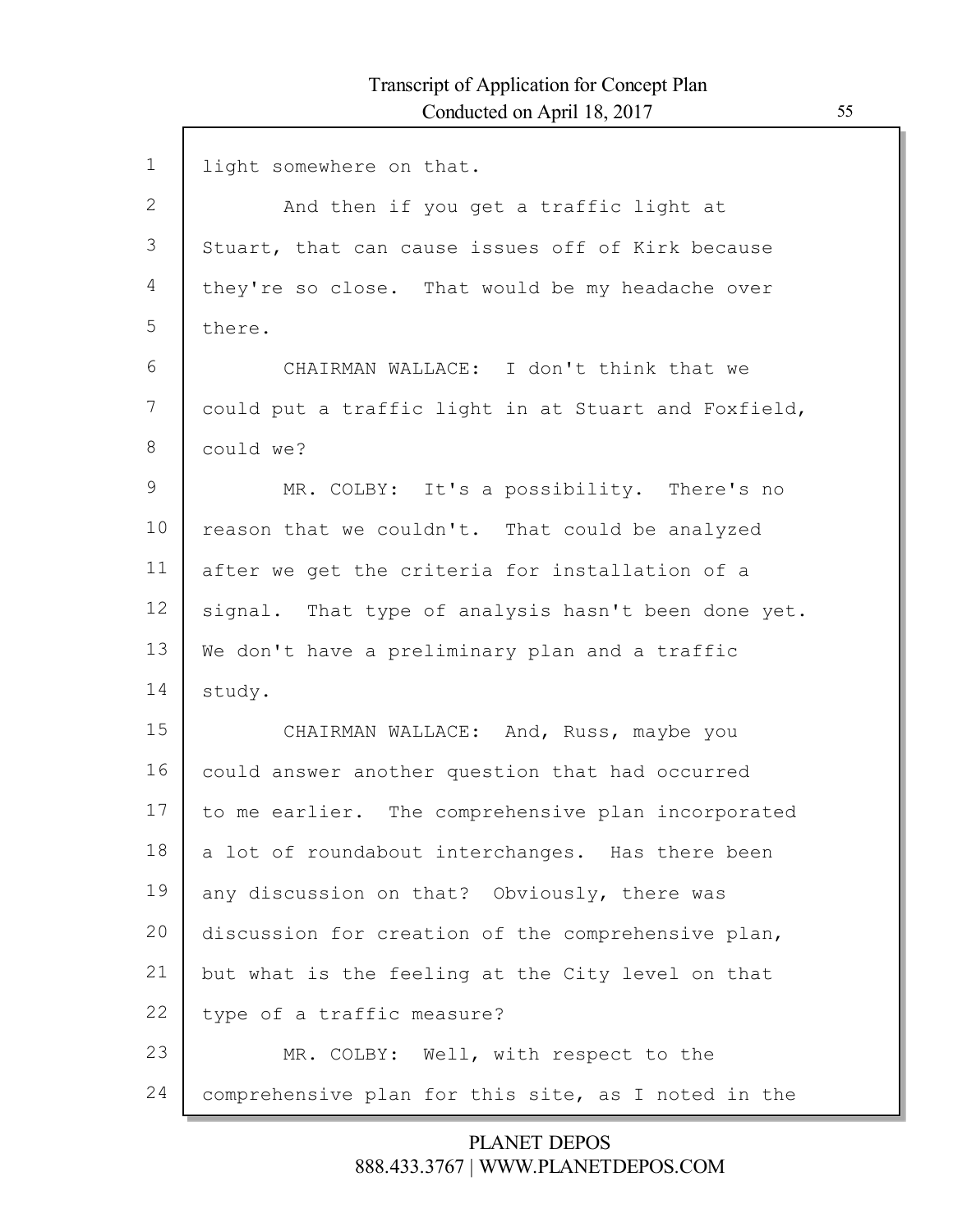Г

| $\mathbf{1}$ | staff memo, because most of the assumptions about    |
|--------------|------------------------------------------------------|
| 2            | land use were that the site remain commercial, there |
| 3            | was sort of a new street network shown through the   |
| 4            | site to try and simplify the traffic that's moving   |
| 5            | to and from the commercial uses and also some of the |
| 6            | traffic that might be crossing through the site.     |
| 7            | So there wasn't really an analysis done of           |
| 8            | how the access drives and streets will be laid out   |
| 9            | if there were separate land uses created on the site |
| 10           | for residential use.                                 |
| 11           | But going back to your question is a                 |
| 12           | roundabout a type of improvement that can be made at |
| 13           | intersections, it's not something that's common      |
| 14           | right now in St. Charles; but it's something that    |
| 15           | could be analyzed as a potential traffic solution;   |
| 16           | but it, again, would require some study to make a    |
| 17           | determination if that's desirable in this specific   |
| 18           | location.                                            |
| 19           | CHAIRMAN WALLACE: Okay.                              |
| 20           | MR. STEFFEK: The other question I had was            |
| 21           | on the berm, the existing berm right now. Is your    |
| 22           | thought to leave it at the height it is?             |
| 23           | MR. HUGHES: The existing berm we would               |
| 24           | anticipate leaving alone except for the entrance     |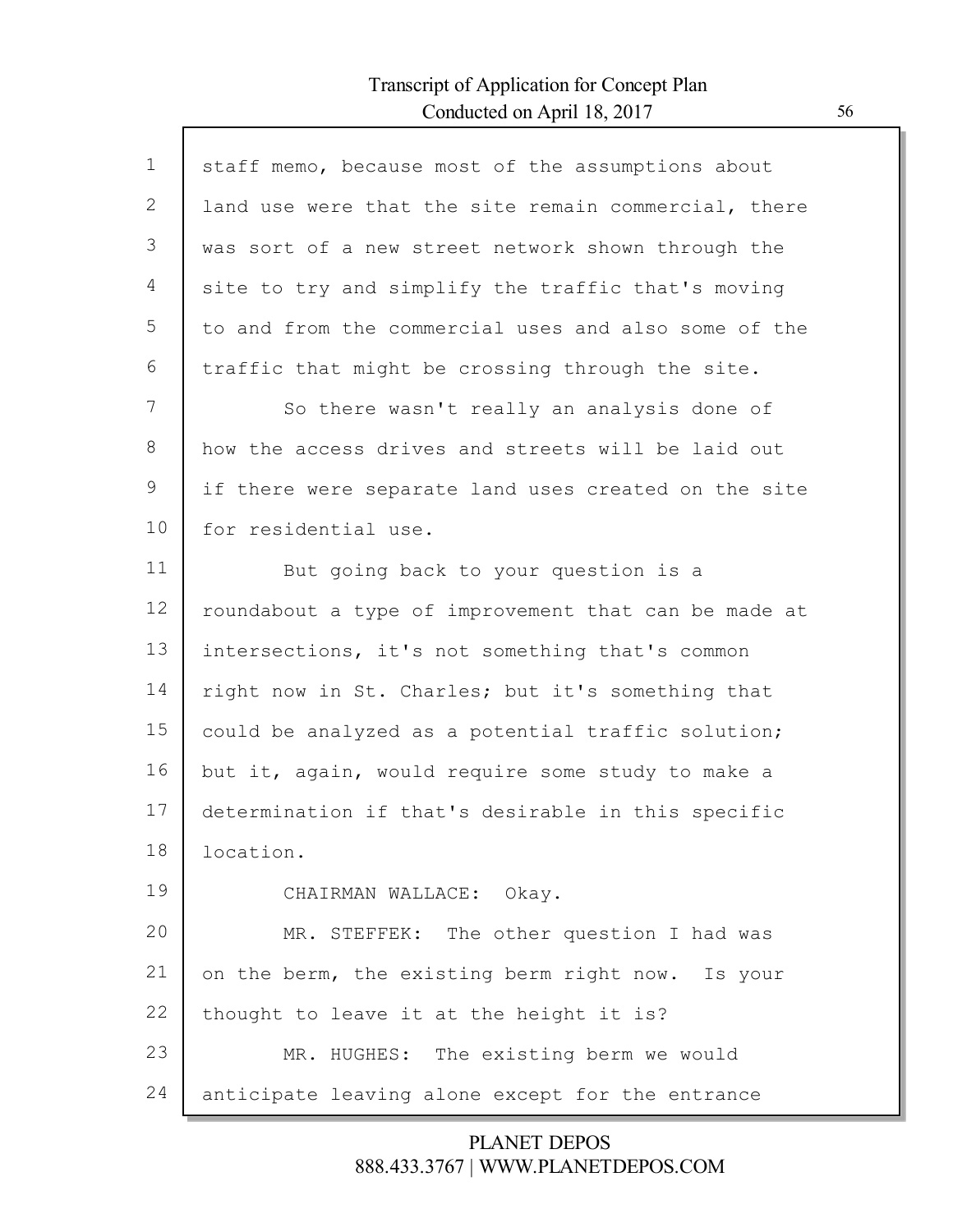Г

| $\mathbf 1$ | would punch through here.                           |
|-------------|-----------------------------------------------------|
| 2           | MR. STEFFEK: Yeah.                                  |
| 3           | MR. HUGHES: Yes. We'll enhance the berms,           |
| 4           | but no, we would leave those where they're at.      |
| 5           | MR. STEFFEK: Okay. Thank you.                       |
| 6           | CHAIRMAN WALLACE: Thanks.                           |
| 7           | MR. NELSON: I have a question. Where is             |
| 8           | the parking for the apartments?                     |
| 9           | MR. HUGHES: The parking for the apartments          |
| 10          | is at grade level or semi below. So it's beneath    |
| 11          | the building itself.                                |
| 12          | MR. NELSON: 500 spaces?                             |
| 13          | MR. HUGHES: Depending on how we finish, the         |
| 14          | unit counts, and make that work, sure.              |
| 15          | CHAIRMAN WALLACE: Okay. Other questions?            |
| 16          | MS. LEISNER: So my name is Jennifer                 |
| 17          | Leisner. I've lived in St. Charles, oh my gosh, 25  |
| 18          | years. This is my daughter Amanda, and she has been |
| 19          | going to the mall, to the old Charlestowne Mall     |
| 20          | since it was built, since she was just tiny. She    |
| 21          | has been passing this all this while and worried    |
| 22          | that it's going to die.                             |
| 23          | So I quess we would be sort of the John Q.          |
| 24          | Public about the use of the mall. And so when we    |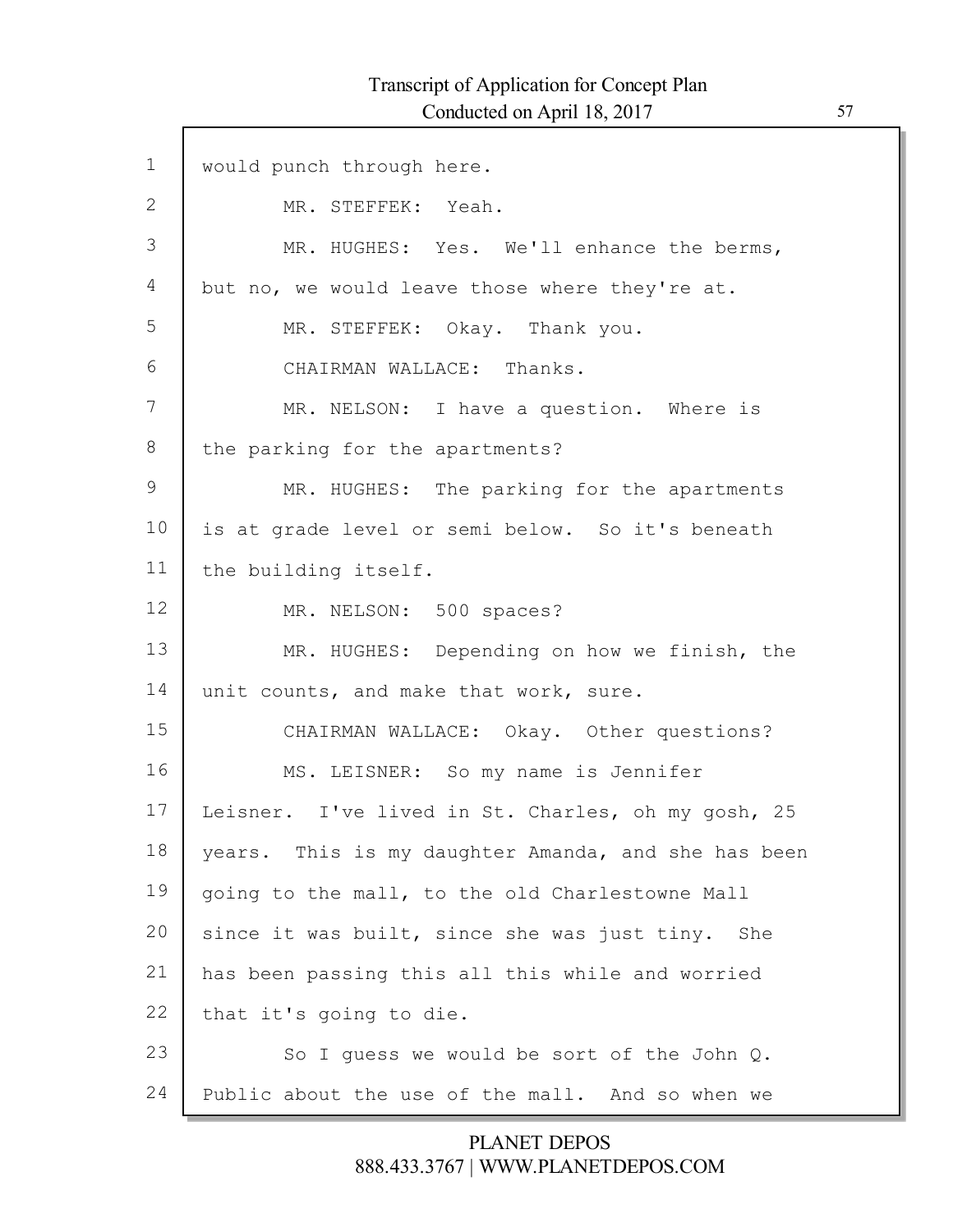Г

| $\mathbf 1$ | look at what brings people to the mall, I know you   |
|-------------|------------------------------------------------------|
| 2           | have to deal with -- regarding tax revenue and you   |
| 3           | have to have the right balance of retail and         |
| 4           | residential and all of these details.                |
| 5           | But we'd like to maybe just have a few               |
| 6           | comments to help you guys remember why people in     |
| 7           | town need this space.                                |
| 8           | So Amanda, do you want to tell them what you         |
| 9           | think?                                               |
| 10          | MS. BOLLERO: Hi, my name is Amanda Bollero,          |
| 11          | and I've been going to this mall since I was a       |
| 12          | little girl, and I've been very sad since there were |
| 13          | not too many stores open since I went with my        |
| 14          | school.                                              |
| 15          | So I was hoping they would build like a              |
| 16          | Cheese Cake Factory or a Famous Dave's or a Rain     |
| 17          | Forest Cafe on the restaurants. The stores that I    |
| 18          | was hoping for to replace the old Sears that was     |
| 19          | closed is Macy's and Nordstrom.                      |
| 20          | MS. LEISNER: That's all she wanted you to            |
| 21          | Thank you guys very much.<br>know.                   |
| 22          | THE REPORTER: Could you spell your names,            |
| 23          | please.                                              |
| 24          | MS. LEISNER: B-o-1-1-e-r-o for Amanda, and           |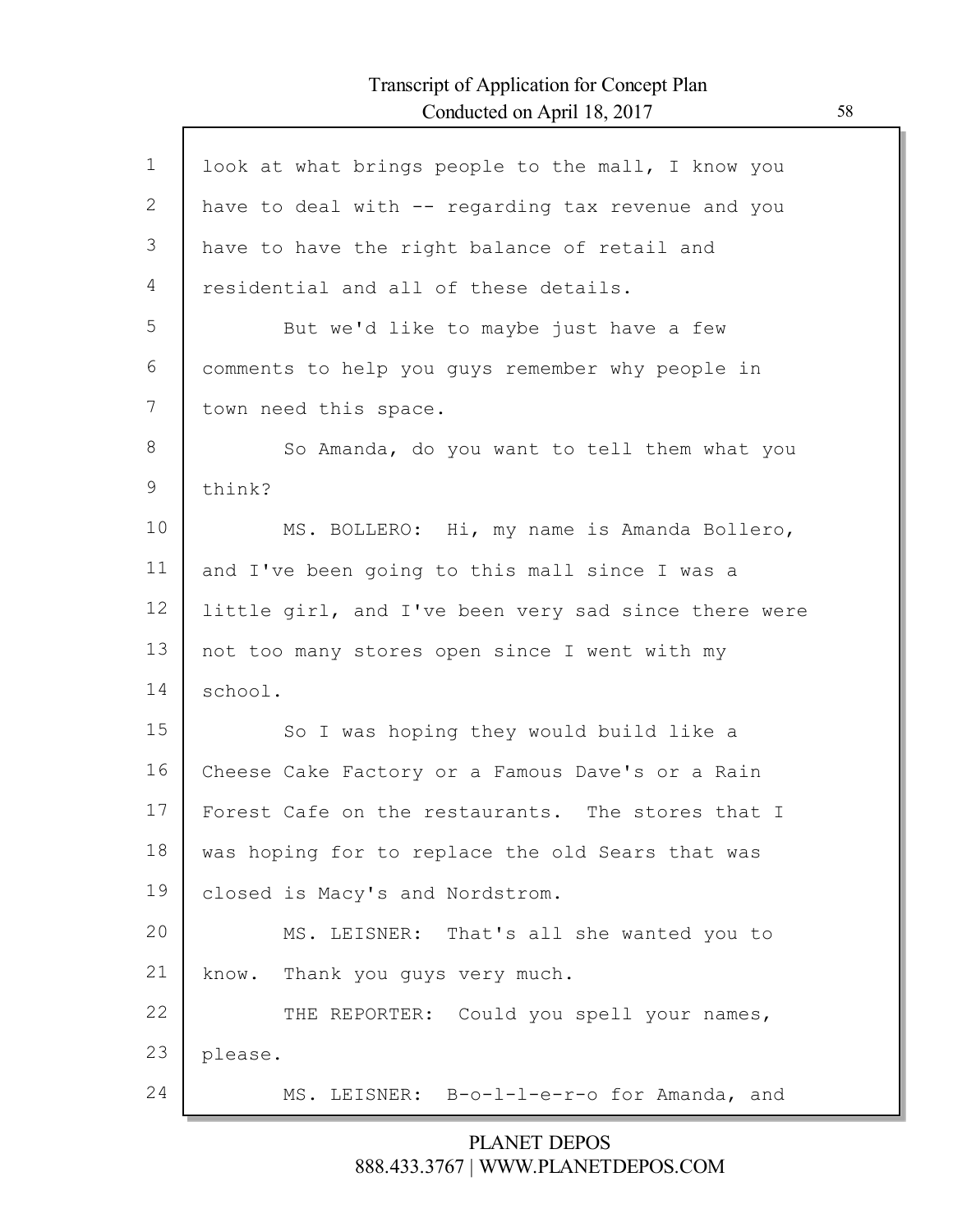1 2 3 4 5 6 7 8 9 10 11 12 13 14 15 16 17 18 19 20 21 22 23 24 my last name is Leisner, L-e-i-s-n-e-r. Thank you very much. CHAIRMAN WALLACE: All right. Any other questions? MEMBER FRIO: Is there a way to flip the screen back to page 17? It's like two or three from this one. I just have a comment on if a road could be put in. MR. COLBY: Which plan document are you looking at? What's the title of it? MEMBER FRIO: I'm sorry. If you go up. MEMBER MACKLIN-PURDY: That one right there. MEMBER FRIO: On the south side of Jewel, could a road be put in -- I don't know if it's even possible -- right there? Can you put an access road in because that road is very rarely used. I mean, it's used, but it's not as crazy as the store. MR. MAY: You know -- MEMBER VARGULICH: I think it's somebody else's property. MR. MAY: Yes. MEMBER VARGULICH: It's just a right-in, right-out. MR. MAY: That belongs to Inland, and very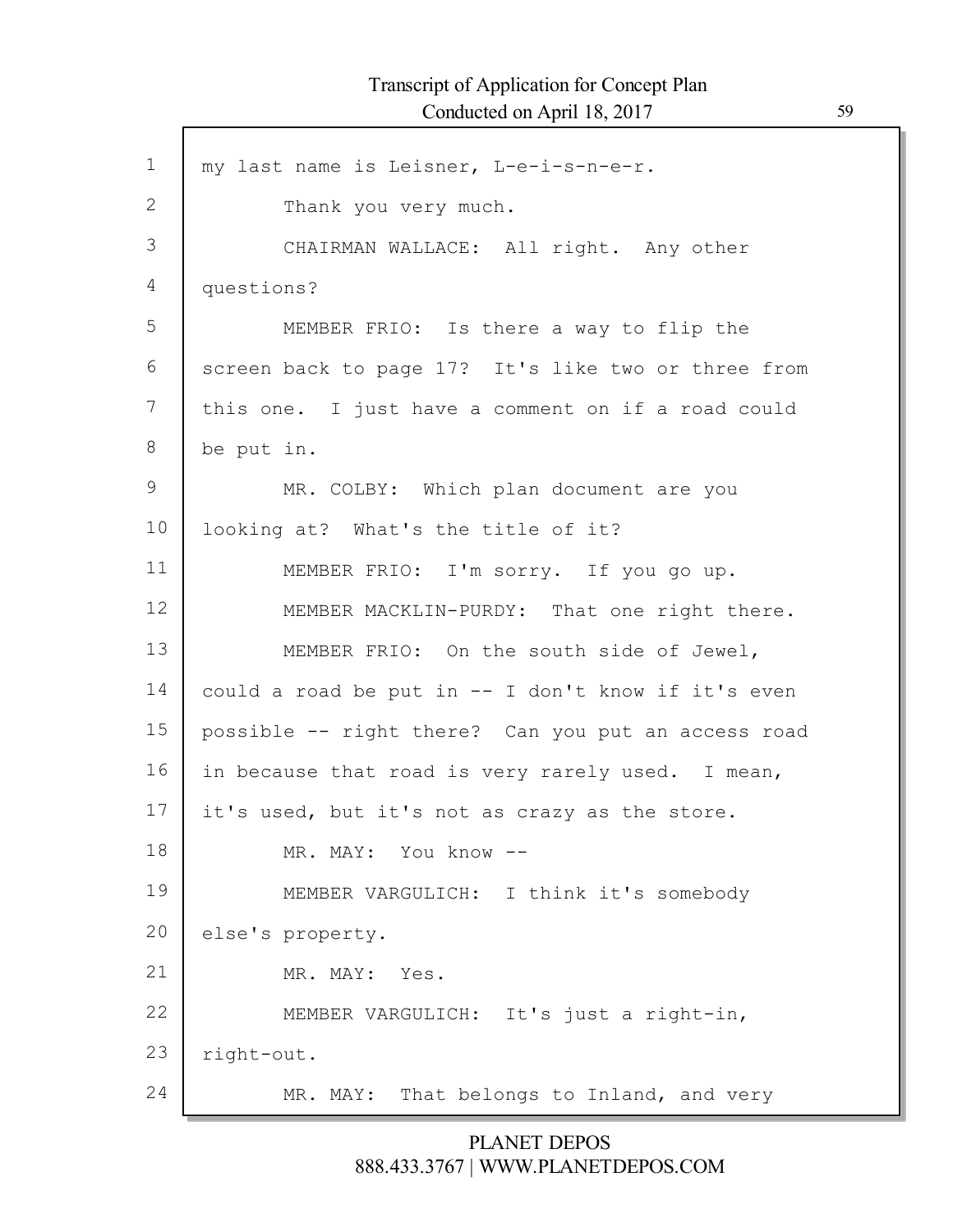Г

| $\mathbf 1$ | frankly, we have discussed that with staff on many   |
|-------------|------------------------------------------------------|
| 2           | occasions when we looked at redoing the mall and     |
| 3           | actually having some point of connection so that one |
| 4           | of our aisle drives would connect to that space.     |
| 5           | And it would be great, but it does belong to Inland. |
| 6           | I know they had plans for a strip center             |
| 7           | there, which I don't know where it is right now. I   |
| 8           | haven't -- actually, what's happening is most of the |
| 9           | tenants, the box tenants that we were trying to      |
| 10          | maybe get into the mall and Inland was trying to get |
| 11          | are going to the big empty space back here in this   |
| 12          | mall, which is the good news.                        |
| 13          | The good news for that and also, I think,            |
| 14          | for the intersection here is going to be the area -- |
| 15          | this area is going to be significantly enhanced by   |
| 16          |                                                      |
|             | the addition of those tenants; but if this ever got  |
| 17          | developed, it would be great if as part of that      |
| 18          | development, they put a road, a connecting road, and |
| 19          | we would welcome the opportunity to work on that.    |
| 20          | CHAIRMAN WALLACE: It seems like a                    |
| 21          | cross-access easement would be mutually beneficial   |
| 22          | as it would potentially create demand for a strip    |
| 23          | center to go in there, to have access to it.         |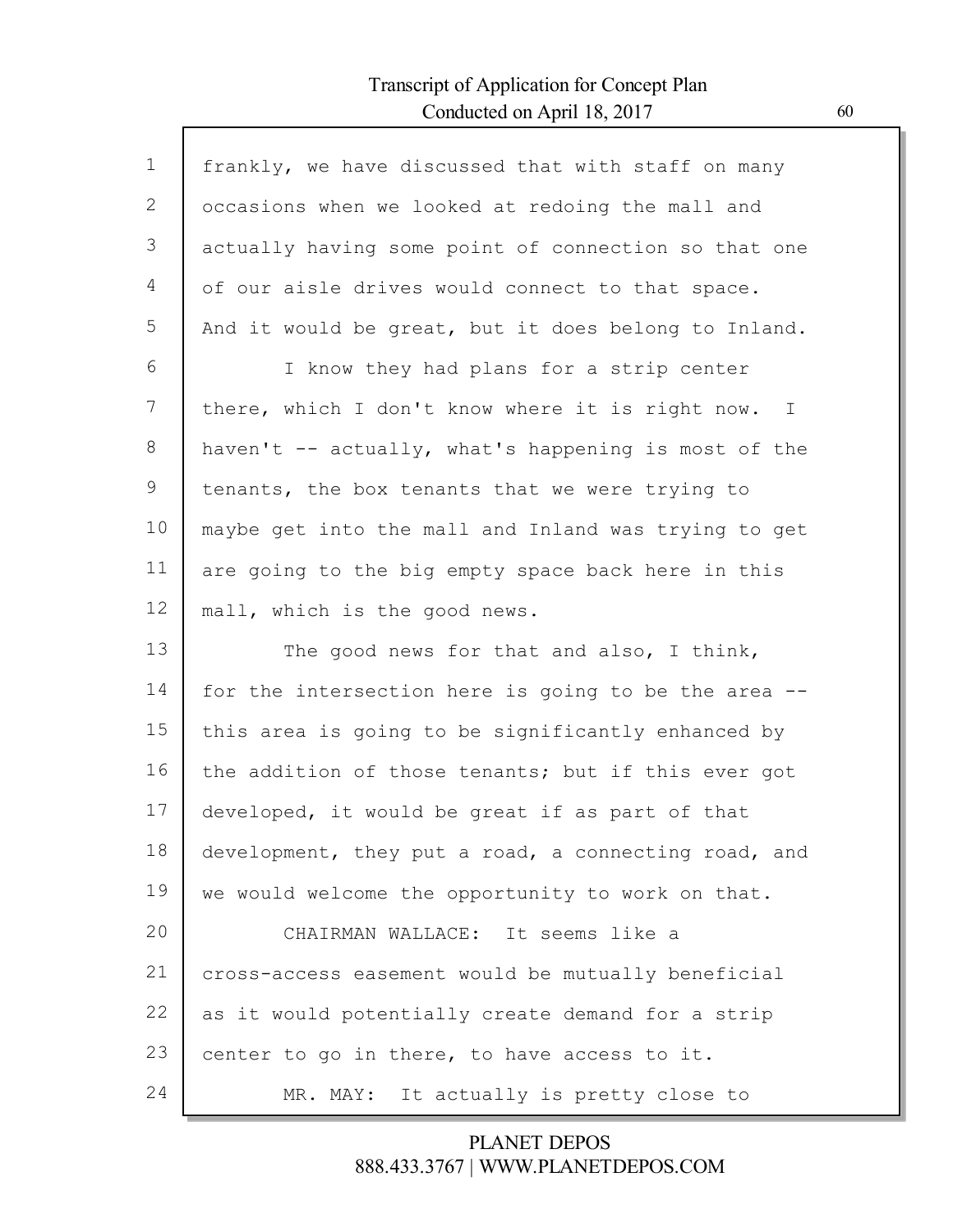Г

| $\mathbf 1$   | tying into the entrance at that --                  |
|---------------|-----------------------------------------------------|
| $\mathbf{2}$  | CHAIRMAN WALLACE: Yeah.                             |
| 3             | MR. MAY: -- and the lights --                       |
| 4             | CHAIRMAN WALLACE: That is.                          |
| 5             | MR. MAY: If I'm not mistaken --                     |
| 6             | CHAIRMAN WALLACE: I believe that is the             |
| 7             | road that goes straight to Kirk; right?             |
| 8             | MR. MAY: Yes.                                       |
| $\mathcal{G}$ | MR. COLBY: You can extend that drive                |
| 10            | directly into the east and intersect the mall.      |
| 11            | MR. MAY: And we would, you know, very much          |
| 12            | welcome the opportunity to work with that.          |
| 13            | CHAIRMAN WALLACE: Is the grading such --            |
| 14            | just to take that one step further, the grading in  |
| 15            | what you're calling the west lot, basically where   |
| 16            | Seers is now.                                       |
| 17            | MR. MAY: Right here?                                |
| 18            | CHAIRMAN WALLACE: Yeah. I know there's a            |
| 19            | significant elevation difference, and it seems on   |
| 20            | your plan that you show an east/west wall here.     |
| 21            | MR. MAY: There is $-$ on our plan this is a         |
| 22            | retaining wall because there is a grade change. At  |
| 23            | this point right -- well, right around in here, the |
| 24            | grade is 17 -- about a 17-foot difference.          |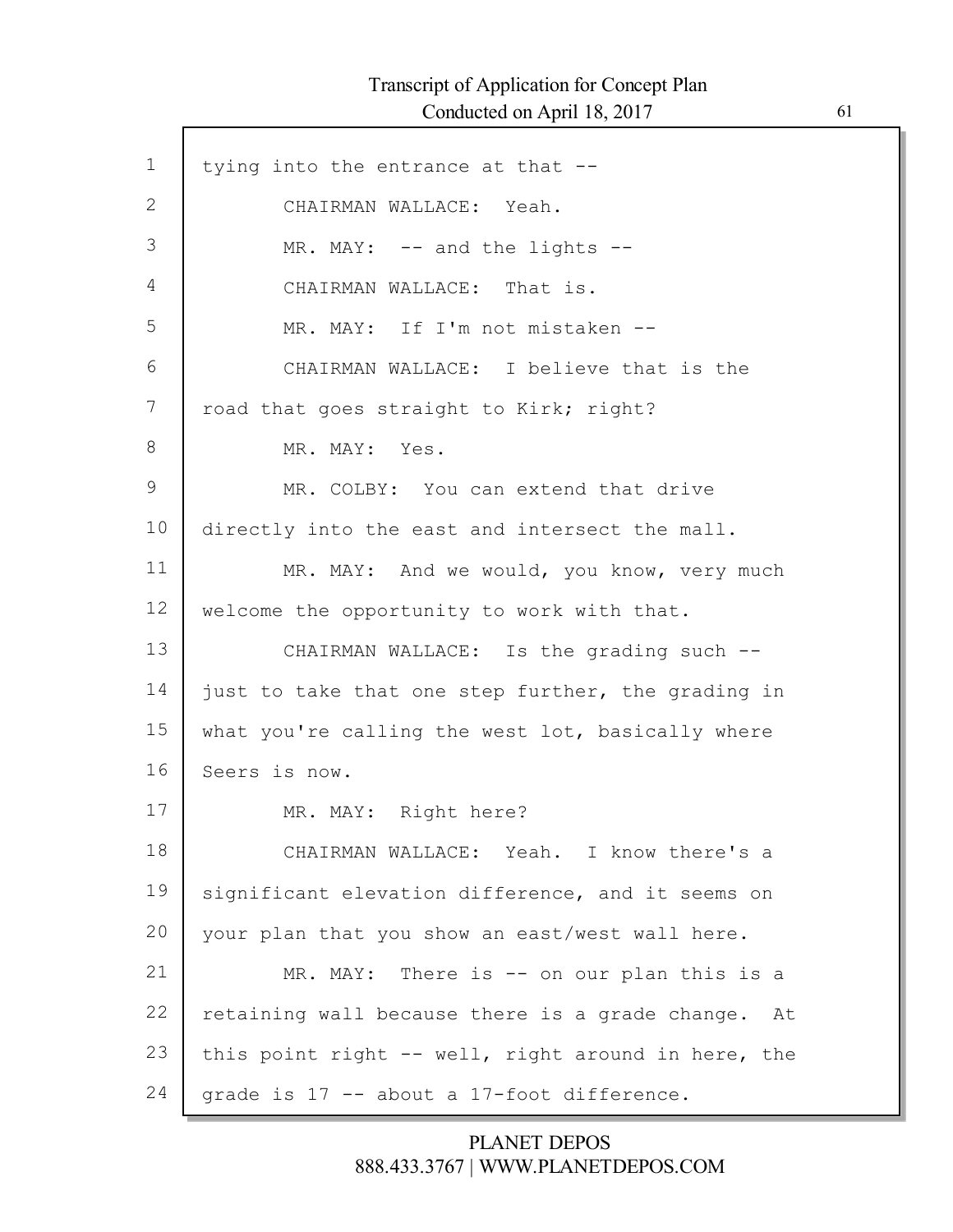Г

| $\mathbf 1$ | CHAIRMAN WALLACE: Okay. I'm just wondering           |
|-------------|------------------------------------------------------|
| 2           | if there would be -- if there was a possibility to   |
| 3           | have access through that area in that --             |
| 4           | MR. MAY: Well, yeah, no, but see, when you           |
| 5           | get to here -- when you get to here you're at grade. |
| 6           | I mean, you're pretty much at grade.                 |
| 7           | CHAIRMAN WALLACE: Yeah.                              |
| 8           | MR. MAY: So if you put an access -- if you           |
| 9           | wanted to cross here, you're -- there is a slight    |
| 10          | grade change here mainly because there's a           |
| 11          | drainage -- I think there's a drainage -- there's a  |
| 12          | ditch, if I'm mistaken. But that can be piped.       |
| 13          | There is all sorts of ways to deal with that.        |
| 14          | That's simple.                                       |
| 15          | CHAIRMAN WALLACE: Okay.                              |
| 16          | MR. MAY: Just money.                                 |
| 17          | CHAIRMAN WALLACE: All right. Any other               |
| 18          | questions from members of the audience?              |
| 19          | (No response.)                                       |
| 20          | CHAIRMAN WALLACE: Okay. Is there anything            |
| 21          | else from staff before we go to Plan Commission      |
| 22          | comments?                                            |
| 23          | MR. COLBY:<br>No.                                    |
| 24          | CHAIRMAN WALLACE: Okay. Do you want to say           |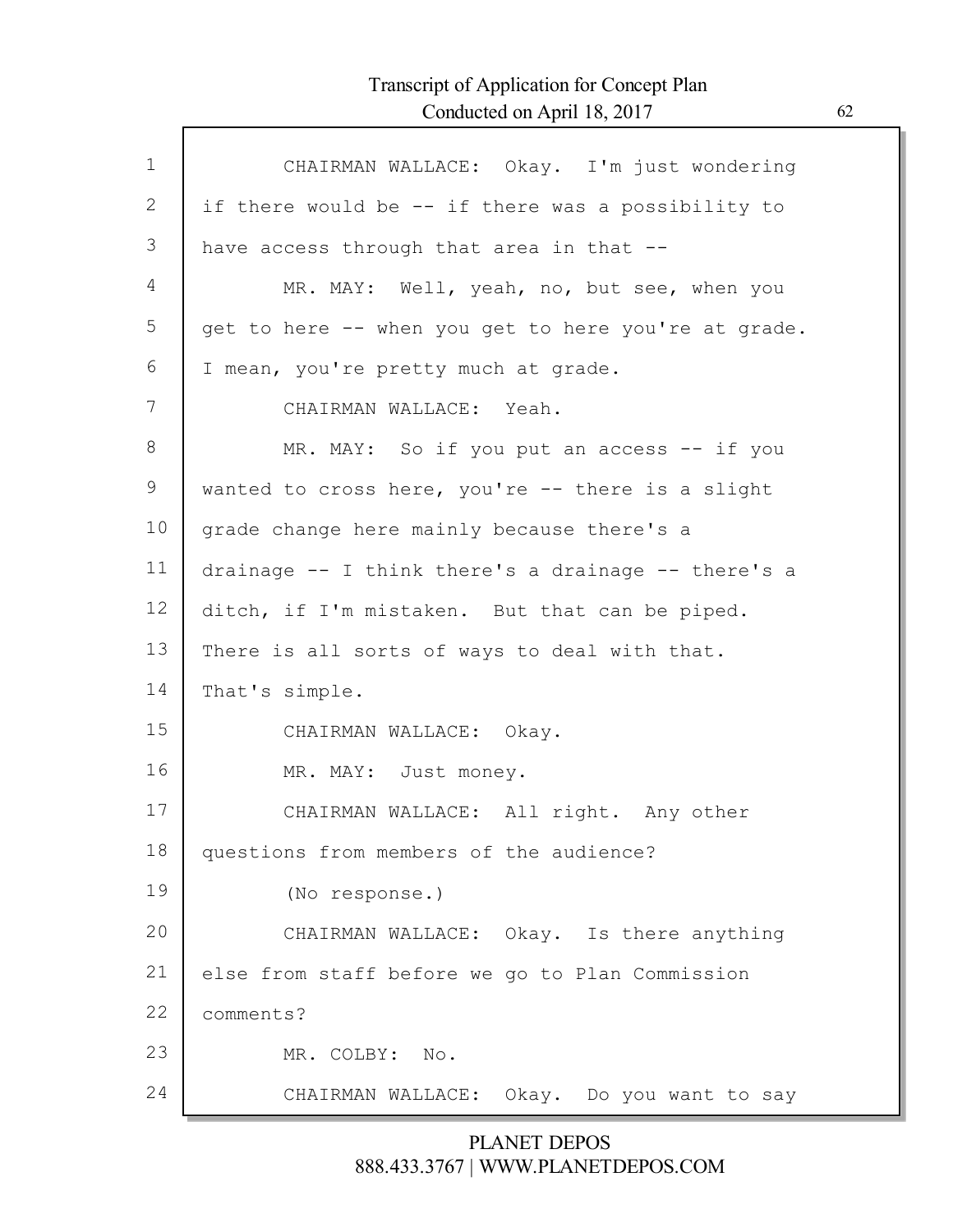| $\mathbf 1$ | anything further? At this point, I'll poll the Plan  |
|-------------|------------------------------------------------------|
| 2           | Commission to provide comments.                      |
| 3           | MR. MAY: Does anybody want to enhance                |
| 4           | anything that I've said? Correct anything that I've  |
| 5           |                                                      |
|             | said?                                                |
| 6           | MR. HUGHES: I think we're good.                      |
| 7           | CHAIRMAN WALLACE: All right. Anything                |
| 8           | else? Okay.                                          |
| 9           | In the staff materials, there is a section           |
| 10          | on page 9 of questions to consider, and I'll just    |
| 11          | kind of go through and summarize them quickly.       |
| 12          | It would be constructive for us to provide           |
| 13          | comments in response to the following: On the        |
| 14          | comprehensive plan, does the concept plan adequately |
| 15          | meet the objectives for development of the site      |
| 16          | identified in the comprehensive plan?                |
| 17          | The concept plan has similarities to the             |
| 18          | options shown in the comprehensive plan, but there   |
| 19          | are differences. Should we consider a comprehensive  |
| 20          | plan amendment as part of any future formal          |
| 21          | application process?                                 |
| 22          | Regarding land use: Is the proposed land             |
| 23          | use breakdown acceptable? If not, what is the        |
| 24          | preferred breakdown? Are there other land uses that  |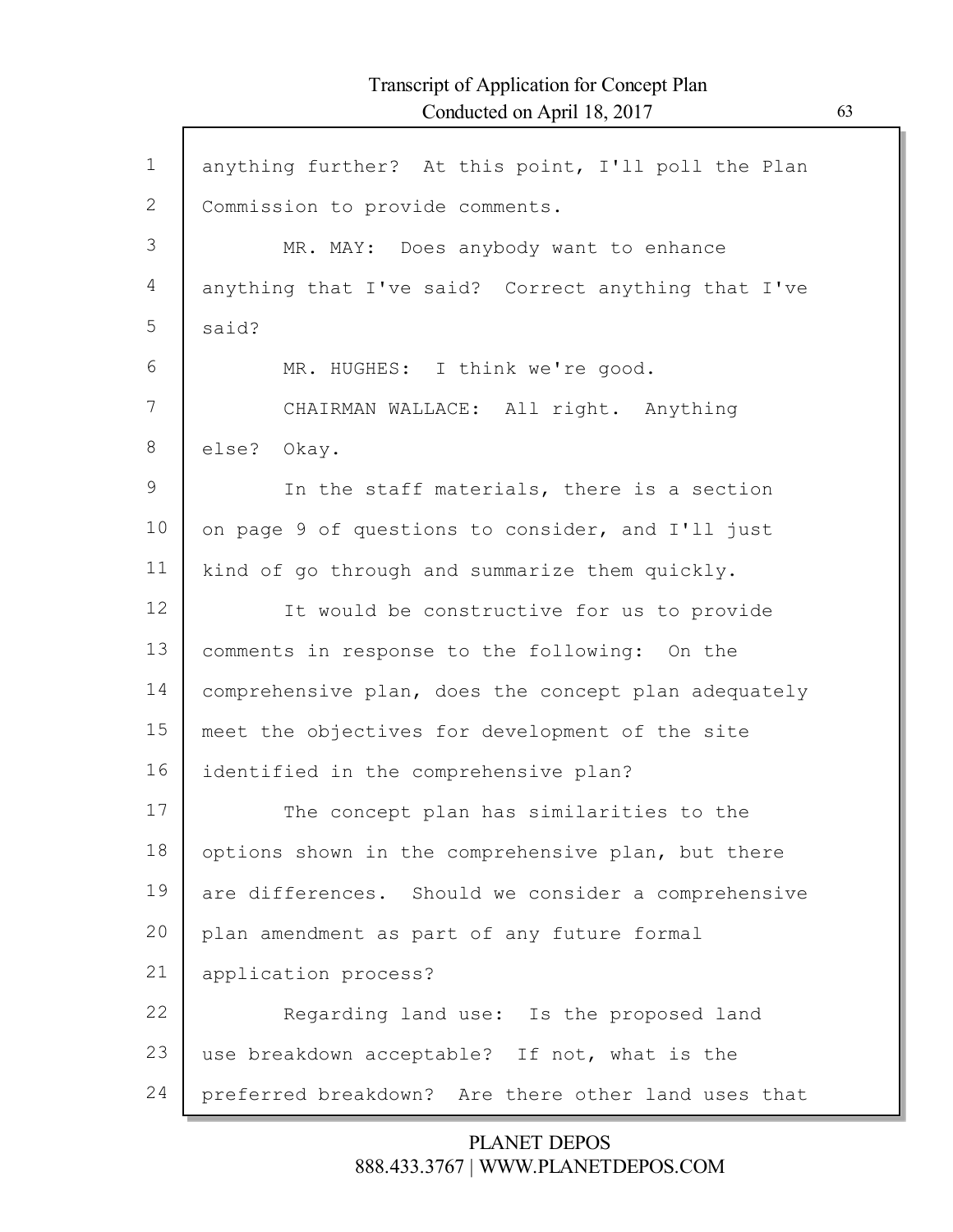| $\mathbf 1$   | could be considered?                                |
|---------------|-----------------------------------------------------|
| 2             | Is the residential unit count and density           |
| 3             | acceptable? If not, what unit count would be        |
| 4             | acceptable?                                         |
| 5             | Regarding site design and layout: How does          |
| 6             | the proposed redevelopment relate to the existing   |
| 7             | surrounding land uses such as the Savers property,  |
| 8             | which was previously Toys R Us to the east.         |
| $\mathcal{G}$ | Can the site design be improved? If so,             |
| 10            | how? What specific elements shown on the plan       |
| 11            | should be modified? Comment on: Site/access         |
| 12            | layout/building orientation; distribution of land   |
| 13            | use areas within the site; building forms, outlot   |
| 14            | commercial, townhomes, multi-story residential; and |
| 15            | locations/arrangement of open spaces.               |
| 16            | So I quess I'll ask if anyone would like to         |
| 17            | go first? If not, I'll call on you.                 |
| 18            | VICE CHAIRMAN KESSLER: I'll go.                     |
| 19            | CHAIRMAN WALLACE: All right.                        |
| 20            | VICE CHAIRMAN KESSLER: First of all, I just         |
| 21            | want to make a couple of quick comments; that is,   |
| 22            | you've met with the neighbors at Charlemagne, and I |
| 23            | would encourage you to continue that dialogue.      |
| 24            | They've been actively involved in pretty much any   |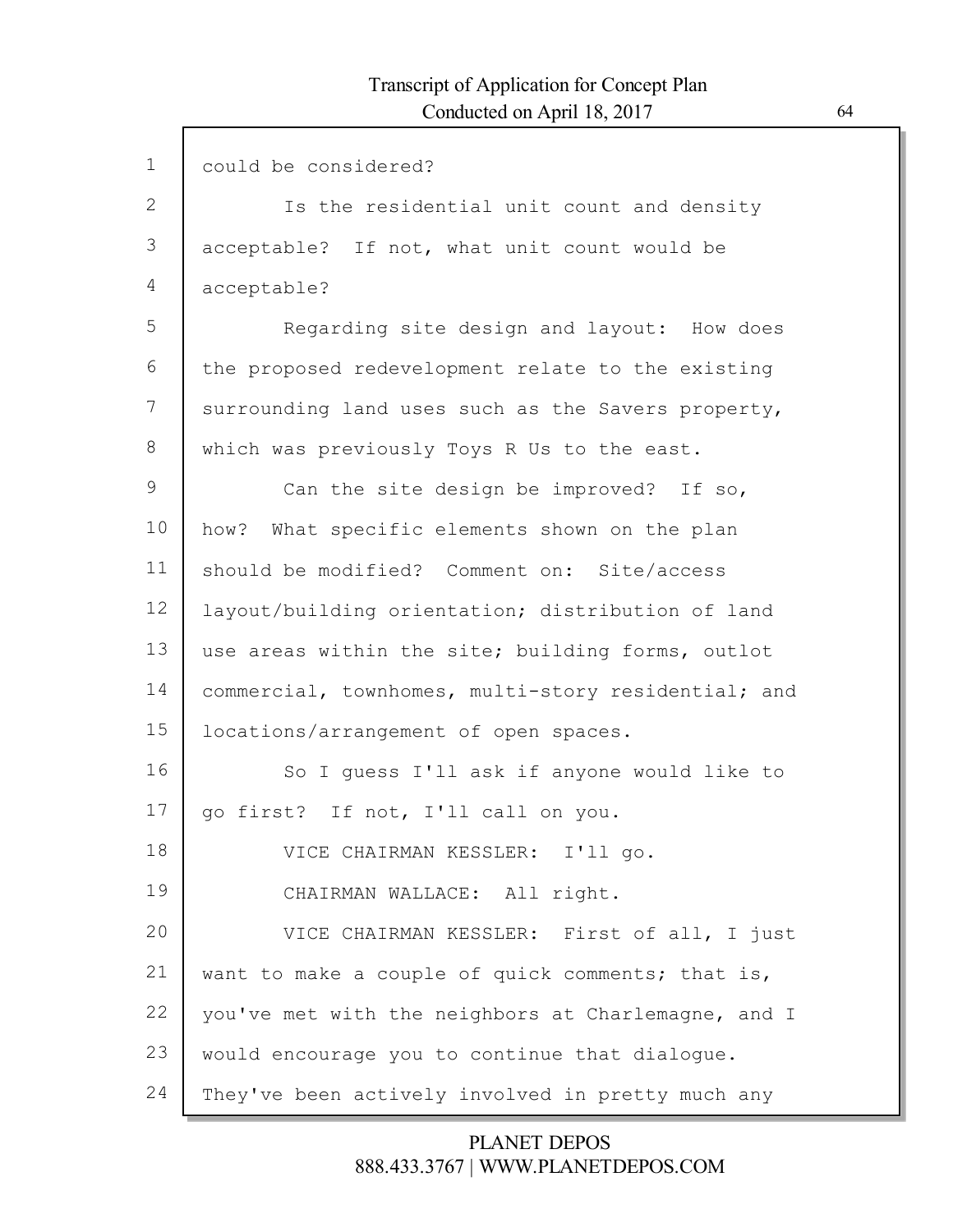Г

| $\mathbf{1}$ | development in that area that's come before us in    |
|--------------|------------------------------------------------------|
| 2            | the past, and I'm sure they're still very            |
| 3            | interested.                                          |
| 4            | I'm going to speak just very briefly about           |
| 5            | circulation. I know you've heard it. I am            |
| 6            | concerned about creating enclaves. We have an        |
| 7            | enclave -- existing, We have an enclave in           |
| 8            | Charlemagne. We have an enclave in Kingswood.<br>We  |
| 9            | need to come up with ways to connect these           |
| 10           | neighborhoods, the residential portion.              |
| 11           | Residential stays for a long time. This              |
| 12           | commercial development 50 years from now may be      |
| 13           | residential; but once you build residences, they     |
| 14           | tend to stay. So I think we need to look far in the  |
| 15           | future on how the circulation runs in that area.     |
| 16           | I do have a little bit of a concern about            |
| 17           | the building heights of the apartments. I see five   |
| 18           | story, and, you know, while I understand that would  |
| 19           | speak to the density that you're trying to           |
| 20           | achieve -- and I know that we have the grade change  |
| 21           | from the west to the east. Still with five story     |
| 22           | compared to the height of the mall, we're probably   |
| 23           | looking at close to a 20-foot difference in building |
| 24           | height between the two.                              |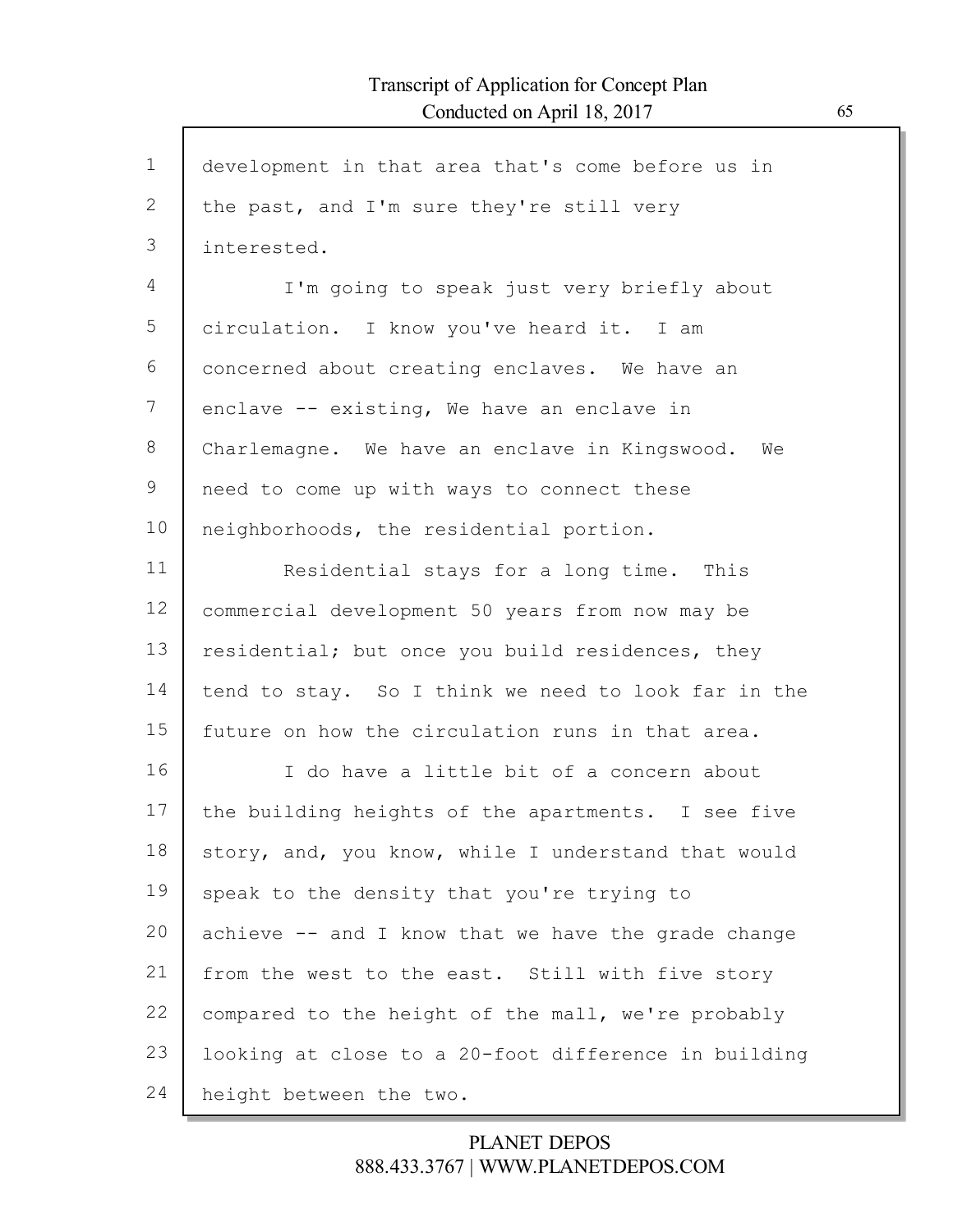Г

| $\mathbf{1}$ | We're up to about 45 feet, 55 to 60 feet for         |
|--------------|------------------------------------------------------|
| 2            | a five-story building. We're probably around 35 to   |
| 3            | 40 at the mall at the high point. So I do have some  |
| 4            | concerns about that, and it may -- you may consider  |
| 5            | your density.                                        |
| 6            | Regarding the questions that the staff               |
| 7            | framed for us, I think that it does meet the         |
| 8            | comprehensive plan quidelines. It does speak to the  |
| 9            | comprehensive plan about even single-family, but     |
| 10           | mostly multifamily buffers in these commercial areas |
| 11           | to residential. So I don't really think that we      |
| 12           | need to consider a comprehensive plan amendment as   |
| 13           | part of a future application. It does speak to this  |
| 14           | kind of use.                                         |
| 15           | I believe that, you know, from a market              |
| 16           | standpoint and just the way, you know, our building  |
| 17           | has been going, that these types of development are  |
| 18           | important now, and to make this change I don't think |
| 19           | is that significant.                                 |
| 20           | I do have some concerns -- I'm just going to         |
| 21           | the site design and layout, it feels like -- I think |
| 22           | I may have heard it earlier, it feels like this is   |
| 23           | just something that we need some residential, so     |
| 24           | let's just put this here. It doesn't feel like it    |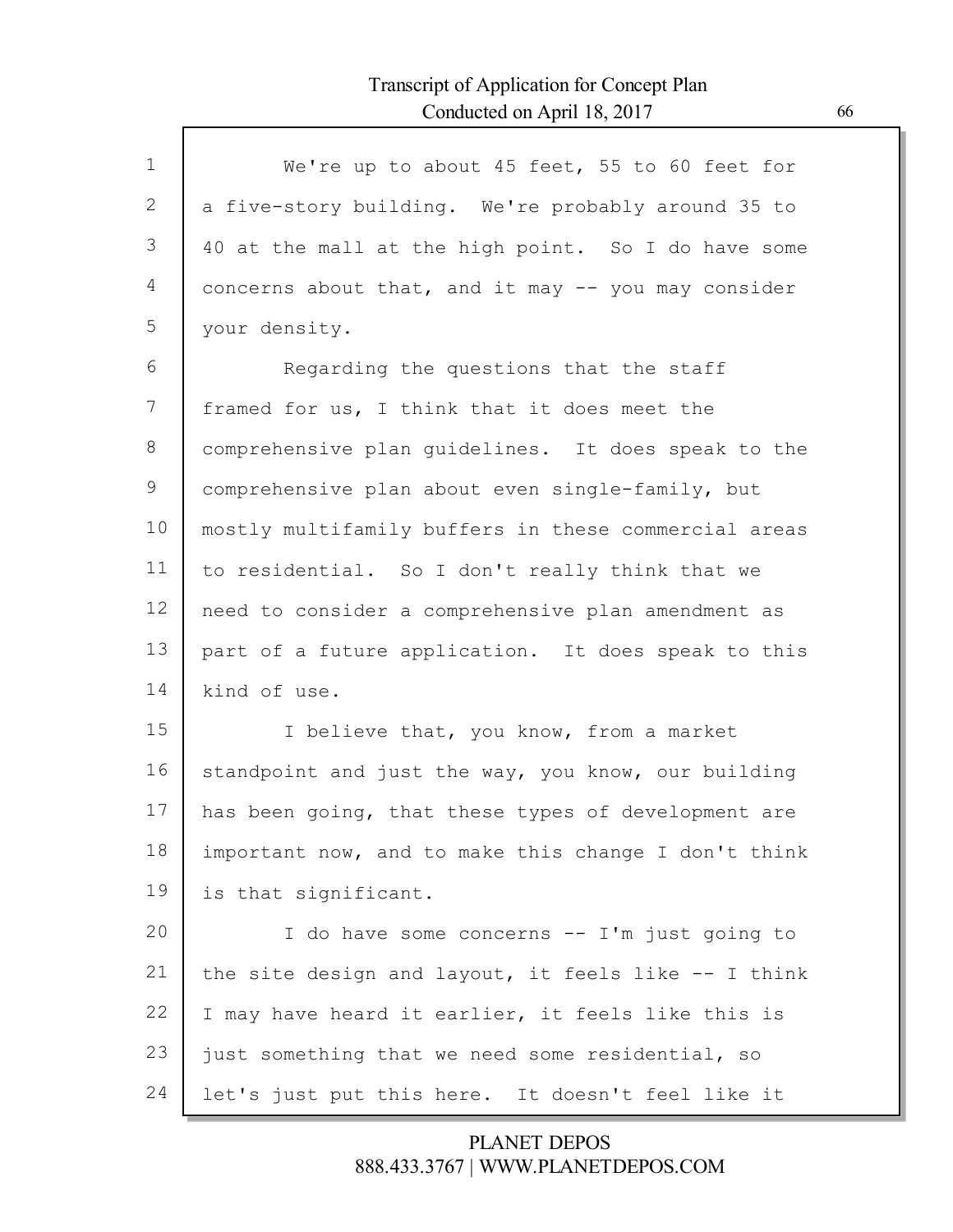| $\mathbf 1$ | flows now. And, again, we go back to the flow of     |
|-------------|------------------------------------------------------|
| 2           | the site.                                            |
| 3           | I'd like to make a comment about perhaps             |
| 4           | doing some mixing, perhaps not, you know, one        |
| 5           | apartment, one condo, but to blend those uses a      |
| 6           | little bit better than they are. I believe that the  |
| 7           | proposed land use breakdown is acceptable. I think   |
| 8           | that that amount of property off of that site could  |
| 9           | convert to residential.                              |
| 10          | You know, we've gone back and forth on this          |
| 11          | property with the neighbors, and I don't know how    |
| 12          | else you can develop this site without having some   |
| 13          | sort of buffer between those single-family homes and |
| 14          | this commercial; and the way it's done typically is  |
| 15          | with some sort of multifamily component, and that's  |
| 16          | what we're looking at here.                          |
| 17          | For me, the unit count density is acceptable         |
| 18          | for the land use, and, you know, I could spend a lot |
| 19          | of time on the site layout, but I think we've        |
| 20          | already done that. I think you've heard some of      |
| 21          | that.                                                |
| 22          | I do want to say one thing specifically, and         |
| 23          | what Jim suggested, is coming up with some sort of   |
| 24          | perhaps roundabout or some sort of traffic           |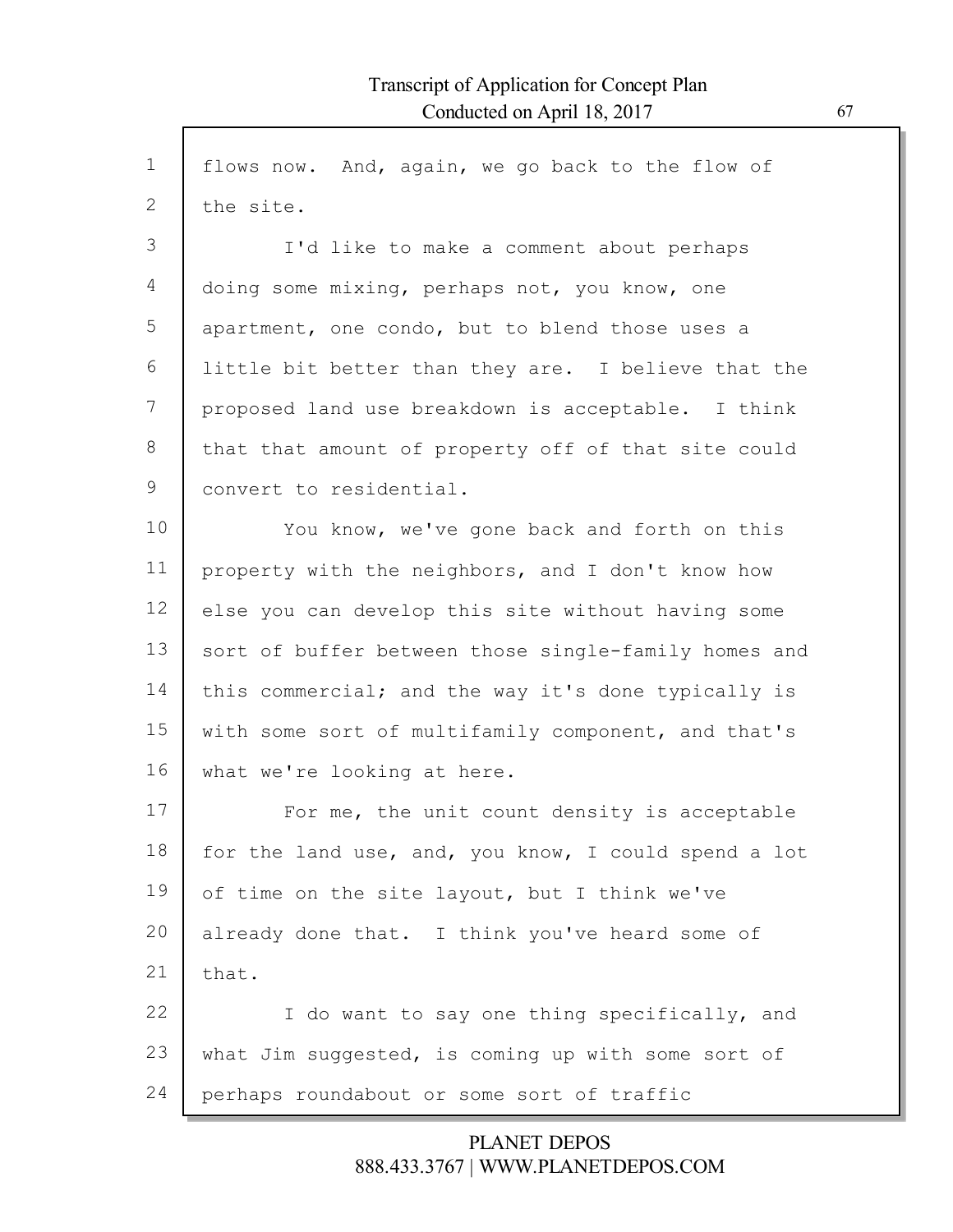$\mathsf{l}$ 

| $\mathbf 1$ | connection at the -- I can't remember now.           |
|-------------|------------------------------------------------------|
| 2           | MEMBER VARGULICH: Stuarts Drive.                     |
| 3           | VICE CHAIRMAN KESSLER: But for the                   |
| 4           | residential. Instead of having a cul-de-sac, coming  |
| 5           | up with a connection at Stuarts Drive, opening that, |
| 6           | and coming up with some sort of a traffic connection |
| 7           | that will, you know, deter traffic from cutting      |
| 8           | through and at the same time allowing traffic to get |
| 9           | in there.                                            |
| 10          | MR. SCHOPPE: Could you just clarify -- I'm           |
| 11          | sorry -- Mike Schoppe with Schoppe Design            |
| 12          | Associates.                                          |
| 13          | Could you clarify where the thought might be         |
| 14          | to put a roundabout now that we have a plan?         |
| 15          | VICE CHAIRMAN KESSLER: It would be at                |
| 16          | Stuarts Drive on the west side all the way to where  |
| 17          | this road -- where the roadway comes -- I don't know |
| 18          | what street -- at the end of the condominiums where  |
| 19          | it just --                                           |
| 20          | MR. SCHOPPE: If you could turn around the            |
| 21          | screen where we have the arrow. Is it this area      |
| 22          | qenerally?                                           |
| 23          | VICE CHAIRMAN KESSLER: Yes.                          |
| 24          | MR. SCHOPPE:<br>Yes.                                 |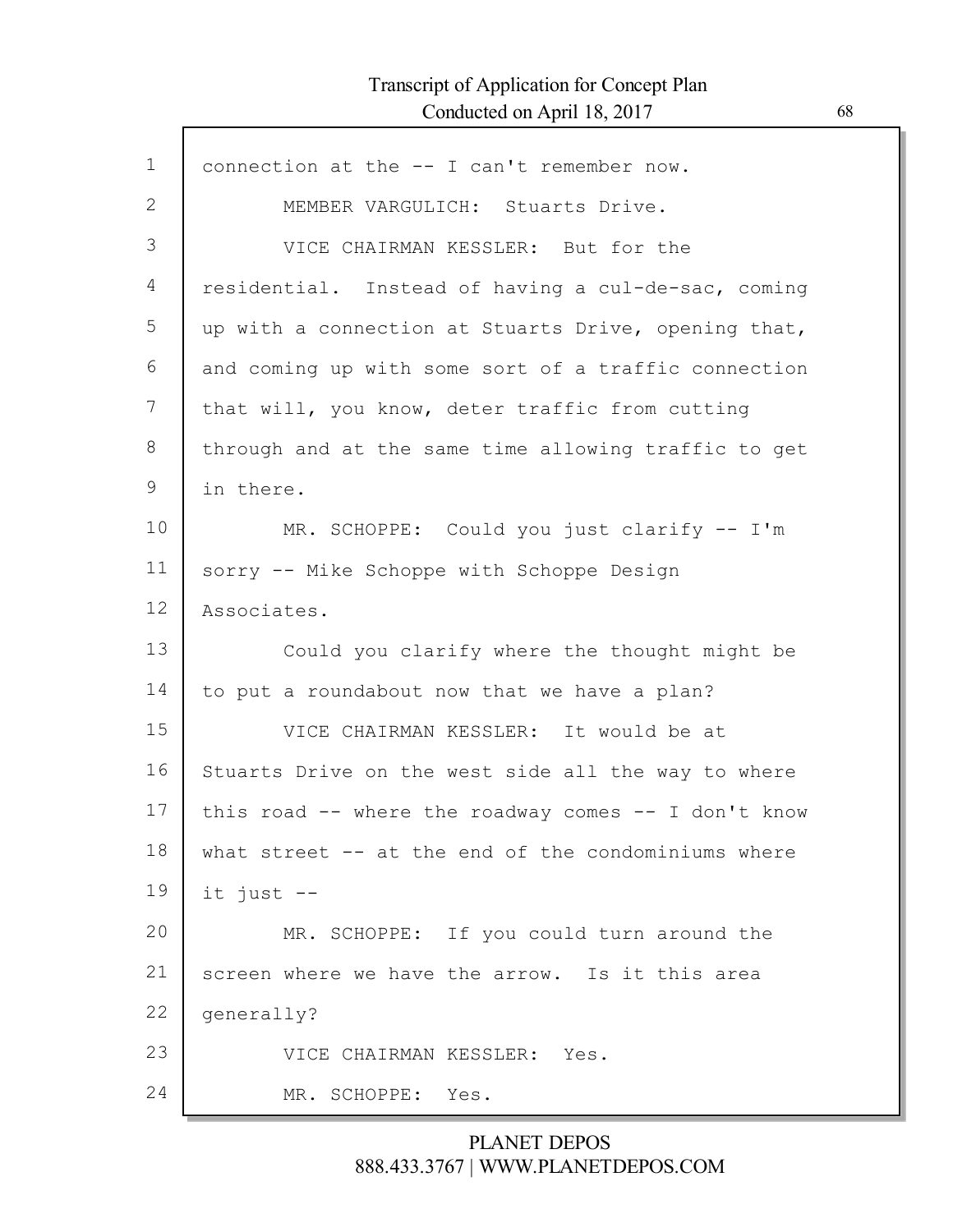Г

| $\mathbf 1$    | VICE CHAIRMAN KESSLER: Generally, that              |
|----------------|-----------------------------------------------------|
| 2              | area.                                               |
| 3              | MR. SCHOPPE: Okay.                                  |
| $\overline{4}$ | VICE CHAIRMAN KESSLER: So that it has its           |
| 5              | own access out of the residential property and has  |
| 6              | some sort of traffic deterrent that will deter      |
| 7              | traffic from going there from the commercial but at |
| 8              | the same time allowing it.                          |
| 9              | MR. SCHOPPE: Okay. Thanks for clarifying            |
| 10             | that.                                               |
| 11             | VICE CHAIRMAN KESSLER: I think that would           |
| 12             | be really very important. From Smith Road, if you   |
| 13             | don't happen to turn left, you're just going to go  |
| 14             | in a circle. I can tell you people are going to be  |
| 15             | pulling in there to try and go into that mall. And  |
| 16             | if they don't turn left, you know, they're going    |
| 17             | out. So that's all I have to say.                   |
| 18             | I like the idea. I like the concept of what         |
| 19             | you're trying to do.                                |
| 20             | CHAIRMAN WALLACE: All right. Go ahead.              |
| 21             | MEMBER MACKLIN-PURDY: Hi, there. Okay.              |
| 22             | I've just kind of been listening and watching. I    |
| 23             | love the overall concept. I think you've got        |
| 24             | something really good here.                         |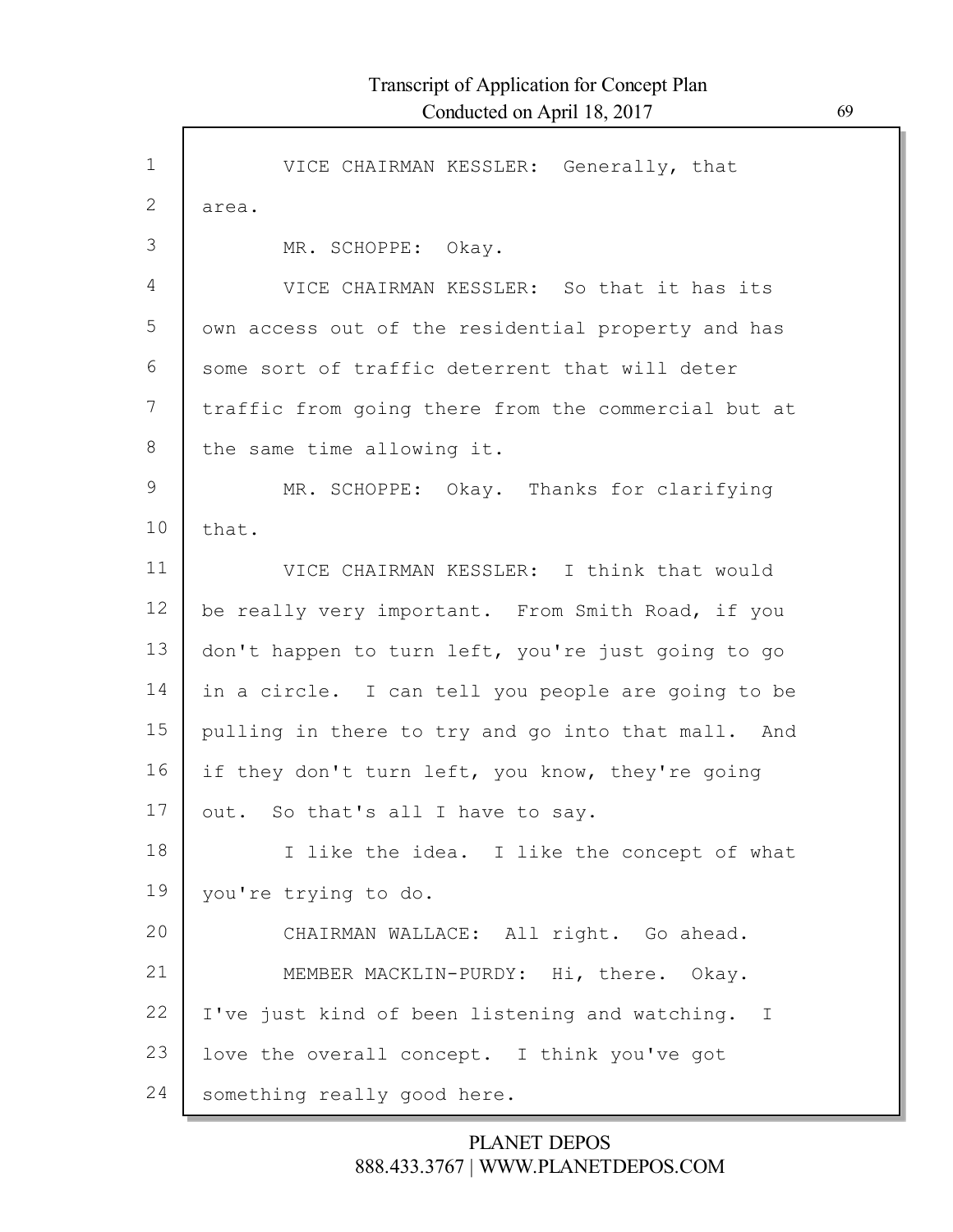Г

| $\mathbf 1$ | I do have some comments and some                     |
|-------------|------------------------------------------------------|
| 2           | suggestions. I do think there needs to be more       |
| 3           | green space. There's no parks in here, and that's a  |
| 4           | huge red flag for me.                                |
| 5           | In terms of the apartments, a person I work          |
| 6           | with, he's 25 years old, he's just visited The       |
| 7           | Springs in Aurora. I don't know if you've --         |
| 8           | MR. HUGHES: I know where it is.                      |
| 9           | MEMBER MACKLIN-PURDY: Sorry?                         |
| 10          | MR. HUGHES: I know where it is.                      |
| 11          | MEMBER MACKLIN-PURDY: Okay. And the rents            |
| 12          | are right about where you're talking, but the        |
| 13          | amenities are unbelievable, and that's something I   |
| 14          | think would attract him to St. Charles. Instead of   |
| 15          | him going to Aurora and getting an apartment, maybe  |
| 16          | he could stay here.                                  |
| 17          | But they have a dog park. They have a gym,           |
| 18          | a whole clubhouse. I mean, the amenities are         |
| 19          | incredible. So that's something you might want to    |
| 20          | think about for both the condo and the apartments is |
| 21          | some kind of dog park, more parks for kids, walking  |
| 22          | areas throughout the whole plan. That's huge for     |
| 23          | people around here. They want to get out and walk.   |
| 24          | As soon as the whether gets nice, they want to walk  |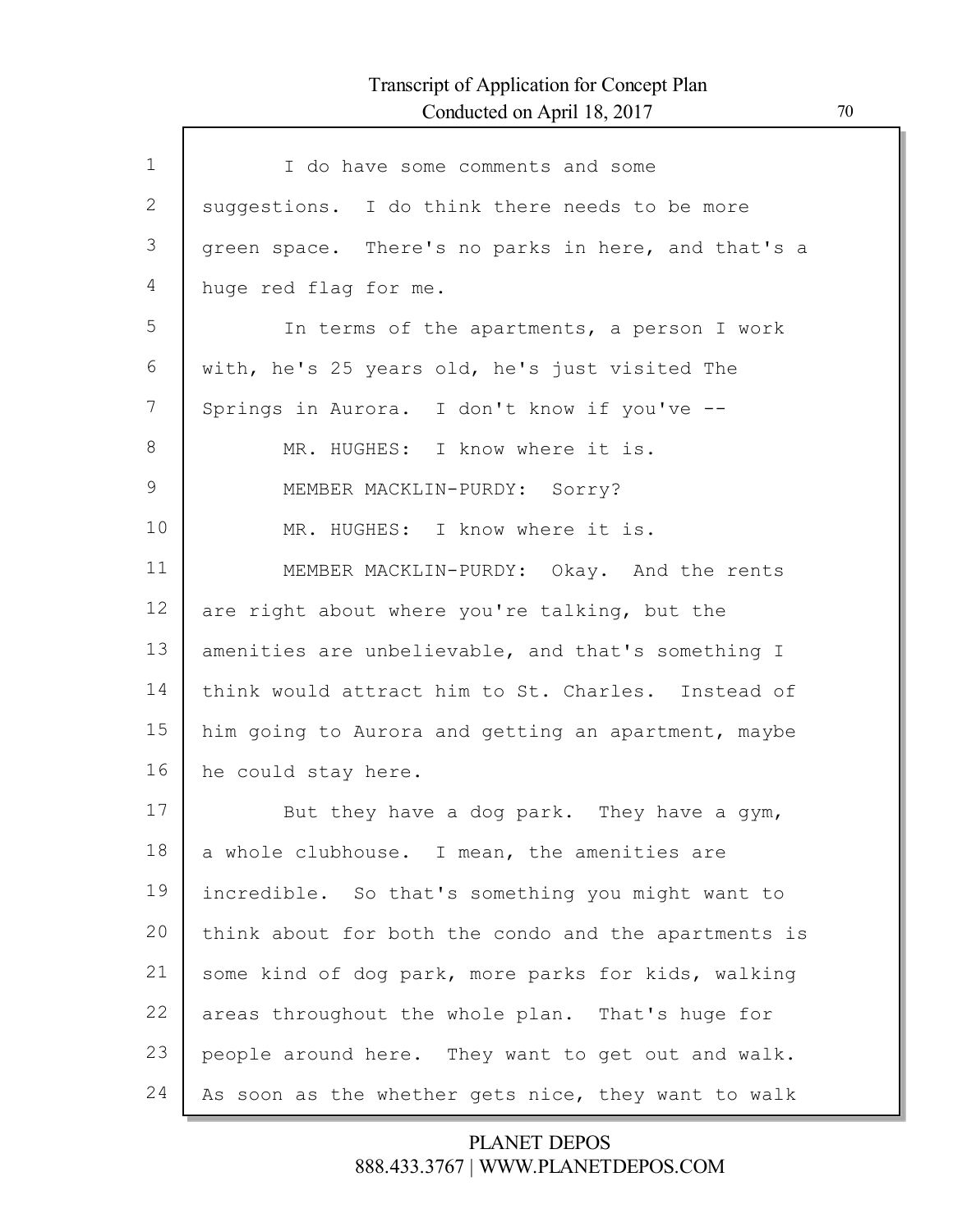| $\mathbf 1$ | their dogs.                                          |
|-------------|------------------------------------------------------|
| 2           | So I think that's something you should               |
| 3           | consider if you're going to be competing with some   |
| 4           | of these other apartment and condo places that have  |
| 5           | the amenities that people are looking for nowadays,  |
| 6           | the millennials.                                     |
| 7           | I do agree with the flow. I mean, some of            |
| 8           | my concerns is the end of these apartments, the road |
| $\mathsf 9$ | just stops. You might want to think about how the    |
| 10          | fire department can get in there, if they can, and   |
| 11          | what that's going to do in terms of, you know,       |
| 12          | emergency vehicles.                                  |
| 13          | Right outside of the mall area where that            |
| 14          | circle is, where you're talking about keeping that   |
| 15          | one overhead piece, you might want to consider       |
| 16          | making that a little bit larger. Maybe they could    |
| 17          | do outdoor concerts there. Maybe you could have      |
| 18          | more of a gathering space and bring the residents    |
| 19          | into the whole shopping, cinema, and be more of a    |
| 20          | gathering space. Make that larger.                   |
| 21          | MR. MAY: That was the intent of that space,          |
| 22          | and keep in mind this is 100 scale drawing. So it    |
| 23          | is pretty sizable.                                   |
| 24          | MEMBER MACKLIN-PURDY: Okay.                          |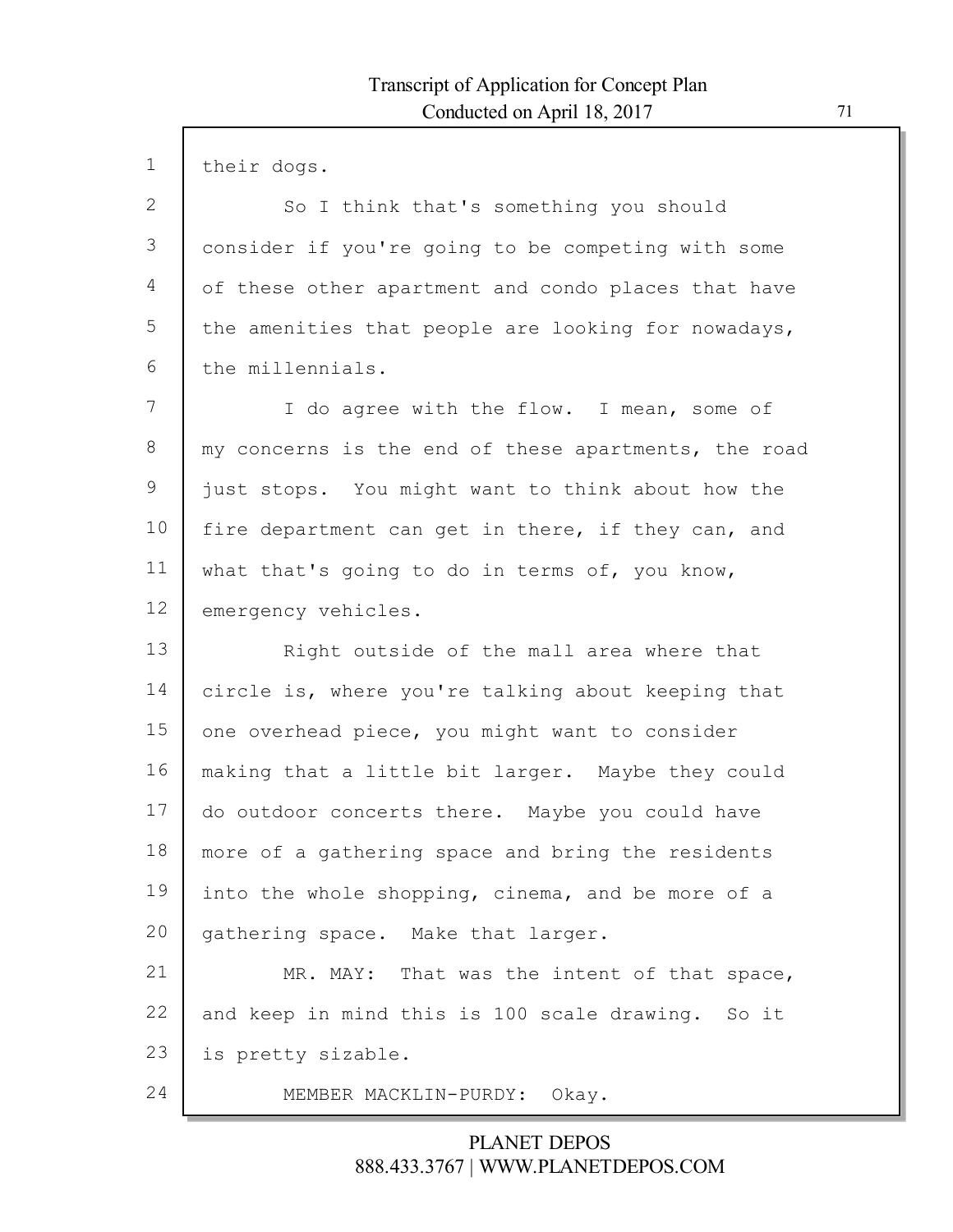Г

| $\mathbf 1$ | MR. MAY: But we have -- my design group              |
|-------------|------------------------------------------------------|
| 2           | keeps telling me it needs to be bigger, so I guess   |
| 3           | I'm outvoted, so it will probably get bigger.        |
| 4           | MEMBER MACKLIN-PURDY: As you've already              |
| 5           | stated to the other gentleman here, you know, talk   |
| 6           | to the park district.                                |
| 7           | MR. HUGHES: Oh, we will, absolutely.                 |
| 8           | MEMBER MACKLIN-PURDY: I'm sure you will.             |
| 9           | MR. HUGHES: Absolutely.                              |
| 10          | MEMBER MACKLIN-PURDY: They're a really               |
| 11          | amazing park district and will work with you to, you |
| 12          | know, make the concept great.                        |
| 13          | Also, you know, I know you've had a few              |
| 14          | meetings with the neighborhood. It sounds like, you  |
| 15          | know, they are concerned about some of this. Do      |
| 16          | some more meetings, get feedback on how you can      |
| 17          | integrate their concerns with your plans.            |
| 18          | I think that's it.                                   |
| 19          | CHAIRMAN WALLACE: Okay. Dan.                         |
| 20          | MEMBER FRIO: I basically have the same               |
| 21          | things. The buildings are so nice, we can move out   |
| 22          | of our house.                                        |
| 23          | But the same thing, the amenities, open              |
| 24          | areas for the kids. I know there's not going to be   |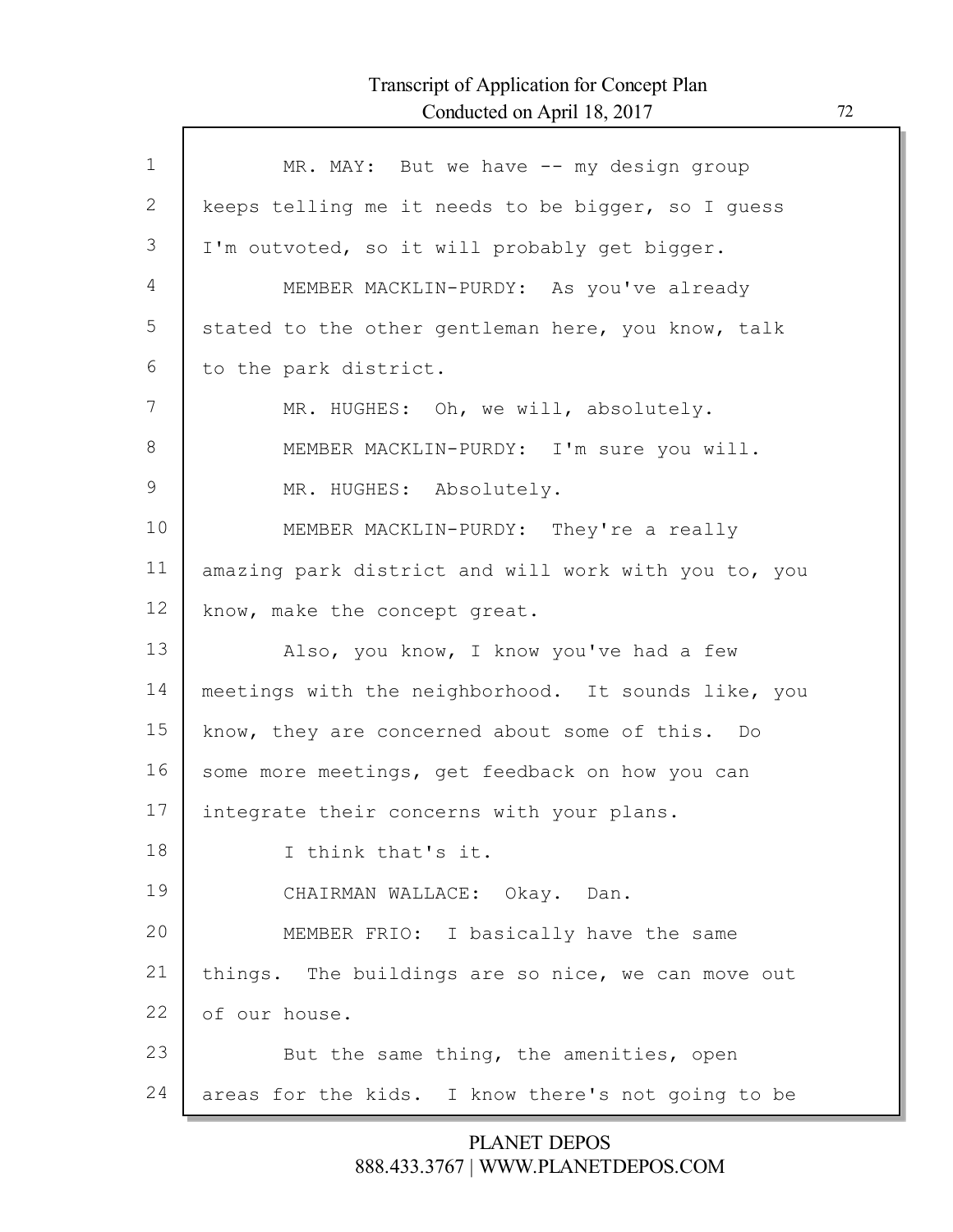Г

| $\mathbf 1$ | a lot of kids, but, you know, some open areas. I     |
|-------------|------------------------------------------------------|
| 2           | think you could figure that out in the concept plan. |
| 3           | But my biggest thing is open areas and amenities and |
| 4           | the flow.                                            |
| 5           | There's got to be a way to get out, but I            |
| 6           | agree exactly with what you're saying. If I were to  |
| 7           | buy that town house right at the end there, I        |
| 8           | wouldn't want at 1:00 o'clock in the morning to have |
| 9           | all these kids leaving the movie flying past my      |
| 10          | house. So you've got a challenge there, but maybe    |
| 11          | we just open it up a little more. That's it.         |
| 12          | MR. HUGHES: Thank you.                               |
| 13          | CHAIRMAN WALLACE: Jim.                               |
| 14          | MEMBER HOLDERFIELD: Okay. Well, on a                 |
| 15          | positive note, I really like the main street coming  |
| 16          | into the apartments. I think that's a wonderful      |
| 17          | streetscape there, and I commend you for that.       |
| 18          | As I sit here and look at it, it would be            |
| 19          | nice if you could see that coming off of 64 going    |
| 20          | north and go right up to Carson's there. Something   |
| 21          | just to consider, keep in mind in bringing people in |
| 22          | to the area. But the main street into the            |
| 23          | apartments is great.                                 |
| 24          | I am concerned, like Tim was saying earlier,         |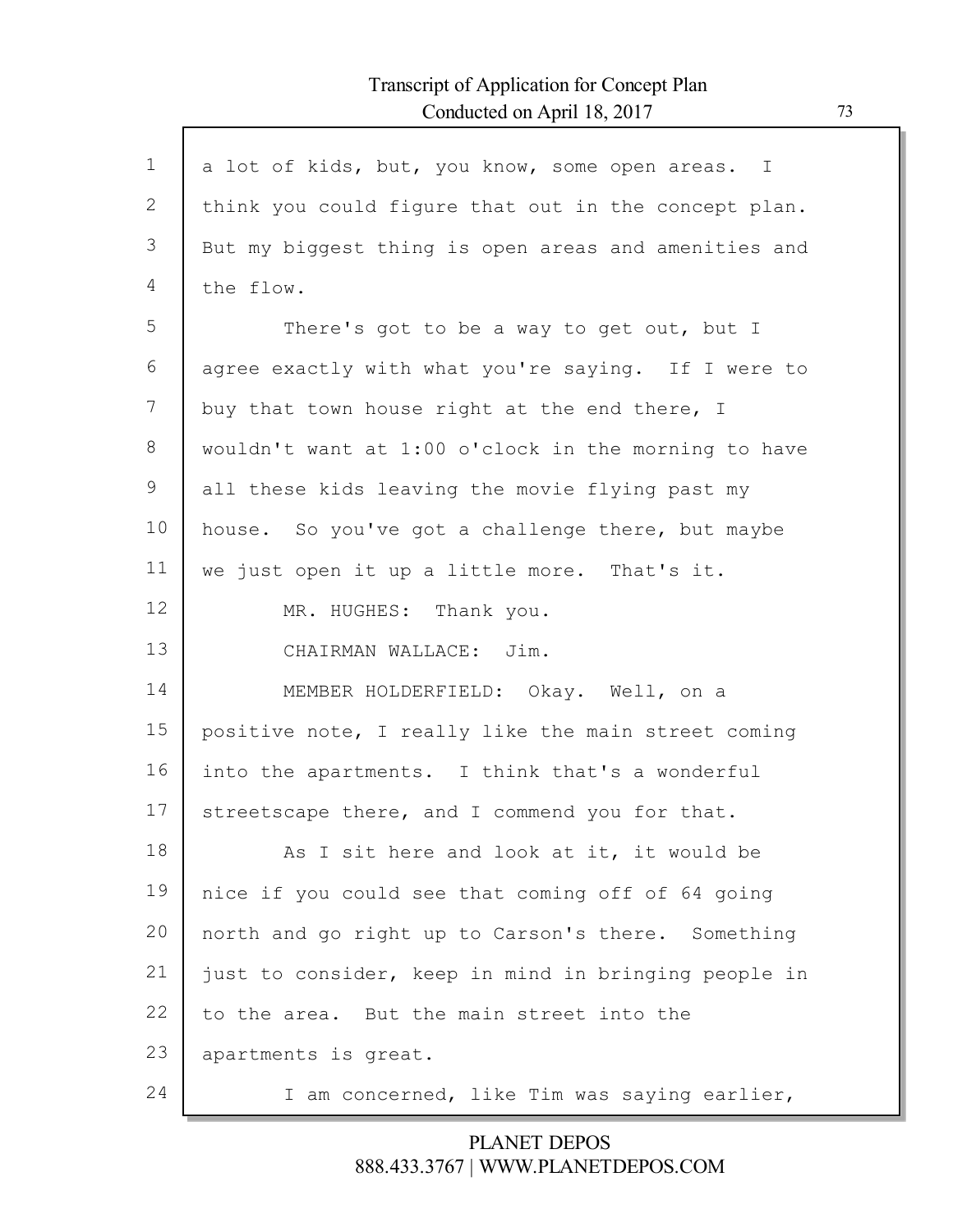| $\mathbf 1$ | about the height of the buildings; and with          |
|-------------|------------------------------------------------------|
| 2           | underground parking and then five stories above      |
| 3           | that $--$                                            |
| 4           | MR. HUGHES: No, no. It's underground.                |
| 5           | Underground parking with four on top of that.        |
| 6           | MEMBER HOLDERFIELD: Four on top. So the              |
| 7           | underground parking would be kind of a half down?    |
| 8           | MR. HUGHES: Yes.                                     |
| 9           | MEMBER HOLDERFIELD: Okay.                            |
| 10          | MR. HUGHES: Like an English basement.                |
| 11          | MEMBER HOLDERFIELD: All right. And then              |
| 12          | with town houses, will that be the same way?         |
| 13          | MR. HUGHES: No, no, no. It's two-story               |
| 14          | townhomes with a basement and a two-car garage.      |
| 15          | MEMBER HOLDERFIELD: At street level.                 |
| 16          | MR. HUGHES: Pardon me?                               |
| 17          | CHAIRMAN WALLACE: At street level.                   |
| 18          | MR. HUGHES: Yes.                                     |
| 19          | MR. MAY: Just for a point of clarification,          |
| 20          | I believe our mall is closer to 45 feet. If I'm not  |
| 21          | mistaken, I think our PUD may be in the neighborhood |
| 22          | of 47 feet in terms of height because we've got two  |
| 23          | stories, each 17 feet, with the build on and a       |
| 24          | parapet and the skylights are close to 45 feet.      |
|             |                                                      |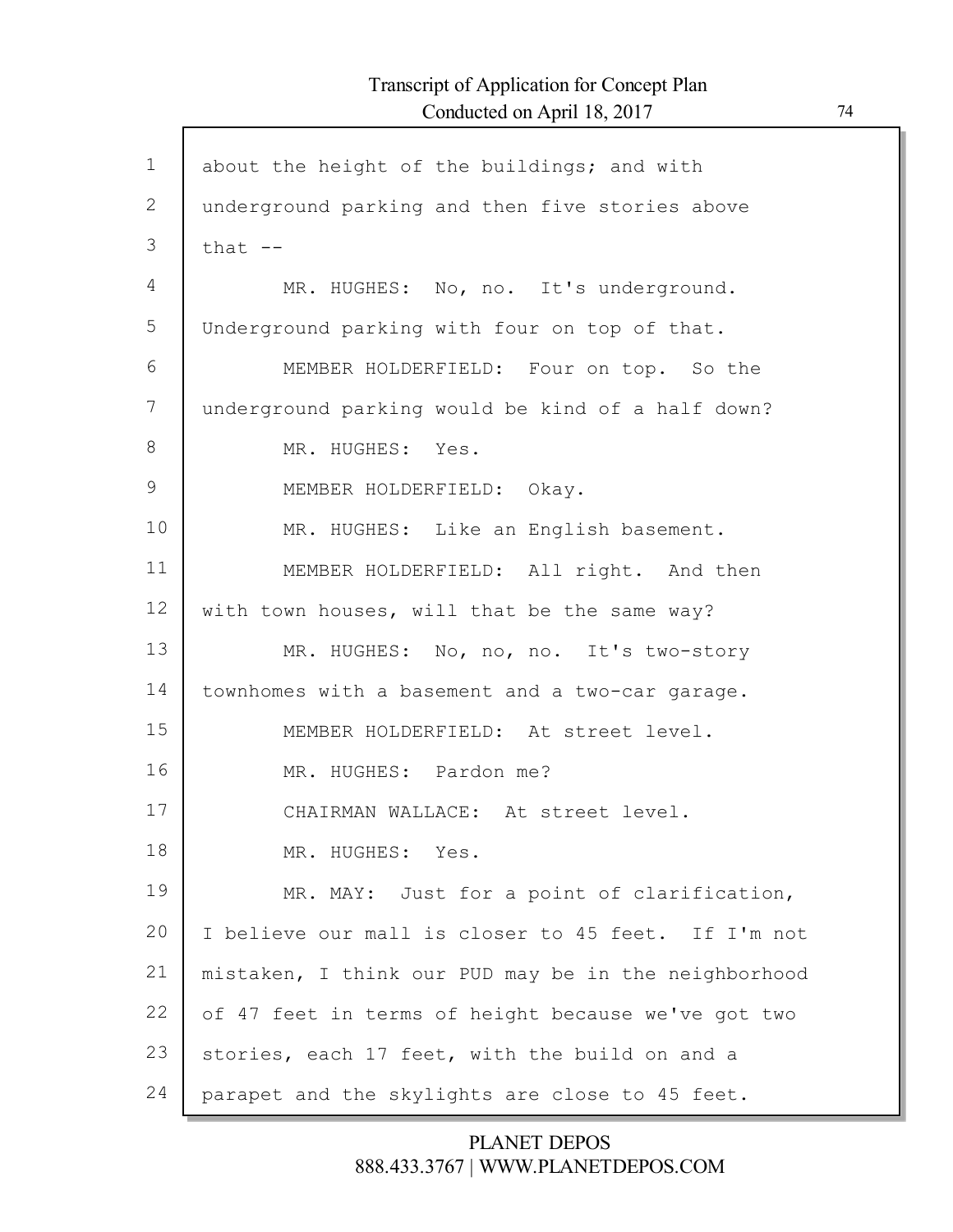Г

| $\mathbf{1}$ | So, you know, if you're looking at a                 |
|--------------|------------------------------------------------------|
| 2            | building, the magnitude of that mall right now is    |
| 3            | significant. I don't know if people -- because you   |
| 4            | look so much at the second level and the upper level |
| 5            | parking, you don't see the magnitude of it; but if   |
| 6            | you get back to where you see the whole building,    |
| 7            | it's pretty high.                                    |
| 8            | MEMBER HOLDERFIELD: And I think that's why           |
| 9            | I'm always concerned about height of buildings, and  |
| 10           | I know where you're coming from.                     |
| 11           | But also on the town houses, just a                  |
| 12           | suggestion as we go forward here, I have no --       |
| 13           | anything wrong with the elevations that you're       |
| 14           | proposing, but perhaps you might want to consider    |
| 15           | putting instead of a flat roof, kind of -- it almost |
| 16           | looks like retail there -- putting a hip roof or a   |
| 17           | gabled roof to transition those towards Foxfield     |
| 18           | Drive, towards the homes in Charlemagne. Just a      |
| 19           | suggestion you might want to consider.               |
| 20           | The apartments, I have no problem with the           |
| 21           | roof being flat as you've proposed. Just a           |
| 22           | transitional way from the mall and into the          |
| 23           | single-family dwellings, just to think about that.   |
| 24           | MR. HUGHES: Thank you.                               |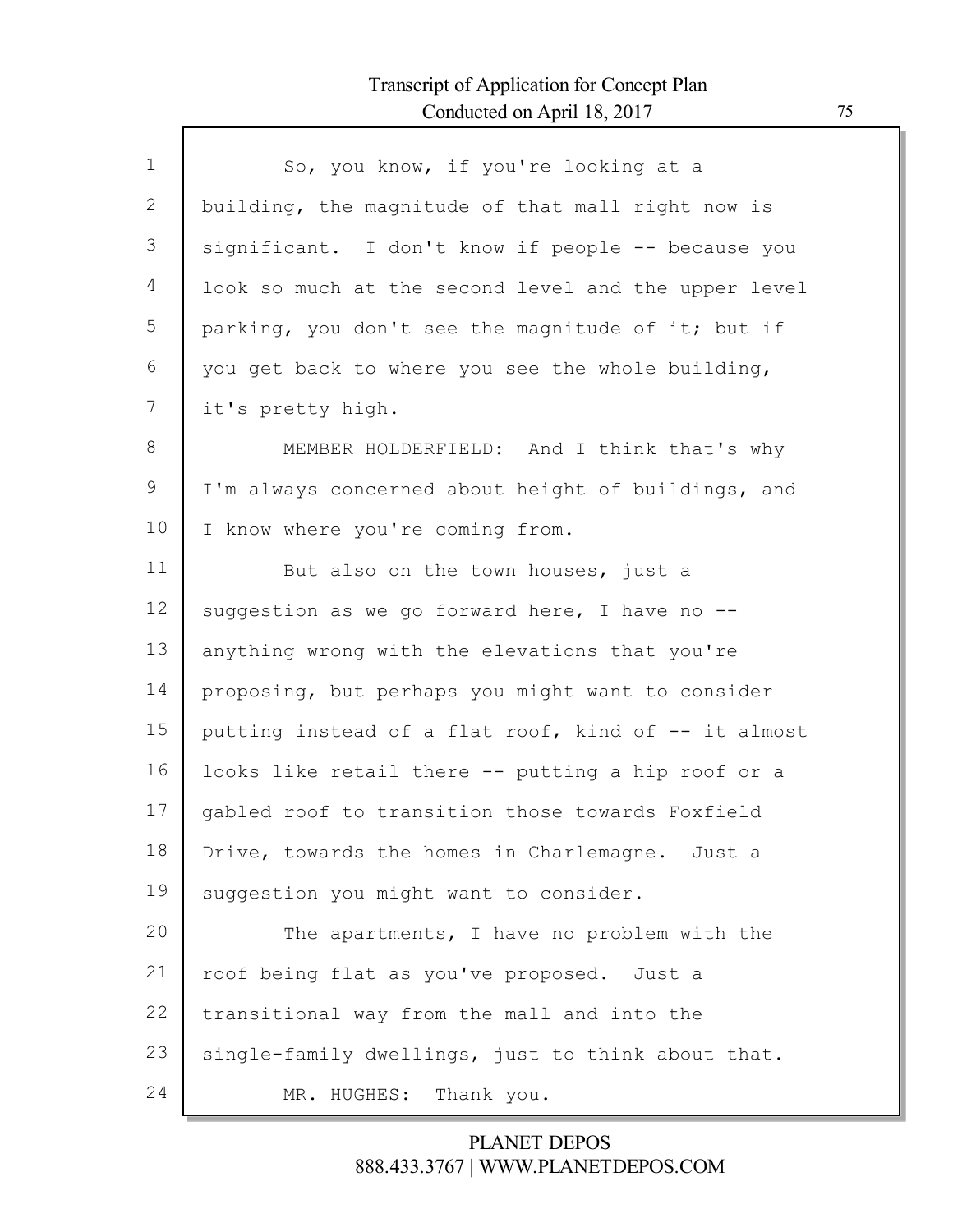Г

| $\mathbf{1}$ | MEMBER HOLDERFIELD: I would like to see it           |
|--------------|------------------------------------------------------|
| $\mathbf{2}$ | approved.                                            |
| 3            | CHAIRMAN WALLACE: Thank you.                         |
| 4            | Okay. Tom.                                           |
| 5            | MEMBER SCHUETZ: All right. To address some           |
| 6            | of the questions that staff had, first, I want to    |
| 7            | say I am supportive of your mixed use, and I commend |
| 8            | you. Since we've moved here in 1996 -- we all know   |
| 9            | that this area needs help, and I commend you for     |
| 10           | that.                                                |
| 11           | I do believe it meets the comprehensive              |
| 12           | plan; however, I believe Todd mentioned that the     |
| 13           | cohesiveness between the residential and the retail  |
| 14           | seems to be very -- I don't know what the right word |
| 15           | is -- dissected. They seem very separate from each   |
| 16           | other; and I did notice looking at the facade of the |
| 17           | town houses, which I do like very much, they don't   |
| 18           | appear to be similar in style at all to what I see   |
| 19           | you proposing for the mall facade.                   |
| 20           | I know they can't be the same, but I'm just          |
| 21           | saying from a traditional to a contemporary, that's  |
| 22           | what it appears to be. I would call the town houses  |
| 23           | more traditional, a little contemporary flair, and   |
| 24           | then the mall looks to be very contemporary. And I   |
|              |                                                      |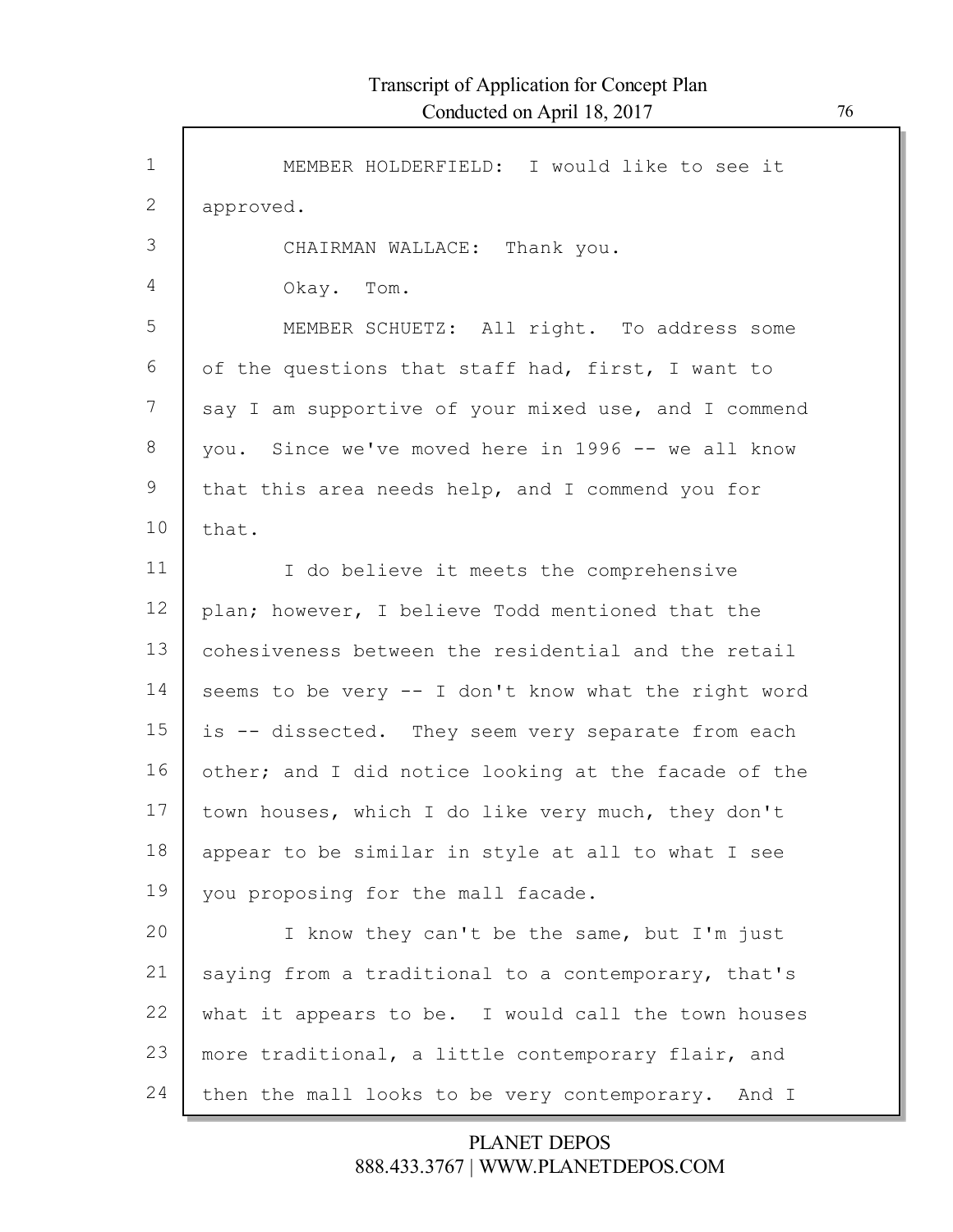Г

| $\mathbf{1}$ | like it, but they're very different from each other, |
|--------------|------------------------------------------------------|
| 2            | and I'm wondering if you could try to consider       |
| 3            | making it more cohesive so that the retail and the   |
| 4            | residential go together, and it appears as though    |
| 5            | they have been built to complement each other.       |
| 6            | And the other thing I did want to mention, I         |
| 7            | think you somewhat addressed it or talked about it,  |
| 8            | is you're not sure -- of course, I do understand,    |
| 9            | you know, what your town house -- who is going to be |
| 10           | purchasing those. Is it going to be an empty         |
| 11           | nester? Is it going to be, you know, a family with   |
| 12           | two children, young families?                        |
| 13           | So if there was some way a product could be          |
| 14           | put in there so that outside would look the same as  |
| 15           | they do, the elevations, but the inside could be     |
| 16           | much more flexible down the road as to what the      |
| 17           | market will bear from whether it be seniors, empty   |
| 18           |                                                      |
|              | nesters, or young families because these might not   |
| 19           | develop, I assuming, for a couple years.             |
| 20           | MR. HUGHES: We hope to start everything              |
| 21           | next year.                                           |
| 22           | MEMBER SCHUETZ: All right. Well, I'm just            |
| 23           | saying $--$                                          |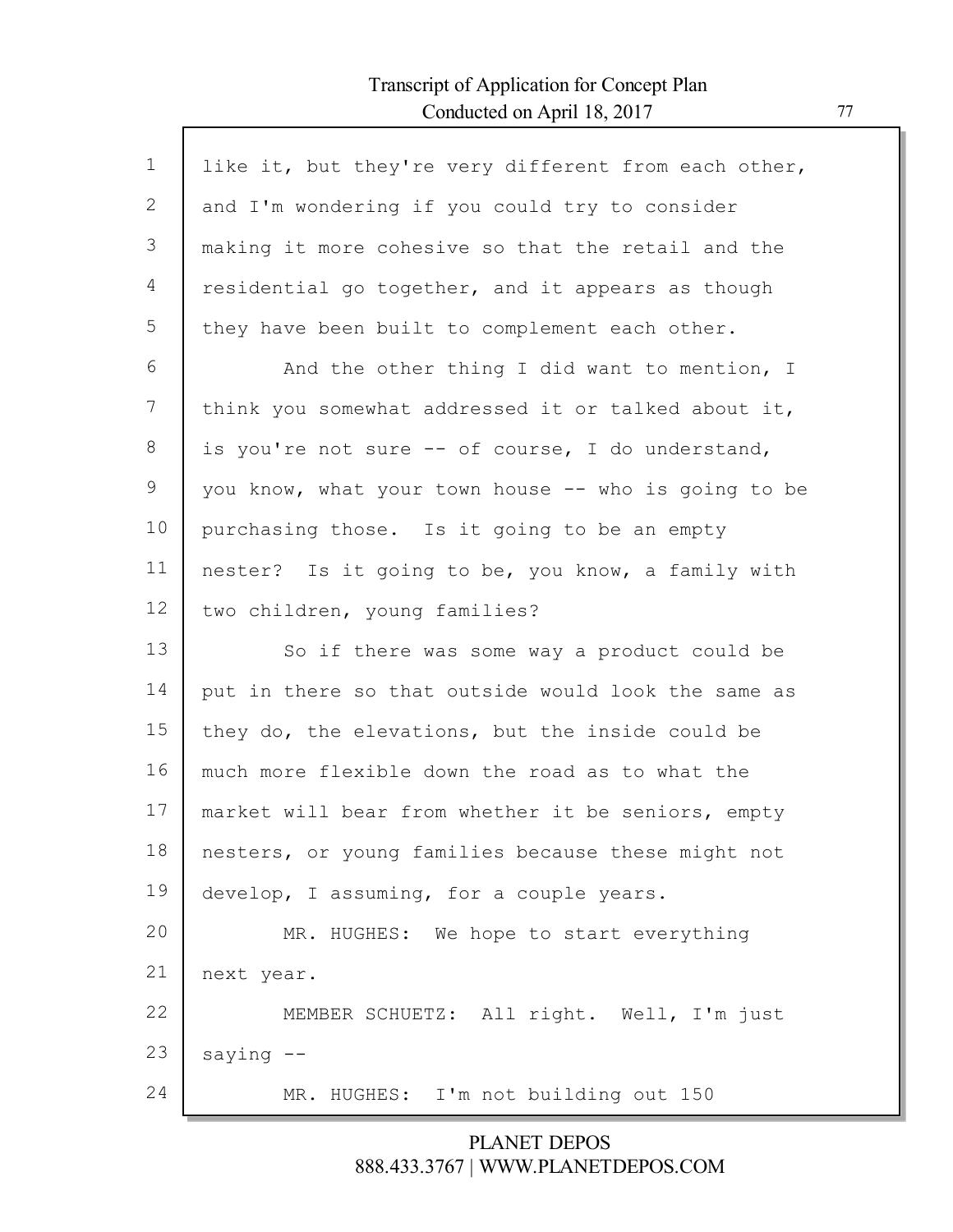Г

| $\mathbf 1$ | townhomes in a year. I'd love to if the market was   |
|-------------|------------------------------------------------------|
| 2           | there. But our intent is to get our approvals in     |
| 3           | place collectively and start our efforts             |
| 4           | collectively next year.                              |
| 5           | MEMBER SCHUETZ: So I'm hearing you may do            |
| 6           | some kind of analysis, study to say what the market  |
| 7           | bears.                                               |
| 8           | MR. HUGHES: Absolutely. And obviously,               |
| 9           | whatever I can do to increase my sales, I'm going to |
| 10          | do that.                                             |
| 11          | MEMBER SCHUETZ: Sure. I think that's all I           |
| 12          | have.                                                |
| 13          | CHAIRMAN WALLACE: All right.                         |
| 14          | Peter.                                               |
| 15          | MEMBER VARGULICH: From a comp plan and land          |
| 16          | use standpoint, I think introducing the residential  |
| 17          | is perfectly fine. I don't know if there's an        |
| 18          | amendment technically that is needed.                |
| 19          | The uses themselves, the townhomes and the           |
| 20          | apartments and the density levels, I have no problem |
| 21          | with. It's more the execution, and I think you've    |
| 22          | commented on the townhomes. The kind of lack of      |
| 23          |                                                      |
|             | sense of place as you drive towards all driveways -- |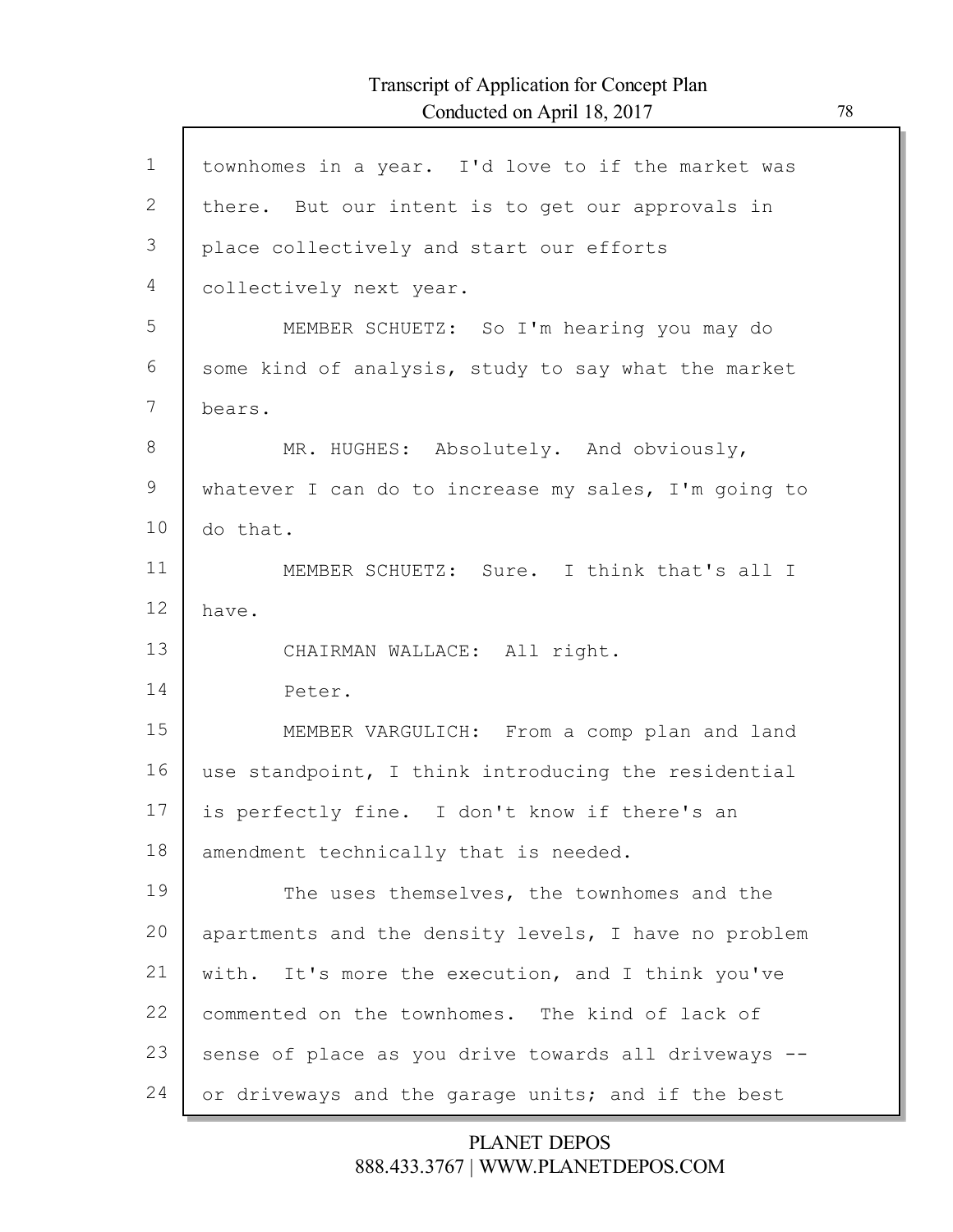$\Gamma$ 

| $\mathbf 1$    | part of the architecture is on the front, no one    |
|----------------|-----------------------------------------------------|
| $\mathbf{2}$   | sees it until they park and get out of their car.   |
| 3              | And maybe that's not the worst thing in the world,  |
| $\overline{4}$ | but I'm just not sure that that's the most common   |
| 5              | thing that's done. So I'd ask you to think about    |
| 6              | that.                                               |
| 7              | The use of the apartments for the density           |
| 8              | and the heights, that's fine. I think given the     |
| $\mathcal{G}$  | distance they are from the street and from the      |
| 10             | adjacent land uses, the height differences would be |
| 11             | almost inconceivable by most people.                |
| 12             | I think from a standpoint of the green space        |
|                |                                                     |
| 13             | that's being provided, I think that's a positive. I |
| 14             | think overall your impervious area is going to be   |
| 15             | going down significantly; so hopefully, as you're   |
| 16             | reworking your ponds, you talk about naturalizing   |
| 17             | those and looking at the grading.                   |
| 18             | Because right now the edges are fairly              |
| 19             | eroded, but that can be addressed obviously working |
| 20             | through the technical issues of volume, but maybe   |
| 21             | the slopes could be softened and, you know, do some |
| 22             | things that would improve the overall maintenance   |
| 23             | and usability of those. That would be a good thing  |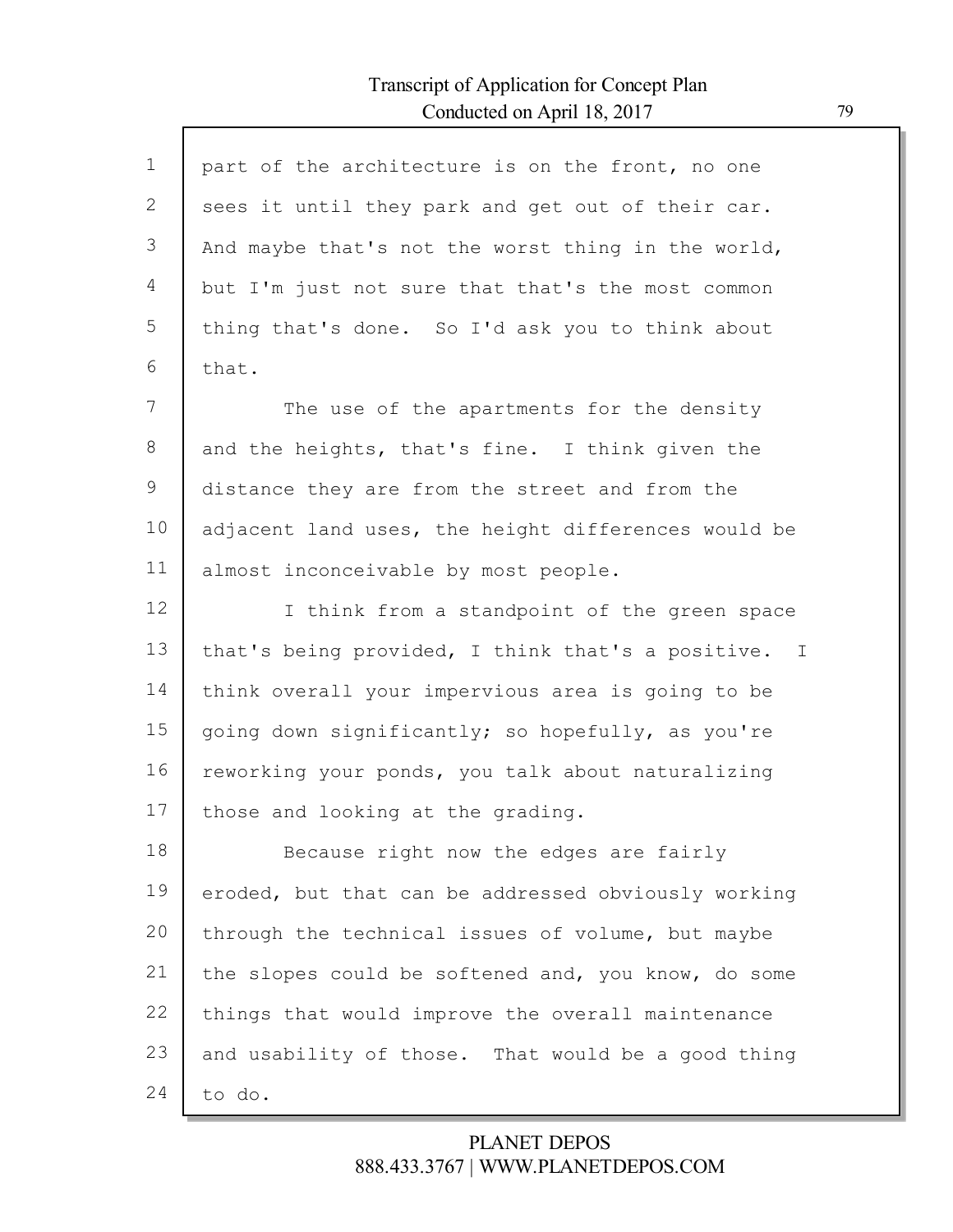Г

| $\mathbf{1}$ | You indicated that in your PUD documents and          |
|--------------|-------------------------------------------------------|
| 2            | your submittal that you were willing to do some       |
| 3            | green infrastructure, and I don't really see where    |
| 4            | that's indicated so far or even how it would be       |
| 5            | incorporated, given the spaces that you have for      |
| 6            | that, but that would be something that I would be     |
| 7            | very interested in seeing moving forward.             |
| 8            | And then also on the landscape, the PUD says          |
| 9            | it's supposed to be superior, and I think to me the   |
| 10           | ordinance is not superior. So I would encourage at    |
| 11           | least 25 percent more to meet that definition.        |
| 12           | Whether that's maintaining existing trees or          |
| 13           | relocating them and/or doing what you need to do      |
| 14           | with respect to parking layouts and your green space. |
| 15           | I understand the issues with respect to               |
| 16           | restaurants and the high levels of parking that are   |
| 17           | required, especially the longer people stay whether   |
| 18           | it's a bar or a sit-down restaurant. But hopefully,   |
| 19           | there's blending of uses that allow there to be       |
| 20           | overlap of time frames and separation of time         |
| 21           | frames, so that the parking count and the overall     |
| 22           | number of spaces is used effectively and to the       |
| 23           | point where you don't have to have excess spaces.     |
| 24           | It's very discouraging to go places even when         |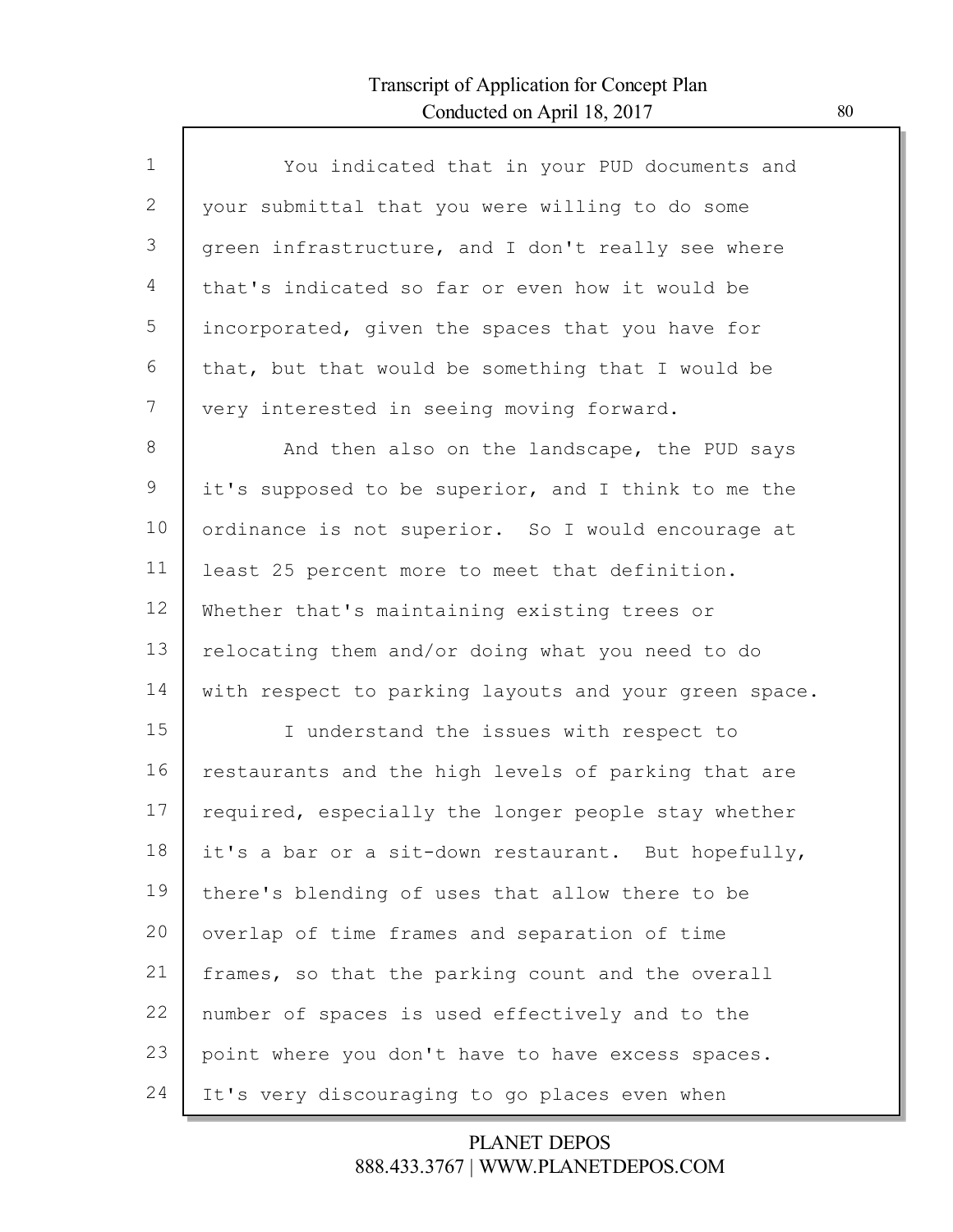Г

| $\mathbf 1$    | they're all built out and to see, you know, a lot of |
|----------------|------------------------------------------------------|
| 2              |                                                      |
|                | parking sitting around unused.                       |
| 3              | CHAIRMAN WALLACE: All right.                         |
| $\overline{4}$ | MEMBER FUNKE: Thanks. Just a couple                  |
| 5              | things.                                              |
| 6              | When I look at the site, the overall site            |
| 7              | plan, I see -- you know, it seems like it's          |
| 8              | lopsided. It seems like you're very heavy on, you    |
| $\mathcal{G}$  | know, one side of the site, and then you're very     |
| 10             | light on the other side of the site. You know what   |
| 11             | I mean. You see the differences with retail and      |
| 12             | residential.                                         |
| 13             | Is there a way to balance this site? You             |
| 14             | know, I look back at the $-$ you know, the City's    |
| 15             | Charlestowne Mall plan, and they have, you know,     |
| 16             | nice circulation paths from east to west, you know,  |
| 17             | that would really integrate nicely into this site    |
| 18             | plan.                                                |
| 19             | Right now what I'm seeing is -- you know,            |
| 20             | you have a nice boulevard. You know, typically,      |
| 21             | boulevards are a drive through, and it's a place     |
| 22             | where your buildings are talking to each other.      |
| 23             | What you have here is you have a boulevard that      |
| 24             | basically comes to a dead end to the back of the     |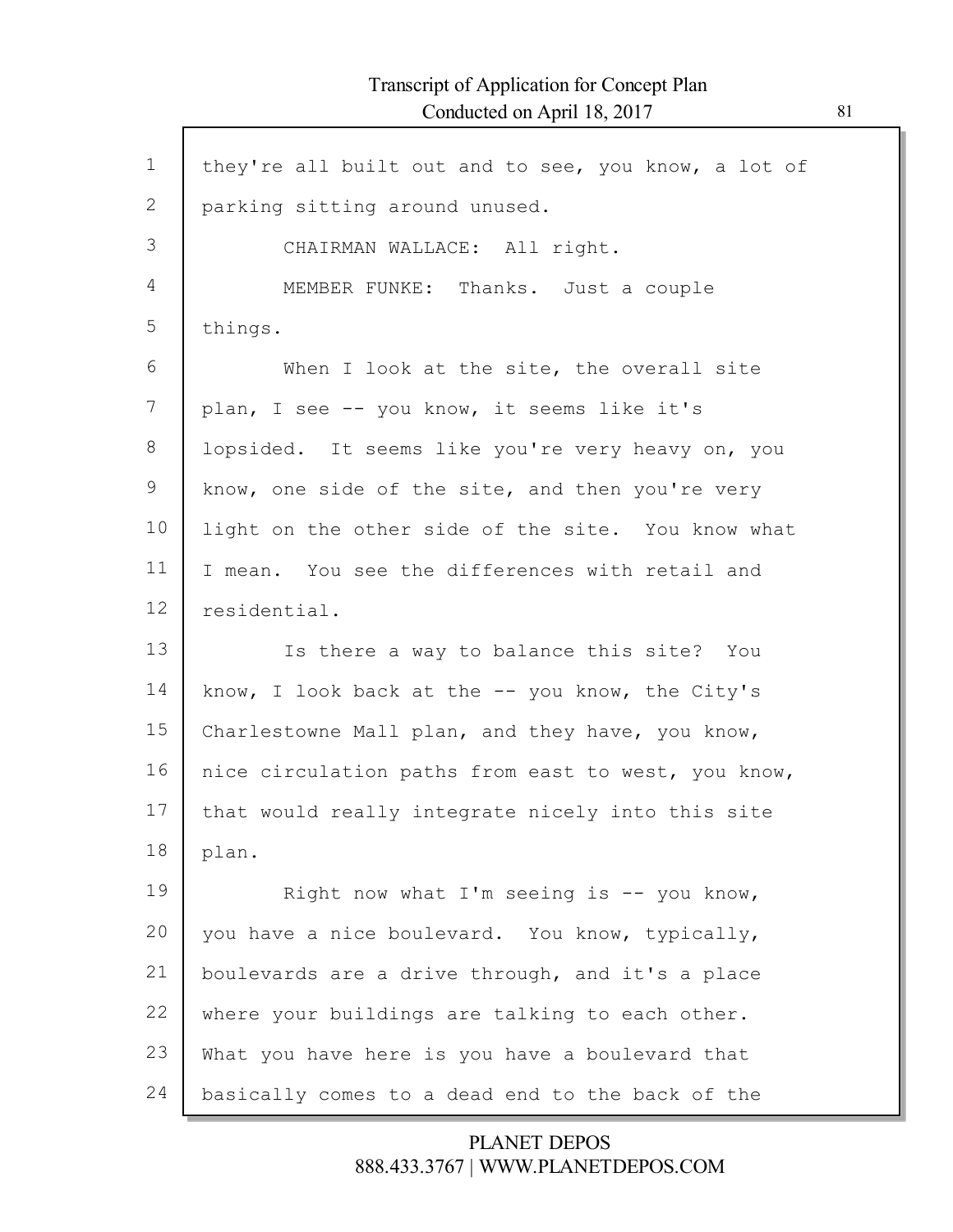Г

| $\mathbf 1$ | building. I mean, is there a way to create that      |
|-------------|------------------------------------------------------|
| 2           | boulevard to create that extension through the site  |
| 3           | from east to? West.                                  |
| 4           | You know, I like the density. Is it                  |
| 5           | possible to, you know, create, you know, that        |
| 6           | mixed-use idea of having retail on the first floor   |
| 7           | because you're going to have a lot of tenants here   |
| 8           | and a lot of homeowners, the idea of having retail   |
| 9           | on the first-floor, opportunities for smaller cafes, |
| 10          | smaller retail.                                      |
| 11          | The idea of, you know -- you talk about              |
| 12          | pedestrian. People who like to walk, like to stop,   |
| 13          | stop at a cafe, stop at a store, you know, similar   |
| 14          | to the idea of a plaza or piazza. You have this      |
| 15          | mall, and you're basically taking out half the mall  |
| 16          | and creating a parking lot.                          |
| 17          | Is there an opportunity for the buildings to         |
| 18          | talk to each other, create that three-sided wall to  |
| 19          | create that piazza, that plaza. Right now you have   |
| 20          | really just one wall and then you have a lot of -- I |
| 21          | like the idea of the pavilion area; but when you     |
| 22          | look at the picture of your pavilion, you know,      |
| 23          | you're creating space with the buildings.            |
| 24          | And what I'm seeing is an open space with a          |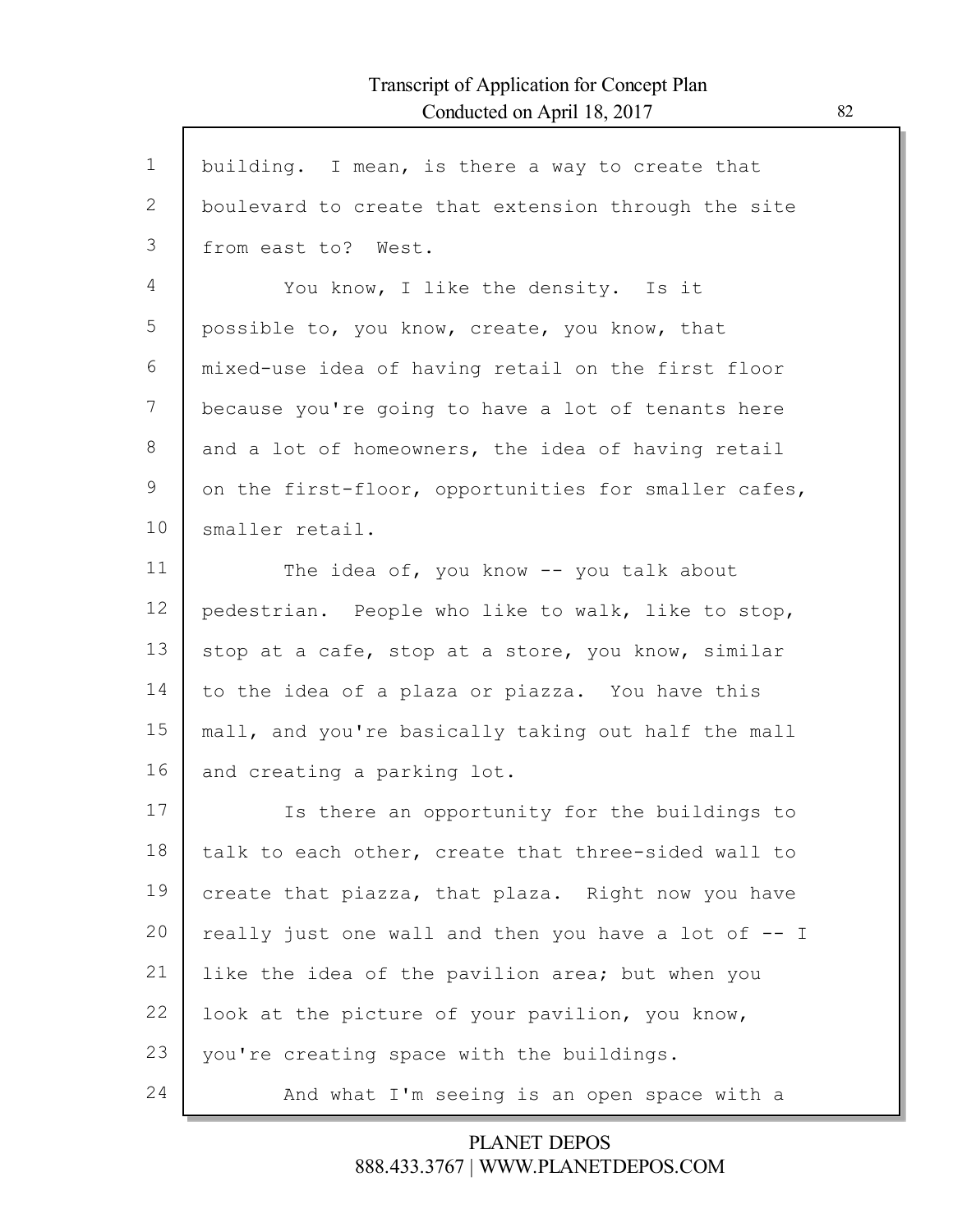| $\mathbf 1$ | parking lot, and my concern is that retail -- that   |
|-------------|------------------------------------------------------|
| 2           | mall, you know, it's an interior mall. It's not      |
| 3           | really -- there are not going to be tenants for it   |
| 4           | because of the location. It's off North Avenue, and  |
| 5           | the idea of a restaurant on the north side of        |
| 6           | that -- on the north side on Von Maur is going to be |
| 7           | difficult.                                           |
| 8           | So is there a way to create an identity for          |
| 9           | this, whether it's buildings that are talking to     |
| 10          | each other that show off on North Avenue. I like     |
| 11          | the pavilions or the pads that you're creating. You  |
| 12          | know, P1 through P7 are creating a nice dialogue     |
| 13          | from the street, from North Avenue, and then they're |
| 14          | creating openings that emphasize the retail beyond   |
| 15          | Von Maur and Carson's and if there are other         |
| 16          | opportunities to create more retail that can balance |
| 17          | this site out.                                       |
| 18          | And then the idea of creating that east/west         |
| 19          | connection which, you know, balances the site a      |
| 20          | little bit more. Creating some retail within the     |
| 21          | residential is a great idea, and grading and parking |
| 22          | we talked about. So right now I think that, you      |
| 23          | know, it's lopsided, and it needs to be worked on.   |
| 24          | Those are my comments.                               |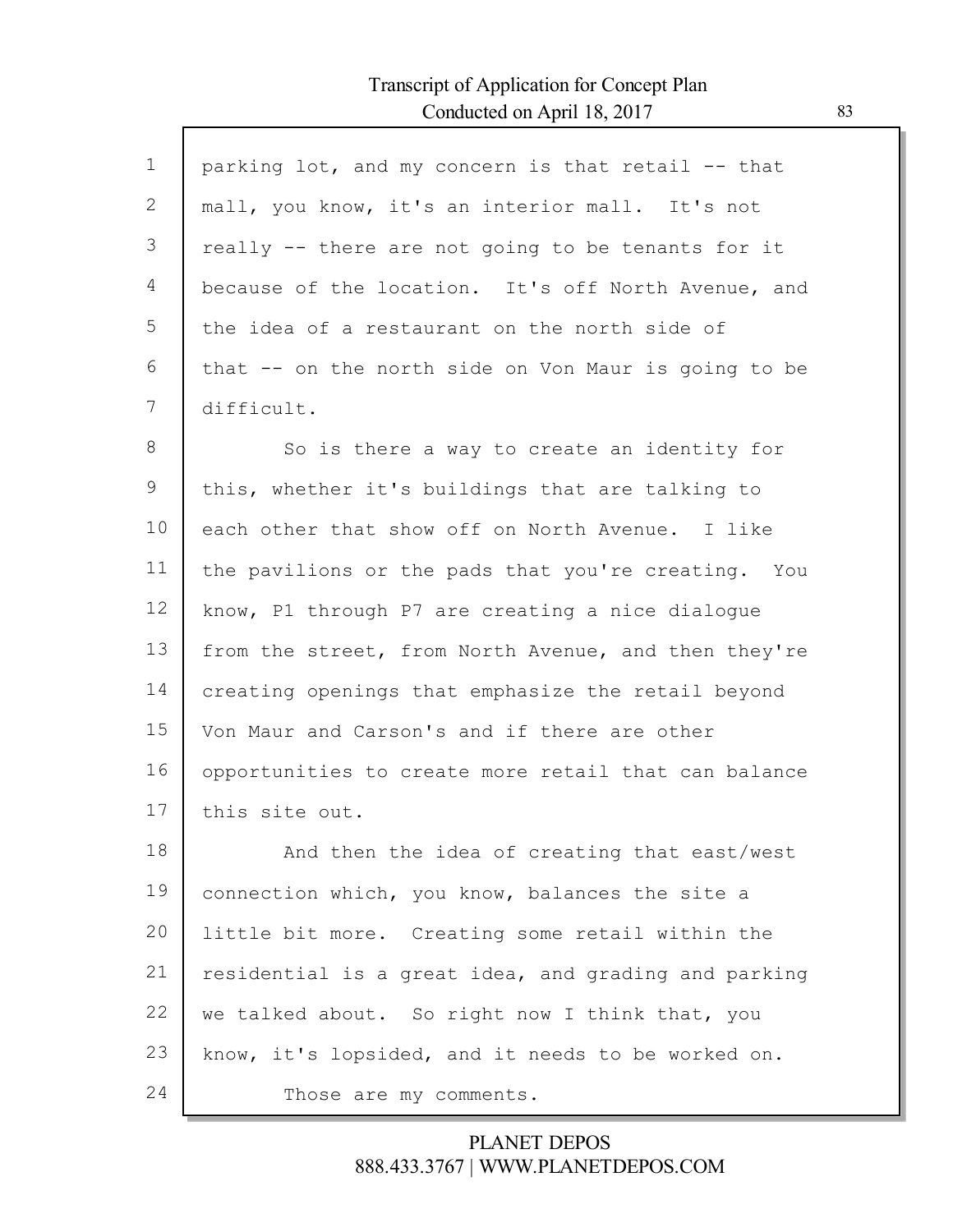| $\mathbf{1}$ | CHAIRMAN WALLACE: Tom.                               |
|--------------|------------------------------------------------------|
| 2            | MEMBER PRETZ: I'd like to say thank you for          |
| 3            | bringing the plan before us. It's nice to see that   |
| 4            | there is some creativity to do something with the    |
| 5            | property, and I do appreciate that very much.        |
| 6            | Originally, I had a lot items written down,          |
| 7            | but many of these have been spoken, and I'm down to  |
| 8            | two. I'm not going to repeat everything. You've      |
| 9            | heard many items, several times with a few of them.  |
| 10           | But I have two. I'm just going down to two requests  |
| 11           | that I would like to see from you by the time you    |
| 12           | come back for your plan or presentation.             |
| 13           | The first would be as it represents the              |
| 14           | three major tenants that are there, that there would |
| 15           | be some documentation that they support what your    |
| 16           | plan is going to be. The reason I say that is        |
| 17           | because their happiness of what is going on with the |
| 18           | mall and your future business there is as vital to   |
| 19           | the City of St. Charles as it is for you bringing    |
| 20           | people into the mall.                                |
| 21           | I didn't get a really strong, warm and fuzzy         |
| 22           | that Carson's was a solid tenant to remain there.    |
| 23           | Von Maur is -- has their own new concepts, building  |
| 24           | out their own little shopping centers with their     |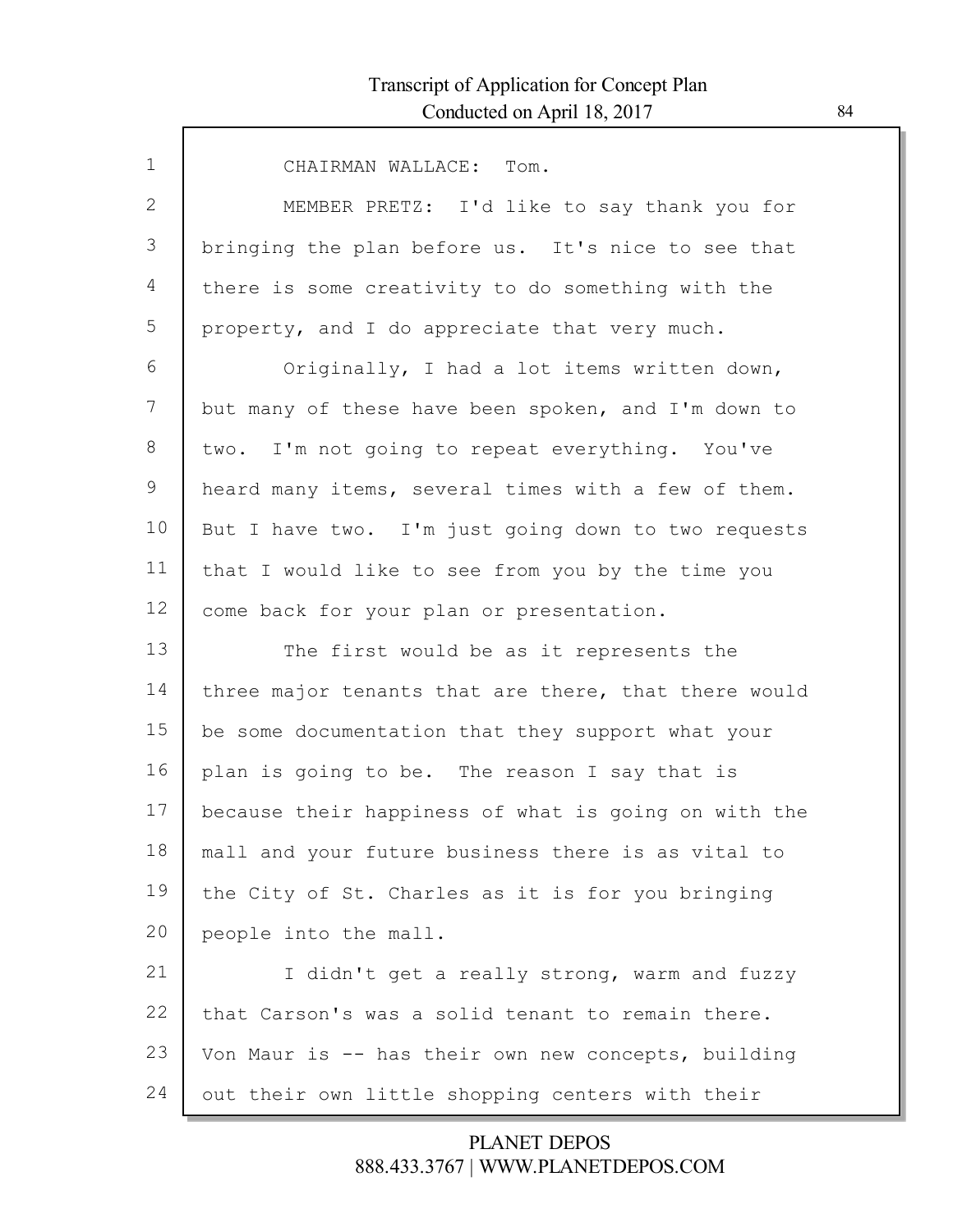| $\mathbf 1$ | supporting departments.                              |
|-------------|------------------------------------------------------|
| 2           | And so what I'd like is going forward that           |
| 3           | you have some representation from those companies to |
| 4           | be able to say, yes, we're on board with your plan.  |
| 5           | I think that will give a little bit better comfort   |
| 6           | to the officials here in the City.                   |
| 7           | The second item just relates to the comp             |
| 8           | plan, and I think it is supporting -- your concept   |
| 9           | is supporting the comprehensive plan, but the        |
| 10          | comprehensive plan still is a major item for the     |
| 11          | City; and if you can sell the comprehensive plan,    |
| 12          | you sell your project. And the rest of the items on  |
| 13          | the project are just more busy work and just kind of |
| 14          | figuring it out and planning it out.                 |
| 15          | So as we look down the road, it would                |
| 16          | probably be a good exercise for you to see how your  |
| 17          | plan and your project is fitting into this plan, and |
| 18          | then maybe start putting down some notes on what the |
| 19          | pluses and minuses are, and also the minuses which   |
| 20          | are important, but how you will either overcome      |
| 21          | those by what your project is going to do or simply  |
| 22          | that this is a component that can't be met, which is |
| 23          | not a bad thing at the end of the day.               |
| 24          | But those would be two things that I would           |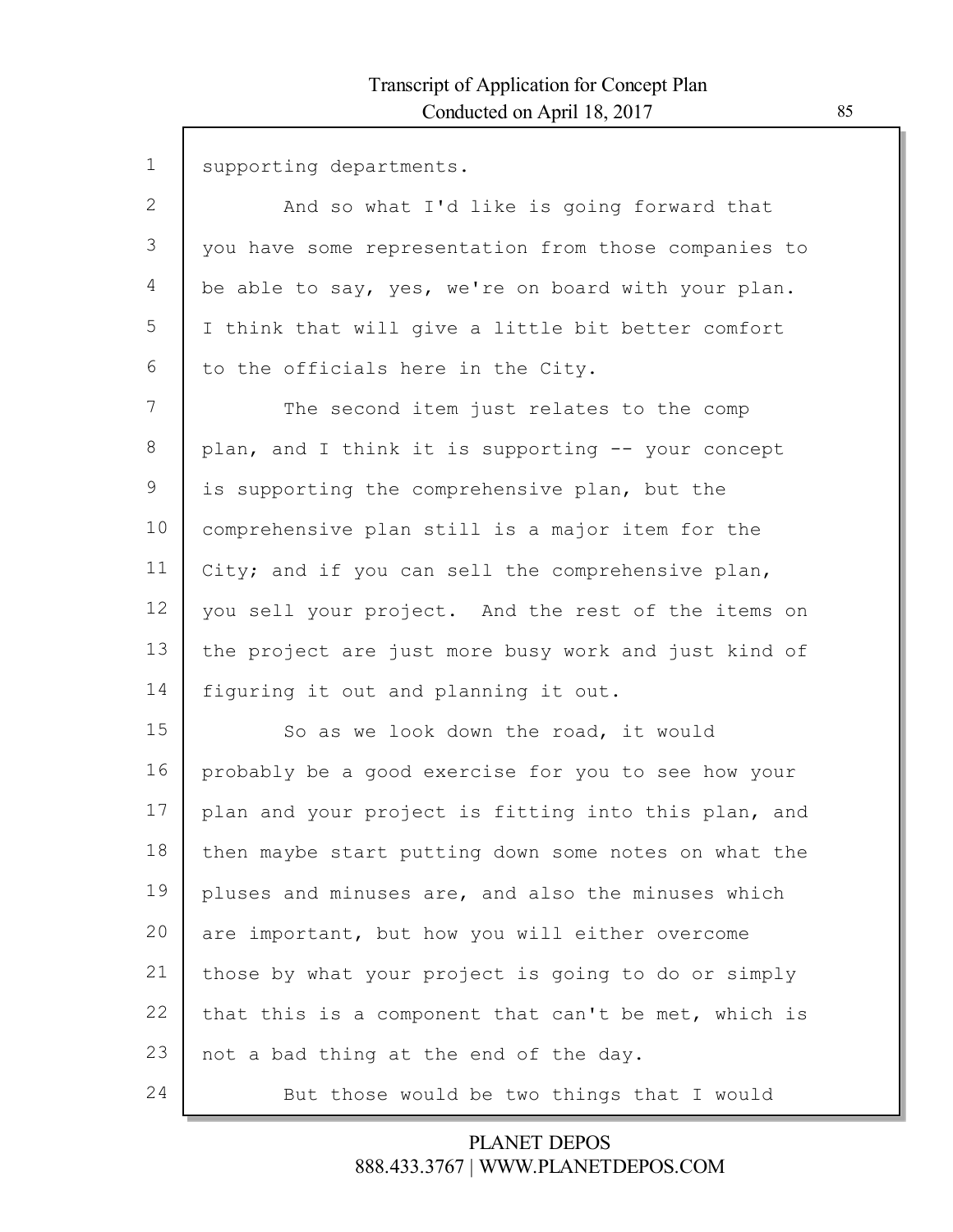Г

| $\mathbf{1}$ | like to see from you as we progress down the road    |
|--------------|------------------------------------------------------|
| 2            | here because, again, it sells the project, how it    |
| 3            | fits into the city, as well as with the other three  |
| 4            | businesses that are there, on how they buy into this |
| 5            | and how willing and supportive they are because I    |
| 6            | would think that it's in their best interest also.   |
| 7            | Thank you.                                           |
| 8            | CHAIRMAN WALLACE: All right. You know, I'm           |
| 9            | been here long enough to know very well that we tend |
| 10           | to dwell on the negatives in this type of meeting,   |
| 11           | but I do want you to know that there's not a person  |
| 12           | here in this room that does not want this property   |
| 13           | to be an incredible success. We all have a vested    |
| 14           | interest in it, and I'm in favor of the concept that |
| 15           | you're presenting very much. I think that you've     |
| 16           | put a lot of thought into it, and I like what you're |
| 17           | doing.                                               |
| 18           | One of the biggest things that I want to             |
| 19           | echo is what Jeff said regarding the east/west -- a  |
| 20           | potential east/west -- I'm going to call it a        |
| 21           | collector road. I think you know what I mean.<br>You |
| 22           | know, it would have to be a winding boulevard, but I |
| 23           | do think that it could really draw better attention  |
| 24           | to what we've always called the back of the mall.    |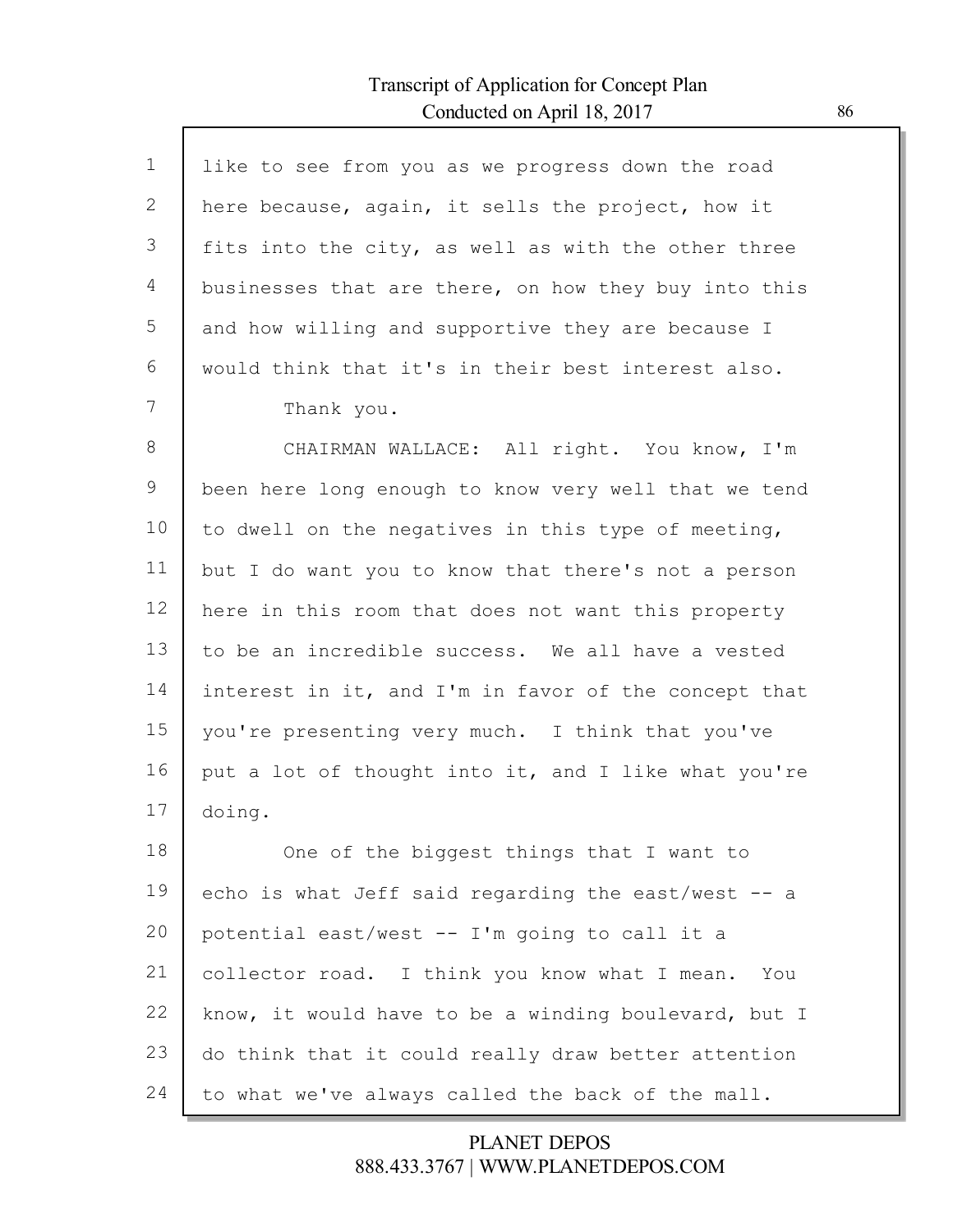Г

| $\mathbf{1}$ | I mean, as you know, this mall was built              |
|--------------|-------------------------------------------------------|
| 2            | backwards, with the grand entrance being in the back  |
| 3            | of the mall; and it's unfortunate because when $I$ -- |
| 4            | I worked in this mall the day it opened actually. I   |
| 5            | was 14 years old. But, you know, even from that       |
| 6            | day, I thought why do they have this huge carousel    |
| 7            | and this huge entrance in the back of the mall.       |
| 8            | And, you know, certainly that is a problem that has   |
| 9            | plaqued the mall for a long time, among other         |
| 10           | things.                                               |
| 11           | But bringing traffic -- and I'm not saying            |
| 12           | traffic in a negative sense, but bringing attention   |
| 13           | through the property from the east to the west to     |
| 14           | the north of Carson's and around the north of         |
| 15           | Classic Cinemas and going into Stuarts Drive, I       |
| 16           | think is feasible, and I think it's beneficial and    |
| 17           | also connecting what I think will be the new main     |
| 18           | entrance of the mall.                                 |
| 19           | Before the main entrance of the mall was at           |
| 20           | the southwest corner. That's always been the main     |
| 21           | entrance of the mall in my view; but if the main      |
| 22           | entrance of the mall is where Starbucks is, it would  |
| 23           | be a great thing to be able to -- instead of trying   |
| 24           | to shut off traffic and get them to go left or        |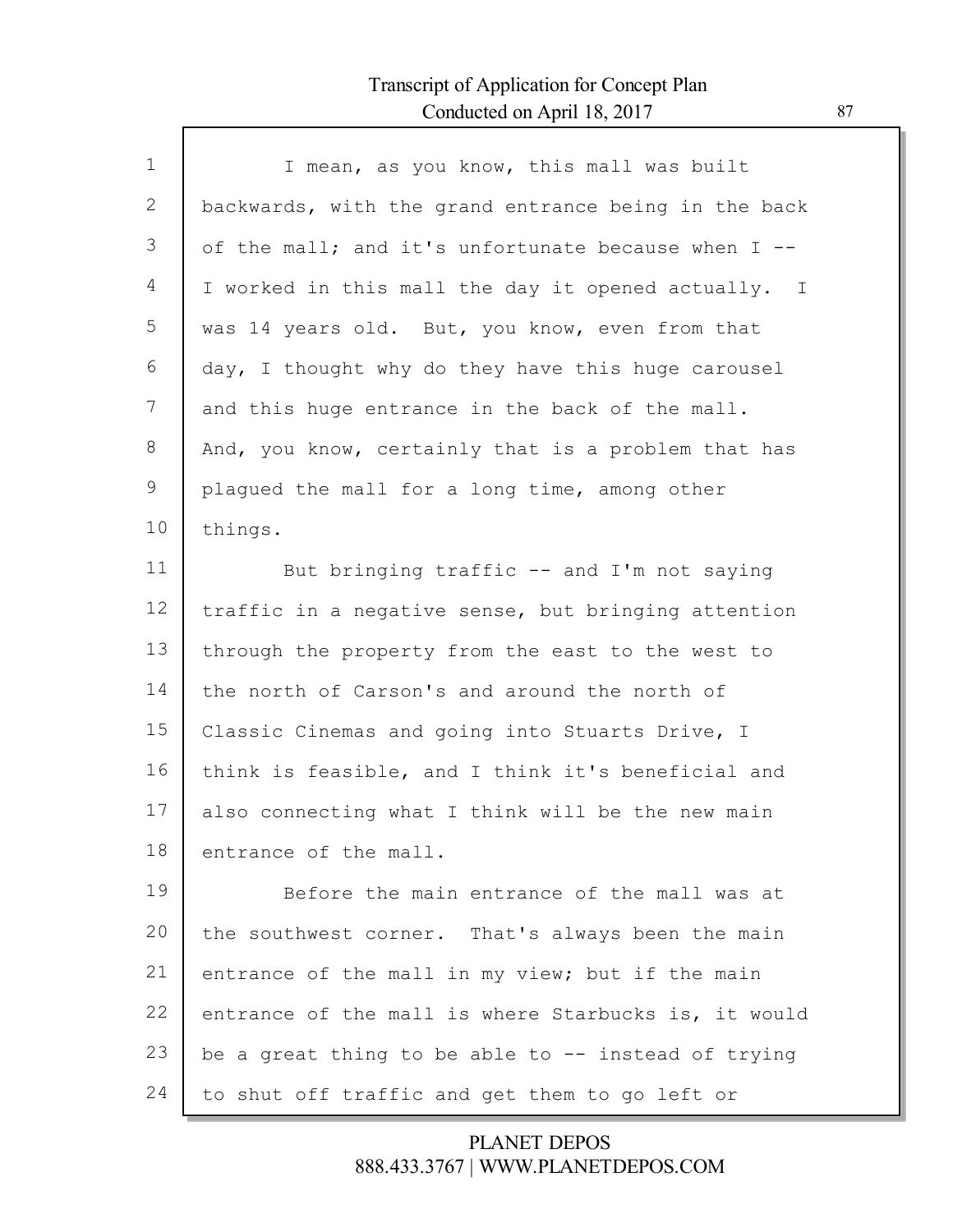Г

| $\mathbf{1}$ | right, to have them come down the middle but give    |
|--------------|------------------------------------------------------|
| $\mathbf{2}$ | them the ability to access another road that can     |
| 3            | split them off either in front of the mall or behind |
| 4            | the mall.                                            |
| 5            | And I really don't think that that is going          |
| 6            | to disturb the residential character that you want   |
| 7            | to establish behind the mall. I really don't. I      |
| 8            | think the people are going to see what's there in    |
| 9            | the building, and they're going to want to stay      |
| 10           | there. It's going to be a magnet for people. And     |
| 11           | the people that want the commercial uses are going   |
| 12           | to be attracted to the south, east, and west, and    |
| 13           | the people that want the residential are going to be |
| 14           | to the north.                                        |
| 15           | And the other benefit to that would be that          |
| 16           | if there are people in the residential area that     |
| 17           | want to get to 64, they're not going to have to      |
| 18           | truck through Foxfield to get there. They're going   |
| 19           | to be able to take that road without having to go    |
| 20           | around the mall to get out onto 64.                  |
| 21           | So rather than going north through that              |
| 22           | entrance and out Foxfield Drive to Kirk, they would  |
| 23           | be able to go south through the property and get     |
| 24           | onto 64 that way, which I think in the end would be  |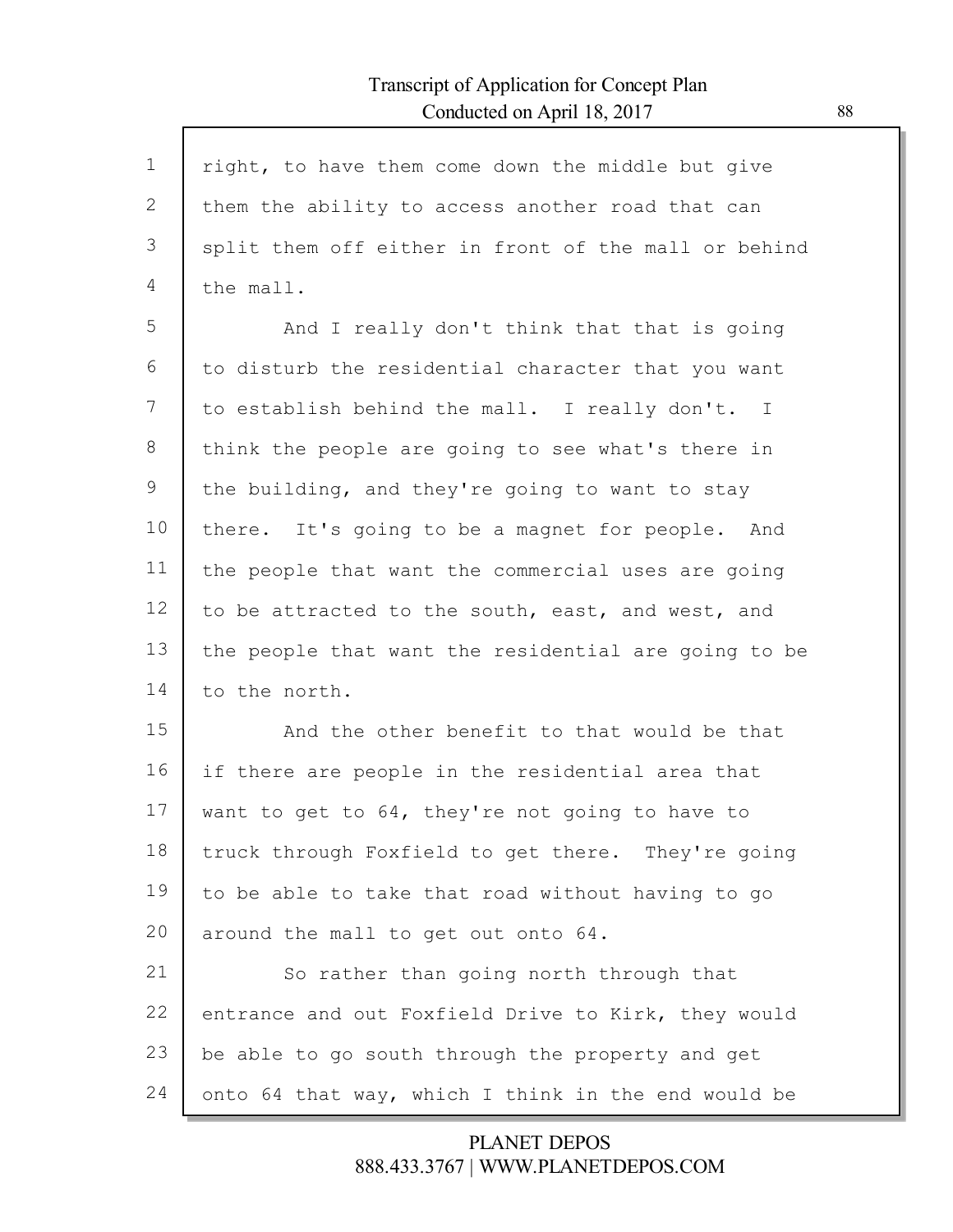Г

| $\mathbf{1}$ | very beneficial, not only for the traffic through    |
|--------------|------------------------------------------------------|
| 2            | the commercial area, but also for the residents to   |
| 3            | be able to have that access.                         |
| 4            | There are a couple of small things that I            |
| 5            | want to mention. What I'm going to call an alley     |
| 6            | between Classic Cinemas and Sears where you put the  |
| 7            | entrance into the theater, which I went through that |
| 8            | entrance for the first time last weekend, and I was  |
| 9            | pleasantly surprised to see it there because we      |
| 10           | actually used to come down the little service        |
| 11           | entrance, the door is right there, and you come down |
| 12           | the hallway to get to the theater from the back.     |
| 13           | But it makes sense for an entrance to be there.      |
| 14           | One of the comments that I would make is             |
| 15           | would it make sense to enclose that entire alleyway  |
| 16           | and make it a lobby for the theater and for the mall |
| 17           | so that you could have a common entrance that's      |
| 18           | going into both places. Obviously, we don't know     |
| 19           | right now what the interior layout of that mall is   |
| 20           | going to be, but that's just a thought.              |
| 21           | Let's see. I think that it would be                  |
| 22           | constructive, you know, to have at least a           |
| 23           | discussion to see if there could be a cross access   |
| 24           | with Inland and with the Jewel property. Obviously,  |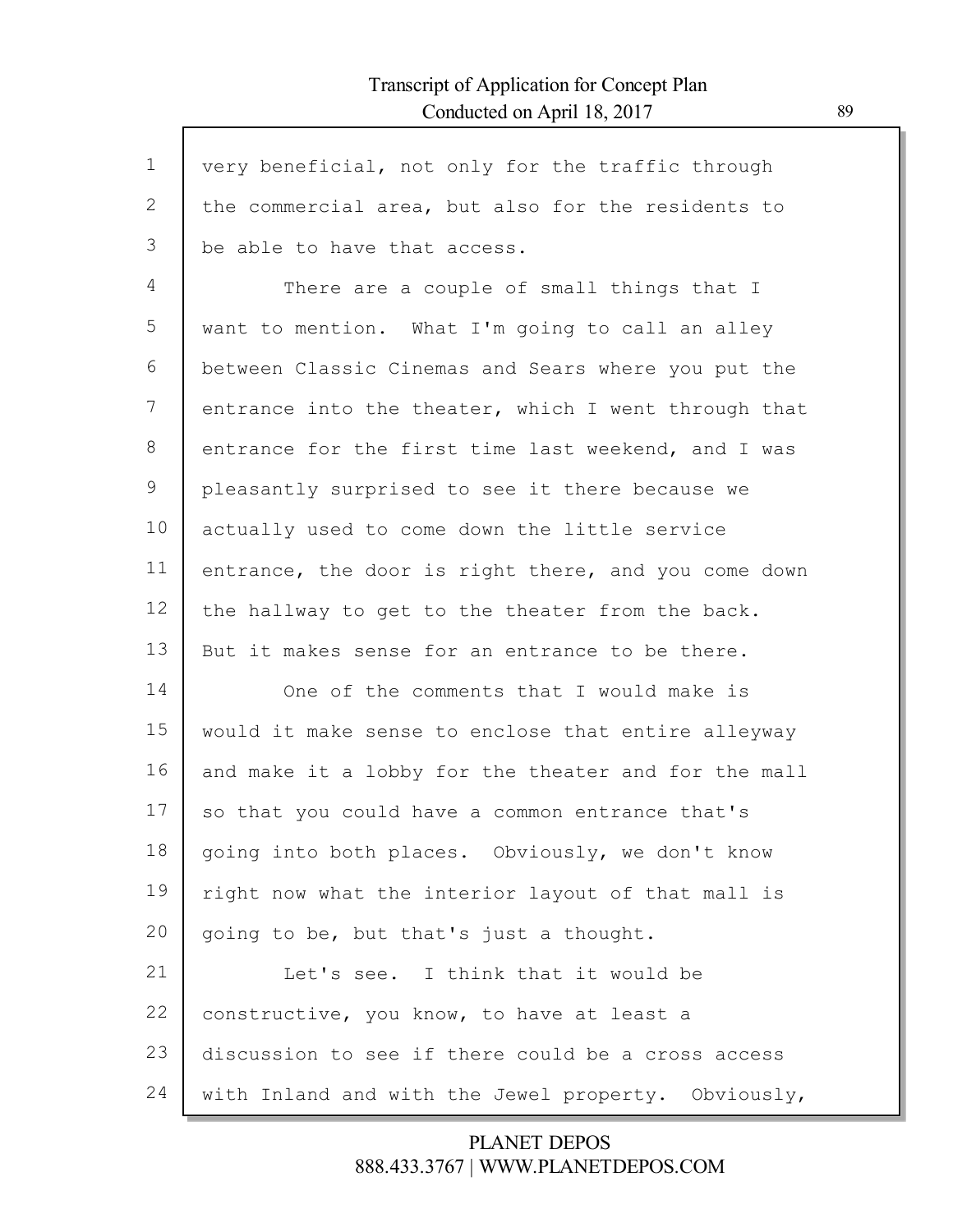1 2 3 4 5 6 7 8 9 10 11 12 13 14 15 16 17 18 19 20 21 22 23 24 I think that that's something that would be mutually beneficial. For a potential traffic study, I think it would be good to include an analysis not only with the existing access points, but also with that potential west access point through the Inland property and without the north access point to Foxfield. I'm not saying that that would be the case, but I would just like to know what the thoughts were on where residents would enter and exit if they didn't enter and exit to the north. Regarding the question about revising the comprehensive plan in tandem with this application, I don't think that that's a good idea, my personal opinion, because the point of the comprehensive plan is to give an objective view; and if we're doing it in tandem with a specific plan, we necessarily are not being objective. We're weighing it against what the plan is. It would be too subjective for a comprehensive plan, I believe. I don't think that that means that we shouldn't revise the comprehensive plan. I think we would need to do it independent of this application. And that's it. I wish you luck. I think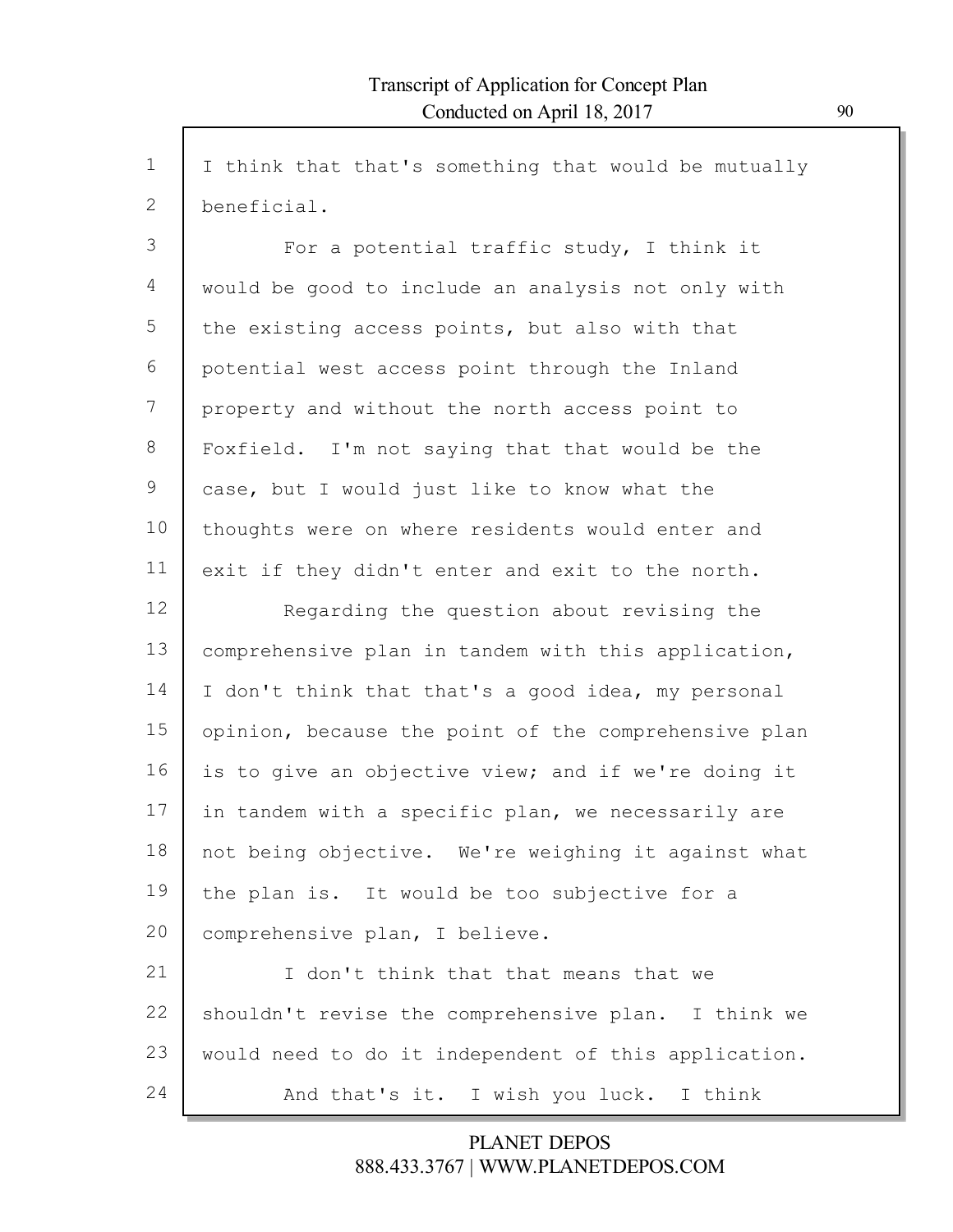Г

| $\mathbf 1$ | you guys have a lot of good things here, a lot more  |
|-------------|------------------------------------------------------|
| 2           | good things than bad things, and even the bad things |
| 3           | aren't really that bad. So how is that?              |
| 4           | MR. HUGHES: Thank you.                               |
| 5           | CHAIRMAN WALLACE: Were there any other               |
| 6           | comments?                                            |
| 7           | Frank, did you have something else?                  |
| $8\,$       | MR. STEFFEK: I just -- my only other                 |
| 9           | thought is This is on an island by itself. What      |
| 10          | happens when that lease -- I don't know if it was    |
| 11          | bought or purchased, whatever, is obsolete now, what |
| 12          | happens to that building?                            |
| 13          | CHAIRMAN WALLACE: Actually, I believe,               |
| 14          | correct and me if I'm wrong, Carson's and Von Maur   |
| 15          | and the theater are all privately owned.             |
| 16          | MR. MAY: No, no. We own Carson's, and we             |
| 17          | own the theater.                                     |
| 18          | CHAIRMAN WALLACE: So only Von Maur.                  |
| 19          | MR. STEFFEK: Von Maur and Kohls were the             |
| 20          | only other --                                        |
| 21          | CHAIRMAN WALLACE: All right.                         |
| 22          | MR. STEFFEK: So what happens if they don't           |
| 23          | re-up their lease? I mean that building becomes an   |
| 24          | eyesore by itself or --                              |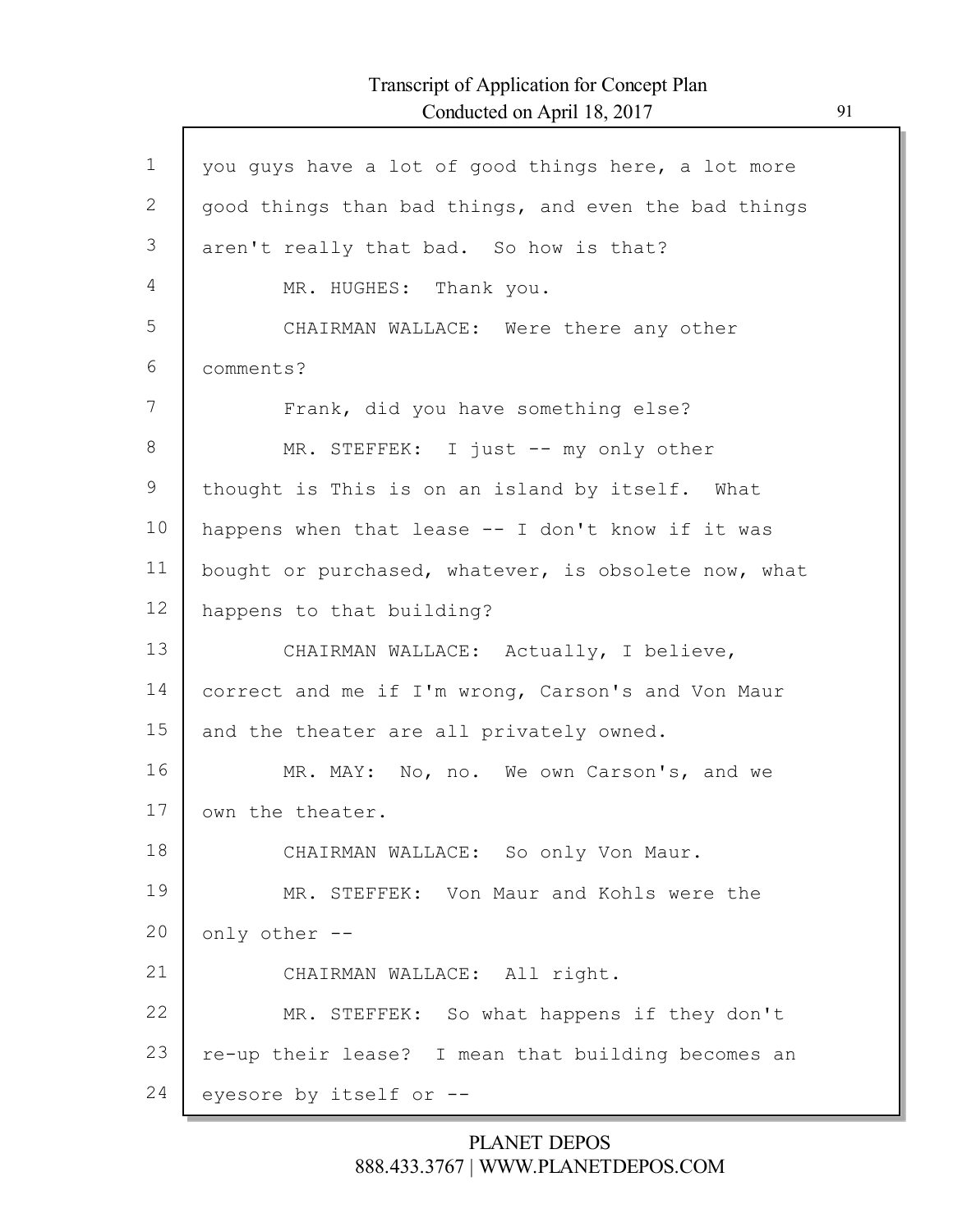Г

| $\mathbf 1$ | MR. MAY: That's a great piece of property          |
|-------------|----------------------------------------------------|
| 2           | that can be reused. It has great parking and great |
| 3           | visibility.                                        |
| 4           | CHAIRMAN WALLACE: Macy's.                          |
| 5           | MR. STEFFEK: Sears.                                |
| 6           | CHAIRMAN WALLACE: Do you remember when JC          |
| 7           | Penney was here.                                   |
| 8           | All right. Anything else?                          |
| 9           | (No response.)                                     |
| 10          | CHAIRMAN WALLACE: All right. In that case,         |
| 11          | that concludes our application for concept plan    |
| 12          | review. I just want to thank everybody. I think we |
| 13          | had some good discussion. Thank you.               |
| 14          | Item No. 5, additional business for Plan           |
| 15          | Commission members. Staff?                         |
| 16          | MR. COLBY: No.                                     |
| 17          | CHAIRMAN WALLACE: All right. We all have           |
| 18          | seen, and we have thoroughly reviewed the weekly   |
| 19          | development report, so I don't think that requires |
| 20          | any discussion.                                    |
| 21          | The meeting announcements, we have upcoming        |
| 22          | meetings of the Plan Commission and Planning and   |
| 23          | Development.                                       |
| 24          | Do we have any potential cancellations of          |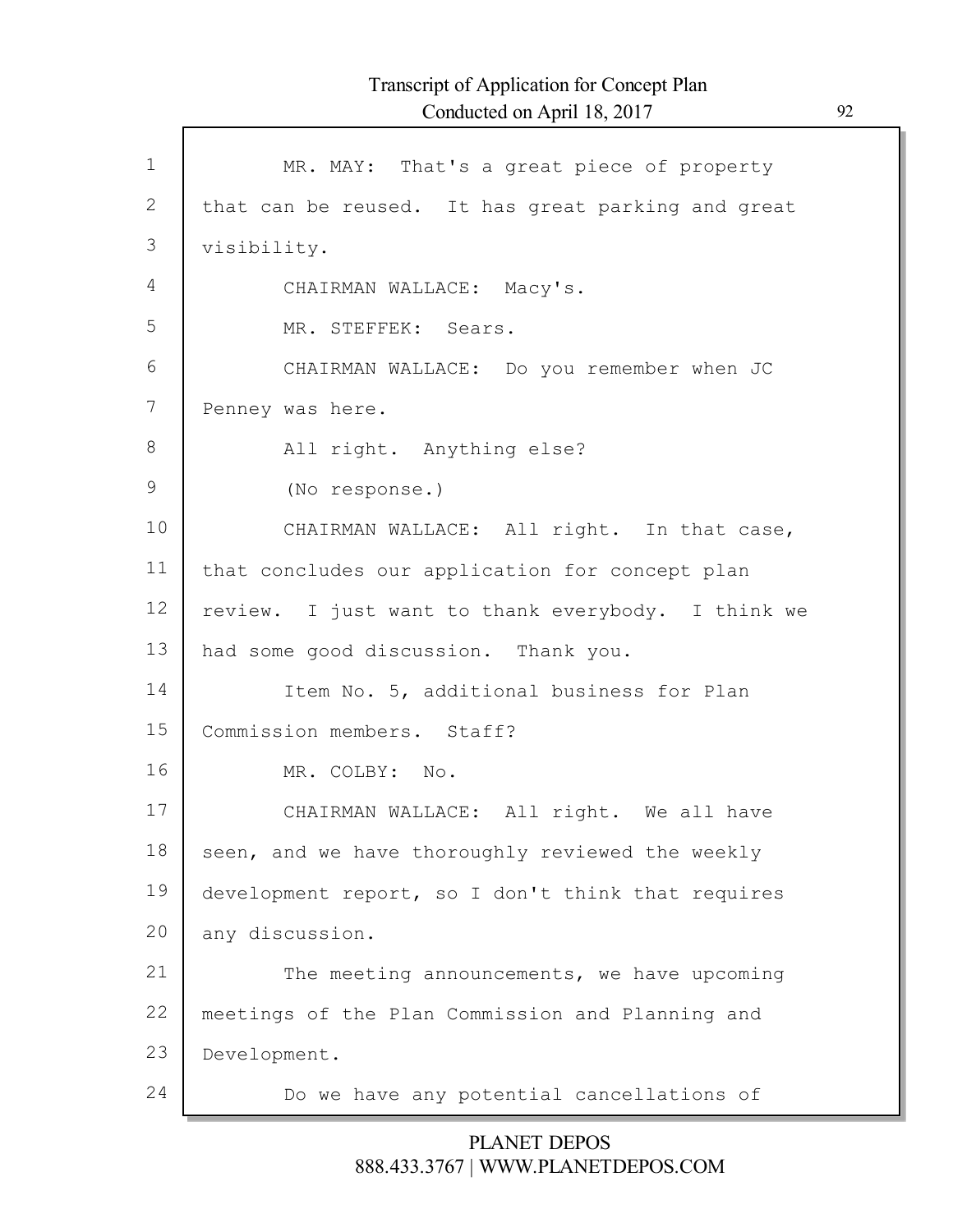$\mathsf{l}$ 

| $\mathbf 1$     | those dates?                                         |
|-----------------|------------------------------------------------------|
| $\mathbf{2}$    | MR. COLBY: At this point, we do not have             |
| 3               | anything scheduled for the next two meeting dates I  |
| $\overline{4}$  | don't believe, but there's always the potential that |
| 5               | we will.                                             |
| 6               | CHAIRMAN WALLACE: All right. We still have           |
| 7               | something in July.                                   |
| 8               | MR. COLBY: We'll see.                                |
| $\mathcal{G}$   | CHAIRMAN WALLACE: All right.                         |
| 10              | Any public comments?                                 |
| 11              | (No response.)                                       |
| 12 <sup>°</sup> | CHAIRMAN WALLACE: Is there a motion to               |
| 13              | adjourn?                                             |
| 14              | VICE CHAIRMAN KESSLER: So moved.                     |
| 15              | MEMBER SCHUETZ: Second.                              |
| 16              | CHAIRMAN WALLACE: All in favor.                      |
| 17              | (Ayes heard.)                                        |
| 18              | CHAIRMAN WALLACE: Opposed.                           |
| 19              | (No response.)                                       |
| 20              | CHAIRMAN WALLACE: The St. Charles Plan               |
| 21              | Commission adjourned at 8:58 p.m.                    |
| 22              | (Off the record at 8:58 p.m.)                        |
| 23              |                                                      |
| 24              |                                                      |